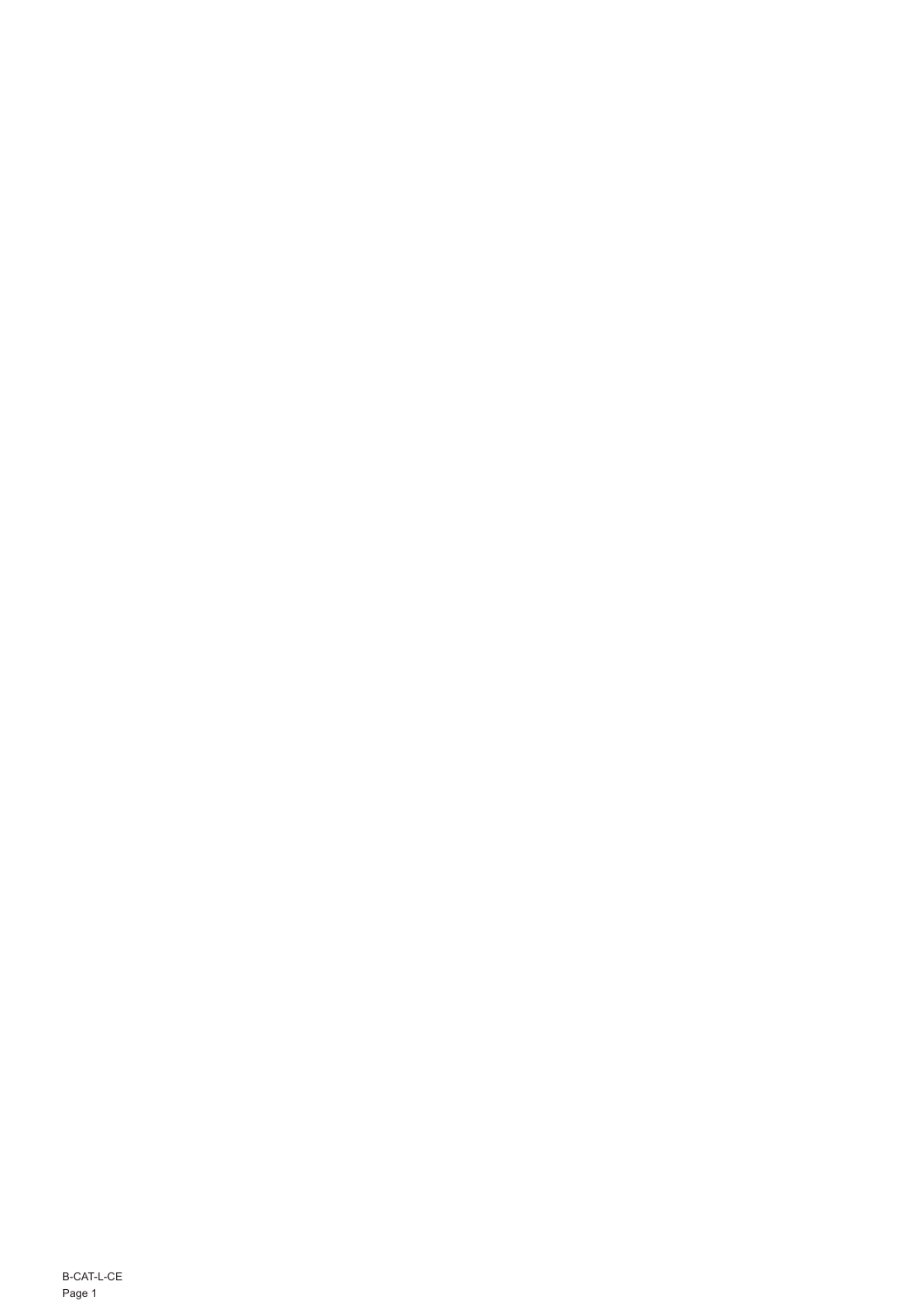# <span id="page-2-0"></span>**Novocastra™ Liquid Mouse Monoclonal Antibody Beta-Catenin Product Code: NCL-L-B-CAT**

# **Intended Use**

#### *For in vitro diagnostic use.*

NCL-L-B-CAT is intended for the qualitative identification by light microscopy of human beta-catenin in paraffin sections. The clinical interpretation of any staining or its absence should be complemented by morphological studies using proper controls and should be evaluated within the context of the patient's clinical history and other diagnostic tests by a qualified pathologist.

# **Principle of Procedure**

Immunohistochemical (IHC) staining techniques allow for the visualization of antigens via the sequential application of a specific antibody to the antigen (primary antibody), a secondary antibody to the primary antibody and an enzyme complex with a chromogenic substrate with interposed washing steps. The enzymatic activation of the chromogen results in a visible reaction product at the antigen site. The specimen may then be counterstained and coverslipped. Results are interpreted using a light microscope and aid in the differential diagnosis of pathophysiological processes, which may or may not be associated with a particular antigen.

#### **Clone**

17C2

# **Immunogen**

Prokaryotic recombinant protein corresponding to a 160 amino acid region of the C-terminus of the beta-catenin molecule.

#### **Specificity**

Human beta-catenin.

**Reagent Composition**

NCL-L-B-CAT is a liquid tissue culture supernatant containing sodium azide as a preservative.

### **Ig Class**

IgG2a

# **Total Protein Concentration Total Protein**

Refer to vial label for lot specific total protein concentration.

#### **Antibody Concentration**

Greater than or equal to 51 mg/L as determined by ELISA. Refer to vial label for lot specific Ig concentration.

# **Recommendations On Use**

Immunohistochemistry on paraffin sections.

**Heat Induced Epitope Retrieval (HIER):** Please follow the instructions for use in Novocastra Epitope Retrieval Solution pH 9. **Suggested dilution:** 1:150 for 30 minutes at 25 °C. This is provided as a guide and users should determine their own optimal working dilutions.

**Visualization:** Please follow the instructions for use in the Novolink™ Polymer Detection Systems. For further product information or support, contact your local distributor or regional office of Leica Biosystems, or alternatively, visit the Leica Biosystems Web site, www.LeicaBiosystems.com

The performance of this antibody should be validated when utilized with other manual staining systems or automated platforms.

# **Storage and Stability**

Store at 2–8 °C. Do not freeze. Return to 2–8 °C immediately after use. Do not use after expiration date indicated on the vial label. Storage conditions other than those specified above must be verified by the user.

#### **Specimen Preparation**

The recommended fixative is 10% neutral-buffered formalin for paraffin-embedded tissue sections.

#### **Warnings and Precautions**

This reagent has been prepared from the supernatant of cell culture. As it is a biological product, reasonable care should be taken when handling it.

This reagent contains sodium azide. A Material Safety Data Sheet is available upon request or available from

www.LeicaBiosystems.com

Consult federal, state or local regulations for disposal of any potentially toxic components.

Specimens, before and after fixation, and all materials exposed to them, should be handled as if capable of transmitting infection and disposed of with proper precautions.1 Never pipette reagents by mouth and avoid contacting the skin and mucous membranes with reagents and specimens. If reagents or specimens come in contact with sensitive areas, wash with copious amounts of water. Seek medical advice.

Minimize microbial contamination of reagents or an increase in non-specific staining may occur.

Incubation times or temperatures, other than those specified, may give erroneous results. Any such changes must be validated by the user.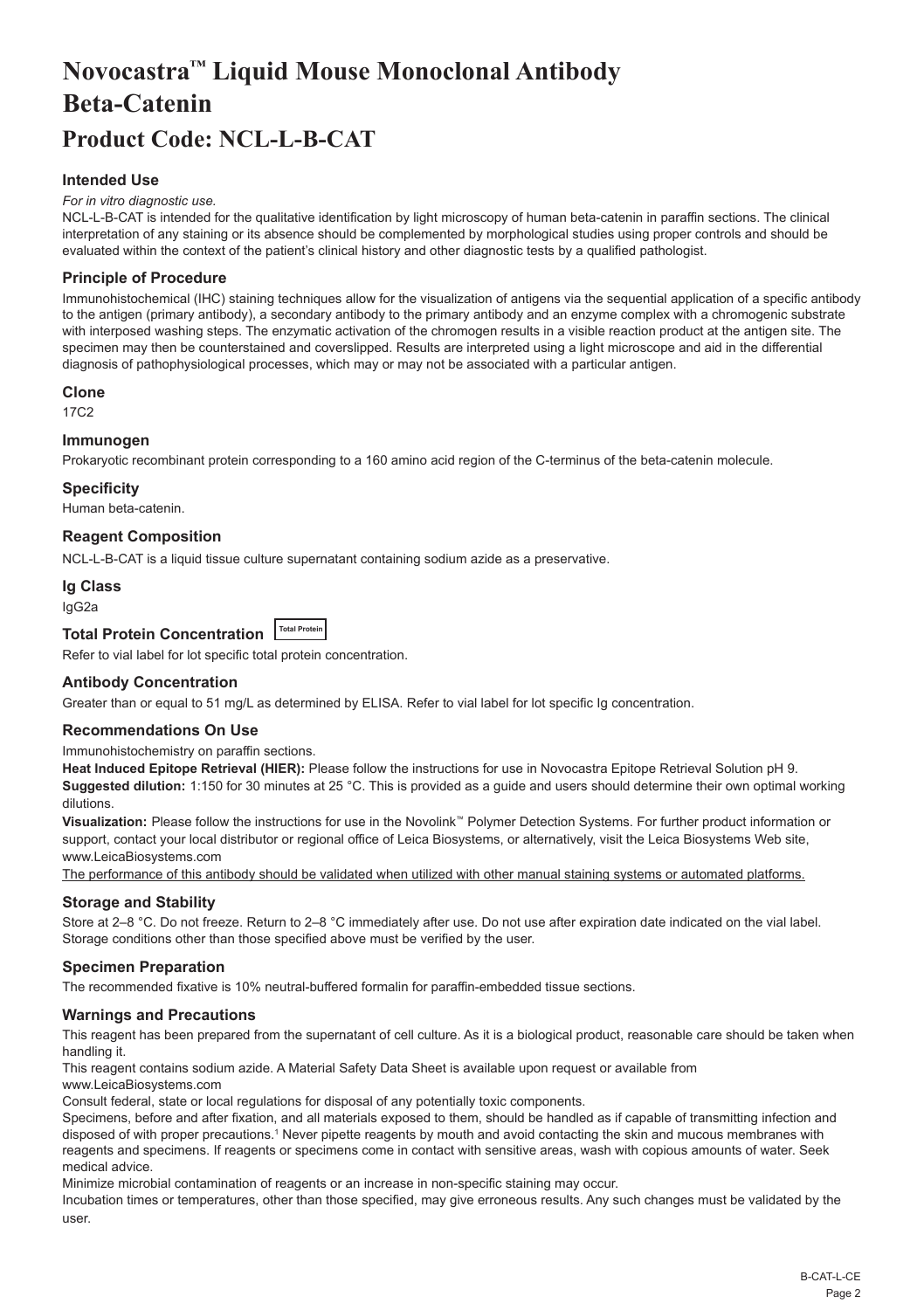# **Quality Control**

Differences in tissue processing and technical procedures in the user's laboratory may produce significant variability in results, necessitating regular performance of in-house controls in addition to the following procedures.

Controls should be fresh autopsy/biopsy/surgical specimens, formalin-fixed, processed and paraffin wax-embedded as soon as possible in the same manner as the patient sample(s).

# **Positive Tissue Control**

Used to indicate correctly prepared tissues and proper staining techniques.

One positive tissue control should be included for each set of test conditions in each staining run.

A tissue with weak positive staining is more suitable than a tissue with strong positive staining for optimal quality control and to detect minor levels of reagent degradation.<sup>2</sup>

Recommended positive control tissue is tonsil (mucosa).

If the positive tissue control fails to demonstrate positive staining, results with the test specimens should be considered invalid.

# **Negative Tissue Control**

Should be examined after the positive tissue control to verify the specificity of the labeling of the target antigen by the primary antibody. Recommended negative control tissue is cerebellum.

Alternatively, the variety of different cell types present in most tissue sections frequently offers negative control sites, but this should be verified by the user.

Non-specific staining, if present, usually has a diffuse appearance. Sporadic staining of connective tissue may also be observed in sections from excessively formalin-fixed tissues. Use intact cells for interpretation of staining results. Necrotic or degenerated cells often stain non-specifically.<sup>3</sup> False-positive results may be seen due to non-immunological binding of proteins or substrate reaction products. They may also be caused by endogenous enzymes such as pseudoperoxidase (erythrocytes), endogenous peroxidase

(cytochrome C), or endogenous biotin (eg. liver, breast, brain, kidney) depending on the type of immunostain used. To differentiate endogenous enzyme activity or non-specific binding of enzymes from specific immunoreactivity, additional patient tissues may be stained exclusively with substrate chromogen or enzyme complexes (avidin-biotin, streptavidin, labeled polymer) and substrate-chromogen, respectively. If specific staining occurs in the negative tissue control, results with the patient specimens should be considered invalid.

# **Negative Reagent Control**

Use a non-specific negative reagent control in place of the primary antibody with a section of each patient specimen to evaluate non-specific staining and allow better interpretation of specific staining at the antigen site.

# **Patient Tissue**

Examine patient specimens stained with NCL-L-B-CAT last. Positive staining intensity should be assessed within the context of any non-specific background staining of the negative reagent control. As with any immunohistochemical test, a negative result means that the antigen was not detected, not that the antigen was absent in the cells/tissue assayed. If necessary, use a panel of antibodies to identify false-negative reactions.

# **Results Expected**

# Normal Tissues

Clone 17C2 detected the beta-catenin protein in the membrane of epithelial cells of stomach, ileum, cecum, colon, rectum, skin, testis, cervix, tongue, endometrium, tonsil, ureter, fallopian tube, ducts in breast and parotid gland, trophoblasts in placenta, kidney tubules, hepatocytes in liver and cells in adrenal gland. Cytoplasmic staining was observed in heart cells. (Total number of normal cases evaluated =  $44$ ).

#### Abnormal Tissues

Clone 17C2 stained 4/4 lung tumors (including 1/1 non-small cell carcinoma, 1/1 adenocarcinoma, 1/1 squamous cell carcinoma and 1/1 large cell carcinoma), 4/4 liver tumors (including 2/2 liver hepatocellular carcinoma, 1/1 cholangiocarcinoma and 1/1 metastatic carcinoma), 3/3 ovarian tumors (including 1/1 malignant germ cell tumor, 1/1 serous cystadenocarcinoma and 1/1 clear cell carcinoma), 3/3 infiltrating ductal carcinomas of the breast, 3/3 papillary carcinomas of the thyroid, 3/3 adenocarcinomas of the colon, 2/2 brain tumors (including 1/1 anaplastic astrocytoma and 1/1 choroid plexus papilloma), 2/2 tumors of the cervix (including 1/1 squamous cell carcinoma and 1/1 invasive squamous cell carcinoma), 2/2 adenocarcinomas of the rectum, 2/2 squamous cell carcinomas of the esophagus, 2/2 metastatic tumors of unknown origin, 2/2 adenocarcinomas of the stomach, 1/2 soft tissue tumors, 1/2 squamous cell carcinomas of the tongue, 1/2 renal cell carcinomas, 1/2 seminomas, 1/2 squamous cell carcinomas of the skin, 1/1 squamous cell carcinoma of the larynx and 1/1 atypical carcinoid of the thymus. (Total number of tumor cases evaluated = 44).

# **NCL-L-B-CAT is recommended for the detection of beta-catenin protein in normal and neoplastic tissues, as an adjunct to conventional histopathology using non-immunologic histochemical stains.**

# **General Limitations**

Immunohistochemistry is a multistep diagnostic process that consists of specialized training in the selection of the appropriate reagents; tissue selection, fixation, and processing; preparation of the IHC slide; and interpretation of the staining results.

Tissue staining is dependent on the handling and processing of the tissue prior to staining. Improper fixation, freezing, thawing, washing, drying, heating, sectioning or contamination with other tissues or fluids may produce artifacts, antibody trapping, or false negative results. Inconsistent results may be due to variations in fixation and embedding methods, or to inherent irregularities within the tissue.<sup>4</sup> Excessive or incomplete counterstaining may compromise proper interpretation of results.

The clinical interpretation of any staining or its absence should be complemented by morphological studies using proper controls and should be evaluated within the context of the patient's clinical history and other diagnostic tests by a qualified pathologist. Antibodies from Leica Biosystems Newcastle Ltd are for use, as indicated, on either frozen or paraffin-embedded sections with specific fixation requirements. Unexpected antigen expression may occur, especially in neoplasms. The clinical interpretation of any stained tissue section must include morphological analysis and the evaluation of appropriate controls.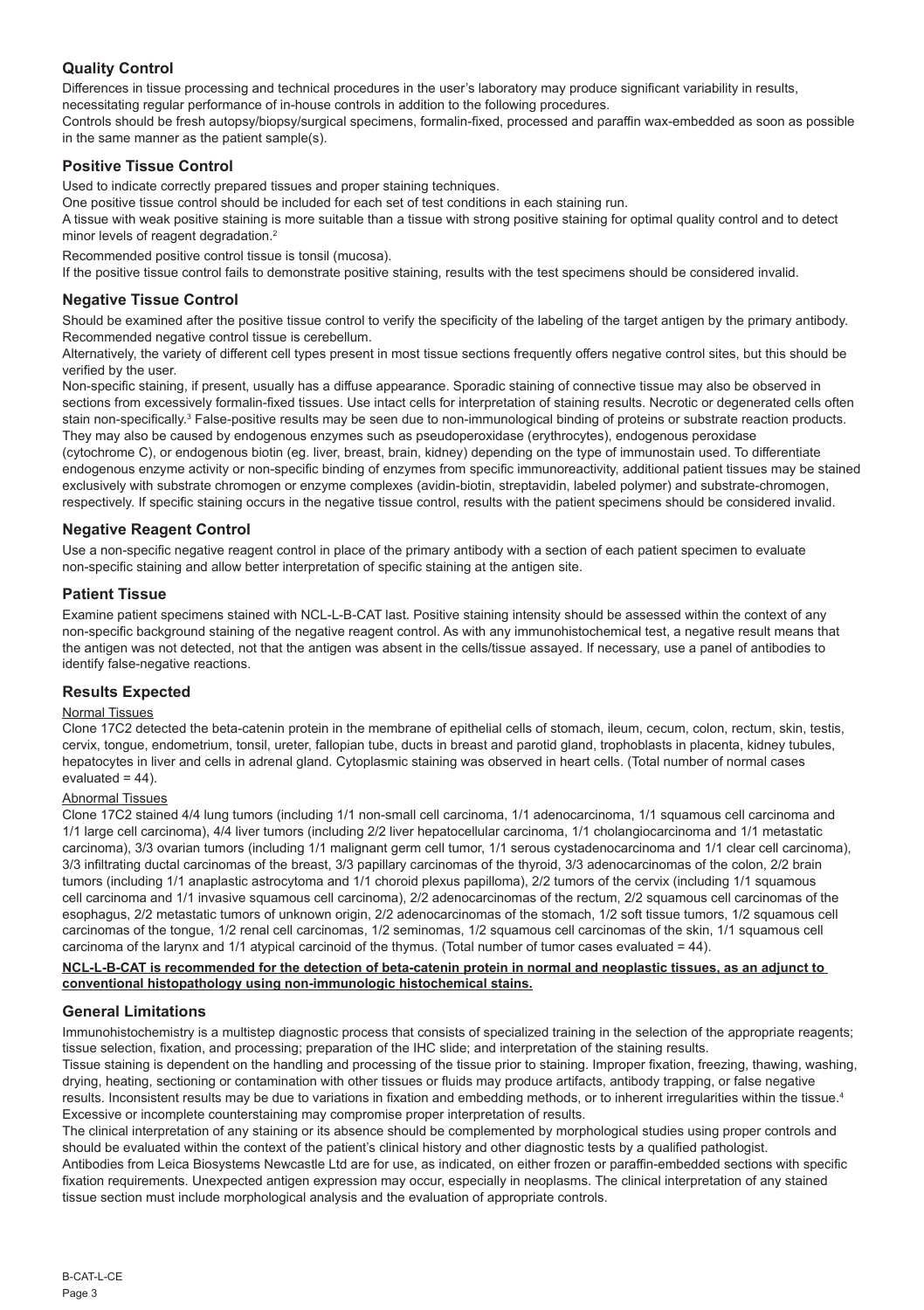# **Bibliography - General**

- 1. National Committee for Clinical Laboratory Standards (NCCLS). Protection of laboratory workers from infectious diseases transmitted by blood and tissue; proposed guideline. Villanova, P.A. 1991; 7(9). Order code M29-P.
- 2. Battifora H. Diagnostic uses of antibodies to keratins: a review and immunohistochemical comparison of seven monoclonal and three polyclonal antibodies. Progress in Surgical Pathology. 6:1–15. eds. Fenoglio-Preiser C, Wolff CM, Rilke F. Field & Wood, Inc., Philadelphia.
- 3. Nadji M, Morales AR. Immunoperoxidase, part I: the techniques and pitfalls. Laboratory Medicine. 1983; 14:767.
- 4. Omata M, Liew CT, Ashcavai M, Peters RL. Nonimmunologic binding of horseradish peroxidase to hepatitis B surface antigen: a possible source of error in immunohistochemistry. American Journal of Clinical Pathology. 1980; 73:626.
- 5. Curia MC, Zuckermann M, De Lellis L, et al. Sporadic childhood hepatoblastomas show activation of β-catenin, mismatch repair defects and p53 mutations. Modern Pathology. 2008; 21:7-14.
- 6. Ortega P, Morán A, de Juan C, et al. Differential Wnt pathway gene expression and E-cadherin truncation in sporadic colorectal cancers with and without microsatellite instability. Clinical Cancer Research. 2008; 14(14):995-1001.
- 7. Daa T, Kaku N, Kashima K, et al. Expression of β-catenin, E-cadherin and cyclin D1 in adenoid cystic carcinoma of the salivary gland. Journal of Experimental Clinical Cancer Research. 2005; 24(1):83-87.
- 8. Fadare O, Reddy H, Wang J, et al. E-cadherin and β-catenin expression in early stage cervical carcinoma: a tissue microarray study of 147 cases. World Journal of Surgical Oncology. 2005; 3(38).
- 9. Gamachi A, Kashima K, Daa T, et al. Aberrant intracellular localization of biotin, biotin-binding enzymes, and β-catenin in pregnancyrelated endometrium and morule-associated neoplastic lesions. Modern Pathology. 2003; 16(11):1124-1131.

# **Amendments to Previous Issue**

Update to format of results expected. Addition of translated text.

# **Date of Issue**

03 October 2018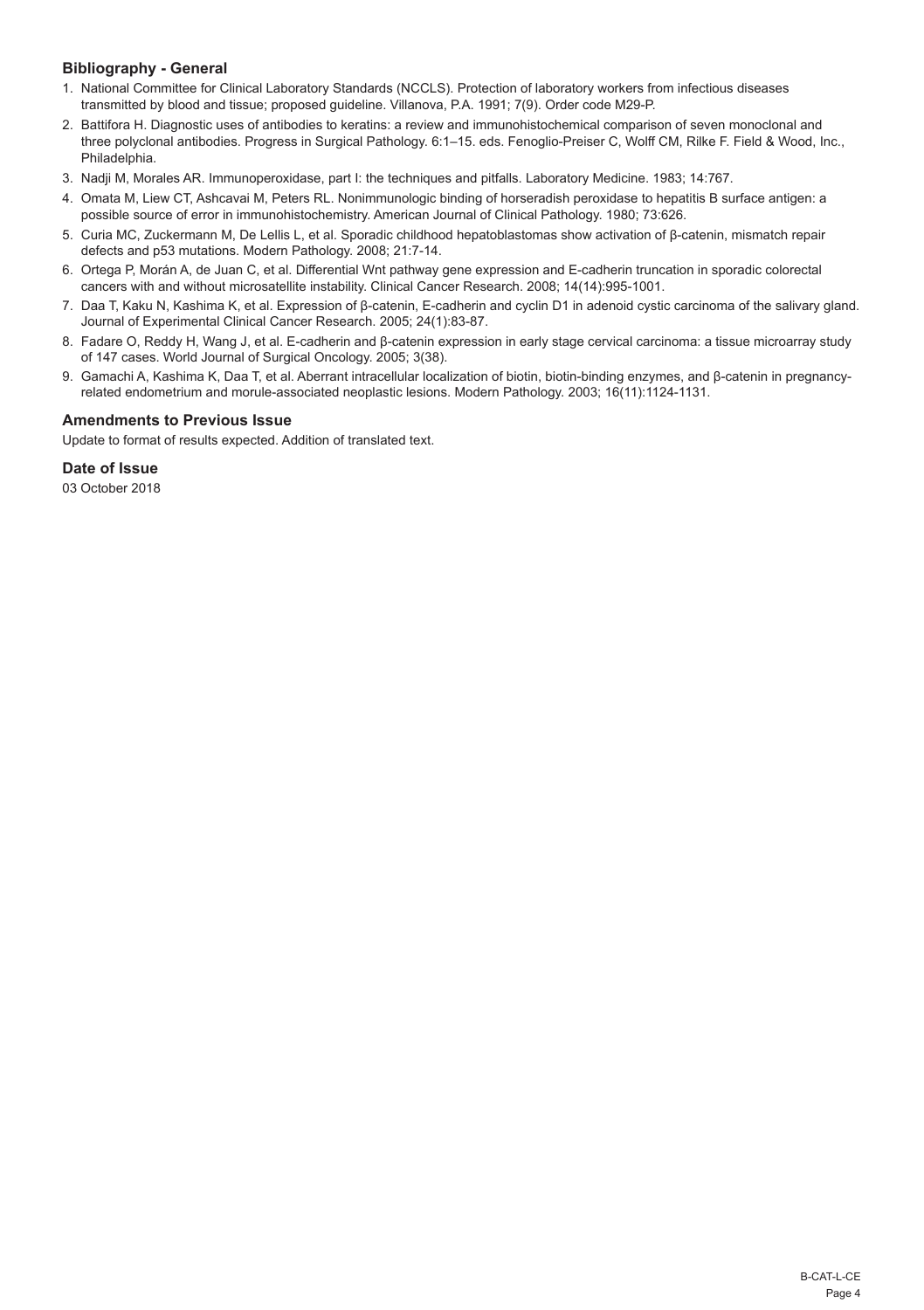# <span id="page-5-0"></span>**Anticorps monoclonal de souris liquide Novocastra™ Beta-Catenin Référence du Produit : NCL-L-B-CAT**

# **Utilisation Prévue**

#### *Diagnostic in vitro*.

Le NCL-L-B-CAT est destiné à l'identification qualitative par microscopie optique de la bêta-caténine humaine sur coupes en paraffine. L'interprétation clinique de tout marquage, ou absence de marquage, doit être complétée par des études morphologiques utilisant des contrôles appropriés et doit être évaluée par un pathologiste qualifié à la lumière des antécédents cliniques du patient et d'autres analyses diagnostiques.

# **Principe de la Procédure**

Les techniques de marquage immunohistochimique (IHC) permettent la visualisation des antigènes via l'application séquentielle d'un anticorps spécifique sur un antigène (anticorps primaire), d'un anticorps secondaire sur l'anticorps primaire et d'un complexe enzymatique comportant un substrat chromogène, avec des étapes de lavage intercalées. L'activation enzymatique du chromogène se traduit par la présence d'un produit de réaction visible au niveau du site de l'antigène. Le spécimen peut ensuite faire l'objet d'une coloration de contraste et être placé sous une lamelle. Les résultats sont interprétés à l'aide d'un microscope optique et participent au diagnostic différentiel des processus physiopathologiques, susceptibles, ou non, d'être associés à un antigène particulier.

#### **Clone**

17C2

# **Immunogène**

Protéine recombinante procaryotique correspondant à 160 acides aminés de la région C-terminale de la molécule bêta-caténine.

### **Spécificité**

Bêta-caténine humaine.

### **Composition du Réactif**

Le NCL-L-B-CAT est un surnageant de culture tissulaire liquide contenant une solution d'azide de sodium comme conservateur.

# **Classe d'Ig**

IgG2a

#### **Concentration Totale en Protéines Total Protein**

La concentration totale en protéines, spécifique du lot, figure sur l'étiquette du flacon.

# **Concentration en Anticorps**

Supérieure ou égale à 51 mg/l tel que déterminé par ELISA. La concentration totale en Ig, spécifique du lot, figure sur l'étiquette du flacon.

# **Recommandations d'utilisation**

Immunohistochimie sur coupes en paraffine.

**Récupération des épitopes induite par la chaleur (Heat Induced Epitope Retrieval, HIER) :** Veuillez respecter le mode d'emploi de la Novocastra Epitope Retrieval Solution pH 9.

**Dilution préconisée :** 1:150 durant 30 minutes à 25 °C. Ceci n'est donné qu'à titre indicatif et les utilisateurs doivent déterminer leurs propres dilutions de travail optimales.

**Visualisation :** Veuillez respecter le mode d'emploi des Novolink™ Polymer Detection Systems. Pour plus d'informations sur le produit ou pour toute assistance, contactez votre représentant local ou le bureau régional de Leica Biosystems, ou sinon rendez vous sur le site www.LeicaBiosystems.com de Leica Biosystems.

Les performances de cet anticorps devront être validées lorsqu'il est utilisé avec d'autres systèmes de coloration manuels ou platesformes automatisées.

# **Conservation et Stabilité**

Conserver à 2–8 °C. Ne pas congeler. Remettre immédiatement à 2–8 °C après utilisation. Ne pas utiliser après la date de péremption indiquée sur l'étiquette du récipient. Les conditions de conservation autres que celles qui sont spécifiées ci-dessus doivent faire l'objet d'une vérification par l'utilisateur.

# **Préparation des Spécimens**

Le fixateur recommandé est le formol à 10 %, tamponné, neutre, pour coupes tissulaires incluses en paraffine.

#### **Mises en Garde et Précautions**

Ce réactif a été préparé à partir du surnageant d'une culture cellulaire. Du fait de sa nature de produit biologique, sa manipulation doit faire l'objet du plus grand soin.

Ce réactif contient de l'azide de sodium. Une Fiche de données de sécurité est disponible sur demande ou sur le site www.LeicaBiosystems.com

Consulter les réglementations nationales, régionales ou locales en vigueur relatives à l'élimination de tous les éléments potentiellement toxiques.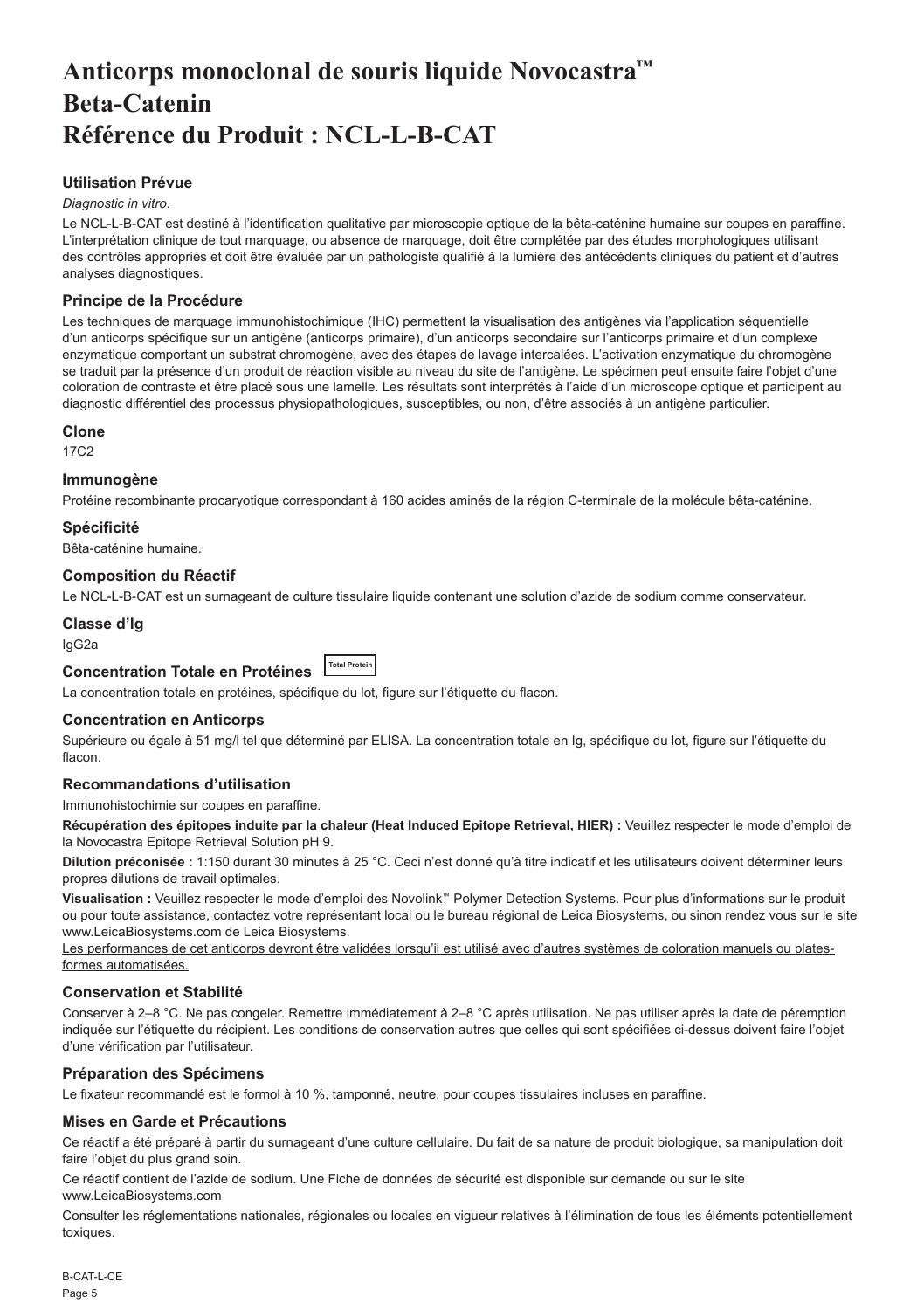Les spécimens, avant et après fixation, ainsi que toutes les matières ayant été en contact avec eux, doivent être manipulés comme s'ils étaient susceptibles de transmettre une infection et être éliminés en respectant les précautions appropriées<sup>1</sup>. Ne jamais pipeter les réactifs avec la bouche et éviter tout contact des réactifs et des spécimens avec la peau et les membranes muqueuses. Rincer avec de grandes quantités d'eau en cas de contact des réactifs ou des spécimens avec des zones sensibles. Consulter un médecin.

Minimiser la contamination microbienne des réactifs sinon un accroissement du marquage non spécifique est susceptible de se produire. Des durées et des températures d'incubation différentes de celles qui ont été spécifiées sont susceptibles de conduire à des résultats erronés. Toutes les modifications doivent être validées par l'utilisateur.

#### **Contrôle de Qualité**

Des différences de traitement des tissus et de procédures techniques du laboratoire de l'utilisateur sont susceptibles de conduire à une variabilité significative des résultats, ce qui rend nécessaire la mise en œuvre de contrôles en interne en plus des procédures suivantes.

Les contrôles doivent être des spécimens frais provenant d'autopsies, de biopsies ou d'interventions chirurgicales, fixés au formol, traités et inclus en cire de paraffine dès que possible, de la même façon que le(s) échantillon(s) de patient.

# **Tissu de Contrôle Positif**

Il est utilisé pour indiquer que les tissus ont été préparés correctement et que les techniques de marquage étaient appropriées.

Un contrôle tissulaire positif doit être inclus dans toute opération de marquage pour chaque ensemble de conditions d'analyse.

Un tissu présentant un marquage faiblement positif est plus adapté à un contrôle de qualité optimal qu'un tissu présentant un marquage fortement positif et il permet de détecter de moindres niveaux de dégradation du réactif.<sup>2</sup>

Les amygdales (muqueuse) constituent le tissu de contrôle positif recommandé.

Si le tissu de contrôle positif ne présente pas de marquage positif, les résultats des spécimens analysés doivent être considérés comme invalides.

# **Tissu de Contrôle Négatif**

Il doit être examiné après le tissu de contrôle positif afin de vérifier la spécificité du marquage de l'antigène cible par l'anticorps primaire. Le cervelet constitue le tissu de contrôle négatif recommandé.

Sinon, la diversité des types cellulaires présents dans la plupart des tissus permet de disposer fréquemment de sites de contrôle négatif, mais ils doivent être vérifiés par l'utilisateur.

S'il est présent, le marquage non spécifique prend habituellement une apparence diffuse. Un marquage sporadique du tissu conjonctif peut également être observé sur des coupes de tissus qui ont été fixées par un excès de formol. Utiliser des cellules intactes pour l'interprétation des résultats du marquage. Les cellules nécrotiques ou dégénérées sont souvent marquées de façon non spécifique.<sup>3</sup> Des résultats faussement positifs peuvent être observés en raison d'une liaison non immunologique à des protéines ou à des produits de réaction du substrat. Ils peuvent également être provoqués par des enzymes endogènes comme la pseudoperoxydase (érythrocytes), la peroxydase endogène (cytochrome C), ou la biotine endogène (foie, sein, cerveau, rein, par exemple) selon le type d'immunomarquage utilisé. Pour différencier l'activité des enzymes endogènes ou la liaison non spécifique d'enzymes de l'immunoréactivité spécifique, des tissus supplémentaires du patient peuvent être marqués exclusivement avec le substrat chromogène ou par des complexes enzymatiques (avidine-biotine, streptavidine, polymère marqué) et le substrat chromogène respectivement. Si un marquage spécifique se produit dans le tissu de contrôle négatif, les résultats des spécimens du patient doivent être considérés comme invalides.

# **Réactif de Contrôle Négatif**

Utiliser un réactif de contrôle négatif non spécifique à la place de l'anticorps primaire avec une coupe de chaque spécimen du patient afin d'évaluer le marquage non spécifique et de permettre une meilleure interprétation du marquage spécifique au niveau du site antigénique.

# **Tissu du Patient**

Examiner les échantillons du patient marqués au NCL-L-B-CAT en dernier lieu. L'intensité du marquage positif doit être évaluée à la lumière du bruit de fond du marquage non spécifique du réactif de contrôle négatif. Comme pour toutes les analyses immunohistochimiques, un résultat négatif signifie que l'antigène n'a pas été détecté mais ne signifie pas qu'il est absent des cellules/ tissus testés. Si nécessaire, employer un panel d'anticorps pour identifier les réactions faussement négatives.

#### **Résultats Attendus**

#### Tissus normaux

Le clone 17C2 a détecté la protéine bêta-caténine dans la membrane des cellules épithéliales de l'estomac, de l'iléon, du caecum, du côlon, du rectum, de la peau, du testicule, du col de l'utérus, de la langue, de l'endomètre, des amygdales, de l'uretère, des trompes utérines, des canaux des seins et de la parotide, des trophoblastes du placenta, des tubules rénaux, des hépatocytes du foie et des cellules de la glande surrénale. Un marquage cytoplasmique a été observé dans les cellules cardiaques. (Nombre total de cas normaux évalués =  $44$ ).

# Tissus anormaux

Le clone 17C2 a marqué 4/4 tumeurs du poumon (notamment 1/1 carcinome non à petites cellules, 1/1 adénocarcinome, 1/1 carcinome cellulaire squameux et 1/1 carcinome à grandes cellules), 4/4 tumeurs du foie (notamment 2/2 carcinomes hépatocellulaires du foie, 1/1 cholangiocarcinome et 1/1 carcinome métastatique), 3/3 tumeurs ovariennes (notamment 1/1 tumeur germinale maligne, 1/1 cystadénocarcinome séreux et 1/1 carcinome à cellules claires), 3/3 carcinomes infiltrants des canaux du sein, 3/3 carcinomes papillaires de la thyroïde, 3/3 adénocarcinomes du côlon, 2/2 tumeurs du cerveau (notamment 1/1 astrocytome anaplasique et 1/1 papillome du plexus choroïde), 2/2 tumeur du col de l'utérus (notamment 1/1 carcinome cellulaire squameux et 1/1 carcinome cellulaire squameux invasif), 2/2 adénocarcinomes du rectum, 2/2 carcinomes cellulaires squameux de l'œsophage, 2/2 tumeurs métastatiques d'origine inconnue, 2/2 adénocarcinomes de l'estomac, 1/2 tumeurs des tissus mous, 1/2 carcinomes cellulaires squameux de la langue, 1/2 carcinomes cellulaires rénaux, 1/2 séminomes, 1/2 carcinomes cellulaires squameux de la peau, 1/1 carcinome cellulaire squameux du larynx et 1/1 carcinoïde atypique du thymus. (Nombre total de cas tumoraux évalués = 44).

**Le NCL-B-CAT est recommandé pour la détection de la protéine bêta-caténine dans les tissus normaux et néoplasiques, en complément à l'histopathologie traditionnelle utilisant des marqueurs histochimiques non immunologiques.**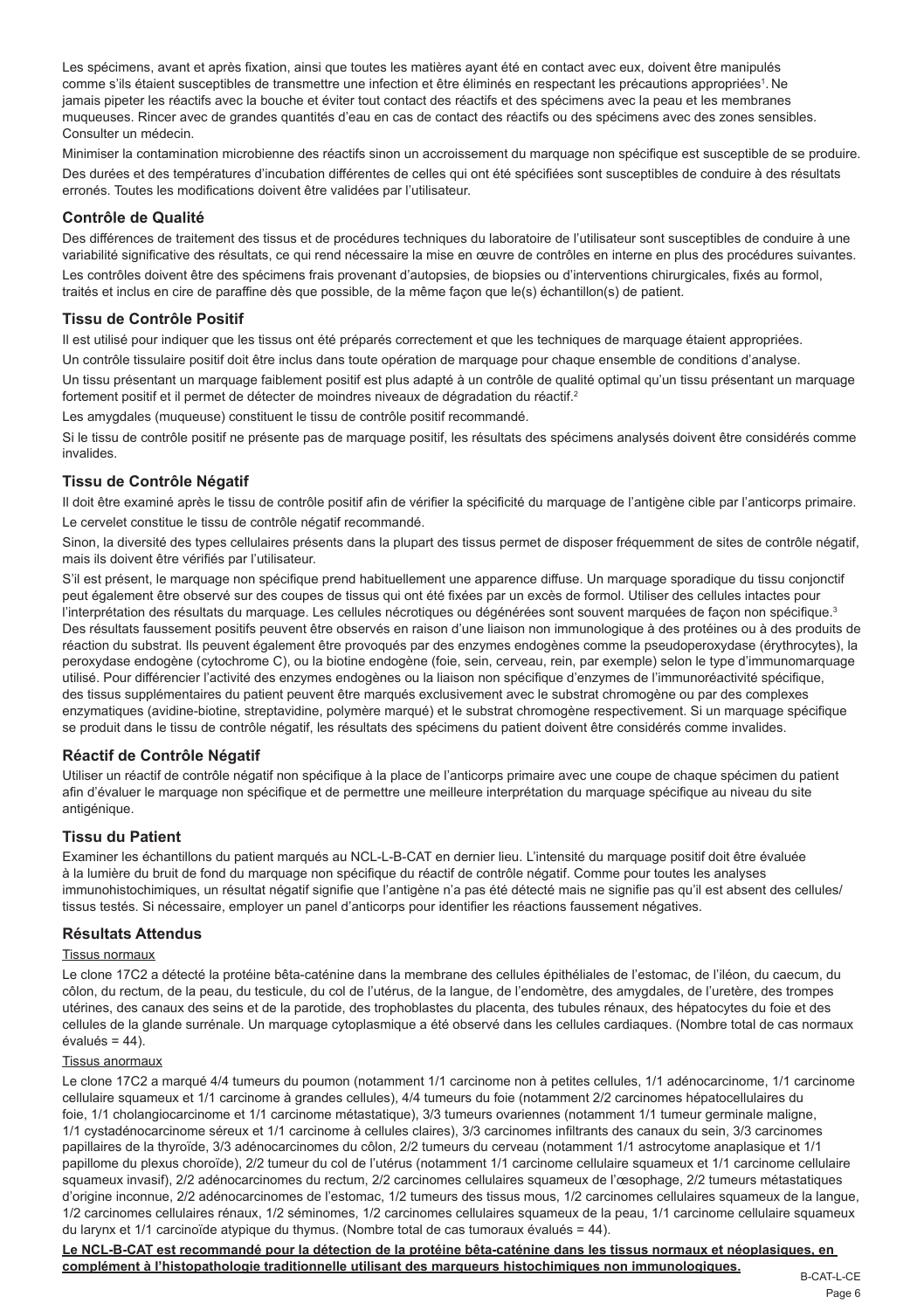# **Limites Générales**

L'immunohistochimie est un processus diagnostique constitué de plusieurs étapes qui nécessite une formation spécialisée relative au choix des réactifs appropriés ; au choix, à la fixation et au traitement des tissus ; à la préparation des lames IHC ; et à l'interprétation des résultats du marquage.

Le marquage des tissus dépend de leur manipulation et de leur traitement avant le marquage. Une fixation, une congélation, une décongélation, un lavage, un séchage, un chauffage, une coupe, incorrects ou une contamination par d'autres tissus ou d'autres liquides sont susceptibles de conduire à la production d'artefacts, au piégeage de l'anticorps ou à des résultats faussement négatifs. Des variations dans les méthodes de fixation et d'inclusion, ainsi que des irrégularités propres au tissu, peuvent conduire à des résultats incohérents.<sup>4</sup>

Une coloration de contraste excessive ou incomplète peut gêner l'interprétation correcte des résultats.

L'interprétation clinique de tout marquage, ou absence de marquage, doit être complétée par des études morphologiques utilisant des contrôles appropriés et doit être évaluée par un pathologiste qualifié à la lumière des antécédents cliniques du patient et d'autres analyses diagnostiques.

Les anticorps de Leica Biosystems Newcastle Ltd sont destinés, selon les besoins, à être utilisés sur des coupes incluses en paraffine ou des coupes congelées, et conformément à des exigences particulières en matière de fixation. Une expression antigénique inattendue est susceptible de se produire, en particulier au niveau des néoplasmes. L'interprétation clinique de toute coupe tissulaire marquée doit comporter une analyse morphologique et l'évaluation des contrôles appropriés.

### **Bibliographie Générale**

- 1. National Committee for Clinical Laboratory Standards (NCCLS). Protection of laboratory workers from infectious diseases transmitted by blood and tissue; proposed guideline. Villanova, P.A. 1991; 7(9). Order code M29-P.
- 2. Battifora H. Diagnostic uses of antibodies to keratins: a review and immunohistochemical comparison of seven monoclonal and three polyclonal antibodies. Progress in Surgical Pathology. 6:1–15. eds. Fenoglio-Preiser C, Wolff CM, Rilke F. Field & Wood, Inc., Philadelphia.
- 3. Nadji M, Morales AR. Immunoperoxidase, part I: the techniques and pitfalls. Laboratory Medicine. 1983; 14:767.
- 4. Omata M, Liew CT, Ashcavai M, Peters RL. Nonimmunologic binding of horseradish peroxidase to hepatitis B surface antigen: a possible source of error in immunohistochemistry. American Journal of Clinical Pathology. 1980; 73:626.
- 5. Curia MC, Zuckermann M, De Lellis L, et al. Sporadic childhood hepatoblastomas show activation of β-catenin, mismatch repair defects and p53 mutations. Modern Pathology. 2008; 21:7-14.
- 6. Ortega P, Morán A, de Juan C, et al. Differential Wnt pathway gene expression and E-cadherin truncation in sporadic colorectal cancers with and without microsatellite instability. Clinical Cancer Research. 2008; 14(14):995-1001.
- 7. Daa T, Kaku N, Kashima K, et al. Expression of β-catenin, E-cadherin and cyclin D1 in adenoid cystic carcinoma of the salivary gland. Journal of Experimental Clinical Cancer Research. 2005; 24(1):83-87.
- 8. Fadare O, Reddy H, Wang J, et al. E-cadherin and β-catenin expression in early stage cervical carcinoma: a tissue microarray study of 147 cases. World Journal of Surgical Oncology. 2005; 3(38).
- 9. Gamachi A, Kashima K, Daa T, et al. Aberrant intracellular localization of biotin, biotin-binding enzymes, and β-catenin in pregnancyrelated endometrium and morule-associated neoplastic lesions. Modern Pathology. 2003; 16(11):1124-1131.

# **Amendements Apportés à la Version Précédente**

Mise à jour du format des résultats attendus. Ajout de texte traduit.

# **Date de Publication**

03 octobre 2018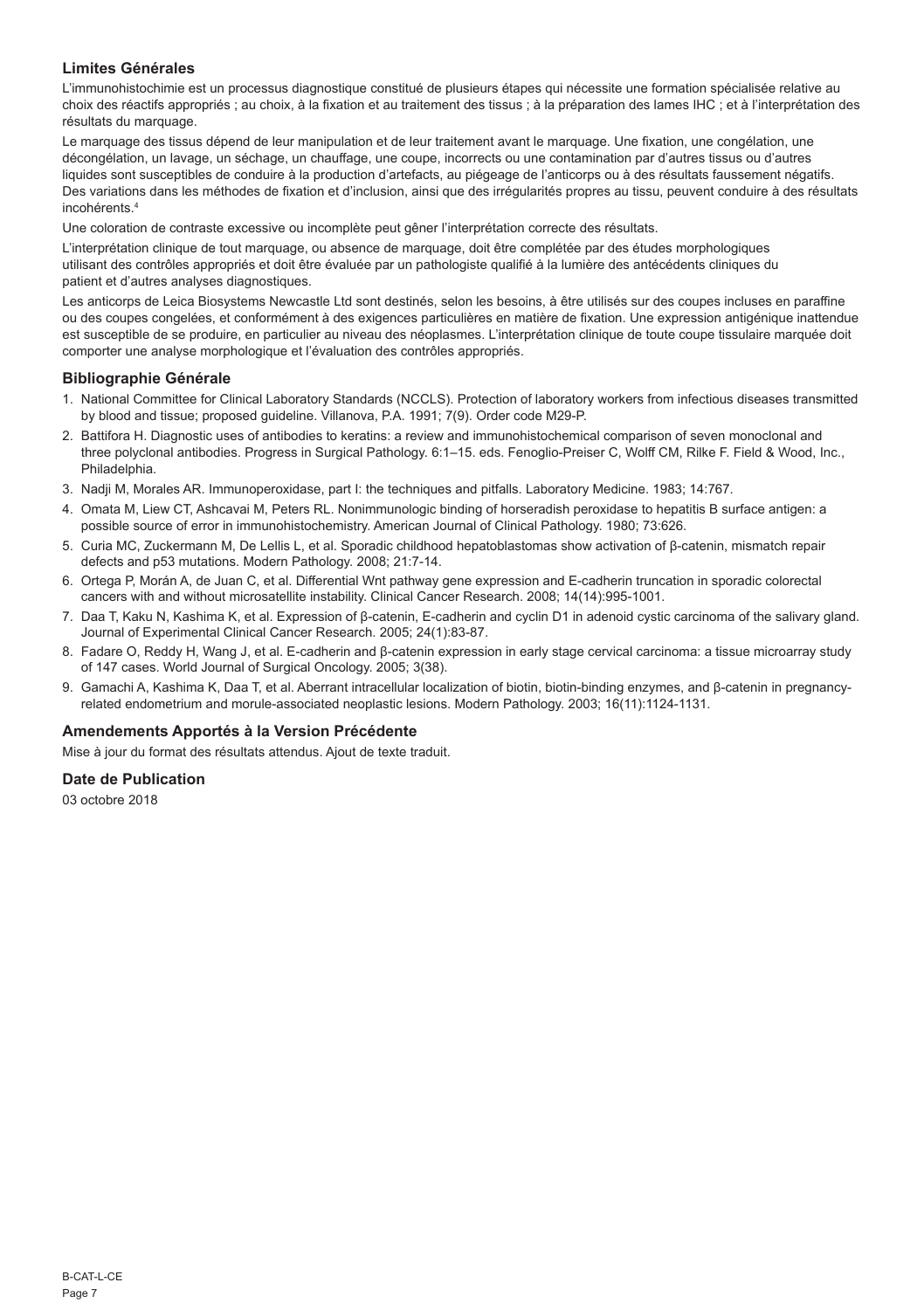# <span id="page-8-0"></span>**Novocastra™ Anticorpo Monoclonale Murino Liquido Beta-Catenin Codice Del Prodotto: NCL-L-B-CAT**

# **Uso Previsto**

#### *Per uso diagnostico in vitro*.

NCL-L-B-CAT è destinato all'identificazione qualitativa in microscopia ottica della beta-catenina umana in sezioni in paraffina. L'interpretazione clinica di ogni colorazione o della sua assenza va integrata da studi morfologici che utilizzino i controlli appropriati e deve essere valutata da un patologo qualificato, nel contesto della storia clinica del paziente e delle altre metodiche diagnostiche adoperate.

# **Principio Della Procedura**

Le tecniche di colorazione immunoistochimica (IHC) consentono la visualizzazione degli antigeni mediante l'applicazione sequenziale di un anticorpo specifico per l'antigene (anticorpo primario), di un anticorpo secondario che lega l'anticorpo primario e di un complesso enzimatico con un substrato cromogeno; l'applicazione dei tre reagenti è intervallata da fasi di lavaggio. L'attivazione enzimatica del cromogeno produce una reazione visibile in corrispondenza del sito antigenico. Il campione biologico può, quindi, essere controcolorato e montato. I risultati vengono interpretati mediante un microscopio ottico e sono utili nella diagnosi differenziale di processi fisiopatologici, che possono essere più o meno associati ad un particolare antigene.

#### **Clone**

17C2

### **Immunogeno**

Proteina ricombinante in procarioti corrispondente a una regione di 160 amminoacidi della porzione C-terminale della molecola di betacatenina.

### **Specificità**

Beta-catenina umana.

### **Composizione Del Reagente**

NCL-L-B-CAT è un supernatante liquido di coltura tissutale, contenente di sodio azide come conservante.

# **Classe Ig**

IgG2a

# **Concentrazione Proteica Totale Total Protein**

Consultare l'etichetta del flacone per la concentrazione proteica totale specifica del lotto.

# **Concentrazione Anticorpale**

Superiore o uguale a 51 mg/L, come determinato mediante test ELISA. Consultare l'etichetta del flacone per la concentrazione di Ig specifica del lotto.

# **Raccomandazioni Per L'uso**

Immunoistochimica su sezioni incluse in paraffina.

**Recupero dell'epitopo mediante calore (Heat Induced Epitope Retrieval, HIER):** Seguire le istruzioni per l'uso accluse a Novocastra Epitope Retrieval Solution pH 9.

**Diluizione raccomandata:** 1:150 per 30 minuti a 25 °C. Queste raccomandazioni costituiscono delle semplici linee guida; spetta al singolo utente stabilire le diluizioni di lavoro ottimali.

**Visualizzazione:** Si raccomanda di seguire le istruzioni per l'uso dei Novolink™ Polymer Detection Systems. Per ulteriori informazioni sui prodotti o assistenza, contattare il distributore di zona o la sede regionale di Leica Biosystems, oppure visitare il sito internet di Leica Biosystems, www.LeicaBiosystems.com

La resa di questo anticorpo deve essere validata quando viene utilizzato con altri metodi di colorazione manuale o piattaforme automatizzate.

# **Conservazione E Stabilità**

Conservare a 2–8 °C. Non congelare. Immediatamente dopo l'uso, raffreddare di nuovo a 2–8 °C. Non usare dopo la data di scadenza, indicata sull'etichetta del flacone. Condizioni di conservazione diverse da quelle sopra specificate vanno verificate dall'utente.

# **Preparazione Del Campione Biologico**

Il fissativo raccomandato è la formalina tamponata neutra al 10% per sezioni tissutali incluse in paraffina.

#### **Avvertenze E Precauzioni**

Questo reagente è stato preparato dal supernatante di coltura cellulare. Trattandosi di un prodotto biologico, va maneggiato con cautela.

Questo reagente contiene sodio azide. Una scheda di sicurezza del prodotto (MSDS) è disponibile su richiesta o dal sito www.LeicaBiosystems.com

Fare riferimento alla normativa federale, statale o locale per lo smaltimento dei componenti potenzialmente tossici.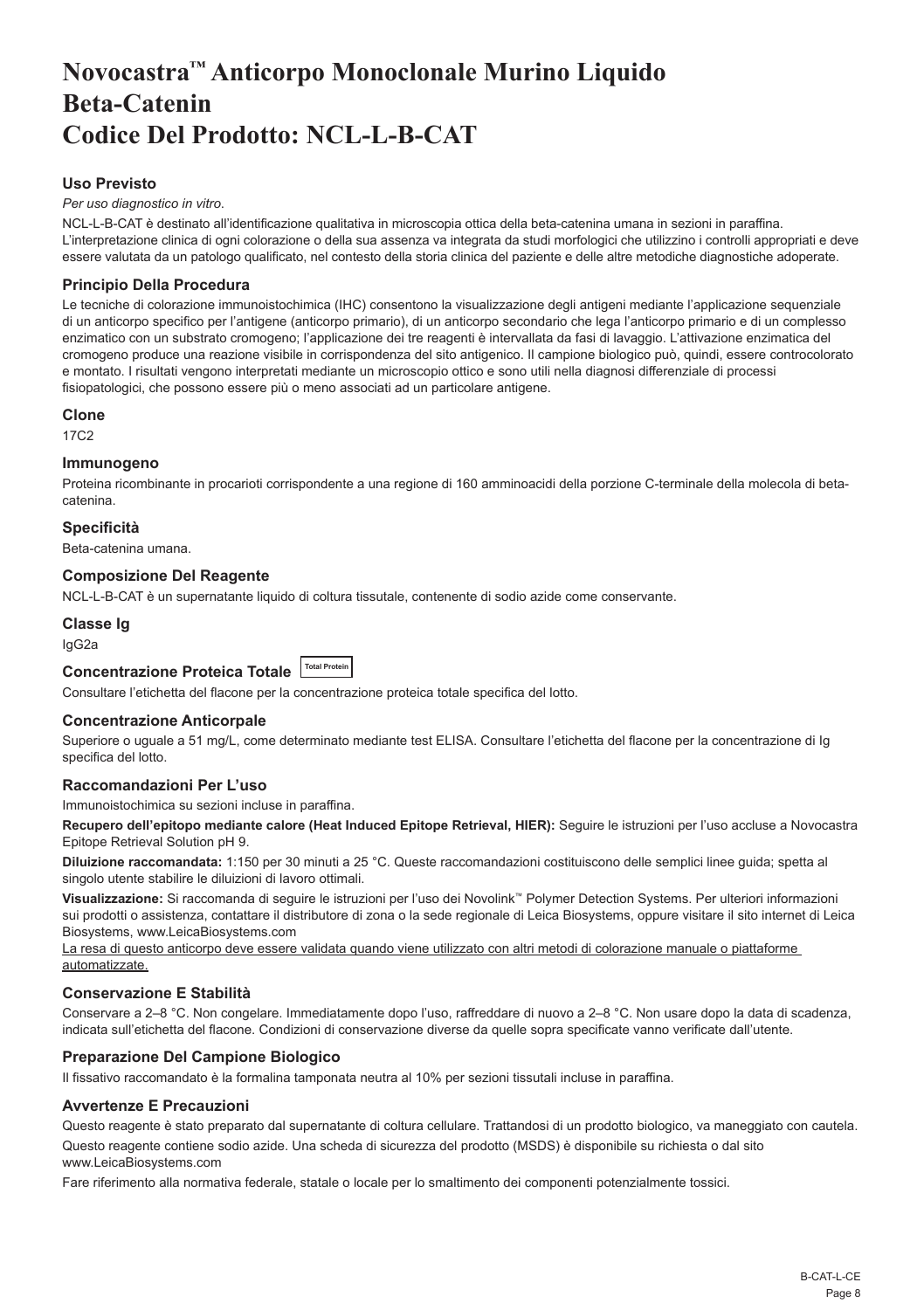Prima e dopo la fissazione, i campioni biologici e tutti i materiali ad essi esposti vanno trattati come potenzialmente infettanti e smaltiti con le appropriate precauzioni.<sup>1</sup> Non pipettare i reagenti con la bocca ed evitare il contatto dei reagenti e dei campioni biologici con la pelle e con le mucose. Se i reagenti o i campioni biologici vengono a contatto con zone sensibili, sciacquare abbondantemente le parti interessate. Consultare il medico.

Ridurre al minimo la contaminazione microbica dei reagenti, allo scopo di evitare un aumento di colorazione aspecifica. Tempi o temperature d'incubazione diversi da quelli specificati possono condurre a risultati non veritieri. Tali variazioni devono essere convalidate dall'utente.

# **Controllo Qualità**

Differenze nella processazione del tessuto e nelle tecniche in uso presso il laboratorio dell'utente possono produrre una discrepanza significativa nei risultati, rendendo necessaria la regolare esecuzione di controlli interni, in aggiunta alle procedure descritte di seguito.

I controlli devono essere costituiti da campioni biologici freschi autoptici/bioptici/chirurgici e devono essere il più rapidamente possibile fissati in formalina, processati ed inclusi in paraffina, allo stesso modo dei campioni biologici ottenuti dal paziente.

# **Controllo Positivo Del Tessuto**

È usato per indicare tessuti correttamente preparati e tecniche di colorazione appropriate.

Per ogni gruppo di condizioni del test e ogni volta che viene eseguita la colorazione, deve essere incluso un controllo positivo del tessuto.

Un tessuto a debole colorazione positiva è più adatto di uno a colorazione positiva intensa per un ottimale controllo qualità e per mettere in evidenza anche minimi livelli di degradazione del reagente.<sup>2</sup>

Il tessuto raccomandato per il controllo positivo è la tonsilla (mucosa).

Se il controllo positivo del tessuto non dimostra colorazione positiva, i risultati con i campioni biologici del test vanno considerati non validi.

# **Controllo Negativo Del Tessuto**

Va esaminato dopo il controllo positivo, per verificare la specificità nei confronti dell'antigene bersaglio da parte dell'anticorpo primario. Il tessuto raccomandato per il controllo negativo è il cervelletto.

In alternativa, la varietà dei tipi cellulari presenti nella maggior parte delle sezioni tissutali offre spesso siti di controllo negativo, ma questo va verificato dall'utente.

La colorazione aspecifica, se presente, assume di solito aspetto diffuso. La colorazione sporadica del tessuto connettivo può anche manifestarsi in seguito ad iperfissazione di sezioni di tessuto in formalina. Per l'interpretazione dei risultati della colorazione, usare cellule intatte. Le cellule necrotiche o degenerate si colorano spesso in maniera aspecifica<sup>3</sup>. Si possono osservare risultati falsamente positivi, dovuti a legame non immunologico delle proteine o a prodotti di reazione del substrato. Tali falsi positivi possono essere anche causati da enzimi endogeni quali la pseudoperossidasi (eritrociti), la perossidasi endogena (citocromo C) o la biotina endogena (es. fegato, mammella, cervello, rene), a seconda del tipo di immunocolorazione usato. Per differenziare l'attività enzimatica endogena o il legame enzimatico aspecifico dall'immunoreattività specifica, possono essere colorati ulteriori tessuti del paziente esclusivamente con substrato cromogeno o con complessi enzimatici (avidina-biotina, streptavidina, polimero marcato) e substrato cromogeno. Se nel controllo negativo del tessuto compare una colorazione specifica, i risultati sui campioni biologici ottenuti dal paziente devono essere considerati non validi.

# **Controllo Negativo Del Reagente**

Usare un controllo negativo aspecifico del reagente in luogo dell'anticorpo primario, con una sezione di ogni campione biologico del paziente, per valutare la colorazione aspecifica e per consentire una migliore interpretazione della colorazione specifica in corrispondenza del sito antigenico.

# **Tessuto Del Paziente**

Successivamente, esaminare i campioni biologici del paziente colorati con NCL-L-B-CAT. L'intensità della colorazione positiva va analizzata nel contesto di qualsiasi colorazione aspecifica di fondo del controllo negativo del reagente. Come per tutti gli altri test immunoistochimici, un risultato negativo significa che l'antigene non è stato determinato, ma non necessariamente che fosse assente dalle cellule o dal tessuto esaminato. Se necessario, usare un pannello di anticorpi per identificare reazioni falsamente negative.

# **Risultati Attesi**

#### Tessuti normali

Il clone 17C2 ha rilevato la proteina beta-catenina nella membrana delle cellule epiteliali di stomaco, ileo, cieco, colon, retto, pelle, testicolo, cervice, lingua, endometrio, tonsilla, uretere, tuba di Falloppio, dotti della mammella e della ghiandola parotide, trofoblasti della placenta, tubuli renali, epatociti nel fegato e cellule della ghiandola surrenale. È stata osservata colorazione citoplasmatica nelle cellule cardiache. (Numero complessivo di casi normali valutati = 44).

#### Abnorme dei tessuti

Il clone 17C2 ha colorato 4/4 tumori polmonari (tra cui 1/1 carcinoma a cellule non piccole, 1/1 adenocarcinoma, 1/1 carcinoma a cellule squamose e 1/1 carcinoma a grandi cellule), 4/4 tumori epatici (tra cui 2/2 carcinomi epatocellulari del fegato, 1/1 colangiocarcinoma e 1/1 carcinoma metastatico), 3/3 tumori ovarici (tra cui 1/1 tumore maligno delle cellule germinali, 1/1 cistoadenocarcinoma sieroso e 1/1 carcinoma a cellule chiare), 3/3 carcinomi duttali infiltranti della mammella, 3/3 carcinomi papillari della tiroide, 3/3 adenocarcinomi del colon, 2/2 tumori cerebrali (tra cui 1/1 astrocitoma anaplastico e 1/1 papilloma dei plessi corioidei), 2/2 tumori della cervice (tra cui 1/1 carcinoma a cellule squamose e 1/1 carcinoma invasivo a cellule squamose), 2/2 adenocarcinomi del retto, 2/2 carcinomi dell'esofago a cellule squamose, 2/2 tumori metastatici di origine ignota, 2/2 adenocarcinomi dello stomaco, 1/2 tumori dei tessuti molli, 1/2 carcinomi della lingua a cellule squamose, 1/2 carcinomi delle cellule renali, 1/2 seminomi, 1/2 carcinomi della pelle a cellule squamose, 1/1 carcinoma della laringe a cellule squamose e 1/1 carcinoide atipico del timo. (Numero complessivo di casi tumorali valutati = 44).

**L'uso di NCL-L-B-CAT è consigliato per il rilevamento della proteina beta-catenina in tessuti normali e neoplastici, in aggiunta all'istopatologia convenzionale che si avvale delle colorazioni istochimiche non immunologiche.**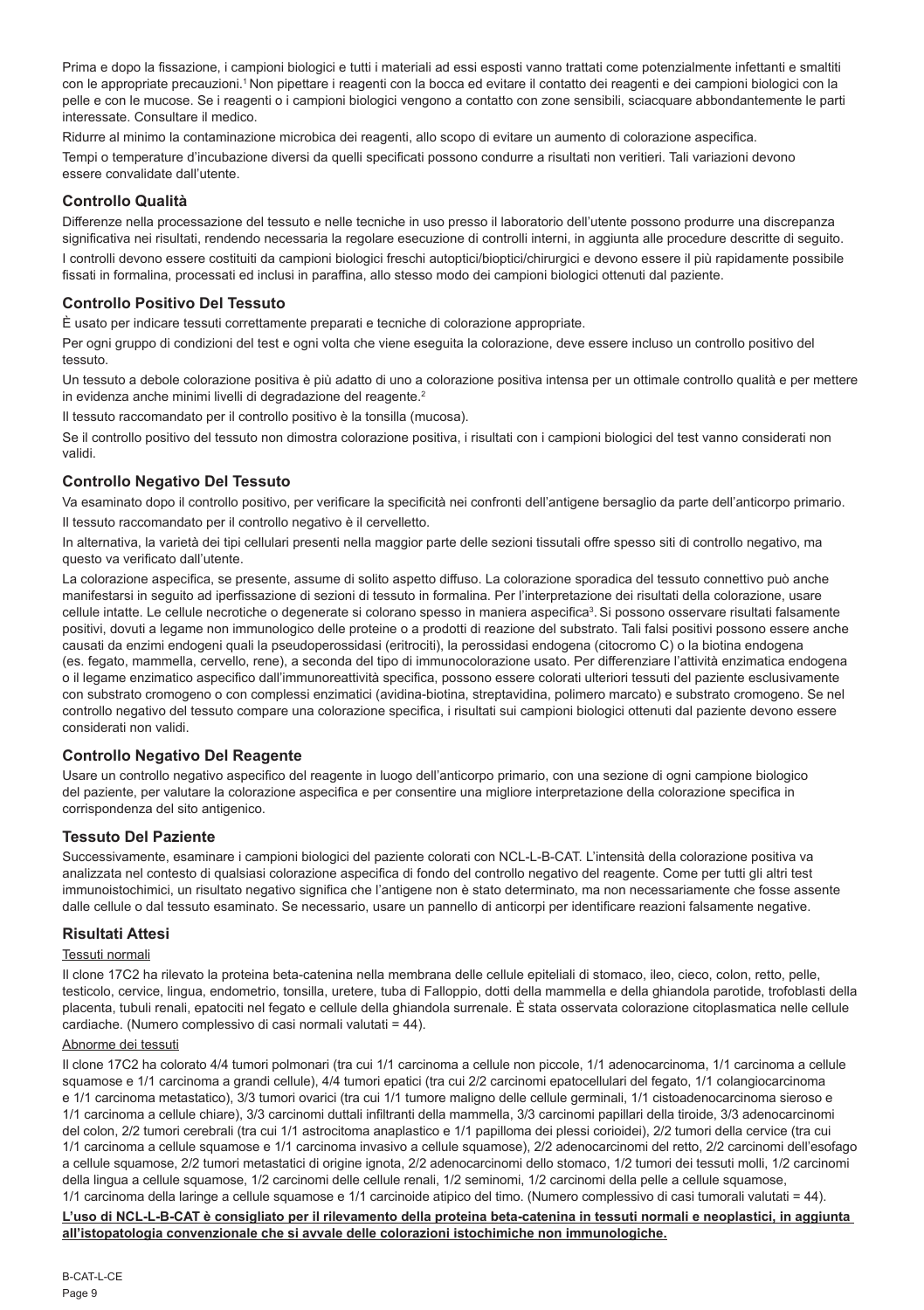# **Limitazioni Generali**

L'immunoistochimica è un procedimento diagnostico a più passi (multistep) che richiede un'esperienza specifica nella selezione dei reagenti appropriati, nella selezione, fissazione e processazione dei tessuti, nella preparazione di vetrini IHC e nell'interpretazione dei risultati della colorazione.

La colorazione del tessuto dipende dalle modalità di manipolazione e di processazione del tessuto stesso, adottate prima della colorazione. La fissazione, il congelamento, lo scongelamento, il lavaggio, l'asciugatura, il riscaldamento o la sezione condotti in modo non corretto, o la contaminazione con altri tessuti o liquidi, possono produrre artefatti, intrappolamento (trapping) anticorpale o risultati falsi negativi. Risultati incompatibili possono essere dovuti a modifiche dei metodi di fissazione e di inclusione o ad irregolarità intrinseche al tessuto.<sup>4</sup>

Una controcolorazione eccessiva o incompleta può compromettere la corretta interpretazione dei risultati.

L'interpretazione clinica di ogni colorazione o della sua assenza va integrata da studi morfologici che utilizzino i controlli appropriati e deve essere valutata da un patologo qualificato, nel contesto della storia clinica del paziente e delle altre metodiche diagnostiche adoperate.

Gli anticorpi di Leica Biosystems Newcastle Ltd. sono destinati all'uso, quando indicato, su sezioni congelate o incluse in paraffina, con specifici requisiti di fissazione. Un'espressione antigenica inattesa può manifestarsi in particolare nelle neoplasie. L'interpretazione clinica di ogni sezione tissutale colorata deve includere l'analisi morfologica e la valutazione dei controlli appropriati.

### **Riferimenti Bibliografici Di Base**

- 1. National Committee for Clinical Laboratory Standards (NCCLS). Protection of laboratory workers from infectious diseases transmitted by blood and tissue; proposed guideline. Villanova, P.A. 1991; 7(9). Order code M29-P.
- 2. Battifora H. Diagnostic uses of antibodies to keratins: a review and immunohistochemical comparison of seven monoclonal and three polyclonal antibodies. Progress in Surgical Pathology. 6:1–15. eds. Fenoglio-Preiser C, Wolff CM, Rilke F. Field & Wood, Inc., Philadelphia.
- 3. Nadji M, Morales AR. Immunoperoxidase, part I: the techniques and pitfalls. Laboratory Medicine. 1983; 14:767.
- 4. Omata M, Liew CT, Ashcavai M, Peters RL. Nonimmunologic binding of horseradish peroxidase to hepatitis B surface antigen: a possible source of error in immunohistochemistry. American Journal of Clinical Pathology. 1980; 73:626.
- 5. Curia MC, Zuckermann M, De Lellis L, et al. Sporadic childhood hepatoblastomas show activation of β-catenin, mismatch repair defects and p53 mutations. Modern Pathology. 2008; 21:7-14.
- 6. Ortega P, Morán A, de Juan C, et al. Differential Wnt pathway gene expression and E-cadherin truncation in sporadic colorectal cancers with and without microsatellite instability. Clinical Cancer Research. 2008; 14(14):995-1001.
- 7. Daa T, Kaku N, Kashima K, et al. Expression of β-catenin, E-cadherin and cyclin D1 in adenoid cystic carcinoma of the salivary gland. Journal of Experimental Clinical Cancer Research. 2005; 24(1):83-87.
- 8. Fadare O, Reddy H, Wang J, et al. E-cadherin and β-catenin expression in early stage cervical carcinoma: a tissue microarray study of 147 cases. World Journal of Surgical Oncology. 2005; 3(38).
- 9. Gamachi A, Kashima K, Daa T, et al. Aberrant intracellular localization of biotin, biotin-binding enzymes, and β-catenin in pregnancyrelated endometrium and morule-associated neoplastic lesions. Modern Pathology. 2003; 16(11):1124-1131.

# **Modifiche Alla Pubblicazione Precedente**

Aggiornamento del formato dei risultati attesi. Aggiunta di testo tradotto.

### **Data Di Pubblicazione**

03 ottobre 2018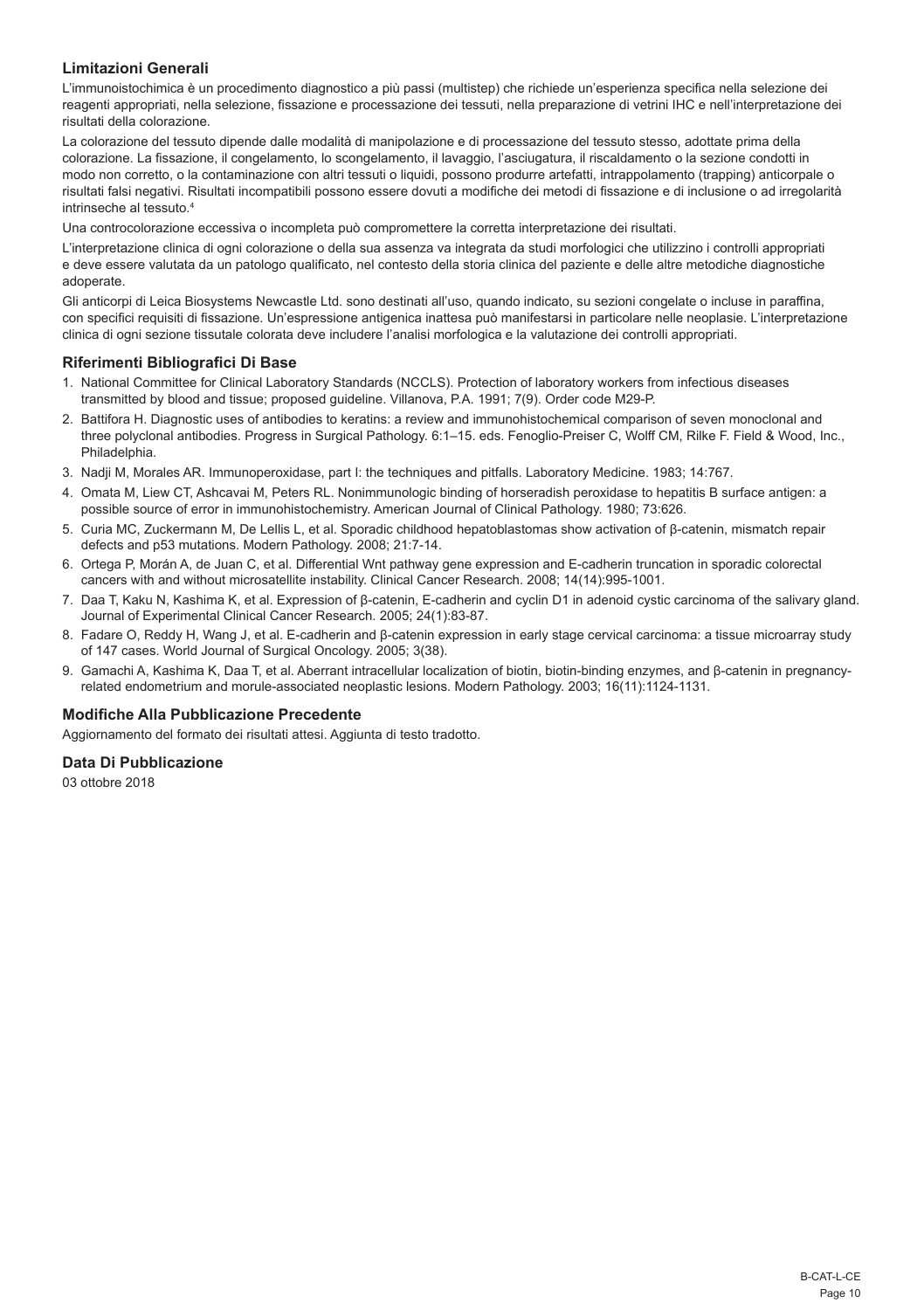# <span id="page-11-0"></span>**Novocastra™ flüssiger monoklonaler Maus-Antikörper Beta-Catenin Produkt-Nr.: NCL-L-B-CAT**

# **Verwendungszweck**

#### *Für in-vitro-Diagnostik*.

NCL-L-B-CAT ist für den qualitativen Nachweis von humanem Beta-Catenin in Paraffinschnitten mittels Lichtmikroskopie vorgesehen. Die klinische Bewertung einer vorliegenden bzw. fehlenden Färbung sollte durch morphologische Studien mit entsprechenden Kontrollen ergänzt und im Kontext der Krankengeschichte des Patienten und anderer diagnostischer Tests von einem qualifizierten Pathologen vorgenommen werden.

#### **Verfahrensgrundlage**

Immunhistochemische (IHC) Färbetechniken gestatten die optische Darstellung von Antigenen mittels sequentieller Anwendung eines spezifischen Antikörpers zum Antigen (primärer Antikörper), eines sekundären Antikörpers zum primären Antikörper und eines Enzymkomplexes mit einem chromogenen Substrat, jeweils getrennt durch dazwischen liegende Waschschritte. Die enzymatische Aktivierung des Chromogens führt zu einem sichtbaren Reaktionsprodukt am Ort des Antigens. Die Probe kann dann gegengefärbt und mit einem Deckglas versehen werden. Die Ergebnisse werden mithilfe eines Lichtmikroskops interpretiert und unterstützen die Differentialdiagnose pathophysiologischer Prozesse, die mit einem bestimmten Antigen assoziiert sein könnten.

#### **Klon**

17C2

# **Immunogen**

Prokaryotisches rekombinantes Protein, das einer 160-Aminosäureregion des C-Terminus des Beta-Catenin-Moleküls entspricht.

### **Spezifität**

Humanes Beta-Catenin

#### **Reagenzzusammensetzung**

NCL-L-B-CAT ist ein flüssiger Gewebekulturüberstand, der Natriumazid als Konservierungsmittel enthält.

# **Ig-Klasse**

IgG2a

| Gesamtproteinkonzentration | <b>Total Protein</b> |
|----------------------------|----------------------|
|                            |                      |

Siehe Angaben auf dem Produktetikett bezüglich der chargenspezifischen Gesamtproteinkonzentration.

# **Antikörperkonzentration**

Größer als oder gleich 51 mg/L gemäß ELISA-Bestimmung. Hinsichtlich der chargenspezifischen Ig-Konzentration siehe Angaben auf dem Produktetikett.

# **Gebrauchsempfehlungen**

Immunhistochemie in Paraffinschnitten.

**Hitzeinduzierte Epitopdemaskierung (Heat Induced Epitope Retrieval, HIER):** Bitte Gebrauchsanweisung für Novocastra Epitope Retrieval Solution pH 9 befolgen.

**Empfohlene Verdünnung:** 1:150 über einen Zeitraum von 30 Minuten bei 25 °C. Dies ist nur eine Empfehlung, und die Benutzer sollten ihre eigenen optimalen Arbeitsverdünnungen bestimmen.

**Visualisierung:** Bitte Gebrauchsanweisung für Novolink™ Polymer Detection Systems befolgen. Wenn Sie weitere Produktinformationen oder Unterstützung wünschen, setzen Sie sich bitte mit ihrem Händler vor Ort oder mit der Zweigniederlassung von Leica Biosystems in Verbindung beziehungsweise besuchen Sie die Internetseite von Leica Biosystems, www.LeicaBiosystems.com

Die Leistungsfähigkeit dieses Antikörpers sollte bestätigt werden, wenn er mit anderen manuellen Färbesystemen oder automatisierten Plattformen eingesetzt wird.

# **Lagerung und Stabilität**

Bei 2–8 °C lagern. Nicht einfrieren. Nach Gebrauch sofort wieder bei 2–8 °C lagern. Nach Ablauf des Verfallsdatums (auf dem Behälteretikett) darf das Produkt nicht mehr verwendet werden. Lagerbedingungen, die von den oben genannten Bedingungen abweichen, müssen vom Benutzer verifiziert werden.

# **Probenvorbereitung**

Für paraffineingebettete Gewebeschnitte ist das empfohlene Fixativ 10% neutral gepuffertes Formalin.

#### **Warnhinweise und Sicherheitsmaßnahmen**

Dieses Reagenz wurde aus Zellkulturüberstand zubereitet. Das Reagenz ist ein biologisches Produkt und sollte mit entsprechender Vorsicht gehandhabt werden.

Dieses Reagenz enthält Natriumazid. Ein Materialsicherheits-Datenblatt ist auf Anfrage von www.LeicaBiosystems.com erhältlich.

Die entsprechenden nationalen und lokalen Bestimmungen und Vorschriften zur Entsorgung potentiell giftiger Komponenten sind einzuhalten.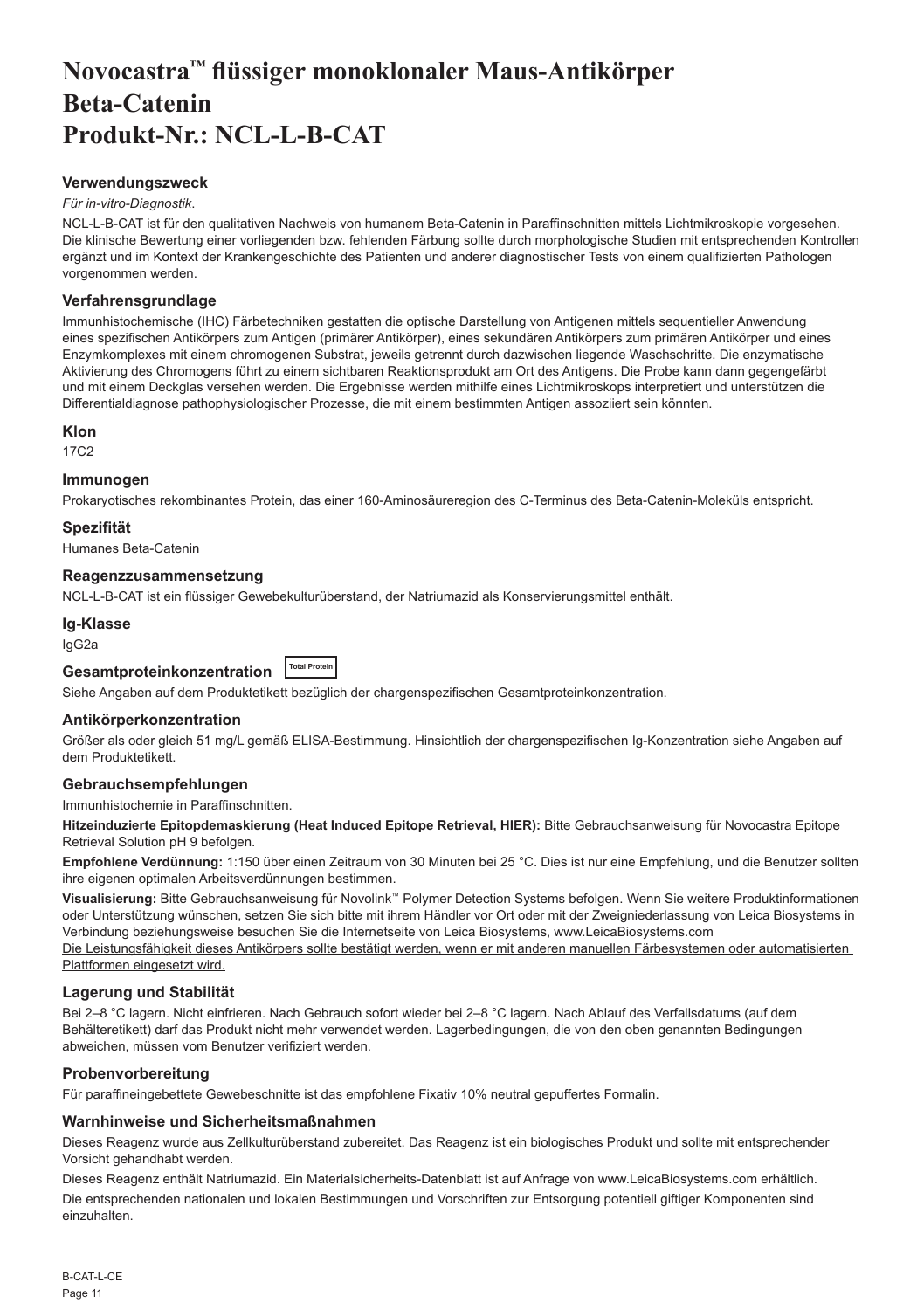Vor und nach der Fixierung sind die Proben sowie alle Materialien, die mit ihnen in Kontakt gekommen sind, als potentiell infektiös zu behandeln und daher mit entsprechender Vorsicht zu entsorgen.<sup>1</sup> Reagenzien dürfen niemals mit dem Mund pipettiert werden, und jeglicher Kontakt der Reagenzien und Proben mit Haut und Schleimhäuten ist zu vermeiden. Falls Reagenzien oder Proben mit empfindlichen Bereichen in Kontakt gekommen sind, müssen diese mit reichlich Wasser gespült werden. Ärztlichen Rat einholen.

Die mikrobielle Verunreinigung von Reagenzien ist zu minimieren, da ansonsten eine erhöhte unspezifische Färbung auftreten kann. Falls die spezifizierten Inkubationszeiten oder –temperaturen nicht eingehalten werden, kann es zu fehlerhaften Ergebnissen kommen. Jegliche Abweichungen von den angegebenen Werten müssen vom Benutzer verifiziert werden.

# **Qualitätskontrolle**

Unterschiede bei der Gewebebearbeitung und den technischen Verfahren im Labor des Benutzers können zu signifikanten Schwankungen bei den Ergebnissen führen. Daher ist es wichtig, zusätzlich zu den folgenden Verfahren regelmäßige laborinterne Kontrollen durchzuführen.

Die Kontrollen sollten mit frischen Autopsie-/Biopsie-/chirurgischen Proben vorgenommen werden, die so bald wie möglich und auf dieselbe Weise wie die Patientenprobe(n) in Formalin fixiert, behandelt und in Paraffin eingebettet worden sind.

# **Positive Gewebekontrolle**

Zeigt korrekt vorbereitete Gewebe und korrekte Färbetechniken an.

In jedem Färbelauf sollte für jeden Satz Testbedingungen eine positive Gewebekontrolle durchgeführt werden.

Gewebe mit schwach positiver Färbung ist für die optimale Qualitätskontrolle und den Nachweis kleiner Minderungen in der Reagenzleistung besser geeignet als ein Gewebe mit stark positiver Färbung.<sup>2</sup>

Als positive Gewebekontrolle wird Tonsille (Schleimhaut) empfohlen.

Falls das positive Kontrollgewebe keine positive Färbung nachweisen kann, sollten die mit den Testproben erzielten Ergebnisse als ungültig betrachtet werden.

# **Negative Gewebekontrolle**

Die negative Gewebekontrolle sollte nach der positiven Gewebekontrolle erfolgen, um die Spezifität der Zielantigenmarkierung durch den primären Antikörper zu verifizieren.

Als negative Gewebekontrolle wird Kleinhirn empfohlen.

Alternativ bietet die Vielfalt unterschiedlicher Zelltypen, die in den meisten Gewebeschnitten vorliegen, häufig Stellen für eine negative Kontrolle. Jedoch sollte dies vom Benutzer verifiziert werden.

Liegt eine unspezifische Färbung vor, hat diese gewöhnlich ein diffuses Erscheinungsbild. Eine sporadische Färbung des Bindegewebes kann ebenfalls in Schnitten von übermäßig formalinfixierten Geweben beobachtet werden. Zur Bewertung der Färbeergebnisse intakte Zellen verwenden. Nekrotische oder degenerierte Zellen werden oft unspezifisch gefärbt.<sup>3</sup> Falsch-positive Ergebnisse können aufgrund einer nichtimmunologischen Bindung von Proteinen oder Substratreaktionsprodukten beobachtet werden. In Abhängigkeit von der Art der verwendeten Immunfärbung können solche Ergebnisse auch durch endogene Enzyme wie Pseudoperoxidase (Erythrozyten), endogene Peroxidase (Zytochrom C) oder endogenes Biotin (beispielsweise Leber, Mamma, Gehirn, Niere) hervorgerufen werden. Um eine endogene Enzymaktivität bzw. eine unspezifische Enzymbindung von einer spezifischen Immunreaktivität zu unterscheiden, können zusätzliche Patientengewebe ausschließlich mit Substratchromogen bzw. mit Enzymkomplexen (Avidin-Biotin, Streptavidin, markiertes Polymer) plus Substratchromogen gefärbt werden. Falls im negativen Kontrollgewebe eine spezifische Färbung auftritt, sollten die Ergebnisse mit den Patientenproben als ungültig betrachtet werden.

# **Negative Reagenzkontrolle**

Zur Beurteilung einer unspezifischen Färbung und zur besseren Bewertung einer spezifischen Färbung an der Antigenstelle ist mit einem Schnitt jedes Patientenpräparates anstelle des primären Antikörpers eine unspezifische negative Reagenzkontrolle zu verwenden.

# **Patientengewebe**

Die mit NCL-L-B-CAT gefärbten Patientenproben müssen zuletzt untersucht werden. Eine positive Färbeintensität ist im Kontext einer unspezifischen Hintergrundfärbung der negativen Reagenzkontrolle zu bewerten. Wie bei jedem immunhistochemischen Test bedeutet ein negatives Ergebnis, dass das Antigen nicht nachgewiesen wurde. Ein negatives Ergebnis bedeutet jedoch nicht notwendigerweise, dass das Antigen in den getesteten Zellen / im getesteten Gewebe nicht vorlag. Bei Bedarf sollte zur Identifizierung falsch-negativer Reaktionen eine Gruppe von Antikörpern verwendet werden.

# **Erwartete Ergebnisse**

# Normale Gewebe

Klon 17C2 wies das Beta-Catenin-Protein in der Membran von Epithelzellen des Magens, Ileums, Blinddarms, Kolons und Rektums, der Haut, des Hoden, der Zervix, der Zunge, des Endometriums, der Mandel, des Harnleiters, des Eileiters, der Gänge in Brust und Ohrspeicheldrüse, in Trophoblasten in der Plazenta, Nierentubuli, Hepatozyten der Leber und Zellen der Nebenniere nach. Bei Herzzellen wurde eine Zytoplasmafärbung beobachtet. (Anzahl der insgesamt untersuchten Normalgewebeproben = 44).

# Anomale Gewebe

Klon 17C2 färbte 4/4 Lungentumoren (darunter 1/1 nicht-kleinzelliges Karzinom, 1/1 Adenokarzinom, 1/1 Plattenepithelkarzinom und 1/1 großzelliges Karzinom), 4/4 Lebertumoren (darunter 2/2 Leberzellkarzinome, 1/1 Cholangiokarzinom und 1/1 Karzinommetastase),

3/3 Ovarialtumoren (darunter 1/1 maligner Keimzellentumor, 1/1 seröses Zystadenokarzinom und 1/1 hellzelliges Karzinom),

3/3 infiltrierende Milchgangkarzinome, 3/3 papilläre Schilddrüsenkarzinome, 3/3 Adenokarzinome des Kolons, 2/2 Hirntumoren (darunter

1/1 anaplastisches Astrozytom und 1/1 Papillom des Plexus choroideus), 2/2 Zervixtumoren (darunter 1/1 Plattenepithelkarzinom und 1/1 invasives Plattenepithelkarzinom), 2/2 Adenokarzinome des Rektums, 2/2 Plattenepithelkarzinome der Speiseröhre,

2/2 Tumormetastasen unbekannten Ursprungs, 2/2 Adenokarzinome des Magens, 1/2 Weichgewebetumoren, 1/2 Plattenepithelkarzinome der Zunge, 1/2 Nierenzellkarzinome, 1/2 Seminome, 1/2 Plattenepithelkarzinome der Haut, 1/1 Plattenepithelkarzinom des Kehlkopfs und 1/1 atypisches Thymuskarzinoid. (Anzahl der insgesamt untersuchten Tumor-Gewebeproben = 44).

**NCL-L-B-CAT wird für den Nachweis von Beta-Catenin-Protein in normalem und neoplastischem Gewebe als zusätzliches Hilfsmittel zur herkömmlichen Histopathologie unter Verwendung nicht-immunologischer histochemischer Färbemittel empfohlen.**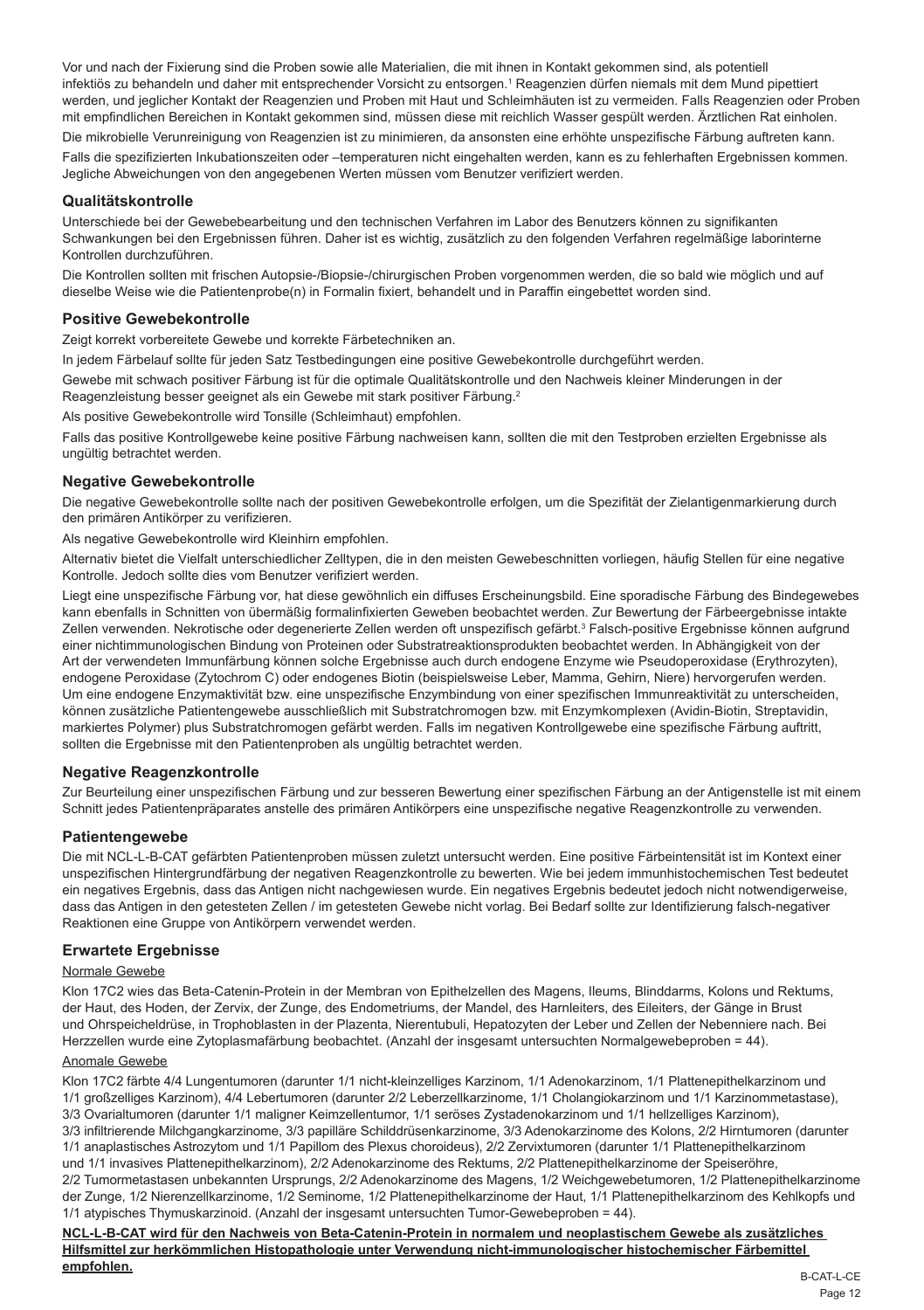# **Allgemeine Beschränkungen**

Die Immunhistochemie ist ein mehrstufiger diagnostischer Prozess, der eine spezialisierte Ausbildung auf den folgenden Gebieten erfordert: Auswahl der entsprechenden Reagenzien; Gewebeauswahl, -fixierung und -verarbeitung; Vorbereitung des IHC-Objektträgers sowie Bewertung der Färbeergebnisse.

Die Gewebefärbung hängt von der Handhabung und Verarbeitung des Gewebes vor dem Färben ab. Unsachgemäßes Fixieren, Einfrieren, Auftauen, Waschen, Trocknen, Erwärmen, Schneiden oder eine Kontamination mit anderen Geweben oder Flüssigkeiten kann zu Artefakten, Antikörper-Trapping oder falsch-negativen Ergebnissen führen. Abweichende Ergebnisse können aufgrund von Unterschieden bei der Fixierung und Einbettung oder intrinsischen Unregelmäßigkeiten im Gewebe selbst entstehen.<sup>4</sup>

Eine exzessive oder unvollständige Gegenfärbung kann die korrekte Bewertung von Ergebnissen gefährden.

Die klinische Bewertung einer vorliegenden bzw. fehlenden Färbung sollte durch morphologische Studien mit entsprechenden Kontrollen ergänzt und im Kontext der Krankengeschichte des Patienten und anderer diagnostischer Tests von einem qualifizierten Pathologen vorgenommen werden.

Antikörper von Leica Biosystems Newcastle Ltd sind wo angezeigt für die Verwendung entweder auf gefrorenen oder in Paraffin eingebetteten Schnitten mit spezifischen Fixierungsanforderungen bestimmt. Es kann insbesondere bei Neoplasmen zu einer unerwarteten Antigenexpression kommen. Die klinische Bewertung eines gefärbten Gewebeschnitts muss eine morphologische Analyse und die Auswertung der entsprechenden Kontrollen einschließen.

# **Literatur - Allgemein**

- 1. National Committee for Clinical Laboratory Standards (NCCLS). Protection of laboratory workers from infectious diseases transmitted by blood and tissue; proposed guideline. Villanova, P.A. 1991;7(9). Order code M29-P.
- 2. Battifora H. Diagnostic uses of antibodies to keratins: a review and immunohistochemical comparison of seven monoclonal and three polyclonal antibodies. Progress in Surgical Pathology. 6:1–15. eds. Fenoglio-Preiser C, Wolff CM, Rilke F. Field & Wood, Inc., Philadelphia.
- 3. Nadji M, Morales AR. Immunoperoxidase, part I: the techniques and pitfalls. Laboratory Medicine. 1983; 14:767.
- 4. Omata M, Liew CT, Ashcavai M, Peters RL. Nonimmunologic binding of horseradish peroxidase to hepatitis B surface antigen: a possible source of error in immunohistochemistry. American Journal of Clinical Pathology. 1980; 73:626.
- 5. Curia MC, Zuckermann M, De Lellis L, et al. Sporadic childhood hepatoblastomas show activation of β-catenin, mismatch repair defects and p53 mutations. Modern Pathology. 2008; 21:7-14.
- 6. Ortega P, Morán A, de Juan C, et al. Differential Wnt pathway gene expression and E-cadherin truncation in sporadic colorectal cancers with and without microsatellite instability. Clinical Cancer Research. 2008; 14(14):995-1001.
- 7. Daa T, Kaku N, Kashima K, et al. Expression of β-catenin, E-cadherin and cyclin D1 in adenoid cystic carcinoma of the salivary gland. Journal of Experimental Clinical Cancer Research. 2005; 24(1):83-87.
- 8. Fadare O, Reddy H, Wang J, et al. E-cadherin and β-catenin expression in early stage cervical carcinoma: a tissue microarray study of 147 cases. World Journal of Surgical Oncology. 2005; 3(38).
- 9. Gamachi A, Kashima K, Daa T, et al. Aberrant intracellular localization of biotin, biotin-binding enzymes, and β-catenin in pregnancyrelated endometrium and morule-associated neoplastic lesions. Modern Pathology. 2003; 16(11):1124-1131.

#### **Änderungen zur vorhergehenden Ausgabe**

Aktualisierung des Formats des Abschnitts "Erwartete Ergebnisse". Hinzufügung von übersetztem Text.

# **Ausgabedatum**

03 Oktober 2018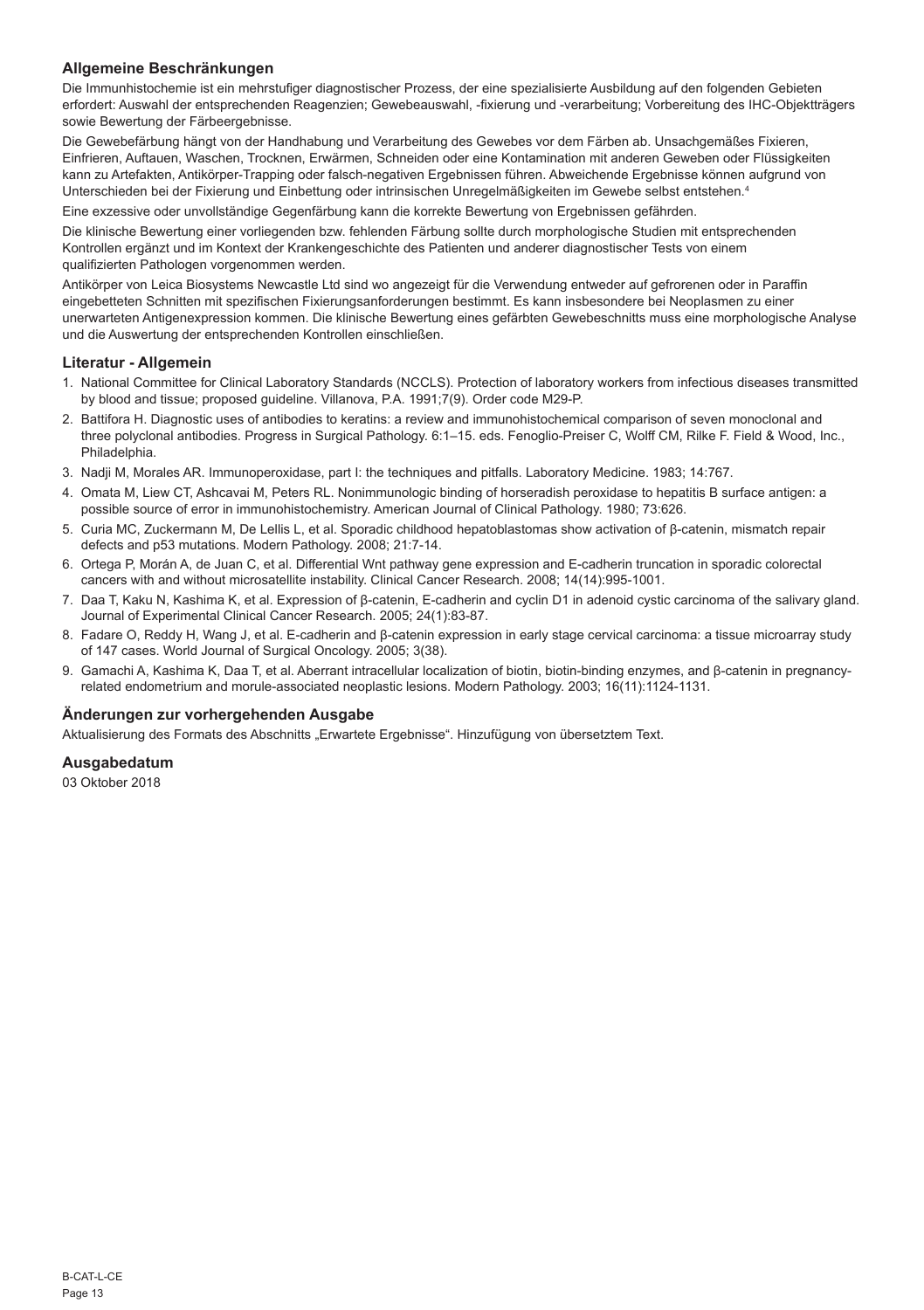# <span id="page-14-0"></span>**Anticuerpo monoclonal líquido de ratón Novocastra™ Beta-Catenin Código De Producto: NCL-L-B-CAT**

# **Indicaciones De Uso**

#### *Para uso diagnóstico in vitro*.

NCL-L-B-CAT está indicado para la identificación cualitativa en secciones de parafina, mediante microscopía óptica, de beta-catenina humana. La interpretación clínica de cualquier tinción o de su ausencia debe complementarse con estudios morfológicos, con el uso de los controles adecuados, y un anatomopatólogo cualificado debe evaluarla en el contexto del historial clínico del paciente y de otras pruebas diagnósticas.

# **Principio Del Procedimiento**

Las técnicas de tinción inmunohistocitoquímica (IHQ) permiten la visualización de antígenos mediante la aplicación secuencial de un anticuerpo específico dirigido contra el antígeno (anticuerpo primario), un anticuerpo secundario dirigido contra el anticuerpo primario y un complejo enzimático con un sustrato cromogénico, con pasos de lavado intercalados. La activación enzimática del cromógeno produce una reacción visible en el lugar en que se encuentra el antígeno. Luego se puede contrateñir la muestra y cubrirla con un cubreobjeto. Los resultados se interpretan utilizando un microscopio óptico y son de ayuda en el diagnóstico diferencial de los procesos fisiopatológicos, que pueden estar o no vinculados a un determinado antígeno.

#### **Clon**

17C2

#### **Inmunógeno**

Proteína procariótica recombinante, correspondiente a una región de 160 aminoácidos del extremo C terminal de la molécula de betacatenina.

### **Especificidad**

Beta-catenina humana.

### **Composición Del Reactivo**

NCL-L-B-CAT es un sobrenadante de cultivo tisular líquido que contiene azida sódica como conservante.

### **Clase de Ig**

IgG2a

# **Concentración Total De Proteína Total Protein**

Consulte la etiqueta del vial para ver la concentración total de proteína específica del lote.

#### **Concentración De Anticuerpo**

Igual o superior a 51 mg/L, según se ha determinado mediante ELISA. Consulte en la etiqueta del vial la concentración de Ig específica del lote.

# **Recomendaciones De Uso**

Inmunohistocitoquímica con secciones de parafina.

**Recuperación de epítopos termoinducida (Heat Induced Epitope Retrieval, HIER):** Siga las instrucciones de uso de Novocastra Epitope Retrieval Solution pH 9.

**Dilución sugerida:** 1:150 durante 30 minutos a 25 °C. Esta es tan solo una pauta y cada usuario debe determinar sus propias diluciones de trabajo óptimas.

**Visualización:** Por favor, siga las instrucciones de uso de Novolink™ Polymer Detection Systems. Para obtener más información sobre el producto o para recibir soporte, póngase en contacto con su distribuidor local o con la oficina regional de Leica Biosystems, o bien visite el sitio web de Leica Biosystems, www.LeicaBiosystems.com

El rendimiento de este anticuerpo se debe validar cuando se utiliza con otros sistemas manuales de tinción o plataformas automatizadas.

#### **Almacenamiento Y Estabilidad**

Almacénelo a una temperatura de 2–8 °C. No lo congele. Devuélvalo a 2–8 °C inmediatamente después de su uso. No lo utilice después de la fecha de caducidad indicada en la etiqueta del vial. Cualesquiera condiciones de almacenamiento que no sean las arriba especificadas deben ser verificadas por el usuario.

### **Preparación De Las Muestras**

El fijador recomendado para secciones de tejido incluidos en parafina es formol tamponado neutro al 10 %.

## **Advertencias Y Precauciones**

Este reactivo se ha preparado a partir del sobrenadante de un cultivo celular. Como se trata de un producto de origen biológico, debe manipularse con precaución.

Este reactivo contiene azida sódica. Está disponible una Hoja de información sobre la seguridad del material, previa petición, o en www.LeicaBiosystems.com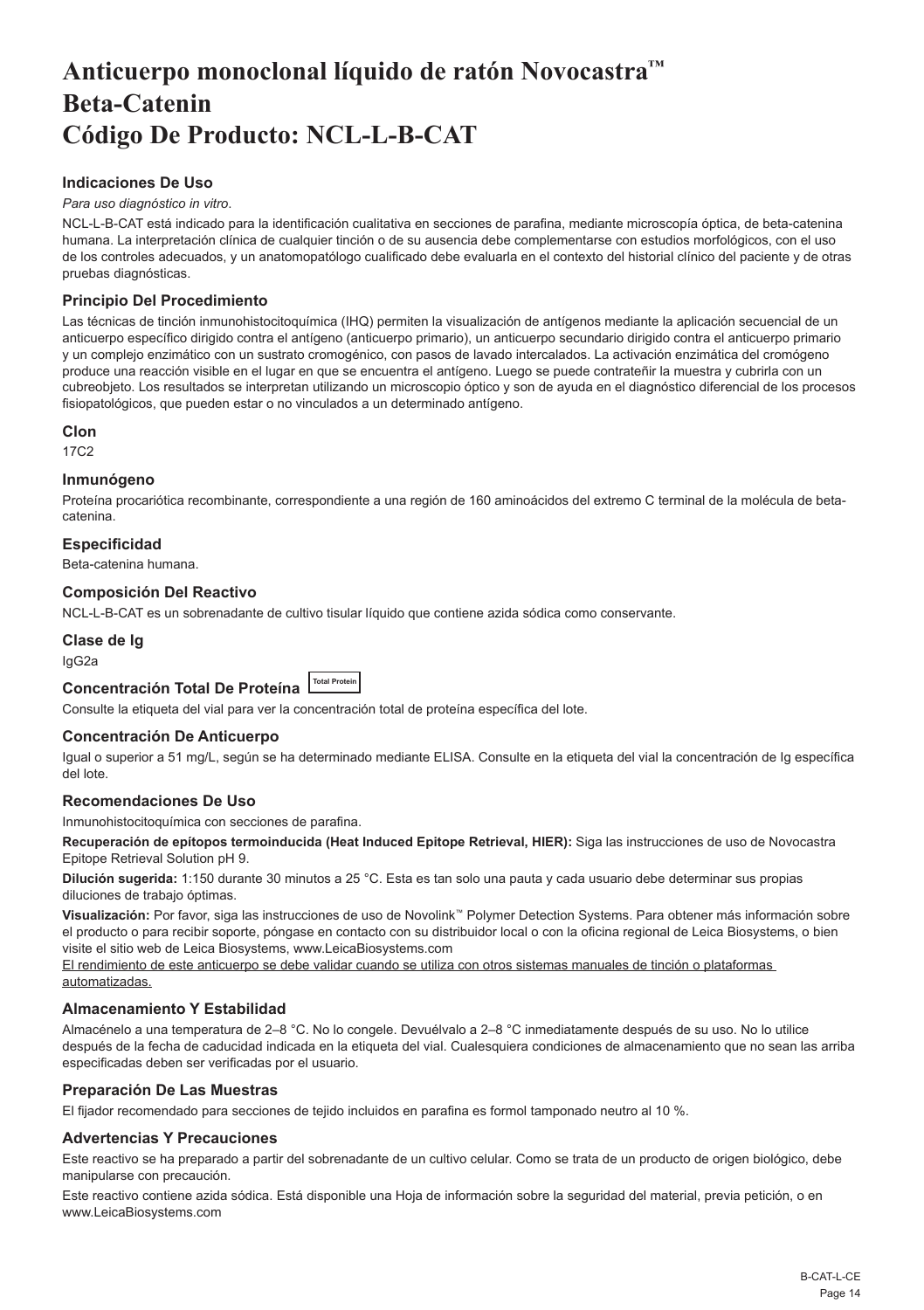Consulte las normativas nacionales, estatales, provinciales o municipales acerca de cómo desechar cualquier componente potencialmente tóxico.

Las muestras, antes y después de ser fijadas, así como todos los materiales expuestos a ellas, deben manipularse como susceptibles de transmitir una infección, y se deben desechar tomando las precauciones adecuadas.<sup>1</sup> No pipetee nunca los reactivos con la boca, y evite el contacto de la piel y de las membranas mucosas con los reactivos y las muestras. Si los reactivos o las muestras entran en contacto con zonas delicadas, lave éstas con abundante agua. Acuda inmediatamente al médico.

Reduzca al mínimo la contaminación microbiana de los reactivos; de lo contrario, podría producirse un aumento de la tinción no específica.

Cualquier tiempo o temperatura de incubación que no sean los aquí especificados pueden conducir a resultados erróneos. Cualquier cambio de tal naturaleza debe ser validado por el usuario.

# **Control De Calidad**

Las diferencias en el procesamiento de los tejidos y en los procedimientos técnicos del laboratorio del usuario pueden producir una variabilidad significativa en los resultados; por ello, es necesario que éste lleve a cabo regularmente los controles de su propio laboratorio, además de los siguientes procedimientos.

Los controles deben ser muestras frescas de autopsia, biopsia o quirúrgicas fijadas en formol, procesadas e incluidas en parafina, lo antes posible, de manera idéntica a la utilizada para la muestra o muestras del paciente o pacientes.

### **Control Tisular Positivo**

Se utiliza para indicar la preparación correcta de los tejidos y las técnicas de tinción adecuadas.

Debe incluirse un control tisular positivo por cada conjunto de condiciones de ensayo en cada tinción o serie de tinciones realizada. Un tejido con una tinción positiva débil es más adecuado que un tejido con una tinción positiva intensa para lograr un control de calidad óptimo y para detectar niveles bajos de degradación del reactivo.<sup>2</sup>

El tejido de control positivo recomendado es amígdala (mucosa).

Si el tejido de control positivo no muestra tinción positiva, los resultados de las muestras analizadas deben considerarse no válidos.

# **Control Tisular Negativo**

Debe examinarse después del control de tejido positivo, a fin de verificar la especificidad del marcado del antígeno diana por el anticuerpo primario.

El tejido de control negativo recomendado es cerebelo.

O bien, la variedad de diferentes tipos de células presentes en la mayoría de los cortes de tejido ofrece con frecuencia lugares de control negativo, pero esto debe ser verificado por el usuario.

Si aparece una tinción no específica, ésta tiene generalmente aspecto difuso. En cortes de tejido fijados excesivamente con formol puede observarse también una tinción esporádica del tejido conectivo. Utilice células intactas para la interpretación de los resultados de la tinción. A menudo, las células necróticas o degeneradas quedan teñidas de forma no específica.<sup>3</sup> También pueden observarse falsos positivos causados por la unión no inmunológica a proteínas o a productos de reacción del sustrato. Estos falsos positivos pueden estar causados también por enzimas endógenas tales como la pseudoperoxidasa (eritrocitos), la peroxidasa endógena (citocromo C), o la biotina endógena (por ejemplo, de hígado, mama, cerebro, riñón), en función del tipo de inmunotinción utilizada. Para diferenciar la actividad de las enzimas endógenas o los enlaces no específicos de las enzimas de la inmunorreactividad específica, pueden teñirse otros tejidos del paciente exclusivamente con cromógeno sustrato o con complejos enzimáticos (avidina-biotina, estreptavidina, polímeros marcados) y cromógeno sustrato respectivamente. Si se produce una tinción específica del control tisular negativo, los resultados de las muestras de los pacientes deben considerarse no válidos.

#### **Control De Reactivo Negativo**

Utilice un control de reactivo negativo no específico en lugar del anticuerpo primario con un corte de cada muestra del paciente a fin de evaluar la tinción no específica y obtener una mejor interpretación de la tinción específica en el lugar en que se encuentra el antígeno.

# **Tejido Del Paciente**

Examine las muestras del paciente o pacientes teñidas con NCL-L-B-CAT al final. La intensidad de la tinción positiva debe valorarse en el contexto de cualquier tinción de fondo no específica del control de reactivo negativo. Como con cualquier prueba inmunohistocitoquímica, un resultado negativo significa que no se ha detectado antígeno, y no que el antígeno esté ausente en las células o tejido probados. Si es necesario, use un panel de anticuerpos para identificar falsas reacciones negativas.

#### **Resultados esperados**

# Teiidos normales

El clon 17C2 detectó la proteína beta-catenina en la membrana de células epiteliales de estómago, íleon, ciego, colon, recto, piel, testículos, cuello uterino, lengua, endometrio, amígdalas, uréter, trompas de Falopio, conductos en las glándulas mamarias y parótidas, trofoblastos en placenta, túbulos renales, hepatocitos en el hígado y células en la glándula suprarrenal. Se observó tinción citoplásmica en células cardiacas. (Cifra total de casos normales evaluados = 44).

# Anormal del tejido

El clon 17C2 tiñó 4/4 tumores pulmonares (incluido 1/1 carcinoma no microcítico, 1/1 adenocarcinoma, 1/1 carcinoma escamoso y 1/1 carcinoma macrocítico), 4/4 tumores hepáticos (incluidos 2/2 carcinomas hepatocelulares hepáticos, 1/1 colangiocarcinoma y 1/1 carcinoma metastásico), 3/3 tumores ováricos (incluido 1/1 tumor maligno de células germinales, 1/1 cistadenocarcinoma seroso y 1/1 carcinoma de células claras), 3/3 carcinomas mamarios ductales infiltrantes, 3/3 carcinomas papilares tiroideos, 3/3 adenocarcinomas de colon, 2/2 tumores cerebrales (incluidos 1/1 astrocitoma anaplásico y 1/1 papiloma del plexo coroideo), 2/2 tumores de cuello uterino (incluido 1/1 carcinoma escamoso y 1/1 carcinoma escamoso invasivo), 2/2 adenocarcinomas rectales, 2/2 carcinomas escamosos esofágicos, 2/2 tumores metastásicos de origen desconocido, 2/2 adenocarcinomas gástricos, 1/2 tumores de tejidos blandos, 1/2 carcinomas escamosos de lengua, 1/2 carcinomas de células renales, 1/2 seminomas, 1/2 carcinomas escamosos cutáneos, 1/1 carcinoma escamoso de laringe y 1/1 carcinoide atípico de timo. (Cifra total de casos tumorales evaluados = 44).

**NCL-L-B-CAT está recomendado para la detección de beta-catenina en tejidos normales y neoplásicos, como complemento de la histopatología tradicional con tinciones histoquímicas no inmunológicas.**

B-CAT-L-CE Page 15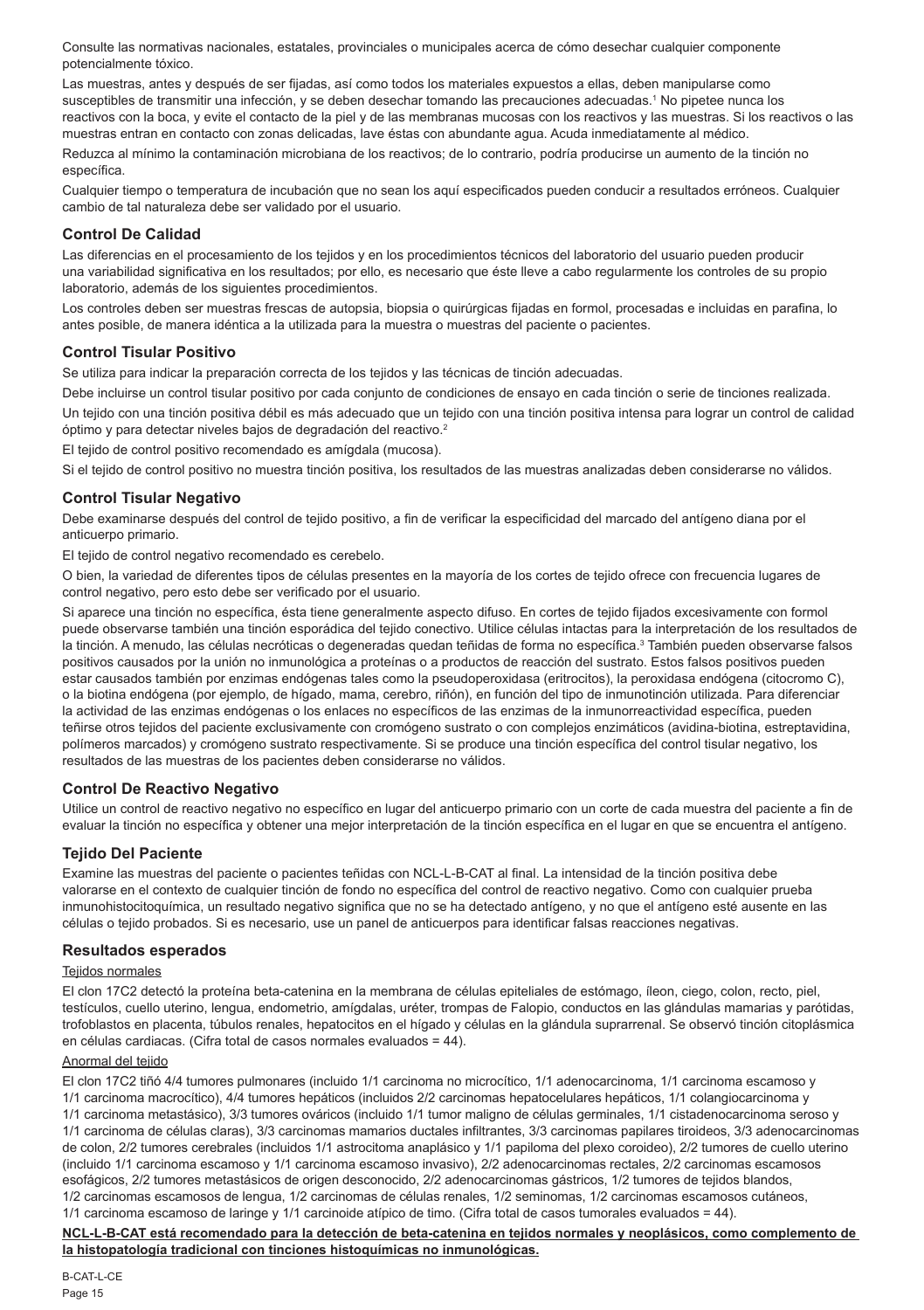# **Limitaciones Generales**

La inmunohistocitoquímica es un proceso de diagnóstico en varias fases que abarca: la formación especializada en la selección de los reactivos apropiados, la selección, fijación y procesamiento de tejidos, la preparación del portaobjeto para IHQ, y la interpretación de los resultados de la tinción.

La tinción de los tejidos depende de la manipulación y el procesamiento del tejido previos a la tinción. Una fijación, congelación, descongelación, lavado, secado, calentamiento o seccionamiento incorrectos, o la contaminación con otros tejidos o líquidos pueden generar artefactos, atrapamiento del anticuerpo o falsos negativos. La aparición de resultados incoherentes puede deberse a variaciones en los métodos de fijación y de inclusión, o a irregularidades inherentes al tejido.<sup>4</sup>

Una contratinción excesiva o incompleta puede poner en peligro la interpretación correcta de los resultados.

La interpretación clínica de cualquier tinción o de su ausencia debe complementarse con estudios morfológicos, con el uso de los controles adecuados, y un anatomopatólogo cualificado debe evaluarla en el contexto del historial clínico del paciente y de otras pruebas diagnósticas.

Los anticuerpos de Leica Biosystems Newcastle Ltd son para utilizarlos, según se indique, con secciones congeladas o incluidas en parafina, con requisitos de fijación específicos. Puede producirse una expresión inesperada del antígeno, especialmente en las neoplasias. La interpretación clínica de cualquier sección de tejido teñida debe incluir un análisis morfológico y la evaluación de los controles apropiados.

# **Bibliografía - General**

- 1. National Committee for Clinical Laboratory Standards (NCCLS). Protection of laboratory workers from infectious diseases transmitted by blood and tissue; proposed guideline. Villanova, P.A. 1991; 7(9). Order code M29-P.
- 2. Battifora H. Diagnostic uses of antibodies to keratins: a review and immunohistochemical comparison of seven monoclonal and three polyclonal antibodies. Progress in Surgical Pathology. 6:1–15. eds. Fenoglio-Preiser C, Wolff CM, Rilke F. Field & Wood, Inc., Philadelphia.
- 3. Nadji M, Morales AR. Immunoperoxidase, part I: the techniques and pitfalls. Laboratory Medicine. 1983; 14:767.
- 4. Omata M, Liew CT, Ashcavai M, Peters RL. Nonimmunologic binding of horseradish peroxidase to hepatitis B surface antigen: a possible source of error in immunohistochemistry. American Journal of Clinical Pathology. 1980; 73:626.
- 5. Curia MC, Zuckermann M, De Lellis L, et al. Sporadic childhood hepatoblastomas show activation of β-catenin, mismatch repair defects and p53 mutations. Modern Pathology. 2008; 21:7-14.
- 6. Ortega P, Morán A, de Juan C, et al. Differential Wnt pathway gene expression and E-cadherin truncation in sporadic colorectal cancers with and without microsatellite instability. Clinical Cancer Research. 2008; 14(14):995-1001.
- 7. Daa T, Kaku N, Kashima K, et al. Expression of β-catenin, E-cadherin and cyclin D1 in adenoid cystic carcinoma of the salivary gland. Journal of Experimental Clinical Cancer Research. 2005; 24(1):83-87.
- 8. Fadare O, Reddy H, Wang J, et al. E-cadherin and β-catenin expression in early stage cervical carcinoma: a tissue microarray study of 147 cases. World Journal of Surgical Oncology. 2005; 3(38).
- 9. Gamachi A, Kashima K, Daa T, et al. Aberrant intracellular localization of biotin, biotin-binding enzymes, and β-catenin in pregnancyrelated endometrium and morule-associated neoplastic lesions. Modern Pathology. 2003; 16(11):1124-1131.

# **Correcciones A La Publicación Anterior**

Actualización del formato del apartado de resultados esperados. Adición de texto traducido.

# **Fecha De Publicación**

03 de octubre de 2018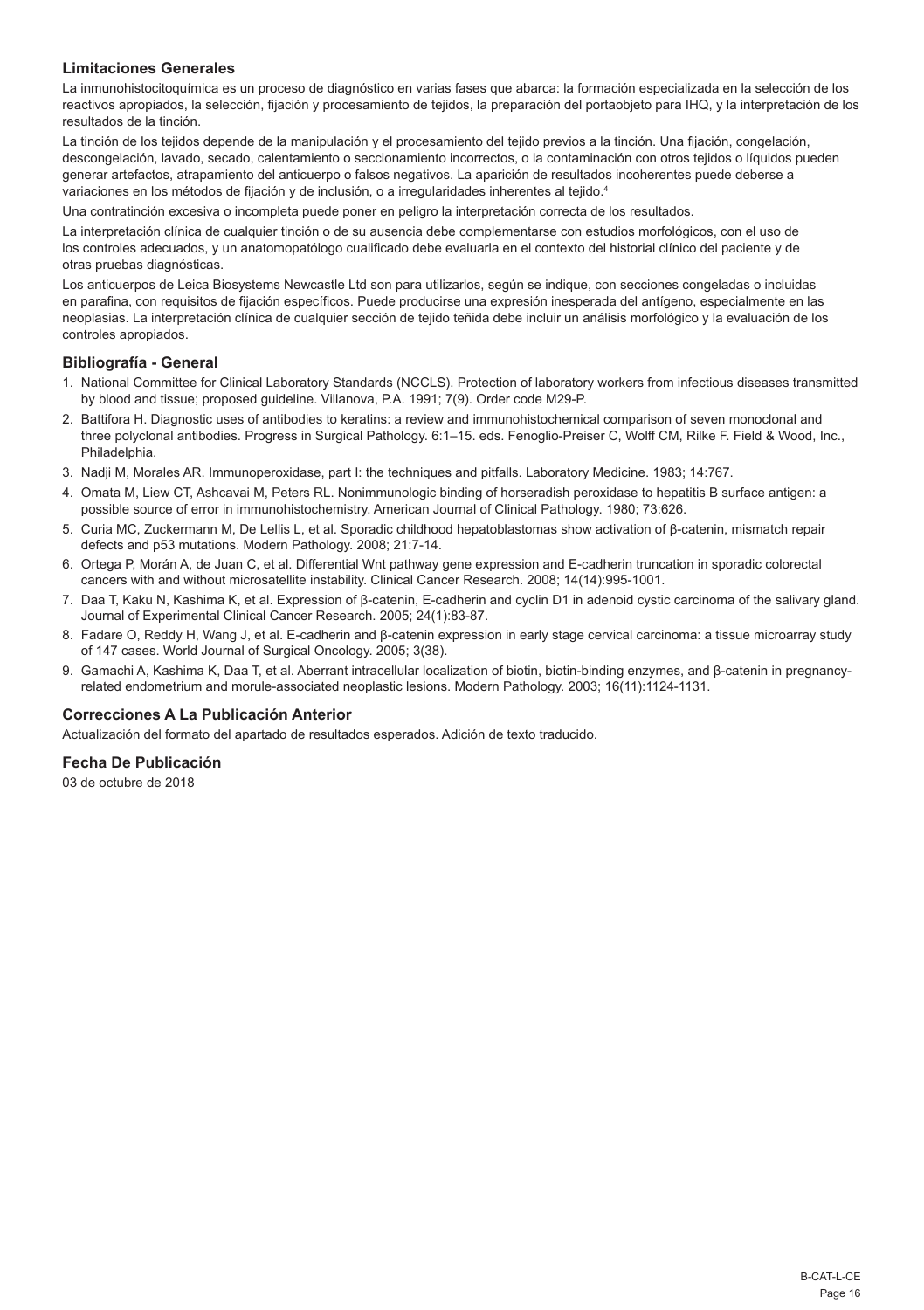# <span id="page-17-0"></span>**Anticorpo monoclonal de camundongo líquido Novocastra™ Beta-Catenin Código Do Produto: NCL-L-B-CAT**

# **Utilização prevista**

# *Para utilização em diagnósticos in vitro*.

NCL-L-B-CAT destina-se à identificação qualitativa de beta-catenina humana em cortes de parafina por microscopia óptica. A interpretação clínica de qualquer coloração ou da sua ausência deve ser complementada por estudos morfológicos empregando os devidos controlos e deve ser avaliada por um patologista qualificado, dentro do contexto do historial clínico do doente e de outros testes de diagnóstico.

# **Princípio Do Procedimento**

As técnicas de coloração imunohistoquímica (IHC) permitem que se faça a visualização de antígenos por meio da aplicação sequencial de um anticorpo específico do antígeno (o anticorpo primário), de um anticorpo secundário ao anticorpo primário, e de um complexo enzimático com um substrato cromogénico e etapas de lavagem de permeio. A activação enzimática do cromogénio resulta num produto de reacção visível no local do antígeno. A amostra pode então ser contrastada e coberta com uma lamela. Os resultados são interpretados por meio de um microscópio óptico, e ajudam a formular o diagnóstico diferencial dos processos fisiopatológicos, os quais podem ou não estar associados a antígenos específicos.

#### **Clone**

17C2

### **Imunogénio**

Proteína procariótica recombinante correspondendo a 160 aminoácidos da região C-terminal da molécula de beta-catenina.

### **Especificidade**

Beta-catenina humana.

# **Composição Do Reagente**

NCL-L-B-CAT é o sobrenadante líquido da cultura de um tecido contendo de azida de sódio como produto conservante.

#### **Classe De Ig**

IgG2a

| Concentração Total De Proteína ITotal Proteín |  |
|-----------------------------------------------|--|
|                                               |  |

Consultar a etiqueta da ampola para determinar a concentração total de proteína do lote específico.

#### **Concentração De Anticorpo**

Maior ou igual a 51 mg/L, conforme determinado por ensaio enzimático imunoabsorvente (enzyme-linked immunosorbent assay, ELISA). Consultar a etiqueta da ampola para determinar a concentração de Ig do lote específico.

# **Recomendações Sobre A Utilização**

Imunohistoquímica em cortes de inclusões em parafina.

**Recuperação do epítopo induzida por calor (Heat Induced Epitope Retrieval, HIER):** Siga as instruções para uso em Novocastra Epitope Retrieval Solution, pH 9.

**Diluição sugerida:** 1:150 durante 30 minutos a 25 °C. Esta recomendação serve apenas de orientação e os utilizadores devem determinar as suas diluições óptimas de trabalho.

**Visualização:** Queira seguir as instruções de utilização de Novolink™ Polymer Detection Systems. Para informação adicional do produto ou assistência, contactar o seu distribuidor local ou escritório regional de Leica Biosystems ou, alternativamente, visitar o sitio web de Leica Biosystems, www.LeicaBiosystems.com

O desempenho deste anticorpo deve ser validado quando utilizado com outros sistemas manuais de coloração ou plataformas automáticas.

# **Armazenamento E Estabilidade**

Armazenar a 2–8 °C. Não congelar. Retornar à temperatura de 2–8 °C imediatamente após a utilização. Não utilizar após o prazo de validade indicado no rótulo do recipiente. As condições de armazenamento que diferirem das que se encontram especificadas acima devem ser verificadas pelo utilizador.

# **Preparação Das Amostras**

O fixador recomendado é formol tamponado neutro a 10% para secções de tecido envolvidas em parafina.

# **Avisos E Precauções**

Este reagente foi preparado a partir do sobrenadante de cultura celular. Visto ser um produto biológico, deve ser manuseado com o devido cuidado.

Este reagente contém azida sódica. Encontra-se disponível uma Ficha de Dados de Segurança do Material, mediante pedido ou através do site www.LeicaBiosystems.com

Consultar a legislação aplicável em relação ao descarte de quaisquer componentes potencialmente tóxicos.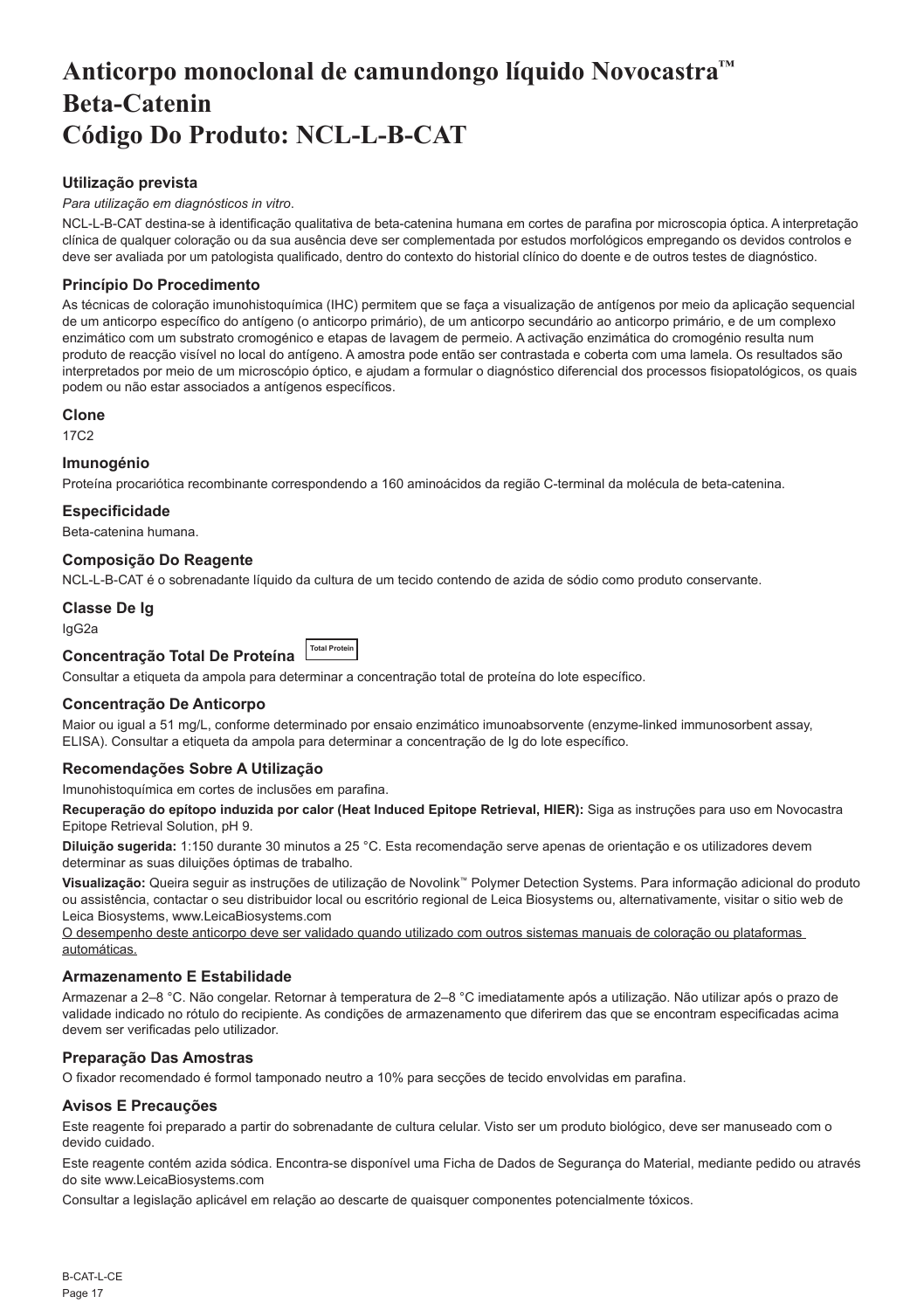As amostras, antes e depois da sua fixação, bem como todos os materiais expostos às mesmas, devem ser manipulados como se tivessem a capacidade de transmitir infecções e devem ser descartados com as devidas precauções.<sup>1</sup> Não pipetar nunca os reagentes com a boca e evitar o contacto entre a pele e membranas mucosas e os reagentes e amostras. Caso os reagentes ou amostras entrem em contacto com áreas sensíveis, lavar com grandes quantidades de água. Consultar um médico.

Minimizar a contaminação microbiana dos reagentes para evitar a possibilidade do aumento da coloração não específica. Os períodos de incubação ou temperaturas diferentes dos que foram especificados poderão dar azo a resultados errados. Todas as alterações desse tipo devem ser validadas pelo utilizador.

# **Controlo Da Qualidade**

As diferenças entre os diferentes métodos e técnicas de processamento de tecidos no laboratório do utilizador podem causar uma grande variabilidade de resultados, requerendo a realização frequente de controlos internos suplementares aos procedimentos que se seguem.

Os controlos devem ser amostras de autópsia/biopsia/cirurgia frescas, fixadas em formol, processadas e envolvidas em cera parafínica logo que possível, da mesma maneira que a(s) amostra(s) do(s) doente(s).

# **Controlo De Tecido Positivo**

Usado para assinalar os tecidos correctamente preparados e as técnicas de coloração indicadas.

Cada conjunto de condições de testes, em cada processo de coloração, deve incluir um controlo de tecido positivo.

Os tecidos com uma coloração positiva fraca são mais indicados do que os têm uma coloração positiva forte para proporcionarem um controlo de qualidade óptimo, bem como para detectar níveis reduzidos de degradação dos reagentes.<sup>2</sup>

O tecido recomendado para controle positivo é amídala (mucosa).

Se o controlo de tecido positivo não demonstrar uma coloração positiva, os resultados obtidos com as amostras de testes devem ser considerados inválidos.

# **Controlo De Tecido Negativo**

Este deve ser examinado depois do controlo de tecido positivo para verificar a especificidade da marcação do antígeno objectivado pelo anticorpo primário.

O tecido recomendado para controle negativo é cerebelo.

Alternativamente, a variedade de diferentes tipos de células presentes na maioria das secções de tecidos oferece muitas vezes locais de controlo negativo, mas isto deve ser verificado pelo utilizador.

A coloração não específica, caso ocorra, tem geralmente um aspecto difuso. A coloração esporádica do tecido conjuntivo pode também ter lugar em secções de tecido excessivamente fixado em formol. Devem utilizar-se células intactas para a interpretação dos resultados da coloração. As células necróticas ou degeneradas causam muitas vezes uma coloração não específica.<sup>3</sup> Podem

verificar-se resultados positivos falsos devido à ligação não imunológica de proteínas ou de produtos da reacção do substrato. Esses resultados podem também ser causados por enzimas endógenas tais como a pseudoperoxidase (eritrócitos), a peroxidase endógena (citocromo C), ou a biotina endógena (ex. no fígado, mama, cérebro ou rim) dependendo do tipo de imunocoloração utilizado. Para diferenciar entre a actividade das enzimas endógenas e as ligações não específicas de enzimas de imunoreactividade específica, podem colorir-se tecidos adicionais dos doentes exclusivamente com substrato cromogénio ou com complexos de enzimas (avidina-biotina, estreptavidina, polímero marcado) e substrato-cromogénio, respectivamente. Se ocorrer a coloração específica no controlo de tecido negativo, os resultados dos testes feitos com as amostras do doente devem ser considerados inválidos.

# **Controlo De Reagente Negativo**

Utilizar um controlo de reagente negativo não específico em vez do anticorpo primário com uma secção de cada amostra de doente para avaliar a coloração não específica e permitir uma melhor interpretação da coloração específica no local do antígeno.

# **Tecido Do Doente**

Examinar as amostras do doente coloridas com NCL-L-B-CAT em último lugar. A intensidade da coloração positiva deve ser avaliada dentro do contexto de qualquer coloração não específica de fundo do controlo de reagente negativo. Tal como com qualquer teste imunohistoquímico, um resultado negativo significa que o antígeno não foi detectado, e não que o antígeno se encontrava ausente das células ou tecido analisados. Se necessário, deve utilizar-se um painel de anticorpos para identificar reacções falso-negativas.

# **Resultados Previstos**

### Tecidos normais

O clone 17C2 detectou a proteína beta-catenina na membrana de células epiteliais gástricas, íleo, ceco, cólon, reto, pele, testículo, língua, endométrio, ureter, tuba uterina, ductos mamários e glândula parótida, trofoblastos placentários, túbulos renais, hepatócitos e células na glândula adrenal. Foi observada coloração citoplasmática em células cardíacas. (número total de casos normais avaliados = 44).

# Tecidos anormal

O clone 17C2 corou 4/4 tumores pulmonares (incluindo 1/1 carcinoma de células não pequenas, 1/1 adenocarcinoma,

1/1 carcinoma espinocelular e 1/1 carcinoma de grandes células), 4/4 tumores hepáticos (incluindo 2/2 carcinomas hepatocelulares, 1/1 colangiocarcinoma e 1/1 carcinoma metastático), 3/3 tumores ovarianos (incluindo 1/1 tumor maligno de células germinativas, 1/1 cistoadenocarcinoma seroso e 1/1 carcinoma de células claras), 3/3 carcinomas mamários ductais infiltrantes, 3/3 carcinomas papilares tireoidianos, 3/3 adenocarcinomas colônicos, 2/2 tumores cerebrais (incluindo 1/1 astrocitoma anaplásico e 1/1 papiloma do plexo coroide), 2/2 tumores do colo uterino (incluindo 1/1 carcinoma espinocelular e 1/1 carcinoma espinocelular invasivo),

2/2 adenocarcinomas retais, 2/2 carcinomas espinocelulares esofágicos, 2/2 tumores metastáticos de origem desconhecida, 2/2 adenocarcinomas gástricos, 1/2 tumores de tecido mole, 1/2 carcinomas espinocelulares da língua, 1/2 carcinomas de células renais, 1/2 seminomas, 1/2 carcinomas espinocelulares cutâneos, 1/1 carcinoma espinocelular da laringe e 1/1 carcinoide atípico do timo. (número total de casos tumorais avaliados = 44).

**NCL-L-B-CAT é recomendado para a detecção da proteína beta-catenina em tecidos normais e neoplásicos como um adjunto à histopatologia convencional, utilizando-se corantes histoquímicos não imunológicos.**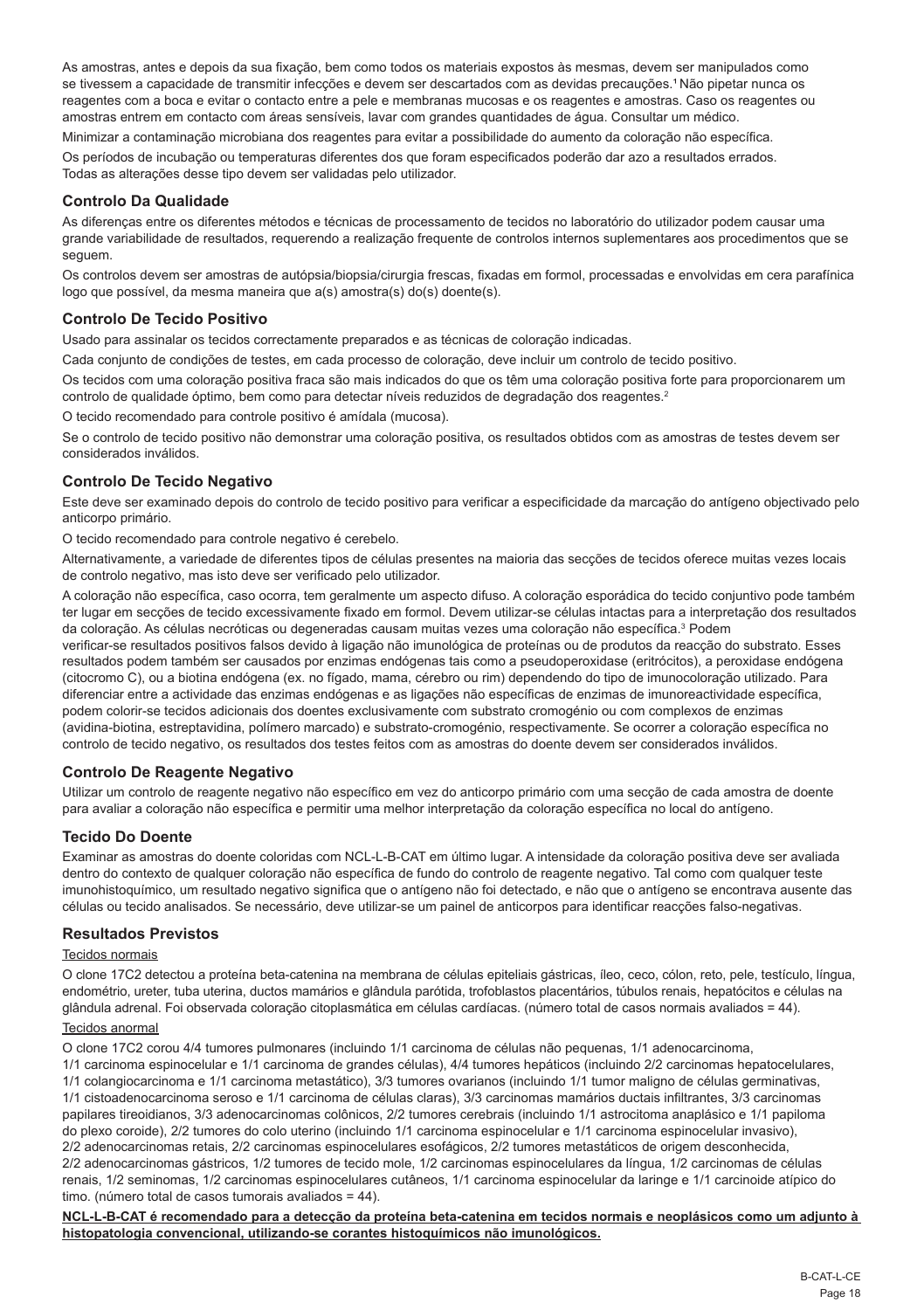# **Limitações Gerais**

A imunohistoquímica é um processo diagnóstico em múltiplas etapas que consta de: uma formação especializada na selecção dos reagentes apropriados, selecção, fixação e processamento de tecidos, preparação das lâminas de IHQ e interpretação dos resultados das colorações.

A coloração de tecidos depende do seu manuseamento e processamento antes da sua coloração. A fixação, congelação, descongelação, lavagem, secagem, aquecimento ou corte incorrectos das amostras, ou a sua contaminação com outros tecidos ou fluidos, podem produzir artefactos, retenção de anticorpos, ou resultados falso-negativos. Os resultados inconsistentes podem dever-se a variações nos métodos de fixação e envolvimento ou a irregularidades inerentes ao tecido.<sup>4</sup>

Uma contrastação excessiva ou incompleta pode comprometer a correcta interpretação dos resultados.

A interpretação clínica de qualquer coloração ou da sua ausência deve ser complementada por estudos morfológicos empregando os devidos controlos e deve ser avaliada por um patologista qualificado, dentro do contexto do historial clínico do doente e de outros testes de diagnóstico.

Os anticorpos da Leica Biosystems Newcastle Ltd destinam-se a serem utilizados, conforme indicado, em secções de tecido ou congeladas ou envolvidas em parafina, com requisitos de fixação específicos. Pode ocorrer uma expressão inesperada de antígeno, especialmente em neoplasmas. A interpretação clínica de qualquer secção de tecido colorido deverá incluir a análise morfológica e a avaliação de controlos apropriados.

# **Bibliografia - Geral**

- 1. National Committee for Clinical Laboratory Standards (NCCLS). Protection of laboratory workers from infectious diseases transmitted by blood and tissue; proposed guideline. Villanova, P.A. 1991; 7(9). Order code M29-P.
- 2. Battifora H. Diagnostic uses of antibodies to keratins: a review and immunohistochemical comparison of seven monoclonal and three polyclonal antibodies. Progress in Surgical Pathology. 6:1–15. eds. Fenoglio-Preiser C, Wolff CM, Rilke F. Field & Wood, Inc., Philadelphia.
- 3. Nadji M, Morales AR. Immunoperoxidase, part I: the techniques and pitfalls. Laboratory Medicine. 1983; 14:767.
- 4. Omata M, Liew CT, Ashcavai M, Peters RL. Nonimmunologic binding of horseradish peroxidase to hepatitis B surface antigen: a possible source of error in immunohistochemistry. American Journal of Clinical Pathology. 1980; 73:626.
- 5. Curia MC, Zuckermann M, De Lellis L, et al. Sporadic childhood hepatoblastomas show activation of β-catenin, mismatch repair defects and p53 mutations. Modern Pathology. 2008; 21:7-14.
- 6. Ortega P, Morán A, de Juan C, et al. Differential Wnt pathway gene expression and E-cadherin truncation in sporadic colorectal cancers with and without microsatellite instability. Clinical Cancer Research. 2008; 14(14):995-1001.
- 7. Daa T, Kaku N, Kashima K, et al. Expression of β-catenin, E-cadherin and cyclin D1 in adenoid cystic carcinoma of the salivary gland. Journal of Experimental Clinical Cancer Research. 2005; 24(1):83-87.
- 8. Fadare O, Reddy H, Wang J, et al. E-cadherin and β-catenin expression in early stage cervical carcinoma: a tissue microarray study of 147 cases. World Journal of Surgical Oncology. 2005; 3(38).
- 9. Gamachi A, Kashima K, Daa T, et al. Aberrant intracellular localization of biotin, biotin-binding enzymes, and β-catenin in pregnancyrelated endometrium and morule-associated neoplastic lesions. Modern Pathology. 2003; 16(11):1124-1131.

# **Emendas Da Edição Anterior**

Atualização para formatação dos resultados esperados. Inclusão de texto traduzido.

# **Data De Emissão**

03 de Outubro de 2018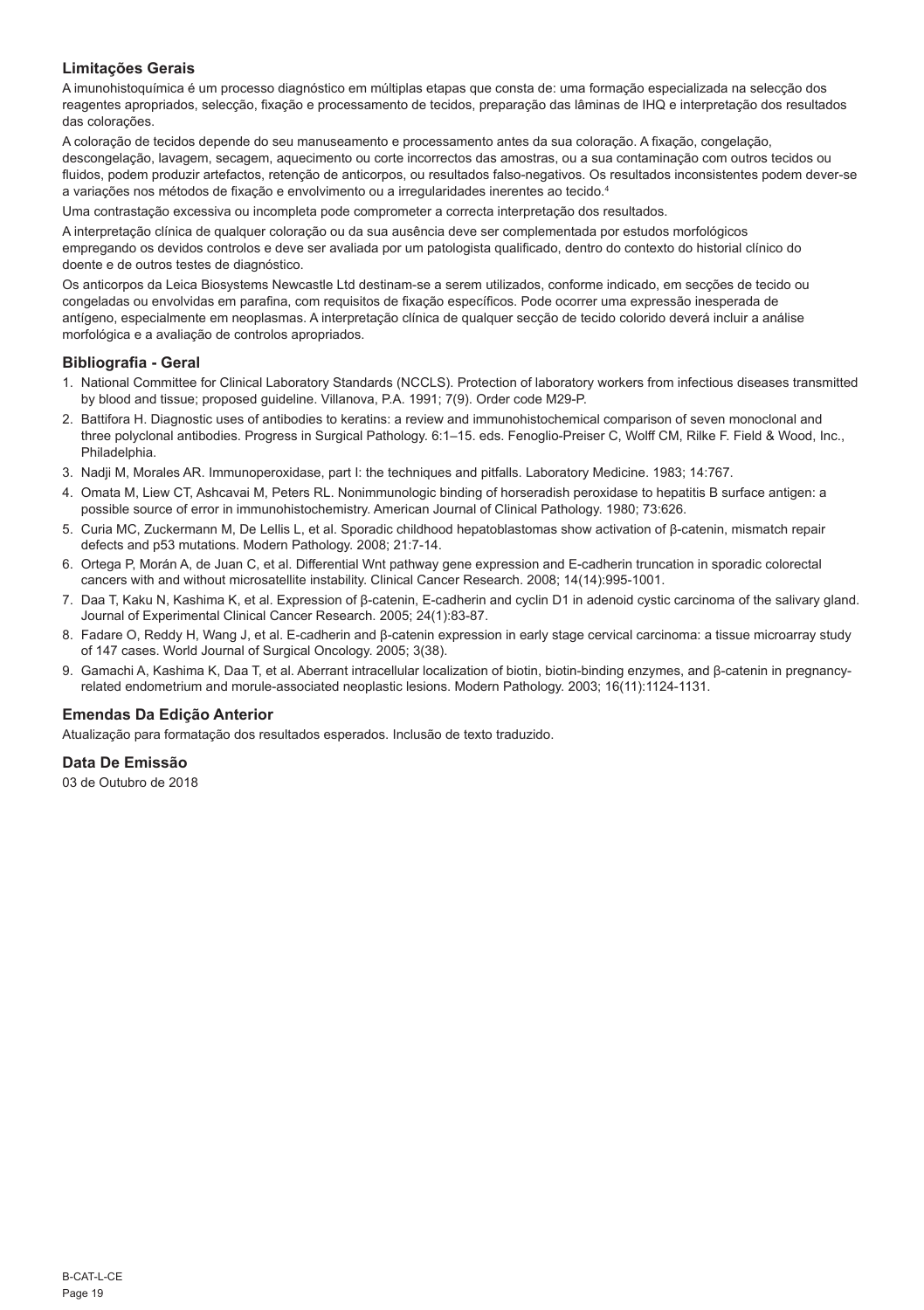# <span id="page-20-0"></span>**Novocastra™ flytande monoklonal musantikropp Beta-Catenin Produktkod: NCL-L-B-CAT**

# **Avsedd Användning**

### *För in vitro diagnostisk användning*.

NCL-L-B-CAT är avsedd för kvalitativ identifiering med ljusmikroskopi av humant beta-catenin i paraffinsnitt. Den kliniska tolkningen av all färgning eller dess frånvaro bör kompletteras med morfologiska undersökningar som använder korrekta kontroller och utvärderas av kvalificerad patolog inom ramen för patientens kliniska anamnes och andra diagnostiska tester.

# **Metodens Princip**

Immunhistokemiska (IHC) färgningstekniker tillåter visualisering av antigener genom sekvenstillämpning av en specifik antikropp till antigenet (primär antikropp), en sekundär antikropp till den primära antikroppen och ett enzymkomplex med ett kromogent substrat med inlagda tvättsteg. Den enzymatiska aktiveringen av kromogenet resulterar i en synlig reaktionsprodukt på antigenområdet. Proverna kan då kontrastfärgas och förses med täckglas. Resultaten tolkas med ljusmikroskop och bidrar till differentialdiagnosen av patofysiologiska processer som eventuellt kan associeras till ett särskilt antigen.

# **Klon**

17C2

# **Immunogen**

Prokaryotiskt rekombinant protein motsvarande en region på 160 aminosyror i C-änden av beta-cateninmolekylen.

# **Specificitet**

Humant beta-catenin.

# **Reagensinnehåll**

NCL-L-B-CAT är en flytande supernatant från vävnadsodling som innehåller natriumazid som konserveringsmedel.

#### **Ig-klass**

IgG2a

#### **Total Proteinkoncentration Total Protei**

Se flaskans etikett för total specifik proteinkoncentration för satsen.

# **Antikroppskoncentration**

Större än eller lika med 51 mg/l enligt bestämning med ELISA. Se flaskans etikett för specifik Ig-koncentration för satsen.

# **Rekommendationer Vid Användning**

Immunhistokemi på paraffinsnitt.

**Värmeinducerad epitopåtervinning (Heat Induced Epitope Retrieval, HIER):** Följ bruksanvisningen för Novocastra Epitope Retrieval Solution pH 9.

**Föreslagen spädning:** 1:150 i 30 minuter vid 25 °C. Detta är endast en riktlinje och användare bör själva fastställa den optimala bruksspädningen.

**Visualisering:** Vänligen följ instruktionerna för användning i Novolink™ Polymer Detection Systems. Om ytterligare produktinformation eller stöd behövs, kontakta då din lokala distributör eller Leica Biosystems regionalkontor, alternativt in på Leica Biosystems webbplats, www.LeicaBiosystems.com

Denna antikropps prestanda ska valideras när den används med andra manuella infärgningssystem eller automatiserade plattformar.

# **Förvaring Och Stabilitet**

Förvara vid 2–8 °C. Frys ej. Återgå till 2–8 °C direkt efter användning. Använd ej efter det utgångsdatum som anges på flaskans etikett. Förvaringsförhållanden som skiljer sig från de ovannämnda måste kontrolleras av användaren.

# **Preparation Av Prov**

Rekommenderat fixeringsmedel för paraffininbäddade vävnadssnitt är 10% neutralbuffrat formalin.

# **Varningar Och Försiktighetsåtgärder**

Reagenset har förberetts från supernatanten av vävnadsodlingar. Eftersom det är en biologisk produkt bör skälig försiktighet iakttas vid hantering.

Detta reagens innehåller natriumazid. Materialsäkerhetsdatablad finns att få på begäran eller från www.LeicaBiosystems.com

För kassering av potentiellt toxiska komponenter hänvisas till nationella eller lokala bestämmelser.

Före och efter fixering bör prover och alla material som har varit utsatta för dem hanteras som om det finns risk för att de kan överföra infektioner och kasseras med iakttagande av försiktighet.<sup>1</sup> Pipettera aldrig reagenser med munnen och se till att huden och slemhinnorna inte kommer i kontakt med reagens och prover. Om reagens eller prover kommer i kontakt med känsliga områden, tvätta med rikliga mängder vatten. Rådgör med läkare.

Minimera mikrobisk kontaminering av reagens annars kan en ökning av ospecifik färgning ske.

Inkubationstider eller temperaturer som skiljer sig från dem som specificeras kan ge felaktiga resultat. Alla sådana förändringar måste kontrolleras av användaren.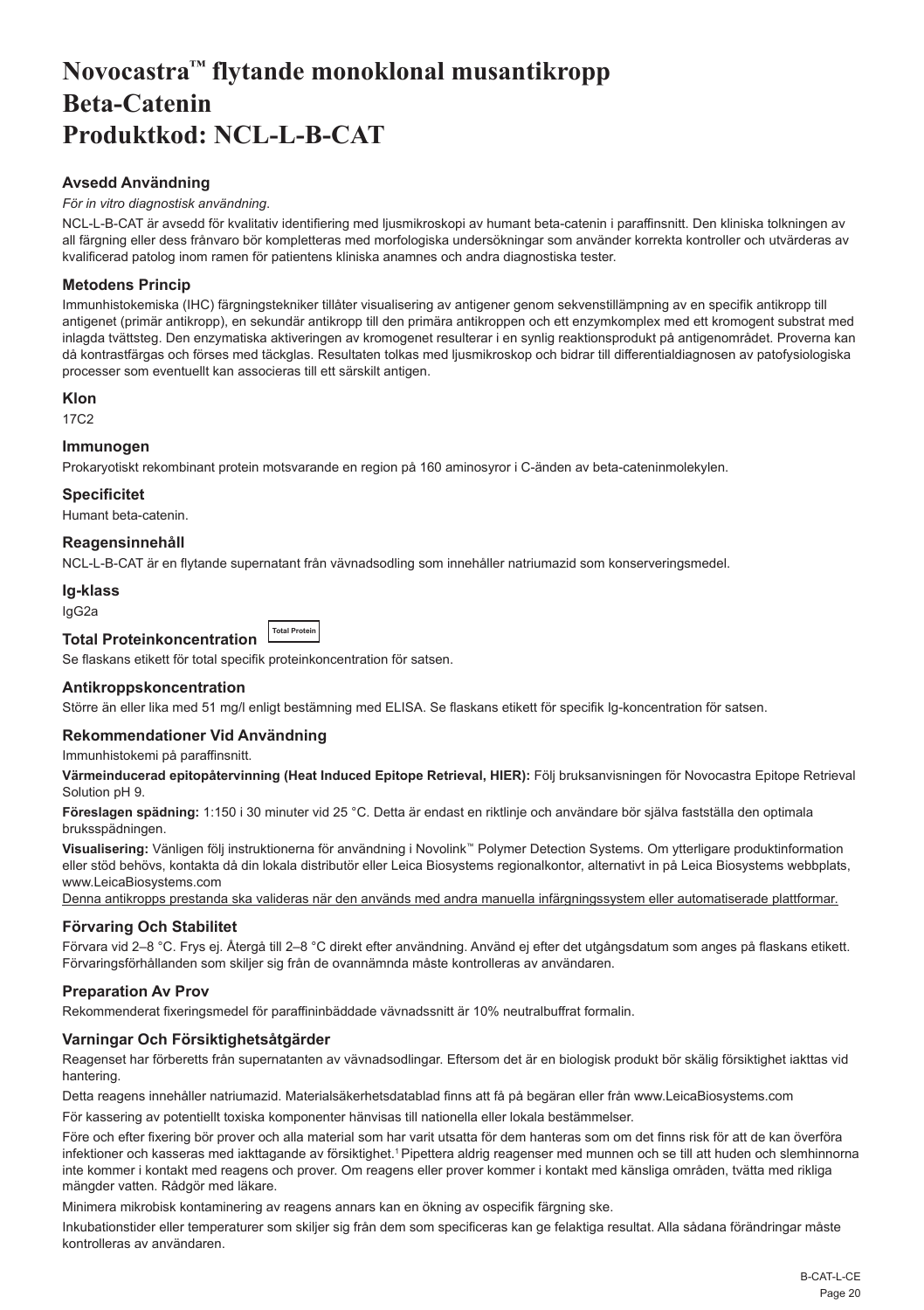# **Kvalitetskontroll**

Skillnader i vävnadsbehandling och tekniska metoder i användarens laboratorium kan ge stor variation i resultaten vilket kan göra det nödvändigt att genomföra regelbundna interna kontroller utöver följande metoder.

Kontroller bör vara färska obduktions-/biopsi-/kirurgiprover som snarast möjligt formalinfixeras, bearbetas och paraffininbäddas på samma sätt som patientprover.

# **Positiv Vävnadskontroll**

Används för att ange korrekt förberedda vävnader och rätt färgningstekniker.

En positiv vävnadskontroll bör ingå i varje uppsättning av testförhållanden vid varje färgningskörning.

En vävnad med svag positiv färgning är mer lämplig för optimal kvalitetskontroll och för att upptäcka låga nivåer av reagensdegradering än en vävnad med stark positiv färgning.<sup>2</sup>

Rekommenderad positiv kontrollvävnad är tonsill (mukosa).

Om den positiva vävnadskontrollen inte uppvisar positiv färgning bör resultat med testproverna anses vara ogiltiga.

### **Negativ Vävnadskontroll**

Bör undersökas efter den positiva vävnadskontrollen för att fastställa specificiteten för märkningen av målantigenet med den primära antikroppen.

Rekommenderad negativ kontrollvävnad är cerebellum.

Alternativt ger ofta en mängd olika celltyper som finns i de flesta vävnadssnitt negativa kontrollområden men detta bör kontrolleras av användaren.

Ospecifik färgning, om det förekommer, har ofta ett diffust utseende. Sporadisk färgning av bindväv kan också observeras i snitt från överflödigt formalinfixerade vävnader. Använd intakta celler för tolkning av färgningsresultat. Nekrotiska eller degenererade celler färgar ofta ospecifikt.<sup>s</sup> Falskt positiva resultat kan uppstå p.g.a. icke-immunologisk bindning av proteiner eller substratreaktionsprodukter. De kan också orsakas av endogena enzymer som pseudoperoxidas (erytrocyter), endogent peroxidas (cytokrom C) eller endogent biotin (t.ex. lever, bröst, hjärna, njure) beroende på typ av immunfärgning som används. För att skilja endogen enzymaktivitet eller ospecifik enzymbindning från specifik immunreaktivitet kan ytterligare patientvävnader färgas exklusivt med respektive substratkromogen eller enzymkomplex (avidin-biotin, streptavidin, märkt polymer) och substrat-kromogen. Om specifik färgning sker i den negativa vävnadskontrollen bör resultat med patientprover anses vara ogiltiga.

# **Negativ Reagenskontroll**

Använd en ospecifik negativ reagenskontroll istället för den primära antikroppen med ett snitt från varje patientprov för att utvärdera ospecifik färgning och tillåta bättre tolkning av specifik färgning på antigenområdet.

### **Patientvävnad**

Undersök patientprover färgade med NCL-L-B-CAT sist. Positiv färgningsintensitet bör utvärderas inom ramen för all ospecifik bakgrundsfärgning av den negativa reagenskontrollen. Som vid alla immunhistokemiska tester betyder ett negativt resultat att antigenet inte upptäcktes och inte att det inte förekom i de analyserade cellerna/vävnaderna. Använd vid behov en antikroppspanel för att identifiera falskt negativa reaktioner.

#### **Förväntade Resultat**

## Normal vävnad

Klon 17C2 detekterade beta-cateinproteinet i membranet hos eptielceller från magsäck, ileum, cecum, grovtarm, ändtarm, hud, testis, cervix, tunga, endometrium, tonsill, ureter, äggledare, ductus i bröst och öronspottkörtel, trofoblaster i placenta, njurtubuli, hepatocyter i lever och celler i binjure. Cytoplastisk infärgning observerades i hjärtceller. (Totalt antal utvärderade normala fall = 44).

#### Onormal vävnad

Klon 17C2 färgade 4/4 lungtumörer (inklusive 1/1 icke-småcelligt karcinom, 1/1 adenokarcinom, 1/1 skvamös-cell karcinom och 1/1 storcelligt karcinom), 4/4 levertumörer (inklusive 2/2 hepatocellulära karcinom i lever, 1/1 kolangiokarcinom och 1/1 metastatiskt karcinom), 3/3 äggstockstumörer (inklusive 1/1 malign könscelltumör, 1/1 seröst cystadenokarcinom och 1/1 klarcellskarcinom), 3/3 infiltrerande ductala karcinom i bröst, 3/3 papillära karcinom i sköldkörtel, 3/3 adenokarcinom i grovtarm, 2/2 hjärntumörer (inklusive 1/1 anaplastiskt astrocytom och 1/1 papillom i plexus choroideus), 2/2 tumörer i cervix (inklusive 1/1 skvamös-cell karcinom och 1/1 invasivt skvamös-cell karcinom), 2/2 adenokarcinom i ändtarm, 2/2 skvamös-cell karcinom i matstrupen, 2/2 metastatiska tumörer av okänt ursprung, 2/2 adenokarcinom i magsäck, 1/2 mjukvävnadstumörer, 1/2 skvamös-cell karcinom i tungan, 1/2 njurcellskarcinom, 1/2 seminom, 1/2 skvamös-cell karcinom i huden, 1/1 skvamös-cell karcinom i luftstrupen och 1/1 atypisk karcinoid i brässen. (Totalt antal utvärderade tumörfall = 44).

#### **NCL-L-B-CAT rekommenderas för detektering av beta-cateninprotein i normala och neoplastiska vävnader, som tillägg till konventionell histopatologi med användande av icke-immunologiska histokemiska färgstoffer.**

#### **Allmänna Begränsningar**

Immunhistokemi är en diagnostisk process i flera steg som kräver specialiserad utbildning i urvalet av lämpliga reagens, val av vävnad, fixering och bearbetning, förberedelse av IHC-objektglaset samt tolkning av färgningsresultaten.

Vävnadsfärgning påverkas av hantering och bearbetning av vävnaden före färgningen. Felaktig fixering, nedfrysning, upptining, tvättning, torkning, uppvärmning, snittning eller kontaminering av andra vävnader eller vätskor kan framställa artefakter, infångande av antikroppar eller falskt negativa resultat. Motsägelsefulla resultat kan bero på variationer av fixerings- och inbäddningsmetoder eller på naturliga oregelbundenheter i vävnaden.<sup>4</sup>

Överflödig eller ofullständig kontrastfägning kan försvåra en korrekt tolkning av resultatet.

Den kliniska tolkningen av all färgning eller dess frånvaro bör kompletteras med morfologiska undersökningar som använder korrekta kontroller och utvärderas av kvalificerad patolog inom ramen för patientens kliniska anamnes och andra diagnostiska tester.

Antikroppar från Leica Biosystems Newcastle Ltd är till för användning så som anges på antingen frysta eller paraffininbäddade snitt med specifika fixeringskrav. Oväntat antigenuttryck kan ske, speciellt i neoplasmer. Morfologisk analys och utvärdering av lämpliga kontroller måste ingå i den kliniska tolkningen av alla färgade vävnadssnitt.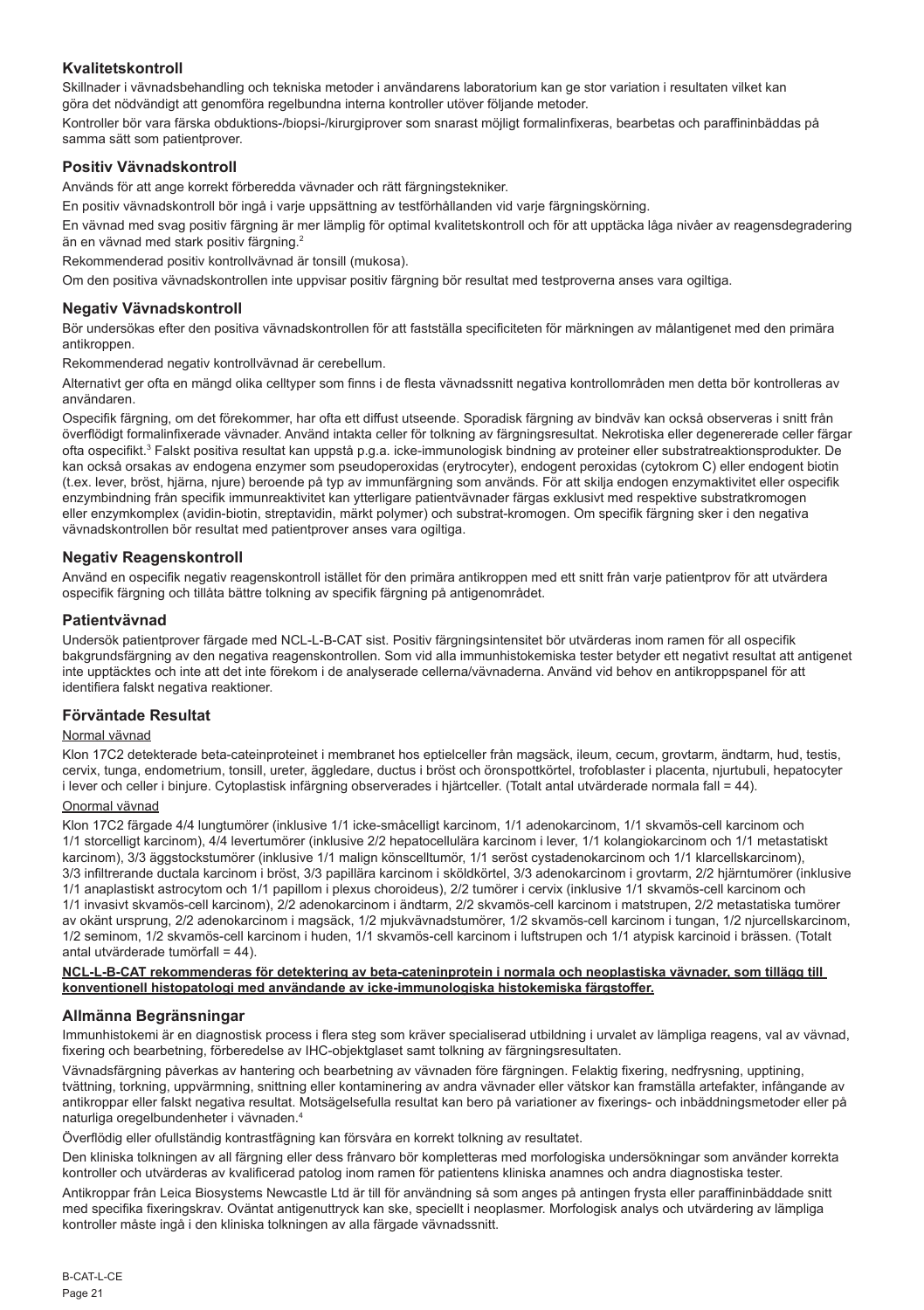# **Bibliografi - Allmän**

- 1. National Committee for Clinical Laboratory Standards (NCCLS). Protection of laboratory workers from infectious diseases transmitted by blood and tissue; proposed guideline. Villanova, P.A. 1991; 7(9). Order code M29-P.
- 2. Battifora H. Diagnostic uses of antibodies to keratins: a review and immunohistochemical comparison of seven monoclonal and three polyclonal antibodies. Progress in Surgical Pathology. 6:1–15. eds. Fenoglio-Preiser C, Wolff CM, Rilke F. Field & Wood, Inc., Philadelphia.
- 3. Nadji M, Morales AR. Immunoperoxidase, part I: the techniques and its pitfalls. Laboratory Medicine. 1983; 14:767.
- 4. Omata M, Liew CT, Ashcavai M, Peters RL. Nonimmunologic binding of horseradish peroxidase to hepatitis B surface antigen: a possible source of error in immunohistochemistry. American Journal of Clinical Pathology. 1980; 73:626.
- 5. Curia MC, Zuckermann M, De Lellis L, et al. Sporadic childhood hepatoblastomas show activation of β-catenin, mismatch repair defects and p53 mutations. Modern Pathology. 2008; 21:7-14.
- 6. Ortega P, Morán A, de Juan C, et al. Differential Wnt pathway gene expression and E-cadherin truncation in sporadic colorectal cancers with and without microsatellite instability. Clinical Cancer Research. 2008; 14(14):995-1001.
- 7. Daa T, Kaku N, Kashima K, et al. Expression of β-catenin, E-cadherin and cyclin D1 in adenoid cystic carcinoma of the salivary gland. Journal of Experimental Clinical Cancer Research. 2005; 24(1):83-87.
- 8. Fadare O, Reddy H, Wang J, et al. E-cadherin and β-catenin expression in early stage cervical carcinoma: a tissue microarray study of 147 cases. World Journal of Surgical Oncology. 2005; 3(38).
- 9. Gamachi A, Kashima K, Daa T, et al. Aberrant intracellular localization of biotin, biotin-binding enzymes, and β-catenin in pregnancyrelated endometrium and morule-associated neoplastic lesions. Modern Pathology. 2003; 16(11):1124-1131.

# **Rättelser Av Tidigare Utgivning**

Uppdatering till formatet av förväntade resultat. Tillägg av översatt text.

# **Utgivningsdatum**

03 oktober 2018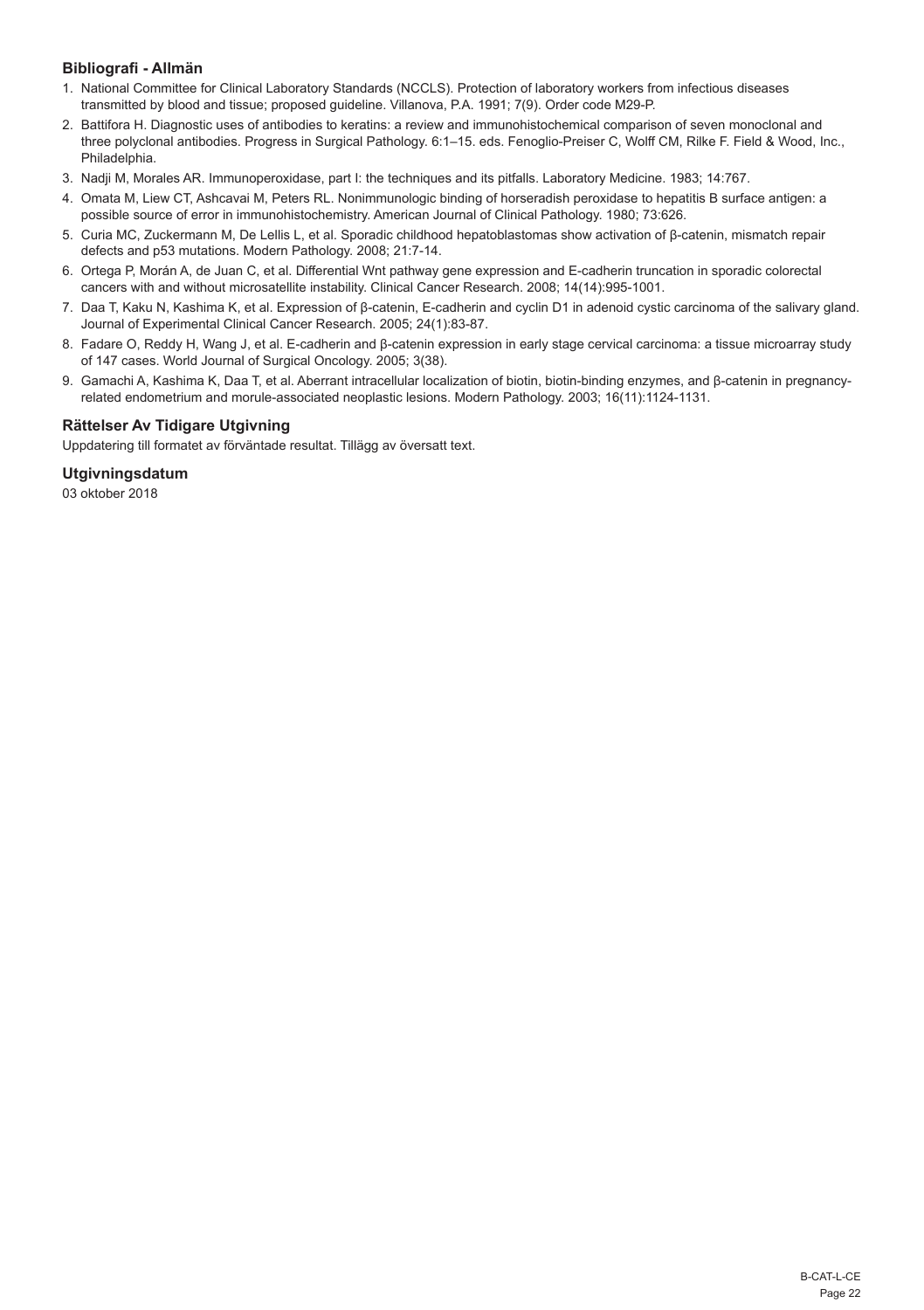# <span id="page-23-0"></span>**Υγρό μονοκλωνικό αντίσωμα ποντικού Novocastra™ Beta-Catenin Κωδικός είδους: NCL-L-B-CAT**

# **Χρήση Για Την Οποία Προορίζεται**

# *Για in vitro διαγνωστική χρήση*.

Το NCL-L-B-CAT προορίζεται για την ποιοτική ταυτοποίηση με μικροσκοπία φωτός της ανθρώπινης βήτα-κατενίνης σε τομές παραφίνης. Η κλινική ερμηνεία οποιασδήποτε χρώσης ή της απουσίας της θα πρέπει να συμπληρώνεται με μορφολογικές μελέτες που χρησιμοποιούν σωστούς μάρτυρες και θα πρέπει να αξιολογείται στα πλαίσια του κλινικού ιστορικού του ασθενούς και άλλων διαγνωστικών εξετάσεων από ειδικευμένο παθολογοανατόμο.

# **Αρχή Της Διαδικασίας**

Οι τεχνικές ανοσοϊστοχημικής (IHC) χρώσης επιτρέπουν την οπτικοποίηση των αντιγόνων μέσω της διαδοχικής εφαρμογής ενός ειδικού αντισώματος στο αντιγόνο (πρωτοταγές αντίσωμα), ενός δευτεροταγούς αντισώματος στο πρωτοταγές αντίσωμα και ενός ενζυμικού συμπλόκου με χρωμογόνο υπόστρωμα με παρεμβαλλόμενα βήματα πλύσης. Η ενζυμική ενεργοποίηση του χρωμογόνου έχει ως αποτέλεσμα το σχηματισμό ενός ορατού προϊόντος αντίδρασης στη θέση του αντιγόνου. Το δείγμα μπορεί κατόπιν να υποβληθεί σε αντίχρωση και να καλυφθεί με καλυπτρίδα. Τα αποτελέσματα ερμηνεύονται με χρήση μικροσκοπίου φωτός και βοηθούν στη διαφορική διάγνωση παθοφυσιολογικών εξεργασιών, οι οποίες ενδέχεται ή όχι να σχετίζονται με ένα συγκεκριμένο αντιγόνο.

# **Κλώνος**

17C2

# **Ανοσογόνο**

Προκαρυωτική ανασυνδυασμένη πρωτεΐνη που αντιστοιχεί σε περιοχή 160 αμινοξέων του καρβοξυτελικού άκρου του μορίου της βήτακατενίνης.

# **Ειδικότητα**

Ανθρώπινη βήτα-κατενίνη.

# **Σύνθεση Αντιδραστηρίου**

Το NCL-L-B-CAT είναι ένα υγρό υπερκείμενο ιστοκαλλιέργειας που περιέχει αζίδιο του νατρίου ως συντηρητικό.

# **Τάξη Ig** IgG2a

# **Ολική Συγκέντρωση Πρωτεΐνης Total Protein**

Για την ολική συγκέντρωση πρωτεΐνης που είναι ειδική για την εκάστοτε παρτίδα, ανατρέξτε στην ετικέτα του φιαλιδίου.

# **Συγκέντρωση Αντισώματος**

Μεγαλύτερη ή ίση με 51 mg/L, όπως προσδιορίζεται με ELISA. Για τη συγκέντρωση Ig που είναι ειδική για την εκάστοτε παρτίδα, ανατρέξτε στην ετικέτα του φιαλιδίου.

# **Συστάσεις Για Τη Χρήση**

Ανοσοϊστοχημεία σε παρασκευάσματα παραφίνης.

**Ανάκτηση επιτόπου επαγόμενη με θερμότητα (Heat Induced Epitope Retrieval, HIER):** Ακολουθήστε τις οδηγίες χρήσης του Novocastra Epitope Retrieval Solution pH 9.

**Προτεινόμενη διάλυση:** 1:150 επί 30 λεπτά σε 25 °C. Παρέχεται ως οδηγός και οι χρήστε θα πρέπει να καθορίζουν τις δικές τους διαλύσεις εργασίας.

**Απεικόνιση:** Παρακαλούμε ακολουθήστε τις οδηγίες χρήσης στο Novolink™ Polymer Detection Systems. Για περισσότερες πληροφορίες για το προϊόν ή για υποστήριξη, επικοινωνήστε με τον τοπικό διανομέα ή το περιφερειακό γραφείο της Leica Biosystems ή εναλλακτικά επισκεφθείτε τον ιστότοπο της Leica Biosystems, www.LeicaBiosystems.com

Η απόδοση του συγκεκριμένου αντισώματος θα πρέπει να επικυρωθεί όταν χρησιμοποιηθεί μαζί με άλλα μη αυτόματα συστήματα χρώσης ή αυτοματοποιημένες πλατφόρμες.

# **Φύλαξη Και Σταθερότητα**

Φυλάσσετε στους 2–8 °C. Μην καταψύχετε. Επαναφέρετε στους 2–8 °C αμέσως μετά τη χρήση. Μη χρησιμοποιείτε μετά την ημερομηνία λήξης που αναγράφεται στην ετικέτα του φιαλιδίου. Τυχόν συνθήκες φύλαξης διαφορετικές από εκείνες που καθορίζονται παραπάνω πρέπει να επαληθεύονται από το χρήστη.

# **Παρασκευή Δείγματος**

Το συνιστώμενο μονιμοποιητικό είναι ουδέτερο ρυθμιστικό διάλυμα φορμόλης 10% για τομές ιστού εγκλεισμένες σε παραφίνη.

# **Προειδοποιήσεις Και Προφυλάξεις**

Το αντιδραστήριο αυτό έχει παρασκευαστεί από το υπερκείμενο κυτταροκαλλιέργειας. Επειδή είναι βιολογικό προϊόν, θα πρέπει να δίνεται εύλογη προσοχή κατά το χειρισμό του.

Αυτό το αντιδραστήριο περιέχει αζίδιο του νατρίου. Δελτίο δεδομένων ασφαλείας υλικού διατίθεται κατόπιν αιτήματος ή από τη διεύθυνση www.LeicaBiosystems.com

Συμβουλευτείτε τους ομοσπονδιακούς, πολιτειακούς ή τοπικούς κανονισμούς για απόρριψη τυχόν δυνητικώς τοξικών συστατικών.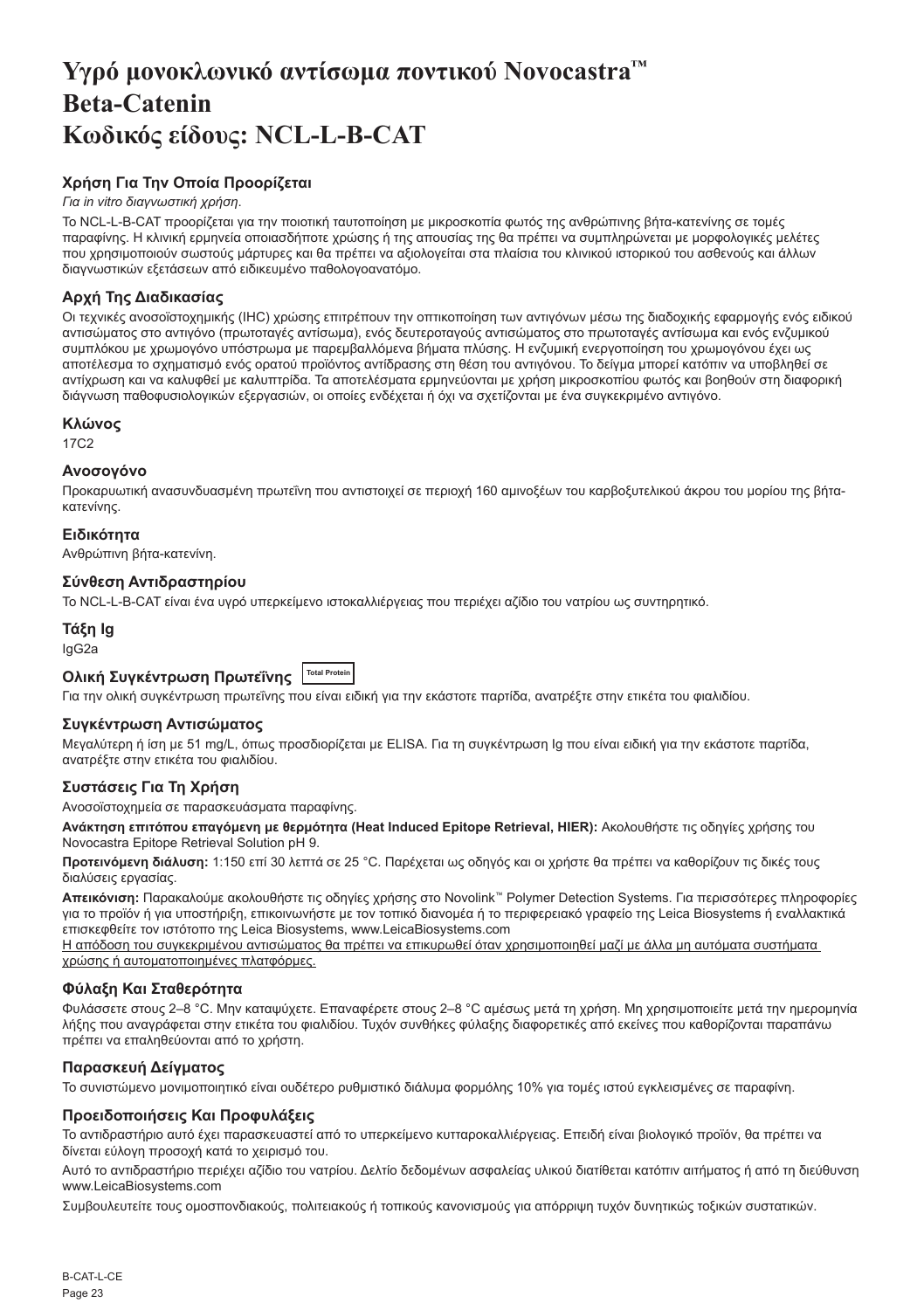Ο χειρισμός δειγμάτων, πριν και μετά τη μονιμοποίηση, καθώς και όλων των υλικών που έχουν εκτεθεί σε αυτά, θα πρέπει να γίνεται ως εάν ήταν δυνητικά μετάδοσης λοίμωξης και η απόρριψή τους να πραγματοποιείται λαμβάνοντας τις σωστές προφυλάξεις.' Μην αναρροφάτε ποτέ με πιπέτα αντιδραστήρια με το στόμα και αποφύγετε την επαφή του δέρματος και των βλεννογόνων με αντιδραστήρια και δείγματα. Εάν τα αντιδραστήρια ή τα δείγματα έλθουν σε επαφή με ευαίσθητες περιοχές, πλύνετε με άφθονες ποσότητες νερού. Ζητήστε τη συμβουλή ιατρού.

Ελαχιστοποιήστε τη μικροβιακή μόλυνση των αντιδραστηρίων, διότι ενδέχεται να συμβεί αύξηση μη ειδικής χρώσης.

Χρόνοι ή θερμοκρασίες επώασης διαφορετικές από εκείνες που καθορίζονται ενδέχεται να δώσουν εσφαλμένα αποτελέσματα. Τυχόν τέτοιες μεταβολές πρέπει να επικυρώνονται από το χρήστη.

# **Ποιοτικός Έλεγχος**

Τυχόν διαφορές στην επεξεργασία των ιστών και τις τεχνικές διαδικασίες στο εργαστήριο του χρήστη ενδέχεται να προκαλέσουν σημαντική μεταβλητότητα στα αποτελέσματα, καθιστώντας αναγκαία την τακτική εκτέλεση εσωτερικών ελέγχων επιπλέον των ακόλουθων διαδικασιών.

Οι μάρτυρες θα πρέπει να είναι φρέσκα δείγματα νεκροψίας/βιοψίας/χειρουργικά δείγματα, τα οποία είναι μονιμοποιημένα σε φορμόλη, επεξεργασμένα και εγκλεισμένα σε κηρό παραφίνης, το συντομότερο δυνατό με τον ίδιο τρόπο με το(α) δείγμα(τα) του ασθενούς.

# **Θετικός Μάρτυρας Ιστού**

Χρησιμοποιείται για να υποδεικνύει σωστά παρασκευασμένους ιστούς και σωστές τεχνικές χρώσης.

Θα πρέπει να περιλαμβάνεται ένας θετικός μάρτυρας ιστού για κάθε σύνολο συνθηκών εξέτασης σε κάθε εκτέλεση χρώσης.

Ένας ιστός με ασθενή θετική χρώση είναι πιο κατάλληλος από έναν ιστό με ισχυρή θετική χρώση για βέλτιστο έλεγχο ποιότητας και για την ανίχνευση πολύ μικρών επιπέδων τυχόν αποδόμησης των αντιδραστηρίων.<sup>2</sup>

Συνιστώμενος ιστός θετικού μάρτυρα είναι οι αμυγδαλές (βλεννογόνος).

Εάν ο θετικός μάρτυρας ιστού δεν παρουσιάζει θετική χρώση, τα αποτελέσματα με τα δείγματα της εξέτασης θα πρέπει να θεωρούνται άκυρα.

# **Αρνητικός Μάρτυρας Ιστού**

Θα πρέπει να εξετάζεται μετά τον θετικό μάρτυρα ιστού για την επαλήθευση της ειδικότητας της επισήμανσης του αντιγόνου-στόχου από το πρωτοταγές αντίσωμα.

Συνιστώμενος ιστός αρνητικού μάρτυρα είναι η παρεγκεφαλίδα.

Εναλλακτικά, η ποικιλία διαφόρων κυτταρικών τύπων που υπάρχουν στις περισσότερες τομές ιστών παρέχει συχνά θέσεις αρνητικού μάρτυρα, αλλά αυτό πρέπει να επαληθεύεται από το χρήστη.

Μη ειδική χρώση, εάν υπάρχει, έχει συνήθως διάχυτη εμφάνιση. Ενδέχεται επίσης να παρατηρηθεί σποραδική χρώση του συνδετικού ιστού σε τομές από ιστούς που έχουν μονιμοποιηθεί με υπερβολική ποσότητα φορμόλης. Χρησιμοποιείτε άθικτα κύτταρα για την ερμηνεία των αποτελεσμάτων της χρώσης. Νεκρωτικά ή εκφυλισμένα κύτταρα παρουσιάζουν συχνά μη ειδική χρώση.<sup>3</sup> Ενδέχεται να παρατηρηθούν ψευδώς θετικά αποτελέσματα λόγω μη ανοσολογικής δέσμευσης των πρωτεϊνών ή των προϊόντων αντίδρασης του υποστρώματος. Ενδέχεται επίσης να προκληθούν από ενδογενή ένζυμα, όπως η ψευδοϋπεροξειδάση (ερυθροκύτταρα), η ενδογενής υπεροξειδάση (κυτόχρωμα C) ή η ενδογενής βιοτίνη (π.χ. ήπαρ, μαστός, εγκέφαλος, νεφρός) ανάλογα με τον τύπο ανοσοχρώσης που χρησιμοποιείται. Για τη διαφοροποίηση της ενδογενούς ενζυμικής δραστικότητας ή της μη ειδικής δέσμευσης των ενζύμων από ειδική ανοσοαντιδραστικότητα, είναι δυνατό να χρωματιστούν αποκλειστικά επιπλέον ιστοί ασθενών με χρωμογόνο υποστρώματος ή ενζυμικά σύμπλοκα (αβιδίνη-βιοτίνη, στρεπταβιδίνη, σημασμένο πολυμερές) και υπόστρωμα-χρωμογόνο, αντίστοιχα. Εάν παρουσιαστεί ειδική χρώση στον αρνητικό μάρτυρα ιστού, τα αποτελέσματα με τα δείγματα ασθενούς θα πρέπει να θεωρούνται άκυρα.

# **Αρνητικός Μάρτυρας Αντιδραστηρίου**

Χρησιμοποιείτε έναν μη ειδικό αρνητικό μάρτυρα αντιδραστηρίου αντί του πρωτοταγούς αντισώματος με μια τομή κάθε δείγματος ασθενούς για την αξιολόγηση μη ειδικής χρώσης και για να επιτρέπεται καλύτερη ερμηνεία της ειδικής χρώσης στη θέση του αντιγόνου.

# **Ιστός Ασθενούς**

Εξετάστε τελευταία τα δείγματα ασθενούς που έχουν χρωματιστεί με το NCL-L-B-CAT. Η ένταση της θετικής χρώσης θα πρέπει να εκτιμάται στα πλαίσια τυχόν μη ειδικής χρώσης υποβάθρου του αρνητικού μάρτυρα αντιδραστηρίου. Όπως συμβαίνει με οποιαδήποτε ανοσοϊστοχημική εξέταση, ένα αρνητικό αποτέλεσμα σημαίνει ότι το αντιγόνο δεν ανιχνεύτηκε, όχι ότι το αντιγόνο δεν υπήρχε στα κύτταρα/στον ιστό που εξετάστηκε. Εάν είναι απαραίτητο, χρησιμοποιήστε μια σειρά αντισωμάτων για την αναγνώριση ψευδώς αρνητικών αντιδράσεων.

# **Αναμενόμενα Αποτελέσματα**

# Φυσιολογικοί ιστοί

Ο κλώνος 17C2 ανίχνευσε την πρωτεΐνη βήτα-κατενίνη στη μεμβράνη των επιθηλιακών κυττάρων του στομάχου, του ειλεού, του τυφλού, του κόλου, του ορθού, του δέρματος, των όρχεων, του τραχήλου της μήτρας, της γλώσσας, του ενδομητρίου, των αμυγδαλών, του ουρητήρα, των σαλπίγγων, των πόρων του μαστού και της παρωτίδας, των τροφοβλαστών στον πλακούντα, των νεφρικών σωληναρίων, των ηπατοκυττάρων στο ήπαρ και των κυττάρων στα επινεφρίδια. Παρατηρήθηκε κυτταροπλασματική χρώση σε καρδιακά κύτταρα. (Συνολικός αριθμός φυσιολογικών περιστατικών που αξιολογήθηκαν = 44).

# Ανώμαλη ιστού

Ο κλώνος 17C2 προκάλεσε χρώση σε 4/4 όγκους των πνευμόνων (στους οποίους συγκαταλέγονταν 1/1 μη μικροκυτταρικό καρκίνωμα, 1/1 αδενοκαρκίνωμα, 1/1 ακανθοκυτταρικό καρκίνωμα και 1/1 μεγαλοκυτταρικό καρκίνωμα), 4/4 ηπατικούς όγκους (στους οποίους συγκαταλέγονταν 2/2 ηπατοκυτταρικά καρκινώματα του ήπατος, 1/1 χολλαγγειοκαρκινώμα και 1/1 μεταστατικό καρκίνωμα), 3/3 όγκους των ωοθηκών (στους οποίους συγκαταλέγονταν 1/1 κακοήθης όγκος βλαστικών κυττάρων, 1/1 ορώδες κυσταδενοκαρκίνωμα και 1/1 διαυγοκυτταρικό καρκίνωμα), 3/3 διηθητικά πορογενή καρκινώματα του μαστού, 3/3 θηλώδη καρκινώματα του θυρεοειδούς, 3/3 αδενοκαρκινώματα του κόλου, 2/2 όγκους του εγκεφάλου (στους οποίους συγκαταλέγονταν 1/1 αναπλαστικό αστροκύττωμα και 1/1 θήλωμα χοριοειδούς πλέγματος), 2/2 όγκους του τραχήλου της μήτρας (στους οποίους συγκαταλέγονταν 1/1 ακανθοκυτταρικό καρκίνωμα και 1/1 διηθητικό ακανθοκυτταρικό καρκίνωμα), 2/2 αδενοκαρκινώματα του ορθού, 2/2 ακανθοκυτταρικά καρκινώματα του οισοφάγου, 2/2 μεταστατικούς όγκους άγνωστης προέλευσης, 2/2 αδενοκαρκινώματα του στομάχου, 1/2 όγκους μαλακών μορίων, 1/2 ακανθοκυτταρικά καρκινώματα της γλώσσας, 1/2 καρκινώματα νεφρικών κυττάρων, 1/2 σεμινώματα, 1/2 ακανθοκυτταρικά καρκινώματα του δέρματος, 1/1 ακανθοκυτταρικό καρκίνωμα του λάρυγγα και 1/1 άτυπο καρκινοειδές του θύμου. (Συνολικός αριθμός περιστατικών όγκων που αξιολογήθηκαν = 44).

**Το NCL-L-B-CAT συνιστάται για την ανίχνευση της πρωτεΐνης βήτα-κατενίνης σε φυσιολογικό και νεοπλασματικό ιστό, ως συμπλήρωμα της συμβατικής ιστοπαθολογίας χρησιμοποιώντας μη ανοσολογικές ιστοχημικές χρώσεις.**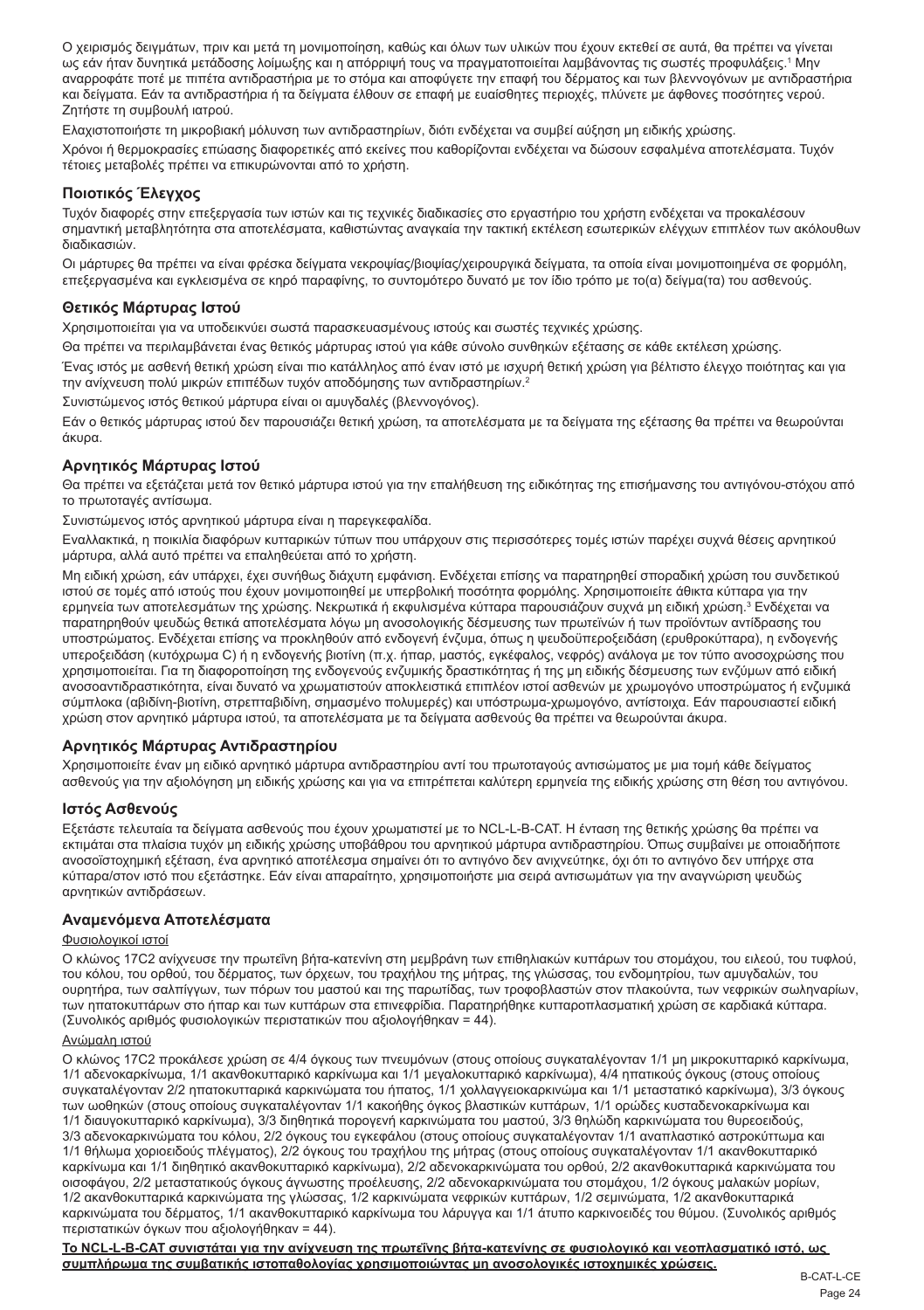# **Γενικοί Περιορισμοί**

Η ανοσοϊστοχημεία είναι μια διαγνωστική διεργασία πολλαπλών βημάτων, η οποία αποτελείται από ειδικευμένη εκπαίδευση στην επιλογή των κατάλληλων αντιδραστηρίων, επιλογή ιστού, μονιμοποίηση και επεξεργασία, προετοιμασία της πλάκας IHC και ερμηνεία των αποτελεσμάτων της χρώσης.

Η χρώση του ιστού εξαρτάται από το χειρισμό και την επεξεργασία του ιστού πριν από τη χρώση. Τυχόν εσφαλμένη μονιμοποίηση, κατάψυξη, απόψυξη, πλύση, στέγνωμα, θέρμανση, τομή ή μόλυνση με άλλους ιστούς ή υγρά ενδέχεται να παράγει μορφώματα, παγίδευση αντισώματος ή ψευδώς αρνητικά αποτελέσματα. Τυχόν ασυνεπή αποτελέσματα ενδέχεται να οφείλονται σε παραλλαγές των μεθόδων μονιμοποίησης και εγκλεισμού ή σε εγγενείς ανωμαλίες εντός του ιστού.<sup>4</sup>

Τυχόν υπερβολική ή ατελής αντίχρωση ενδέχεται να διακυβεύσει τη σωστή ερμηνεία των αποτελεσμάτων.

Η κλινική ερμηνεία οποιασδήποτε χρώσης ή της απουσίας της θα πρέπει να συμπληρώνεται με μορφολογικές μελέτες που χρησιμοποιούν σωστούς μάρτυρες και θα πρέπει να αξιολογείται στα πλαίσια του κλινικού ιστορικού του ασθενούς και άλλων διαγνωστικών εξετάσεων από ειδικευμένο παθολογοανατόμο.

Τα αντισώματα που παρέχονται από την Leica Biosystems Newcastle Ltd προορίζονται για χρήση, όπως υποδεικνύεται, είτε σε κατεψυγμένες είτε σε εγκλεισμένες σε παραφίνη τομές, με ειδικές απαιτήσεις μονιμοποίησης. Ενδέχεται να παρουσιαστεί μη αναμενόμενη έκφραση αντιγόνου, ειδικά σε νεοπλάσματα. Η κλινική ερμηνεία οποιασδήποτε χρωματισμένης τομής ιστού πρέπει να περιλαμβάνει μορφολογική ανάλυση και την αξιολόγηση των κατάλληλων μαρτύρων.

# **Βιβλιογραφία - Γενική**

- 1. National Committee for Clinical Laboratory Standards (NCCLS). Protection of laboratory workers from infectious diseases transmitted by blood and tissue; proposed guideline. Villanova, P.A. 1991; 7(9). Order code M29-P.
- 2. Battifora H. Diagnostic uses of antibodies to keratins: a review and immunohistochemical comparison of seven monoclonal and three polyclonal antibodies. Progress in Surgical Pathology. 6:1–15. eds. Fenoglio-Preiser C, Wolff CM, Rilke F. Field & Wood, Inc., Philadelphia.
- 3. Nadji M, Morales AR. Immunoperoxidase, part I: the techniques and pitfalls. Laboratory Medicine. 1983; 14:767.
- 4. Omata M, Liew CT, Ashcavai M, Peters RL. Nonimmunologic binding of horseradish peroxidase to hepatitis B surface antigen: a possible source of error in immunohistochemistry. American Journal of Clinical Pathology. 1980; 73:626.
- 5. Curia MC, Zuckermann M, De Lellis L, et al. Sporadic childhood hepatoblastomas show activation of β-catenin, mismatch repair defects and p53 mutations. Modern Pathology. 2008; 21:7-14.
- 6. Ortega P, Morán A, de Juan C, et al. Differential Wnt pathway gene expression and E-cadherin truncation in sporadic colorectal cancers with and without microsatellite instability. Clinical Cancer Research. 2008; 14(14):995-1001.
- 7. Daa T, Kaku N, Kashima K, et al. Expression of β-catenin, E-cadherin and cyclin D1 in adenoid cystic carcinoma of the salivary gland. Journal of Experimental Clinical Cancer Research. 2005; 24(1):83-87.
- 8. Fadare O, Reddy H, Wang J, et al. E-cadherin and β-catenin expression in early stage cervical carcinoma: a tissue microarray study of 147 cases. World Journal of Surgical Oncology. 2005; 3(38).
- 9. Gamachi A, Kashima K, Daa T, et al. Aberrant intracellular localization of biotin, biotin-binding enzymes, and β-catenin in pregnancyrelated endometrium and morule-associated neoplastic lesions. Modern Pathology. 2003; 16(11):1124-1131.

# **Τροποποιήσεις Στην Προηγούμενη Έκδοση**

Ενημέρωση μορφοποίησης των αναμενόμενων αποτελεσμάτων. Προσθήκη μεταφρασμένου κειμένου.

# **Ημερομηνία Έκδοσης**

03 Οκτωβρίου 2018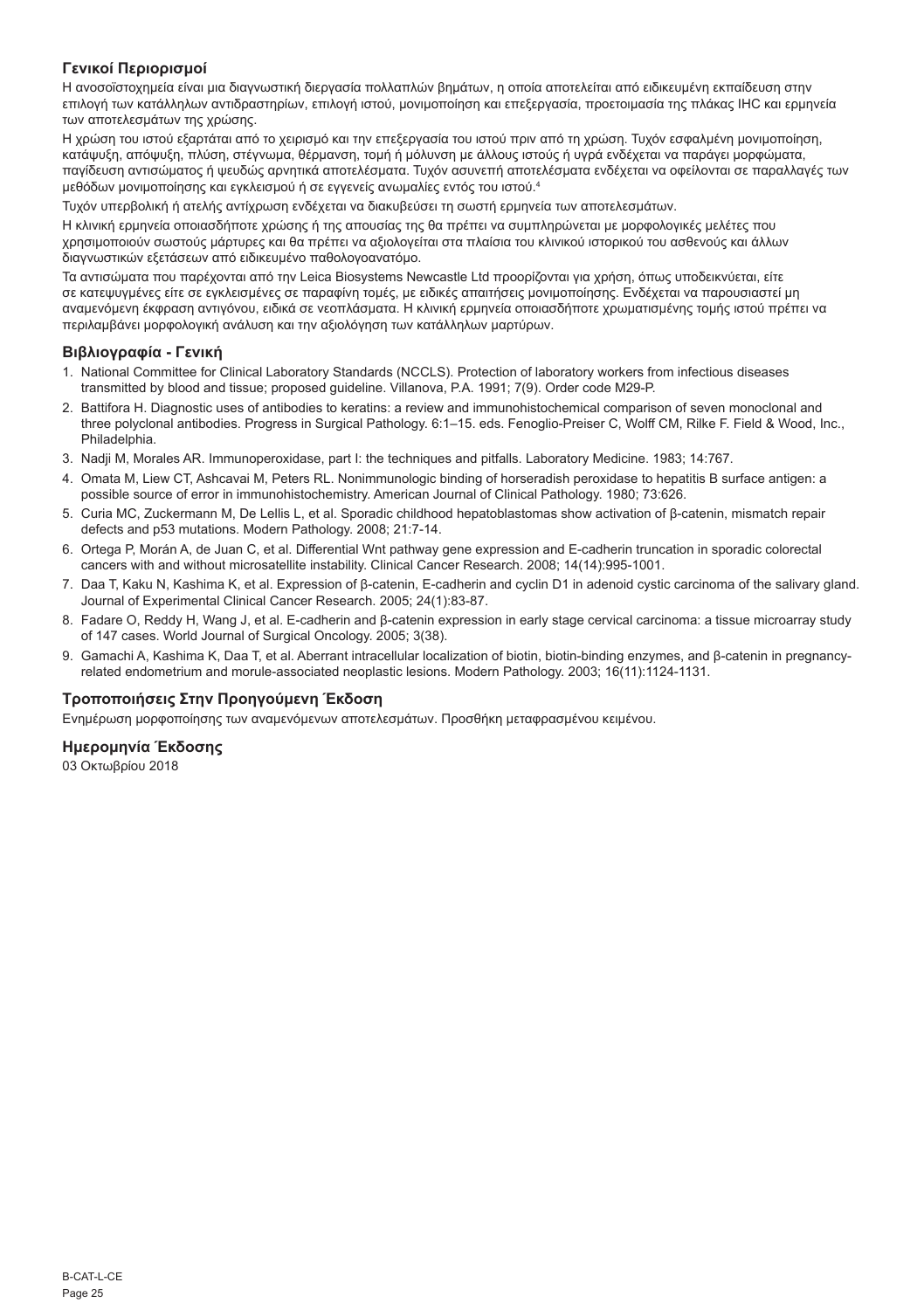# <span id="page-26-0"></span>**Novocastra™ flydende monoklonalt muse-antistof Beta-Catenin Produktkode: NCL-L-B-CAT**

# **Tilsigtet Anvendelse**

# *Til in vitro diagnostisk anvendelse*.

NCL-L-B-CAT er beregnet til brug til kvalitativ identifikation med lysmikroskopi af humant beta-catenin i paraffinsnit. Klinisk fortolkning af farvning eller mangel derpå skal suppleres med morfologiske undersøgelser under anvendelse af passende kontroller og bør evalueres i sammenhæng med patientens kliniske historie og andre diagnostiske tests af en kvalificeret patolog.

# **Procedureprincip**

Immunhistokemiske (IHC) farvningsteknikker muliggør visualisering af antigener via sekventiel tilsætning af et specifikt antistof mod antigenet (primært antistof), et sekundært antistof mod det primære antistof og et enzym kompleksbundet til et kromogent substrat med indskudte vasketrin. Den enzymatiske aktivering af kromogenet resulterer i et synligt reaktionsprodukt på antigenstedet. Prøven kan derefter kontrastfarves og dækkes med et dækglas. Resultaterne fortolkes ved anvendelse af et lysmikroskop og medvirker til differentiel diagnose af patofysiologiske processer, som muligvis kan være associeret med et bestemt antigen.

# **Klon**

17C2

# **Immunogen**

Prokaryotisk rekombinant protein, der svarer til en region på 160 aminosyrer i det C-terminale område af beta-catenin-molekylet.

### **Specificitet**

Humant beta-catenin.

#### **Reagenssammensætning**

NCL-L-B-CAT er en flydende vævskultursupernatant indeholdende natriumazid som konserveringsmiddel.

#### **Ig-klasse**

IgG2a

# **Totalproteinkoncentration Total Protein**

Se etiketten på hætteflasken for lotspecifik totalproteinkoncentration.

# **Antistofkoncentration**

Større end eller lig med 51 mg/l som bestemt med ELISA. Se etiketten på hætteflasken for lotspecifik Ig-koncentration.

# **Anbefalinger Vedrørende Anvendelse**

Immunhistokemi på paraffinsnit.

**Varmeinduceret epitopdemaskering (Heat Induced Epitope Retrieval, HIER):** Følg brugsanvisningen til Novocastra Epitope Retrieval Solution pH 9.

**Foreslået fortynding:** 1:150 ved 30 minutter ved 25 °C. Disse retningslinjer er vejledende, og brugeren bør selv bestemme egne optimale brugsopløsninger.

**Visualisering:** Følg venligst vejledningen i Novolink™ Polymer Detection Systems. Yderligere produktinformation og support fås ved henvendelse til lokal forhandler eller Leica Biosystems regionskontor - samt på vores hjemmeside: www.LeicaBiosystems.com Dette antistofs funktion bør valideres, når det anvendes med andre manuelle farvningssystemer eller automatiserede platforme.

# **Opbevaring Og Holdbarhed**

Opbevares ved 2–8 °C. Må ikke fryses. Sættes tilbage til 2–8 °C umiddelbart efter brug. Må ikke anvendes efter udløbsdatoen angivet på hætteflaskens etikette. Andre opbevaringsbetingelser end de ovenfor angivne skal verificeres af brugeren.

# **Prøveklargøring**

Det anbefalede fiksativ er 10% neutralbufferjusteret formalin til paraffinindstøbte vævssnit.

# **Advarsler Og Forholdsregler**

Dette reagens er fremstillet ud fra supernatanten af en cellekultur. Da det er et biologisk produkt, skal der tages fornuftige sikkerhedsforanstaltninger ved dets håndtering.

Denne reagens indeholder natriumazid. Et datablad for materialesikkerhed kan fås efter anmodning eller er tilgængeligt på www.LeicaBiosystems.com

Konsulter landsdækkende og lokale love og regler vedrørende bortskaffelse af alle potentielt toksiske komponenter.

Prøver skal før og efter fiksering, lige som alle materialer eksponeret mod prøverne, håndteres som potentielt smittefarlige og bortskaffes under iagttagelse af passende forholdsregler.<sup>1</sup> Pipetter aldrig reagenser med munden og undgå, at reagenser og prøver kommer i kontakt med huden eller slimhinder. Hvis reagenser eller prøver kommer i kontakt med følsomme områder, skal der skylles efter med rigelige mængder vand. Søg læge.

Minimer mikrobiel kontaminering af reagenserne, da der ellers kan forekomme øget uspecifik farvning.

Inkubationstider eller -temperaturer andre end de specificerede kan give fejlagtige resultater. Alle sådanne ændringer skal valideres af brugeren.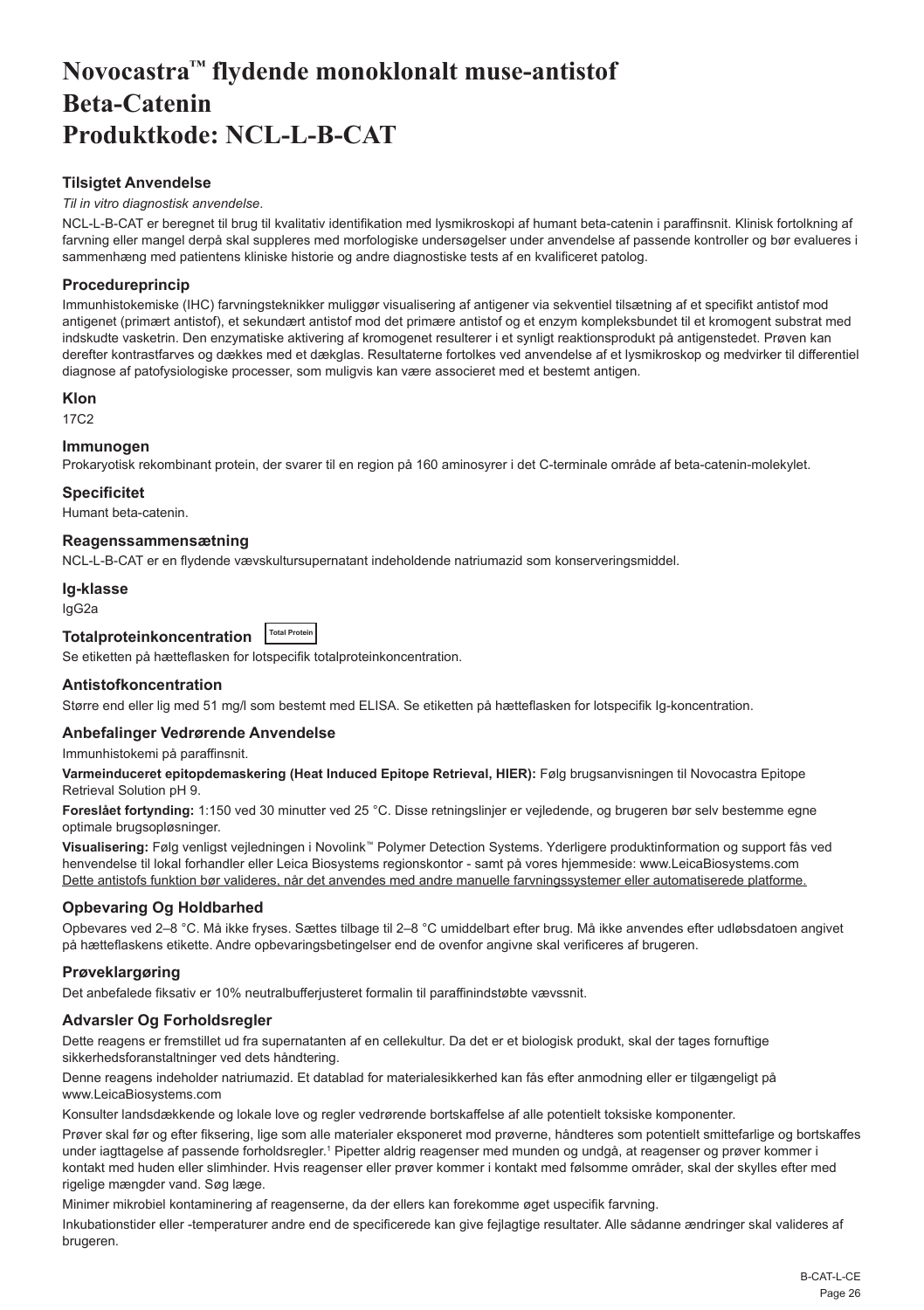# **Kvalitetskontrol**

Forskelle i behandlingen af væv og forskelle i tekniske procedurer i brugerens laboratorium kan frembringe betydeligt varierende resultater og nødvendiggøre regelmæssig udførelse af kontroller på stedet ud over nedenstående procedurer.

Kontrollerne skal være friske autopsier/biopsier/kirurgiske prøver fikseret i formalin og behandlet og indstøbt i paraffin så hurtigt som muligt på samme måde som patientprøver.

# **Positiv Vævskontrol**

Anvendes til påvisning af, at vævet er fremstillet korrekt, og at der er anvendt korrekte farvningsteknikker.

Der bør inkluderes en positiv vævskontrol for hvert sæt testbetingelser i hver farvekørsel.

Svagt positivt farvet væv er mere egnet end kraftigt positivt farvet væv til optimal kvalitetskontrol og påvisning af små niveauer af reagensnedbrydning.<sup>2</sup>

Anbefalet væv til positiv kontrol er tonsil (mucosa).

Hvis den positive vævskontrol ikke udviser positiv farvning, skal resultater af testprøverne kasseres.

# **Negativ Vævskontrol**

Skal undersøges efter den positive vævskontrol for at sikre, at det primære antistof mærker målantigenet specifikt.

Anbefalet væv til negativ kontrol er cerebellum.

Alternativt frembyder de mange forskellige celletyper, der er til stede i de fleste vævssnit, ofte negative kontrolsteder, men dette skal verificeres af brugeren.

Uspecifik farvning har, hvis til stede, ofte et diffust udseende. Sporadisk farvning af bindevæv kan ligeledes observeres i vævssnit af væv, der er fikseret for kraftigt i formalin. Anvend intakte celler til fortolkning af farvningsresultaterne. Nekrotiske eller degenererede celler farves ofte mere uspecifikt.3 Der kan eventuelt ses falske positive resultater, der skyldes non-immunologisk binding af proteiner eller substratreaktionsprodukter. Dette kan ligeledes skyldes endogene enzymer, såsom pseudoperoxidase (erytrocytter), endogen peroxidase (cytochrom C) eller endogent biotin (f.eks. lever, bryst, hjerne, nyre) afhængigt af den anvendte type immunfarve. For at differentiere mellem endogen enzymaktivitet eller uspecifik enzymbinding og specifik immunreaktivitet kan yderligere patientvæv eventuelt farves udelukkende med henholdsvis substratkromogen eller enzymkomplekser (avidin-biotin, streptavidin, mærket polymer) og substratkromogen. Hvis der optræder specifik farvning i den negative vævskontrol, skal resultaterne af patientprøverne kasseres.

### **Negativ Reagenskontrol**

Anvend en uspecifik negativ reagenskontrol i stedet for det primære antistof på et vævssnit af hver patientprøve for at vurdere uspecifik farvning og muliggøre bedre fortolkning af specifik farvning på antigenstedet.

### **Patientvæv**

Eksaminer patientprøver farvet med NCL-L-B-CAT sidst. Intensiteten af positiv farvning bør vurderes i sammenhæng med eventuel uspecifik baggrundsfarvning af den negative reagenskontrol. Som med alle immunhistokemiske tests betyder et negativt resultat, at antigenet ikke blev påvist. Ikke at antigenet var fraværende i de analyserede celler eller det analyserede væv. Om nødvendigt anvendes et panel af antistoffer til identifikation af falske negative reaktioner.

# **Forventede Resultater**

# Normalt væv

Klon 17C2 påviste beta-catenin-proteinet i membranen af epitelceller i maven, ileum, cecum, colon, rectum, huden, testis, cervix, tungen, endometriet, tonsil, ureter, æggeleder, kanaler i bryst og parotis, trofoblastceller i placenta, tubuli renales, hepatocytter i lever og celler i binyrer. Der blev observeret cytoplasmisk farvning i hjerteceller. (Samlet antal normale tilfælde, der blev evalueret = 44).

# Abnormt væv

Klon 17C2 farvede 4/4 lungetumorer (inklusive 1/1 ikke-småcellekarcinom, 1/1 adenokarcinom, 1/1 pladecellekarcinom og 1/1 storcellekarcinom), 4/4 levertumorer (inklusive 2/2 hepatocellulære karcinomer, 1/1 cholangiokarcinom og 1/1 metastatisk karcinom), 3/3 ovarietumorer (inklusive 1/1 malign kimcelletumor, 1/1 serøst cystadenokarcinom og 1/1 clear-cellekarcinom), 3/3 infiltrerende ductuskarcinomer i brystet, 3/3 papillære karcinomer i thyroidea, 3/3 adenokarcinomer i colon, 2/2 hjernetumorer (inklusive 1/1 anaplastisk astrocytom og 1/1 papillom i plexus choroideus), 2/2 tumorer i cervix (inklusive 1/1 pladecellekarcinom og 1/1 invasivt pladecellekarcinom), 2/2 adenokarcinomer i rektum, 2/2 pladecellekarcinomer i øsofagus, 2/2 metastatiske tumorer af ukendt oprindelse, 2/2 adenokarcinomer i maven, 1/2 bløddelstumorer, 1/2 pladecellekarcinomer i tungen, 1/2 renalcellekarcinomer, 1/2 seminomer, 1/2 pladecellekarcinomer i huden, 1/1 pladecellekarcinomer i larynx og 1/1 atypisk karcinoid i thymus. (Samlet antal tumortilfælde, der blev evalueret = 44).

**NCL-L-B-CAT anbefales til påvisning af beta-catenin-protein i normale og neoplastiske væv som et hjælpemiddel til traditionel histopatologi ved brug af ikke-immunologiske histokemiske farvninger.**

# **Generelle Begrænsninger**

Immunhistokemi er en diagnostisk proces bestående af mange trin, der omfatter specialiseret uddannelse i valg af passende reagenser, vævsselektion, -fiksering og -behandling samt fremstilling af IHC-objektglas og fortolkning af farvningsresultaterne.

Vævsfarvning er afhængig af håndteringen og behandlingen af vævet inden farvning. Forkert fiksering, frysning, optøning, vask, tørring, opvarmning, sektionering eller kontaminering med andet væv eller andre væsker kan frembringe artefakter, indfangning af antistof eller falske negative resultater. Inkonsistente resultater kan skyldes variationer i fikserings- og indstøbningsmetoder eller irregulariteter indeholdt i vævet.<sup>4</sup>

For kraftig eller ukomplet kontrastfarvning kan gøre korrekt fortolkning af resultaterne vanskelig.

Klinisk fortolkning af farvning eller mangel derpå skal suppleres med morfologiske undersøgelser under anvendelse af passende kontroller og bør evalueres i sammenhæng med patientens kliniske historie og andre diagnostiske tests af en kvalificeret patolog.

Antistoffer fra Leica Biosystems Newcastle Ltd er som angivet beregnet til anvendelse på enten frosne eller paraffinindstøbte vævssnit med specifikke krav til fiksering. Der kan forekomme uventet antigenekspression, navnlig i neoplasmer. Den kliniske fortolkning af alle farvede vævssnit skal indbefatte morfologisk analyse og evaluering af passende kontroller.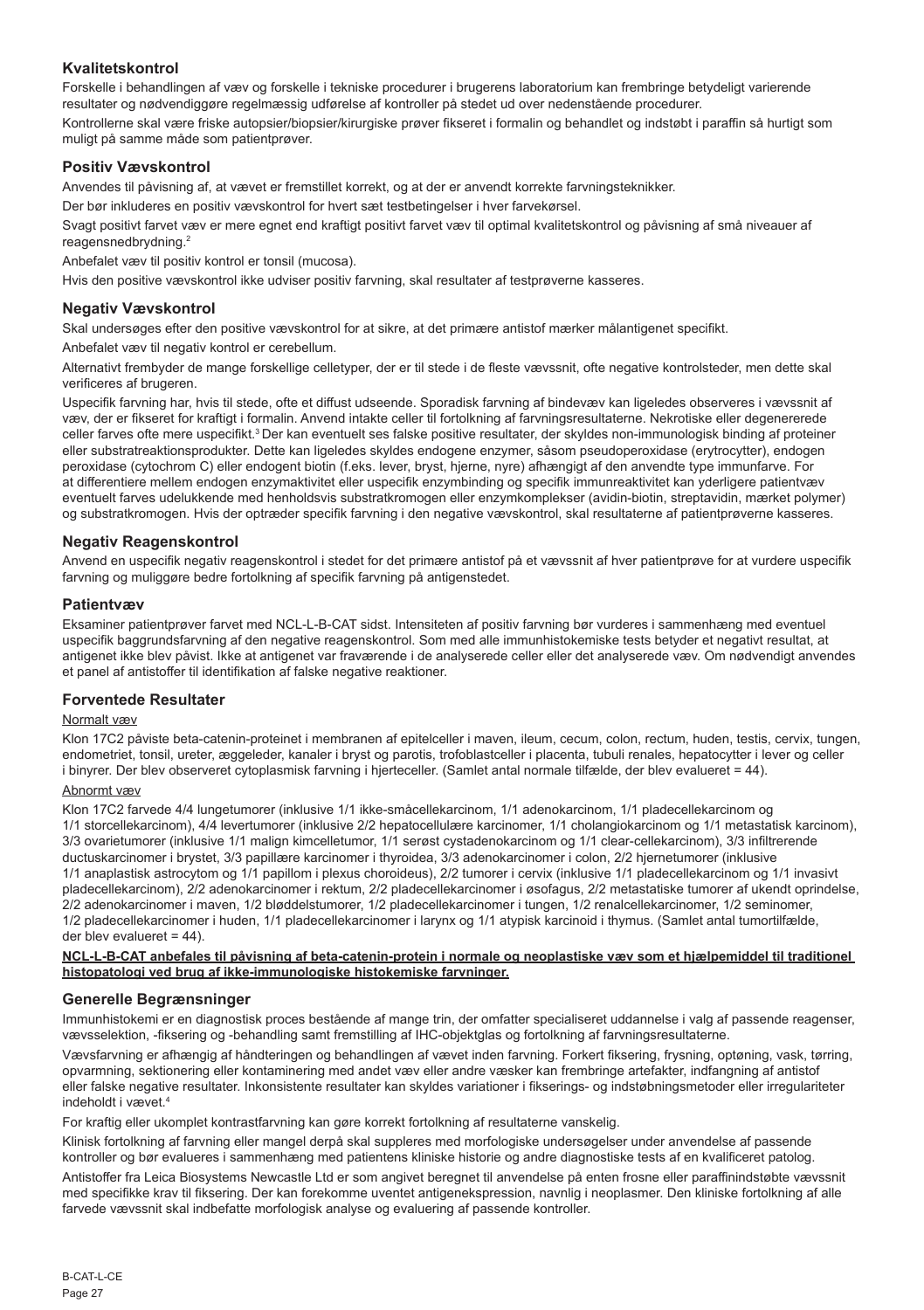# **Bibliografi - Generelt**

- 1. National Committee for Clinical Laboratory Standards (NCCLS). Protection of laboratory workers from infectious diseases transmitted by blood and tissue; proposed guideline. Villanova, P.A. 1991;7(9). Order code M29-P.
- 2. Battifora H. Diagnostic uses of antibodies to keratins: a review and immunohistochemical comparison of seven monoclonal and three polyclonal antibodies. Progress in Surgical Pathology. 6:1–15. eds. Fenoglio-Preiser C, Wolff CM, Rilke F. Field & Wood, Inc., Philadelphia.
- 3. Nadji M, Morales AR. Immunoperoxidase, part I: the techniques and pitfalls. Laboratory Medicine. 1983; 14:767.
- 4. Omata M, Liew CT, Ashcavai M, Peters RL. Nonimmunologic binding of horseradish peroxidase to hepatitis B surface antigen: a possible source of error in immunohistochemistry. American Journal of Clinical Pathology. 1980; 73:626.
- 5. Curia MC, Zuckermann M, De Lellis L, et al. Sporadic childhood hepatoblastomas show activation of β-catenin, mismatch repair defects and p53 mutations. Modern Pathology. 2008; 21:7-14.
- 6. Ortega P, Morán A, de Juan C, et al. Differential Wnt pathway gene expression and E-cadherin truncation in sporadic colorectal cancers with and without microsatellite instability. Clinical Cancer Research. 2008; 14(14):995-1001.
- 7. Daa T, Kaku N, Kashima K, et al. Expression of β-catenin, E-cadherin and cyclin D1 in adenoid cystic carcinoma of the salivary gland. Journal of Experimental Clinical Cancer Research. 2005; 24(1):83-87.
- 8. Fadare O, Reddy H, Wang J, et al. E-cadherin and β-catenin expression in early stage cervical carcinoma: a tissue microarray study of 147 cases. World Journal of Surgical Oncology. 2005; 3(38).
- 9. Gamachi A, Kashima K, Daa T, et al. Aberrant intracellular localization of biotin, biotin-binding enzymes, and β-catenin in pregnancyrelated endometrium and morule-associated neoplastic lesions. Modern Pathology. 2003; 16(11):1124-1131.

# **Rettelser Til Tidligere Udgave**

Opdater til formatet Forventede Resultater. Tilføjelse af oversat tekst.

#### **Udgivelsesdato**

03 oktober 2018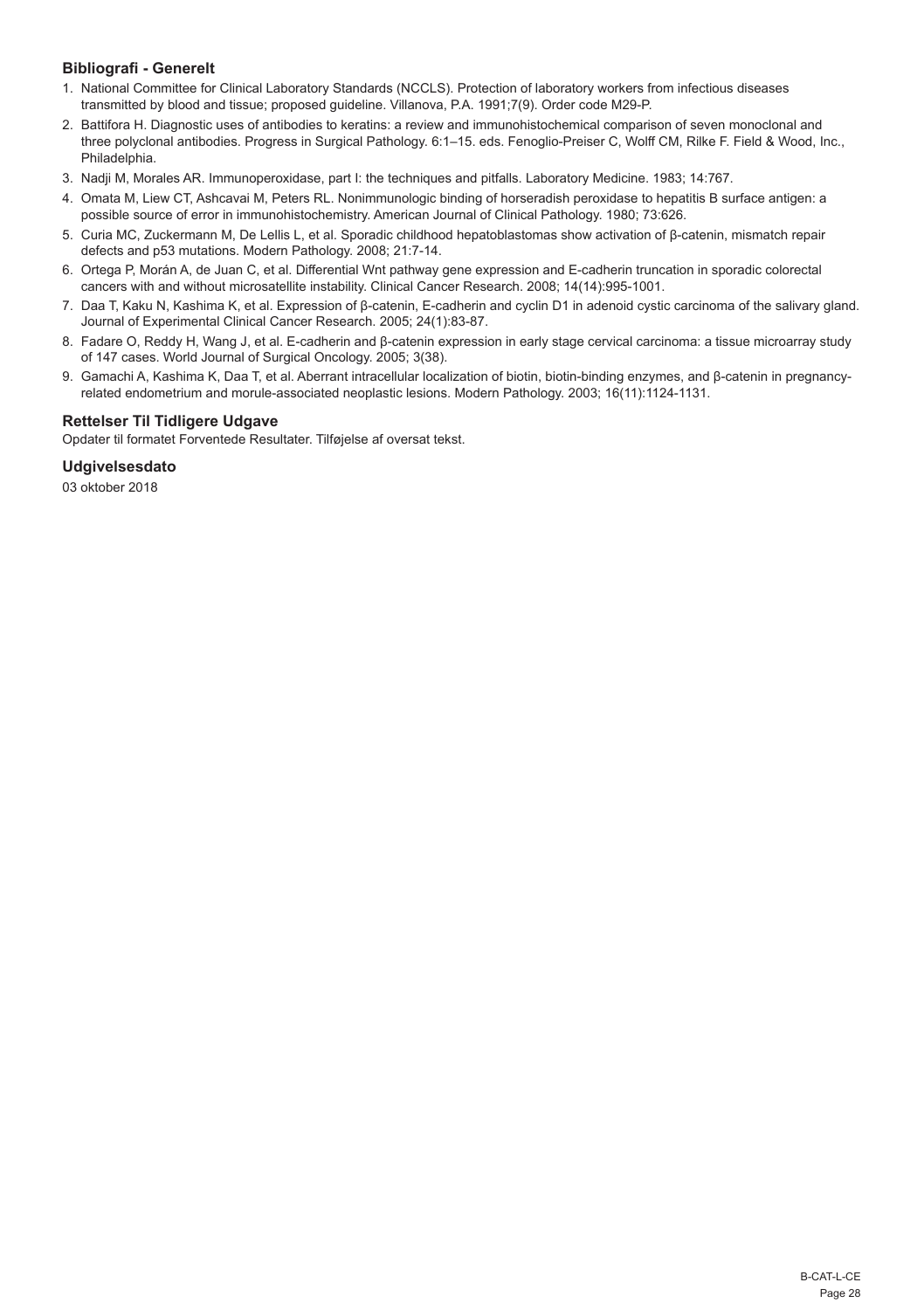# <span id="page-29-0"></span>**Novocastra™ vloeibaar monoklonaal muisantilichaam Beta-Catenin Productcode: NCL-L-B-CAT**

# **Beoogd Gebruik**

#### *Voor gebruik bij in-vitro-diagnostiek.*

NCL-L-B-CAT is bedoeld voor de kwalitatieve identificatie, met behulp van lichtmicroscopie, van humaan bèta-catenine in paraffinecoupes. De klinische interpretatie van iedere kleuring of de afwezigheid ervan moet worden aangevuld met morfologisch onderzoek en goede controles. De interpretatie moet worden geëvalueerd door een vakkundige patholoog binnen de context van de klinische geschiedenis van de patiënt en eventueel ander diagnostisch onderzoek.

### **Beginsel van de Procedure**

Immunohistochemische (IHC) kleuringstechnieken maken de visualisatie van antigenen mogelijk via de sequentiële toepassing van een specifiek antilichaam naar het antigen (primaire antilichaam), het secundaire antilichaam naar het primaire antilichaam en een enzymcomplex met een chromogeen substraat met ingevoegde wasstappen. De enzymatische activering van de chromogeenresultaten in een zichtbaar reactieproduct op de antigene plaats. De monsters kunnen dan tegengekleurd en afgedekt zijn. De resultaten worden geïnterpreteerd met een lichtmicroscoop en hulpmiddelen in de differentiële diagnose van pathofysiologische processen, die wel of niet met een specifiek antigen geassocieerd kunnen worden.

#### **Kloon**

17C2

### **Immunogeen**

Prokaryotisch recombinant-eiwit dat overeenkomt met een gebied van 160 aminozuren van de C-terminus van het bèta-cateninemolecuul.

# **Specificiteit**

Humaan bèta-catenine.

# **Reagentiasamenstelling**

NCL-L-B-CAT is een supernatant van de vloeibare weefselkweek die natriumazide bevat als conserveringsmiddel.

#### **Ig-klasse**

IgG2a

# **Totale Proteïneconcentratie Total Protein**

Raadpleeg het etiket op de flacon voor de specifieke totale proteïneconcenstratie.

# **Antilichaamconcentratie**

Groter dan of gelijk aan 51 mg/l zoals bepaald door ELISA. Raadpleeg het etiket op de flacon voor de specifieke lg-concenstratie.

#### **Aanbevelingen over het Gebruik**

Immunochemisch op paraffine coupes.

**Warmte-geïnduceerd epitoopherstel (Heat Induced Epitope Retrieval, HIER):** Volg de instructies voor het gebruik in Novocastra Epitope Retrieval Solution pH 9.

Aangeranden verdunning: 1:150 voor 30 minuten bij 25 °C. Dit wordt gezien als een richtlijn en gebruikers dienen hun eigen optimale werkverdunningen te bepalen.

**Visualisatie:** Volg a.u.b. de gebruiksinstructies in de Novolink™ Polymer Detection Systems. Voor meer productinformatie of ondersteuning dient u contact op te nemen uw lokale distributeur of het regionale kantoor van Leica Biosystems, of de website van Leica Biosystems te bezoeken, www.LeicaBiosystems.com

De prestatie van dit antilichaam dient gevalideerd te worden als het wordt gebruikt met andere handmatige kleuringssystemen of automatische platformen.

#### **Opslag en Stabiliteit**

Opslaan bij temperaturen van 2–8 °C. Niet bevriezen. Laat het systeem direct na gebruik terugkeren naar een temperatuur van 2–8 °C. Gebruik het product niet meer na de expiratiedatum die op de flacon staat. Opslagcondities andere dan degene die hierboven gespecificeerd zijn, dienen door de gebruiker geverifieerd te.

### **Voorbereiding van Monsters**

De aanbevolen fixeerstof is 10% neutraal gebufferde formaline voor paraffine ingebedde weefselcoupes.

#### **Waarschuwingen en Voorzorgsmaatregelen**

Deze reagens is voorbereid van het supernatant van de celkweek. Aangezien het biologisch product is, dient u bij het gebruik ervan voorzichtig te werk te gaan.

Deze reagens bevat natriumazide. Een materiaalveiligheidsblad is op verzoek verkrijgbaar bij www.LeicaBiosystems.com

Raadpleeg de richtlijnen van de lokale of nationale overheid voor het afdanken van potentieel giftige componenten.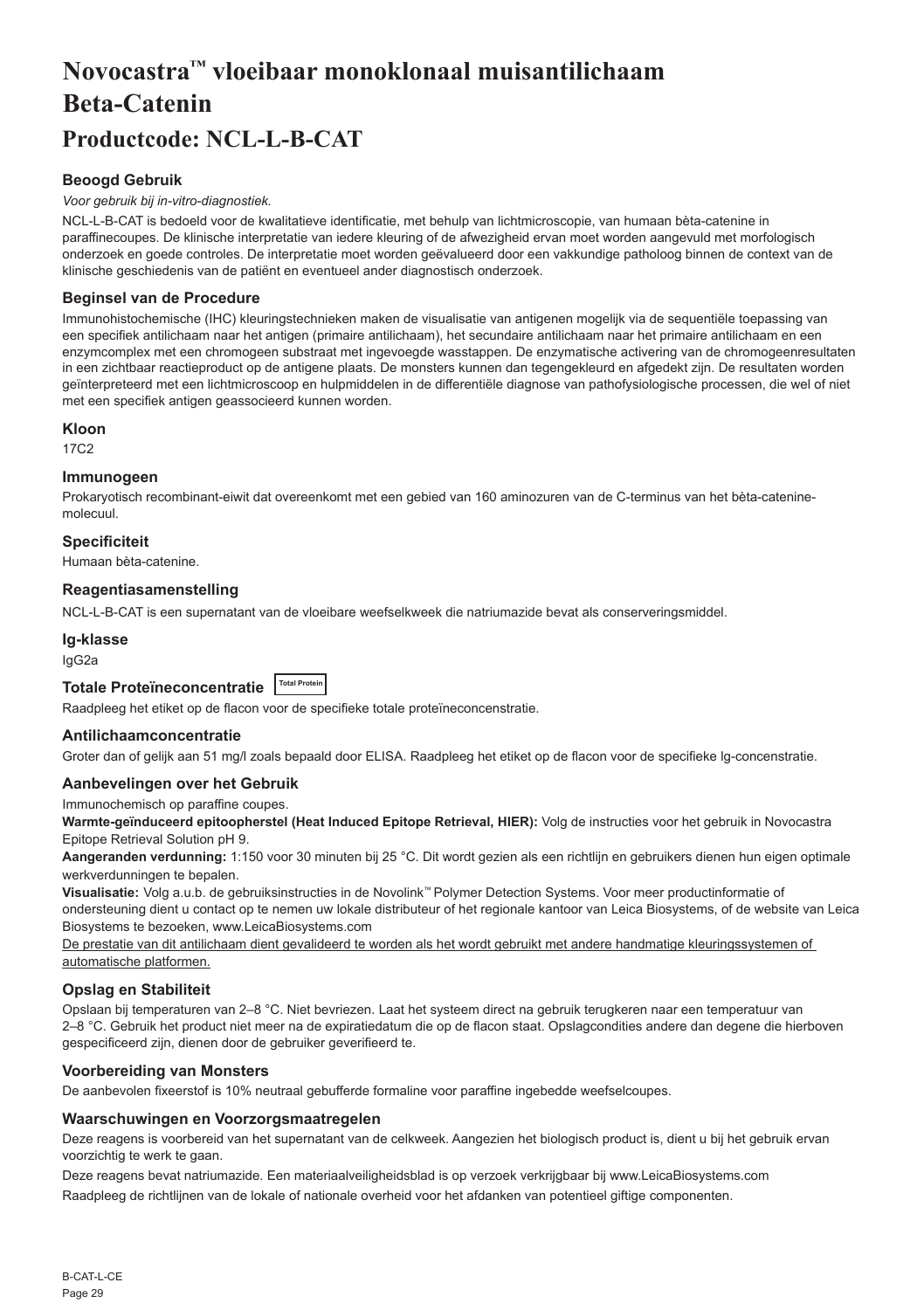Monsters moeten voor en na fixatie worden behandeld als potentiële overdragers van infecties en volgens de juiste voorzorgsmaatregelen worden afgedankt. Dit geldt tevens voor alle materialen die aan de monsters zijn blootgesteld.' Reagentia mogen nooit met de mond worden gepipetteerd. Daarnaast moet contact tussen de huid en het slijmvlies met reagentia en monsters worden vermeden. Als reagentia of monsters in contact komen met gevoelige gebieden, moet u deze gebieden wassen met een ruime hoeveelheid water. Neem contact op met een arts.

Minimaliseer de kans van microbacteriële contaminatie van reagentia. Als u dit niet doet, kan er een toename van niet-specifieke kleuring optreden.

Incubatietijden of temperaturen die afwijken van degenen die gespecificeerd zijn, kunnen tot onjuiste resultaten leiden. Iedere dergelijke verandering moet door de gebruiker gevalideerd worden.

#### **Kwaliteitscontrole**

Verschillen in het verwerken van weefsel en technische procedures in het laboratorium van de gebruiker kunnen zorgen voor een aanzienlijke variabiliteit van de resultaten. Dit vereist een regulier gebruik van bedrijfseigen controles naast de volgende procedures.

De controles moeten verse autopsie-, biopsie-, of chirurgische monsters omvatten, en zo snel mogelijk formaline gefixeerd en in paraffinewax ingebed worden, op dezelfde manier als de patiëntmonster(s).

#### **Positieve Weefselcontrole**

Wordt gebruikt om correct voorbereide weefsels en goede kleuringstechnieken aan te duiden.

Er dient een positieve weefselcontrole opgenomen te worden voor iedere set testcondities in iedere kleuringsrun.

Voor een optimale kwaliteitscontrole en voor het detecteren van geringe niveaus van reagensdegredatie, is weefsel met zwakke positieve kleuring beter geschikt dan weefsel met sterke positieve kleuring.<sup>2</sup>

Aanbevolen positieve weefselcontrole is tonsil (mucosa).

Als de positieve weefselcontrole geen positieve kleuring vertoont, moeten de resultaten met de testmonsters als ongeldig worden beschouwd.

#### **Negatieve Weefselcontrole**

Dient onderzocht te worden na de positieve weefselcontrole om de specificiteit te verifiëren van de labeling van het doelantigen door het primaire antilichaam.

Aanbevolen negatieve weefselcontrole is cerebellum.

Daarnaast leveren de verscheidenheid aan celtypen, die in de meeste weefselcoupes aanwezig zijn, regelmatig negatieve controlelocaties op, maar dit dient door de gebruiker geverifieerd te worden.

Niet-specifieke kleuring, indien aanwezig, heeft meestal een diffuus uiterlijk. Daarnaast kan in coupes sporadische kleuring van bindweefsel worden geobserveerd. Dit treedt op als gevolg van overdadig fixeren van weefsel met formaline. Maak voor de interpretatie van kleuringsresultaten gebruik van intacte cellen. Necrotische of gedegenereerde cellen kunnen vaak een niet-specifieke kleuring vertonen.<sup>3</sup> Er kan sprake zijn van fout-positieven als gevolg van niet-immunologische binding van eiwitten of substraatreactieproducten. Zij kunnen ook veroorzaakt worden door endogene enzymen zoals pseudoperoxidase (erythrocyten), endogene peroxidase (cytochroom C), of endogene biotine (bijv. lever, borst, hersenen, nieren), afhankelijk van het type immunokleuring dat gebruikt wordt. Om endogene enzymen of niet-specifieke binding van enzymen van specifieke immunoreactiviteit te differentiëren, kan het zijn dat extra patiëntweefsels exclusief gekleurd wordt met substraat chromogeen of enzymcomplexen (avidine-biotine, streptavidine, gelabeld polymeer) en respectievelijk substraat-chromogeen. Indien specifieke kleuring binnen het interne negatieve controleweefsel optreedt, moeten de resultaten die met de patiëntmonsters zijn verkregen als ongeldig worden beschouwd.

#### **Negatieve Reagenscontrole**

Gebruik een niet-specifieke negatieve reagenscontrole in plaats van het primaire antilichaam met een coupe van ieder patiëntmonster, om een niet-specifieke kleuring te evalueren en een betere interpretatie te krijgen van de specifieke kleuring op de antigene plaats.

#### **Patiëntweefsel**

Onderzoek de gekleurde patiëntmonsters met NCL-L-B-CAT. De positieve kleuringsintensiteit moet worden geëvalueerd binnen de context van iedere niet-specifieke achtergrondkleuring van de negatieve reagenscontrole. Net zoals bij elke immunohistochemische test betekent een negatief resultaat dat het antigeen niet is gedetecteerd. Het betekent dus niet dat het antigeen afwezig was in de geanalyseerde cellen/het geanalyseerde weefsel. Gebruik een panel van antilichamen om de verkeerd-negatieve reacties te identificeren.

#### **Verwachte Resultaten**

#### Normale weefsels

Kloon 17C2 detecteerde het bèta-catenine-eiwit in het membraan van epitheelcellen van de maag, het ileum, het caecum, het colon, het rectum, de huid, de testis, de baarmoederhals, de tong, het endometrium, de tonsil, de ureter, de eileider, kanalen in de borst en de oorspeekselklier, trofoblasten in de placenta, niertubuli, hepatocyten in de lever en cellen in de bijnier. Kleuring van het cytoplasma werd waargenomen in hartcellen. (Totaal aantal normale gevallen dat werd geëvalueerd = 44.)

#### Abnormale weefsels

Kloon 17C2 kleurde 4/4 longtumoren (inclusief 1/1 niet-kleincellig carcinoom, 1/1 adenocarcinoom, 1/1 plaveiselcelcarcinoom en 1/1 grootcellig carcinoom), 4/4 levertumoren (inclusief 2/2 hepatocellulaire carcinomen van de lever, 1/1 cholangiocarcinoom en 1/1 gemetastaseerd carcinoom), 3/3 eierstoktumoren (inclusief 1/1 maligne kiemceltumor, 1/1 sereus cystadenocarcinoom en 1/1 'clear cell'-carcinoom), 3/3 infiltrerende ductale mammacarcinomen, 3/3 papillaire carcinomen van de schildklier, 3/3 adenocarcinomen van het colon, 2/2 hersentumoren (inclusief 1/1 anaplastisch astrocytoom en 1/1 papilloom van de plexus choroideus), 2/2 baarmoederhalstumoren (inclusief 1/1 plaveiselcelcarcinoom en 1/1 invasief plaveiselcelcarcinoom), 2/2 adenocarcinomen van het rectum, 2/2 plaveiselcelcarcinomen van de slokdarm, 2/2 gemetastaseerde tumoren van onbekende oorsprong, 2/2 adenocarcinomen van de maag, 1/2 wekedelentumoren, 1/2 plaveiselcelcarcinomen van de tong, 1/2 niercelcarcinomen, 1/2 seminomen, 1/2 plaveiselcelcarcinomen van de huid, 1/1 plaveiselcelcarcinoom van de larynx en 1/1 atypisch thymuscarcinoïd. (Totaal aantal tumorgevallen dat werd geëvalueerd = 44.)

**NCL-L-B-CAT wordt aanbevolen voor het detecteren van bèta-catenine-eiwit in normale en neoplastische weefsels, als aanvulling op conventionele histopathologie waarbij niet-immunologische histochemische kleuringen worden gebruikt.**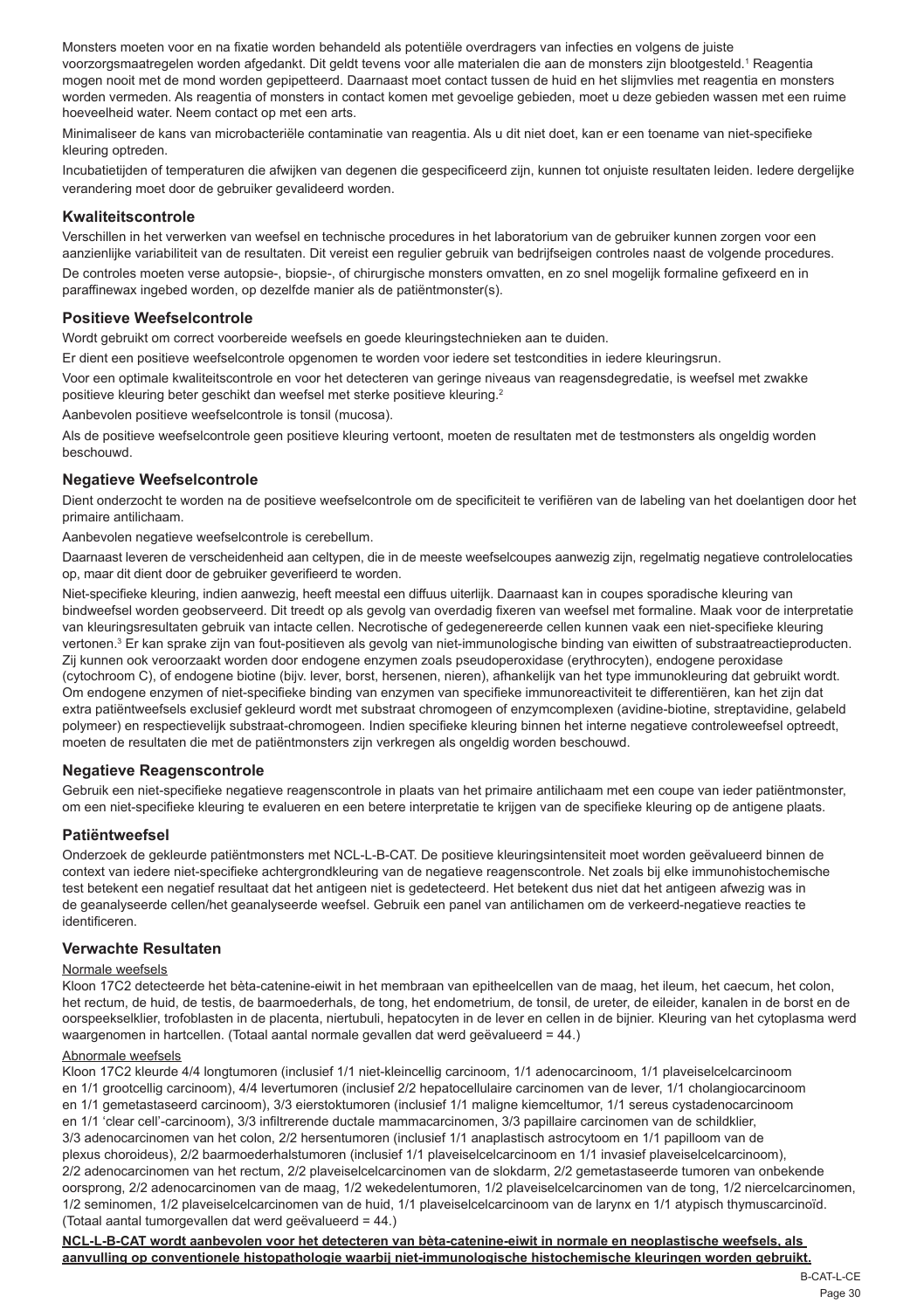# **Algemene Beperkingen**

Immunohistochemie is een diagnoseproces van meerdere stappen dat uit een gespecialiseerde training bestaat in het selecteren van de desbetreffende reagentia; weefselselectie, fixatie en verwerking; voorbereiding van de IHC-objectglaasjes; en de interpretatie van de kleuringsresultaten.

Weefselkleuring is afhankelijk van het gebruik en de verwerking van het weefsel vóór het aanbrengen van de kleuring. Een onjuiste manier van fixeren, invriezen, ontdooien, wassen, drogen, verwarmen en opdelen of contaminatie met andere weefsels of vloeistoffen kunnen leiden tot artefacten, het vastzitten van antilichamen of fout-negatieven. Inconsistente resultaten kunnen het gevolg zijn variaties in de methoden die voor het fixeren en inbedden worden gebruikt of van inherente onregelmatigheden binnen het weefsel.<sup>4</sup> Overmatige of onvolledige tegenkleuring kan een correcte interpretatie van de resultaten in te weg zitten.

De klinische interpretatie van iedere kleuring of de afwezigheid ervan moet worden aangevuld met morfologisch onderzoek en goede controles. De interpretatie moet worden geëvalueerd door een vakkundige patholoog binnen de context van de klinische geschiedenis van de patiënt en eventueel ander diagnostisch onderzoek.

Antilichamen van Leica Biosystems Newcastle Ltd zijn bedoeld voor gebruik, zoals aangegeven, op bevroren of paraffine ingebedde coupes met specifieke fixatie-eisen. Er kan een onverwachte antigenexpressie optreden, met name in neoplasma's. De klinische interpretatie van ieder gekleurde weefselcoupe moet morfologische analyses bevatten en de evaluatie van de juiste controles.

# **Algemene Literatuurlijst**

- 1. National Committee for Clinical Laboratory Standards (NCCLS). Protection of laboratory workers from infectious diseases transmitted by blood and tissue; proposed guideline. Villanova, P.A. 1991; 7(9). Order code M29-P.
- 2. Battifora H. Diagnostic uses of antibodies to keratins: a review and immunohistochemical comparison of seven monoclonal and three polyclonal antibodies. Progress in Surgical Pathology. 6:1–15. eds. Fenoglio-Preiser C, Wolff CM, Rilke F. Field & Wood, Inc., Philadelphia.
- 3. Nadji M, Morales AR. Immunoperoxidase, part I: the techniques and pitfalls. Laboratory Medicine. 1983; 14:767.
- 4. Omata M, Liew CT, Ashcavai M, Peters RL. Nonimmunologic binding of horseradish peroxidase to hepatitis B surface antigen: a possible source of error in immunohistochemistry. American Journal of Clinical Pathology. 1980; 73:626.
- 5. Curia MC, Zuckermann M, De Lellis L, et al. Sporadic childhood hepatoblastomas show activation of β-catenin, mismatch repair defects and p53 mutations. Modern Pathology. 2008; 21:7-14.
- 6. Ortega P, Morán A, de Juan C, et al. Differential Wnt pathway gene expression and E-cadherin truncation in sporadic colorectal cancers with and without microsatellite instability. Clinical Cancer Research. 2008; 14(14):995-1001.
- 7. Daa T, Kaku N, Kashima K, et al. Expression of β-catenin, E-cadherin and cyclin D1 in adenoid cystic carcinoma of the salivary gland. Journal of Experimental Clinical Cancer Research. 2005; 24(1):83-87.
- 8. Fadare O, Reddy H, Wang J, et al. E-cadherin and β-catenin expression in early stage cervical carcinoma: a tissue microarray study of 147 cases. World Journal of Surgical Oncology. 2005; 3(38).
- 9. Gamachi A, Kashima K, Daa T, et al. Aberrant intracellular localization of biotin, biotin-binding enzymes, and β-catenin in pregnancyrelated endometrium and morule-associated neoplastic lesions. Modern Pathology. 2003; 16(11):1124-1131.

# **Aanpassingen ten opzichte van Vorige Editie**

Formaat verwachte resultaten bijgewerkt. Vertaalde tekst toegevoegd.

# **Publicatiedatum**

03 oktober 2018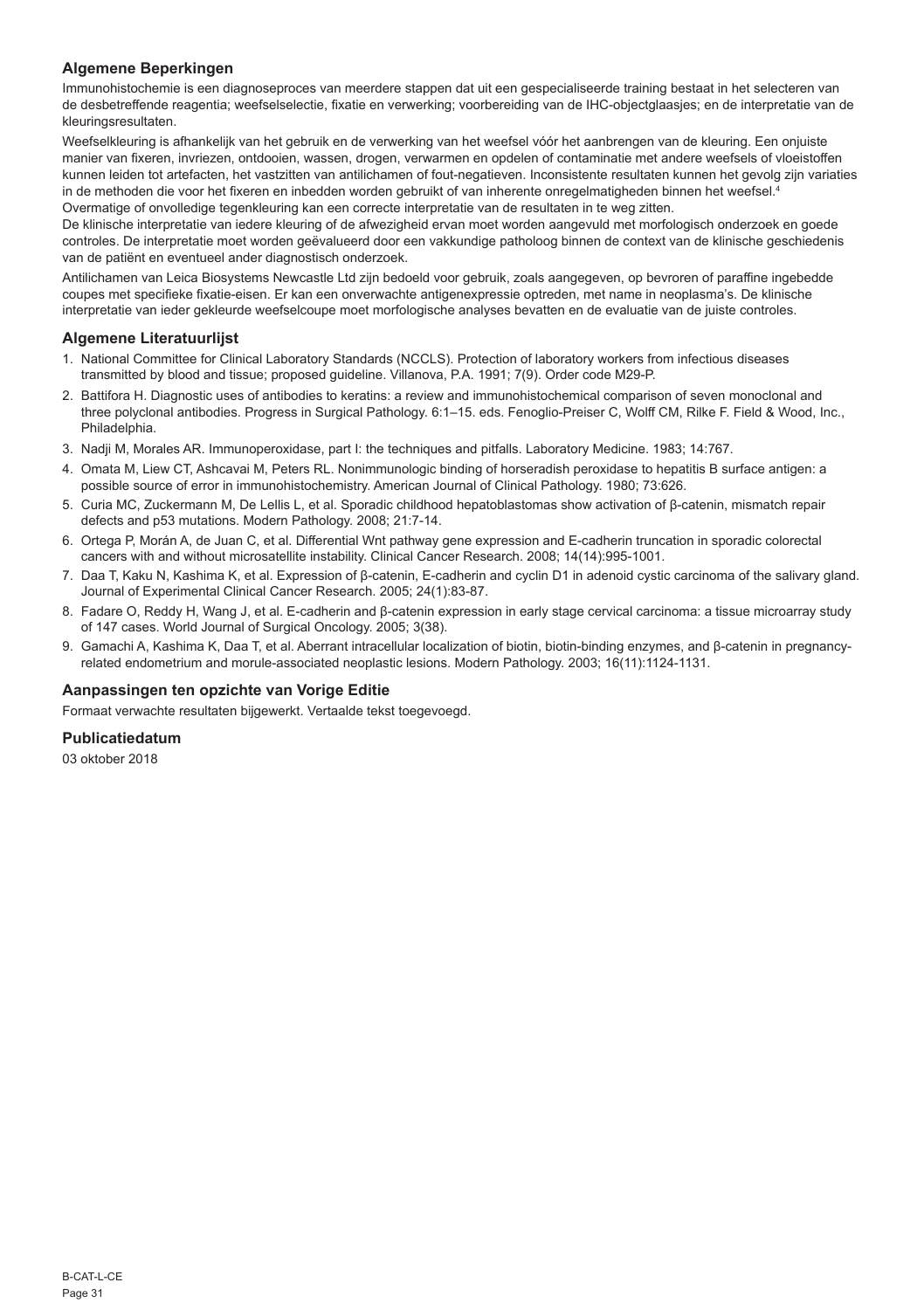# <span id="page-32-0"></span>**Novocastra™ flytende monoklonalt antistoff for mus Beta-Catenin**

# **Produktkode: NCL-L-B-CAT**

# **Tiltenkt bruk**

#### *Til in vitro-diagnostisk bruk.*

NCL-L-B-CAT skal brukes til kvalitativ identifisering med lysmikroskopi av humant beta-catenin i parafinsnitt. Den kliniske tolkningen av farge eller manglende farge skal suppleres med morfologiske undersøkelser og bruk av egnede kontroller, og bør evalueres av en kvalifisert patolog i lys av pasientens kliniske historie og eventuelle andre diagnostiske tester.

# **Prosedyreprinsipp**

Immunhistokjemiske (IHC) fargingsteknikker gjør det mulig å se antigener via en sekvensiell tilsetning av et bestemt antistoff mot antigenet (primært antistoff), et sekundært antistoff mot det primære antistoffet og et enzymkompleks med et kromogent substrat med innskutte vasketrinn. Den enzymatiske aktiveringen av kromogenet gir et synlig reaksjonsprodukt på antigenstedet. Prøven kan deretter kontrastfarges og dekkes med et dekkglass. Resultatene fortolkes ved hjelp av et lysmikroskop og medvirker til differensialdiagnose av patofysiologiske prosesser som muligens kan være assosiert med et bestemt antigen.

### **Klon**

17C2

# **Immunogen**

Prokaryotisk rekombinant protein svarende til en 160 aminosyreregion på den C-terminale delen av C-terminus av beta-cateninmolekylet.

### **Spesifisitet**

Humant beta-catenin.

# **Reagenssammensetning**

NCL-L-B-CAT er en flytende vevskultursupernatant som inneholder natriumazid som konserveringsmiddel.

# **Ig-klasse**

IgG2a

#### **Totalproteinkonsentrasjon Total Protein**

Se etiketten på hetteglasset for lotspesifikk totalproteinkonsentrasjon.

# **Antistoffkonsentrasjon**

Større enn eller likt med 51 mg/l som fastslått av ELISA. Se etiketten på hetteglasset for lotspesifikk Ig-konsentrasjon.

# **Anbefalinger for Bruk**

Immunhistokjemi på parafinsnitt.

**Varmeindusert epitopgjenfinning (Heat Induced Epitope Retrieval, HIER):** Følg bruksanvisningen for Novocastra Epitope Retrieval Solution pH 9.

**Foreslått fortynning:** 1:150 i 30 minutter ved 25 °C. Disse retningslinjene er veiledende, og brukeren bør selv bestemme egne optimale bruksfortynninger.

**Visualisering:** Følg bruksanvisningen for Novolink™ Polymer Detection Systems. Ønsker du ytterligere produktinformasjon eller -støtte, kan du ta kontakt med den lokale forhandleren eller regionkontoret til Leica Biosystems, eller på nettsidene til Leica Biosystems, www.LeicaBiosystems.com

Ytelsen til dette antistoffet bør valideres ved bruk av andre manuelle fargingssystemer eller automatiske systemer.

# **Oppbevaring og Stabilitet**

Oppbevares ved 2–8 °C. Må ikke fryses. Returneres til 2–8 °C umiddelbart etter bruk. Må ikke brukes etter utløpsdatoen angitt på produktetiketten. Andre oppbevaringsbetingelser må valideres av brukeren.

# **Klargjøring av Prøver**

Anbefalt fiksativ er 10 % nøytralbufret formalin for parafinlagrede vevssnitt.

# **Advarsler og Forholdsregler**

Denne reagensen er laget av supernatanten fra en cellekultur. Dette er et biologisk produkt som må behandles deretter. Denne reagensen inneholder natriumazid. Dataark om materialsikkerhet (MSDS) er tilgjengelig på forespørsel eller kan lastes ned fra www.LeicaBiosystems.com

Følg nasjonale og lokale forskrifter for avhending av komponenter som kan være giftige.

Prøver (før og etter fiksering) og alt materiale som eksponeres for dem, skal behandles som potensielt smittefarlig og kasseres i samsvar med gjeldende forholdsregler.1 Hold aldri pipetter med reagens i munnen, og unngå at hud og slimhinner kommer i kontakt med reagenser og prøver. Hvis reagenser eller prøver kommer i kontakt med følsomme områder, skal de skylles med rikelig vann. Kontakt lege.

Reduser mikrobiell kontaminering av reagensene til et minimum, ellers kan det forekomme økt uspesifisert farging.

Inkubasjonstider eller temperaturer som er annerledes enn det som er angitt, kan gi unøyaktige resultater. Slike endringer må valideres av brukeren.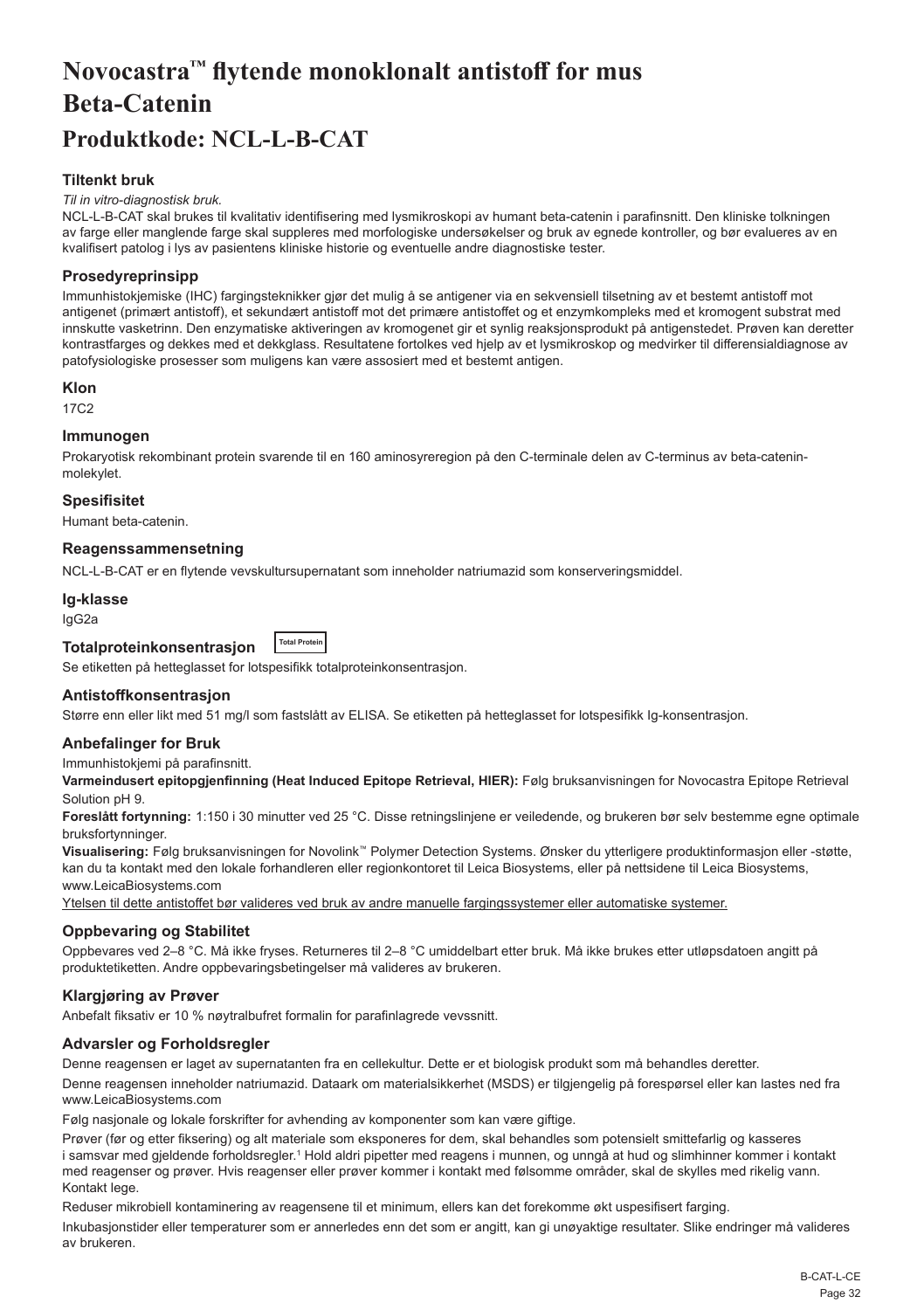# **Kvalitetskontroll**

Forskjeller i behandlingen av vev og forskjeller i tekniske prosedyrer i brukerens laboratorium kan gi signifikant varierte resultater, og det kan være nødvendig å foreta kontroller på stedet i tillegg til prosedyrene angitt nedenfor.

Kontrollene skal være nye autopsi-/biopsi-/kirurgiske prøver, formalinfikserte, behandlede og parafinlagrede så snart som mulig, på samme måte som pasientprøver.

# **Positiv Vevskontroll**

Brukes for å påvise korrekt vevspreparering og fargeteknikker.

Én positiv vevskontroll bør inkluderes for hvert sett med testbetingelser i hver fargerunde.

Svakt positivt farget vev er mer egnet enn kraftig positivt farget vev til optimal kvalitetskontroll og påvisning av små nivåer reagensnedbrytning.<sup>2</sup>

Anbefalt positivt kontrollvev er mandel (slimhinnen).

Hvis den positive vevskontrollen ikke viser positiv farging, skal resultatene til testprøvene anses som ugyldige.

# **Negativ Vevskontroll**

Skal undersøkes etter den positive vevskontrollen for å sikre at det primære antistoffet merker målantigenet spesifikt.

Anbefalt negativt kontrollvev er cerebellumvev.

Alternativt har de mange ulike celletypene som finnes i de fleste vevssnittene ofte negative kontrollsteder, men dette må verifiseres av brukeren.

Uspesifikk farging, hvis dette er aktuelt, har ofte et diffust utseende. Sporadisk farging av bindevev kan på samme måte observeres i snitt fra vev som er fiksert for kraftig i formalin. Bruk intakte celler for å tolke fargeresultatene. Nekrotiske eller degenererte celler kan ofte farges uspesifikt.<sup>3</sup> Falske positive resultater kan skyldes ikke-immunologisk binding av proteiner eller substratreaksjonsprodukter. Dette kan også skyldes endogene enzymer som pseudoperoksidase (erytrocytter), endogen peroksidase (cytokrom C) eller endogent biotin (f.eks. lever, bryst, hjerne, nyre), avhengig av anvendt type immunfarge. For å differensiere endogen enzymaktivitet eller uspesifikk enzymbinding og spesifikk immunreaktivitet kan ytterligere pasientvev eventuelt farges kun med henholdsvis substratkromogen eller enzymkomplekser (avidin-biotin, streptavidin, merket polymer) og substratkromogen. Hvis det skjer spesifikk farging i den negative vevskontrollen, må resultatene for pasientprøvene anses som ugyldige.

# **Negativ reagenskontroll**

Bruk en uspesifikk negativ reagenskontroll i stedet for det primære antistoffet på et snitt av hver pasientprøve for å vurdere uspesifikk farging og for å muliggjøre bedre fortolkning av spesifikk farging på antigenstedet.

# **Pasientvev**

Undersøk pasientprøver farget med NCL-L-B-CAT sist. Intensiteten av positiv farging bør vurderes i sammenheng med eventuell uspesifikk bakgrunnsfarging av den negative reagenskontrollen. Som med alle immunhistokjemiske tester, betyr et negativt resultat at antigenet ikke ble påvist, ikke at antigenet var fraværende i de analyserte cellene/vevet. Om nødvendig kan man bruke et panel av antistoffer for å identifisere falske negative reaksjoner.

# **Forventede Resultater**

# Normalt Vev

Klon 17C2 detekterte beta-catenin-protein i membranen til epitelceller i mage, ileum, cecum, tykktarm, endetarm, hud, testikkel, livmorhals, tunge, endometrium, mandel, ureter, eggleder, kanaler i bryst og parotidkjertel, trofoblast i placenta, nyretubuler, hepatocytter i lever og celler i binyren. Cytoplasmisk farging ble observert i hjerteceller. (Totalt antall normale tilfeller evaluert = 44).

# Abnormalt Vev

Klon 17C2 farget 4/4 lungetumorer (inkludert 1/1 ikke-småcelle karsinom, 1/1 adenokarsinom, 1/1 plateepitelcellekarsinom og 1/1 storcellekarsinom), 4/4 levertumorer (inkludert 2/2 hepatocellulære karsinomer i leveren, 1/1 kolangiokarsinom og 1/1 metastatisk karsinom), 3/3 eggstokktumorer (inkludert 1/1 ondartet bakteriecelle-tumor, 1/1 serøst cystadenokarsinom og 1/1 klarcellekarsinom), 3/3 infiltrerende kanalkarsinomer i brystet, 3/3 papillære karsinomer i skjoldbruskkjertelen, 3/3 adenokarsinomer i tykktarmen, 2/2 hjernetumorer (inkludert 1/1 anaplastisk astrocytoma og 1/1 choroid plexus papilloma), 2/2 tumorer i livmorhalsen (inkludert 1/1 plateepitelcellekarsinom og 1/1 invasiv plateepitelcellekarsinom), 2/2 adenokarsinomer i endetarmen, 2/2 plateepitelcellekarsinomer i spiserøret, 2/2 metastatiske tumorer av ukjent opprinnelse, 2/2 adenokarsinomer i magen, 1/2 bløtvevstumorer, 1/2 plateepitelcellekarsinomer i tungen, 1/2 nyrecellekarsinomer, 1/2 seminomer, 1/2 plateepitelcellekarsinomer i huden,

1/1 plateepitelcellekarsinom i strupehodet og 1/1 atypisk karsinoid i thymus. (Totalt antall tumortilfeller evaluert = 44).

# **NCL-L-B-CAT anbefales for deteksjon av beta-catenin-protein i normale og neoplastiske vev, og som tillegg til konvensjonell histopatologi med bruk av ikke-immunologiske histokjemiske farger.**

# **Generelle Begrensninger**

Immunhistokjemi er en diagnostisk prosess i flere trinn som omfatter spesialutdanning i valg av egnede reagenser, vevsseleksjon, -fiksering og -behandling samt preparering av IHC-objektglass og tolking av fargeresultater.

Vevsfarging avhenger av håndteringen og behandlingen av vevet før fargingen. Feil fiksering, frysing, tining, vasking, tørking, oppvarming, snitting eller kontaminering med annet vev eller væsker kan gi artefakter, innfanging av antistoffer eller falske negative resultater. Inkonsekvente resultater kan skyldes variasjoner ved fiksering eller innstøpningsmetoder eller iboende uregelmessigheter i vevet<sup>4</sup>

Overdreven eller ufullstendig motfarging kan også gjøre det vanskelig å tolke resultatene riktig.

Den kliniske tolkningen av farge eller manglende farge skal suppleres med morfologiske undersøkelser og bruk av egnede kontroller, og bør evalueres av en kvalifisert patolog i lys av pasientens kliniske historie og eventuelle andre diagnostiske tester.

Antistoffer fra Leica Biosystems Newcastle Ltd skal brukes, som angitt, på enten frosne eller parafinlagrede snitt med spesifikke krav til fiksering. Uventet antigenekspresjon kan forekomme, spesielt i neoplasma. Den kliniske tolkningen av fargede vevssnitt må omfatte morfologiske analyser og evaluering av egnede kontroller.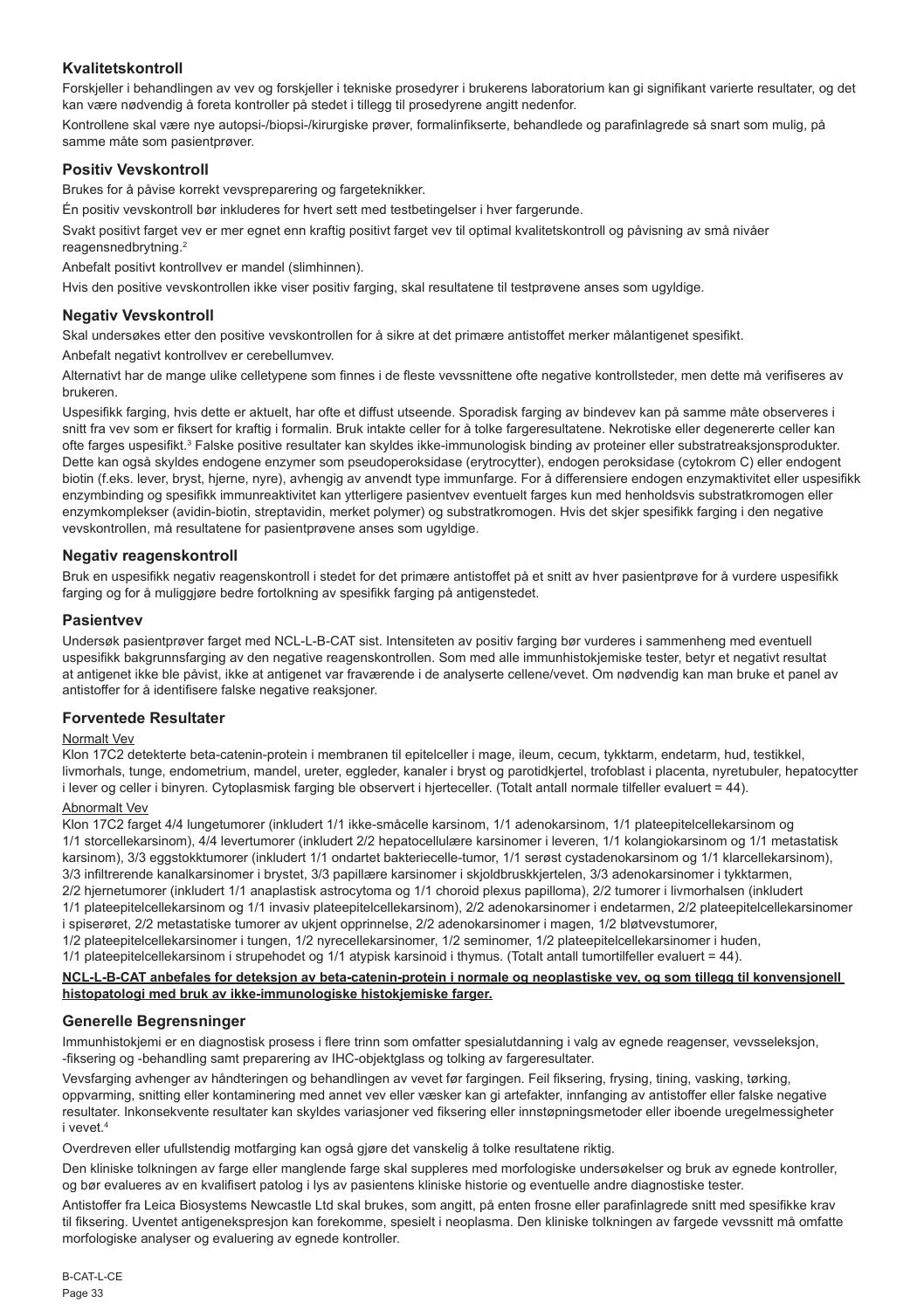# **Bibliografi – Generelt**

- 1. National Committee for Clinical Laboratory Standards (NCCLS). Protection of laboratory workers from infectious diseases transmitted by blood and tissue; proposed guideline. Villanova, P.A. 1991; 7(9). Order code M29-P.
- 2. Battifora H. Diagnostic uses of antibodies to keratins: a review and immunohistochemical comparison of seven monoclonal and three polyclonal antibodies. Progress in Surgical Pathology. 6:1–15. eds. Fenoglio-Preiser C, Wolff CM, Rilke F. Field & Wood, Inc., Philadelphia.
- 3. Nadji M, Morales AR. Immunoperoxidase, part I: the techniques and pitfalls. Laboratory Medicine. 1983; 14:767.
- 4. Omata M, Liew CT, Ashcavai M, Peters RL. Nonimmunologic binding of horseradish peroxidase to hepatitis B surface antigen: a possible source of error in immunohistochemistry. American Journal of Clinical Pathology. 1980; 73:626.
- 5. Curia MC, Zuckermann M, De Lellis L, et al. Sporadic childhood hepatoblastomas show activation of β-catenin, mismatch repair defects and p53 mutations. Modern Pathology. 2008; 21:7-14.
- 6. Ortega P, Morán A, de Juan C, et al. Differential Wnt pathway gene expression and E-cadherin truncation in sporadic colorectal cancers with and without microsatellite instability. Clinical Cancer Research. 2008; 14(14):995-1001.
- 7. Daa T, Kaku N, Kashima K, et al. Expression of β-catenin, E-cadherin and cyclin D1 in adenoid cystic carcinoma of the salivary gland. Journal of Experimental Clinical Cancer Research. 2005; 24(1):83-87.
- 8. Fadare O, Reddy H, Wang J, et al. E-cadherin and β-catenin expression in early stage cervical carcinoma: a tissue microarray study of 147 cases. World Journal of Surgical Oncology. 2005; 3(38).
- 9. Gamachi A, Kashima K, Daa T, et al. Aberrant intracellular localization of biotin, biotin-binding enzymes, and β-catenin in pregnancyrelated endometrium and morule-associated neoplastic lesions. Modern Pathology. 2003; 16(11):1124-1131.

# **Endringer i forhold til Forrige Utgave**

Oppdatering av format for Forventede resultater. Tillegg av oversatt tekst.

# **Utgivelsesdato**

03 oktober 2018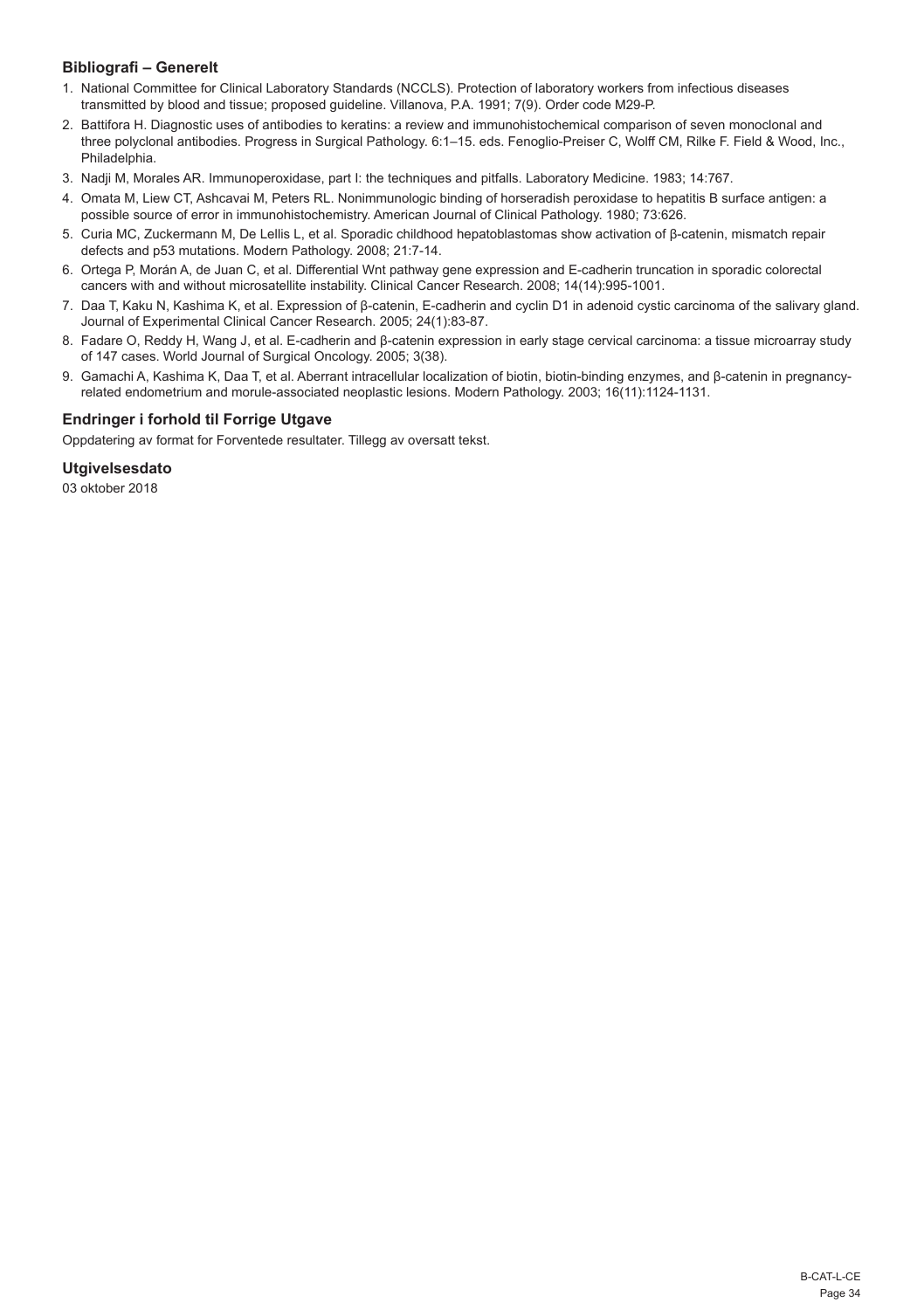# <span id="page-35-0"></span>**Novocastra™ Sıvı Fare Monoklonal Antikoru Beta-Catenin Ürün Kodu: NCL-L-B-CAT**

# **Kullanım Amacı**

#### *In vitro diagnostik kullanımı için.*

NCL-L-B-CAT, parafin seksiyonlarında insan beta-kateninin ışık mikroskopisi ile nitel belirlenmesi için amaçlanmıştır. Herhangi bir boyamanın mevcut olması veya olmaması ile ilgili klinik yorumlama, uygun kontroller kullanılarak morfolojik çalışmalarla tamamlanmalıdır ve hastanın klinik geçmişi ve diğer diagnostik testler kapsamında kalifiye bir patolojist tarafından değerlendirilmelidir.

# **Prosedür Prensibi**

İmmünohistokimyasal (IHC) boyama teknikleri, spesifik bir antikorun antijene (primer antikor), ikincil bir antikorun primer antikora ve bir enzim kompleksinin kromojenik bir substrat ile arada yıkama adımları olacak şekilde sekansiyel olarak uygulanmasıyla antijenlerin görselleştirilmesini sağlar. Kromojenin enzimatik aktivasyonu, antijen bölgede görünür bir reaksiyon prodüktü ile sonuçlanır. Numune bu durumda karşıt boyanabilir ve lamellenebilir. Sonuçlar, bir ışık mikroskopu kullanılarak yorumlanır ve özel bir antijenle birleştirilebilen veya birleştirilemeyen patofizyolojik işlemlerin ayırıcı tanısına yardımcı olur.

#### **Clone**

17C2

## **İmmünojen**

Beta-katenin molekülünün C uç bölgesindeki 160 amino aside karşılık gelen prokaryotik rekombinant protein.

#### **Spesifite**

İnsan beta-katenin.

### **Reagent Kompozisyonu**

NCL-L-B-CAT, prezervatif olarak sodyum azit içeren supernatant bir likit doku kültürüdür.

### **Ig Sınıfı**

IgG2a

# **Toplam Protein Konsantrasyonu Total Protein**

Lota özel toplam protein konsantrasyonu için viyal etiketine başvurun.

#### **Antikor Konsantrasyonu**

ELISA tarafından belirlendiği gibi 51 mg/L'ye eşit veya bu değerden yüksek. Lota özel lg konsantrasyonu için viyal etiketine başvurun.

#### **Kullanım Tavsiyeleri**

Parafin seksiyonlarında immünohistokimya.

**Isı Etkisiyle Epitop Geri Kazanımı (Heat Induced Epitope Retrieval, HIER):** Lütfen, Novocastra Epitope Retrieval Solution pH 9 için kullanma talimatını izleyin.

**Önerilen dilüsyon:** 1:150 25 °C'de 30 dakika için. Bu bir kılavuz olarak verilmiştir; kullanıcılar, kendilerine özel optimal çalışma dilüsyonlarını belirlemelidirler.

**Görselleştirme:** Novolink™ Polymer Detection System kullanım talimatlarına uyun. Ürünle ilgili daha fazla bilgi veya destek için yerel distribütörünüze veya bölgesel Leica Biosystems ofisine başvurun veya alternatif olarak www.LeicaBiosystems.com Leica Biosystems internet sitesini ziyaret edin.

Bu antikorun performansı, diğer manuel boyama sistemleri veya otomatik platformlarla kullanıldığında doğrulanmalıdır.

#### **Saklama ve Dayanıklılık**

2–8 °C'de saklayın. Dondurmayın. Kullanımdan hemen sonra 2–8 °C'ye dönün. Viyal etiketinin üzerinde belirtilen son kullanım tarihinden sonra kullanmayın. Yukarıda belirtilenlerin dışındaki saklama koşullarının, kullanıcı tarafından kontrol edilmesi gerekir.

# **Numune Hazırlığı**

Önerilen fiksatif, parafine gömülmüş doku seksiyonları için %10 nötr tamponlu formalindir.

# **Uyarılar ve Önlemler**

Bu reagent, hücre kültürünün supernatantından hazırlanmıştır. Bu bir biyolojik ürün olduğundan işlem yaparken özel dikkat gerektirir.

Bu reagent, sodyum azit içerir. Talep üzerine veya www.LeicaBiosystems.com 'dan bir Material Safety Data Sheet (Malzeme Güvenlik Veri Sayfası) elde edilebilir

Potansiyel tüm toksik komponentlerin imhası için federal, ulusal veya lokal düzenlemelere başvurun.

Fikse etme işleminden önce ve sonra numuneler ve bunlara maruz kalan tüm materyaller, enfeksiyon yayabilecek gibi ele alınmalı ve doğru önlemler alınarak atığa çıkartılmalıdır.<sup>1</sup> Reagent'lar asla ağızla pipetlenmemeli ve cildin ve muköz membranların reagent ve numunelerle temasından kaçınılmalıdır. Reagent veya numunelerin hassas alanlarla temas etmesi durumunda bu alanları bol su ile yıkayın. Doktora başvurun.

Reagent'ların mikrobiyal kontaminasyonunu minimize edin, aksi durumda nonspesifik boyamada bir artış ortaya çıkabilir.

Belirtilenlerin dışında inkübasyon süreleri veya sıcaklıkları, hatalı sonuçlara neden olabilir. Tüm değişiklikler, kullanıcı tarafından doğrulanmalıdır.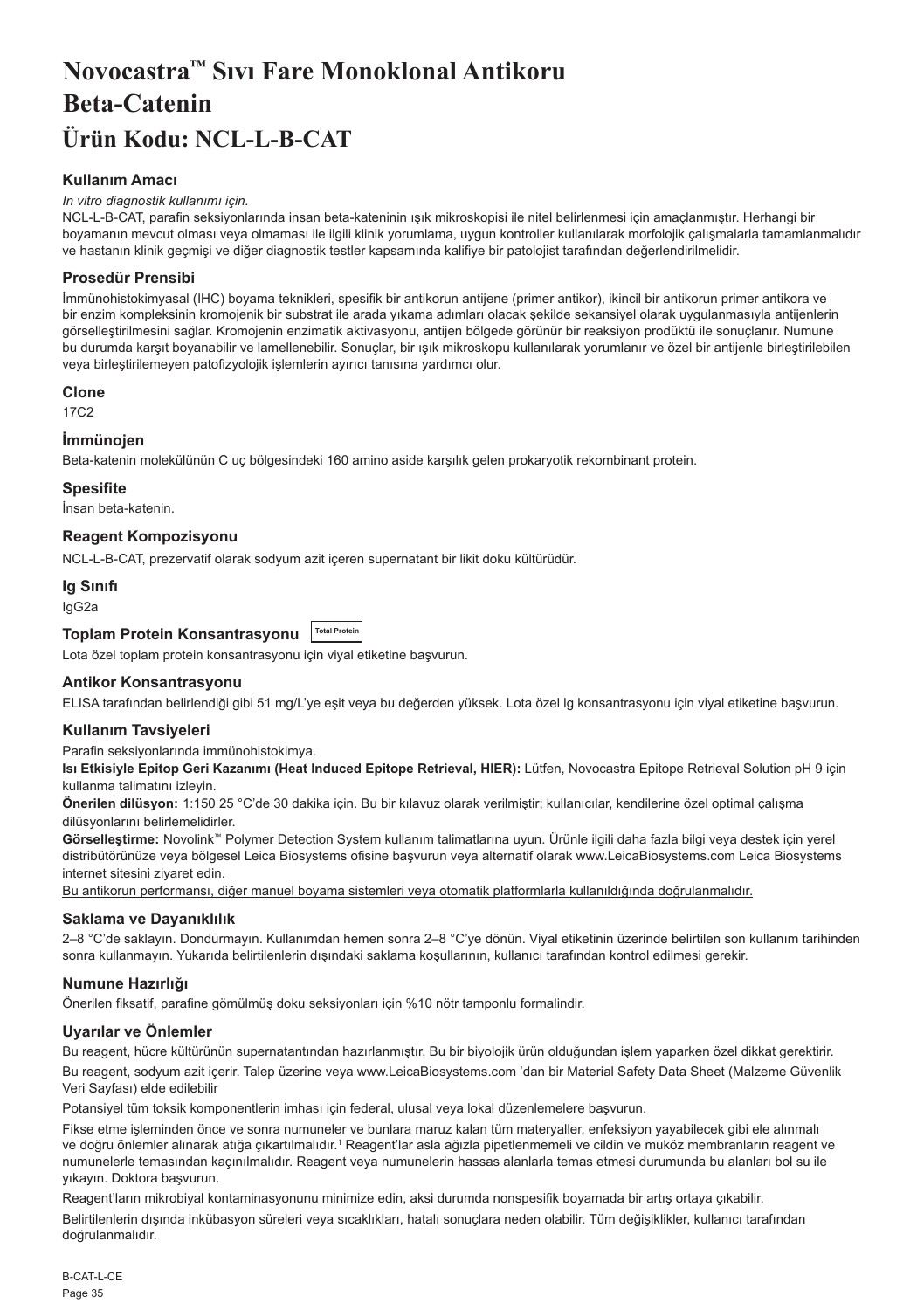# **Kalite Kontrol**

Kullanıcının laboratuvarındaki doku işleme ve teknik prosedürlerdeki değişiklikler, sonuçlarda önemli farklılıklara neden olabilir ve aşağıdaki prosedürlere ek olarak dahili kontrollerin düzenli şekilde yapılmasını gerektirir.

Kontroller, mümkün olan en kısa sürede ve hasta örneği (örnekleri) ile aynı şekilde formalinle fikse edilmiş, işlenmiş ve parafin mumuna gömülmüş taze otopsi/biyopsi/cerrahi numune olmalıdır.

# **Pozitif Doku Kontrolü**

Doğru hazırlanmış dokuları ve düzgün boyama tekniklerini belirtmek için kullanılır.

Bir pozitif doku kontrolü, her boyama çalıştırmasında test koşullarının her seti için dahil edilmelidir.

Optimal kalite kontrol için ve reagent degradasyonunun minör düzeylerini tespit etmek için zayıf pozitif boyamaya sahip bir doku, güçlü pozitif boyamaya sahip bir dokudan daha uygundur.<sup>2</sup>

Önerilen pozitif kontrol dokusu bademciktir (mukoza).

Pozitif doku kontrolü, pozitif boyamayı göstermezse test numuneleri ile elde edilen sonuçlar geçersiz olarak ele alınmalıdır.

# **Negatif Doku Kontrolü**

Pozitif doku kontrolünden sonra hedef antijenin etiketleme spesifitesini primer antikorla kontrol etmek için gerçekleştirilmelidir.

Önerilen negatif kontrol dokusu serebellumdur.

Pek çok doku seksiyonunda bulunan farklı hücre tiplerinin çeşitliliği, genelde negatif kontrol bölgeleri sağlar ancak bu, kullanıcı tarafından kontrol edilmelidir.

Nonspesifik boyama, mevcutsa genelde difüz bir görünüme sahiptir. Bağ dokusu sporadik boyama, aşırı formalinle fikse edilmiş dokulardan seksiyonlarda da gözlemlenebilir. Boyama sonuçlarının yorumlanması için intakt hücreler kullanın. Nekrotik veya dejenere hücreler, genelde belirsiz şekilde boyanabilir.<sup>3</sup> Yanlış pozitif sonuçlar, substrat reaksiyon ürünleri veya proteinlerin immünolojik olmayan protein bağlanması nedeniyle görülebilir. Bunlar, kullanılan immüno boyamanın tipine bağlı olarak psödoperoksidaz (eritrositler), endojen peroksidaz (sitokrom C) veya endojen biotin (örn. karaciğer, meme, beyin, böbrek) gibi endojen enzimler nedeniyle de ortaya çıkabilir. Endojen enzim aktivitesini veya enzimlerin nonspesifik bağlanmasını, spesifik immünreaktiviteden ayırt etmek için ilave hasta dokuları, sadece sırasıyla substrat kromojen veya enzim kompleksleriyle (avidin biotin, streptavidin, etiketli polimer) ve substrat kromojen ile boyanabilir. Spesifik boyamanın, negatif doku kontrolünde ortaya çıkması durumunda hasta numuneleri ile elde edilen sonuçlar geçersiz olarak ele alınmalıdır.

# **Negatif Reagent Kontrolü**

Antijen bölgede nonspesifik boyamanın değerlendirilmesi ve spesifik boyamanın daha iyi yorumlanmasını sağlamak amacıyla her hasta numunesinin bir seksiyonu ile primer antikorun yerine bir nonspesifik negatif reagent kontrolü kullanın.

# **Hasta Dokusu**

NCL-L-B-CAT ile boyanan son hasta numunelerini inceleyin. Pozitif boyama intensitesi, negatif reagent kontrolünün herhangi bir nonspesifik arka plan boyamasının kapsamında değerlendirilmelidir. Herhangi bir immünohistokimyasal test ile negatif bir sonuç, antijenin tespit edilmediği anlamına gelir; antijenin test edilen hücrelerde/dokuda mevcut olmadığı anlamına gelmez. Gerekiyorsa yanlış negatif reaksiyonları belirlemek için bir antikor paneli kullanın.

# **Öngörülen Sonuçlar**

# Normal Dokular

17C2 klonu, mide, ilyum, çekum, kolon, rektum, cilt, testis, cerviks, dil, endometriyum, bademcik, idrar yolu, fallopia tüpü, meme kanalları, kulak altı bezi, plasentada trofoblastlar, böbrek tübülleri, karaciğerde hepatositler ve böbreküstü bezinde epitel hücreleri membranında beta-katenin proteinini saptadı. Sitoplazmik boyanma kalp hücrelerinde gözlendi. (Değerlendirilen toplam normal olgu sayısı =  $44$ ).

#### Abnormal Dokular

17C2 klonu, 4/4 akciğer tümörleri (1/1 küçük olmayan hücreli karsinom, 1/1 adenokarsinom, 1/1 skuamöz hücreli karsinom ve 1/1 büyük hücreli karsinom içeren), 4/4 karaciğer tümörleri (2/2 karaciğer hepatosellüler karsinoma, 1/1 kolanjiyokarsinom ve 1/1 metastatik karsinom içeren), 3/3 over tümörleri (1/1 malign germ hücre tümörü, 1/1 seröz sistadenokarsinom ve 1/1 berrak hücre karsinomu içeren), 3/3 infiltre eden duktal meme karsinom, 3/3 papiller tirod karsinom, 3/3 kolon adenokarsinom, 2/2 beyin tümörleri (1/1 anaplastik astrositom ve 1/1 koroid pleksus papillom içeren), 2/2 serviks tümörleri (1/1 skuamöz hücre karsinom ve 1/1 invasiv skuamöz hücre karsinom), 2/2 rektum adenokarsinom, 2/2 yemek borusu skuamöz hücre karsinom, 2/2 bilinmeyen orijinli metastatik tümörleri, 2/2 mide adenokarsinomu, 1/2 yumuşak doku tümörleri, 1/2 dilde skuamöz hücre karsinomu, 1/2 böbrek hücre karsinomu, 1/2 seminom, 1/2 ciltte skuamöz hücre karsinom, 1/1 larinks skuamöz hücre karsinom ve 1/1 timusta atipik karsinoidi boyadı. (Değerlendirilen toplam tümörlü  $olgu$  sayısı = 44).

#### **NCL-L-B-CAT, immünolojik olmayan histokimyasal boyamalar kullanılarak yapılan geleneksel histopatolojiye ek olarak normal ve neoplastik dokularda beta-katenin proteinin saptanması için önerilir.**

# **Genel Sınırlamalar**

İmmünohistokimya uygun reagent'ların seçilmesinde; dokunun seçilmesi, fikse edilmesi ve işlenmesinde; IHC lamının hazırlanmasında ve boyama sonuçlarının yorumlanmasında uzmanlık eğitimi gerektiren çok adımlı bir diagnostik işlemidir.

Doku boyama, boyamadan önce dokunun ele alınması ve işlenmesine bağlıdır. Diğer dokularla veya akışkanlarla hatalı fikse etme, dondurma, eritme, yıkama, kurutma, ısıtma, seksiyonlama veya kontaminasyon artefakt, antikor trapping veya yanlış negatif sonuçlar oluşturabilir. Doku içerisinde fikse etme ve gömme yöntemleri veya inherent aksaklıklar nedeniyle tutarsız sonuçlar ortaya çıkabilir.<sup>4</sup>

Aşırı veya inkomplet karşıt boya, sonuçların doğru yorumlanmasına engel olabilir.

Herhangi bir boyamanın mevcut olması veya olmaması ile ilgili klinik yorumlama, uygun kontroller kullanılarak morfolojik çalışmalarla tamamlanmalıdır ve hastanın klinik geçmişi ve diğer diagnostik testler kapsamında kalifiye bir patolojist tarafından değerlendirilmelidir.

Leica Biosystems Newcastle Ltd antikorları, belirtildiği gibi spesifik fikse etme işlemleri gerektiren dondurulmuş veya parafine gömülmüş seksiyonlarda kullanılmak içindir. Özellikle neoplazmalarda beklenmedik antijen ekspresyonu ortaya çıkabilir. Boyanan doku seksiyonunun klinik yorumu, morfolojik analiz ve uygun kontrollerin değerlendirmesini içermelidir.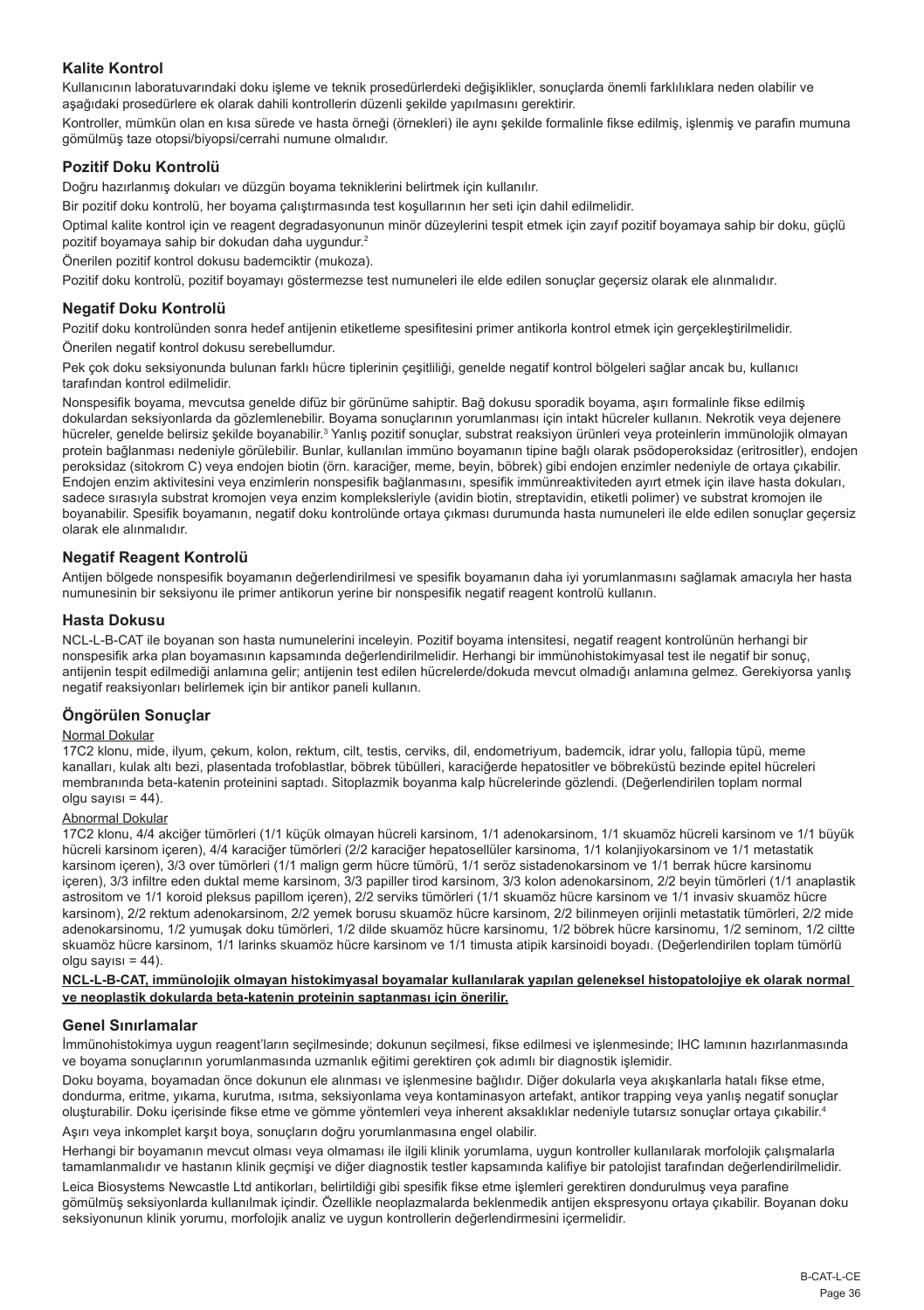# **Kaynakça - Genel**

- 1. National Committee for Clinical Laboratory Standards (NCCLS). Protection of laboratory workers from infectious diseases transmitted by blood and tissue; proposed guideline. Villanova, P.A. 1991; 7(9). Order code M29-P.
- 2. Battifora H. Diagnostic uses of antibodies to keratins: a review and immunohistochemical comparison of seven monoclonal and three polyclonal antibodies. Progress in Surgical Pathology. 6:1–15. eds. Fenoglio-Preiser C, Wolff CM, Rilke F. Field & Wood, Inc., Philadelphia.
- 3. Nadji M, Morales AR. Immunoperoxidase, part I: the techniques and pitfalls. Laboratory Medicine. 1983; 14:767.
- 4. Omata M, Liew CT, Ashcavai M, Peters RL. Nonimmunologic binding of horseradish peroxidase to hepatitis B surface antigen: a possible source of error in immunohistochemistry. American Journal of Clinical Pathology. 1980; 73:626.
- 5. Curia MC, Zuckermann M, De Lellis L, et al. Sporadic childhood hepatoblastomas show activation of β-catenin, mismatch repair defects and p53 mutations. Modern Pathology. 2008; 21:7-14.
- 6. Ortega P, Morán A, de Juan C, et al. Differential Wnt pathway gene expression and E-cadherin truncation in sporadic colorectal cancers with and without microsatellite instability. Clinical Cancer Research. 2008; 14(14):995-1001.
- 7. Daa T, Kaku N, Kashima K, et al. Expression of β-catenin, E-cadherin and cyclin D1 in adenoid cystic carcinoma of the salivary gland. Journal of Experimental Clinical Cancer Research. 2005; 24(1):83-87.
- 8. Fadare O, Reddy H, Wang J, et al. E-cadherin and β-catenin expression in early stage cervical carcinoma: a tissue microarray study of 147 cases. World Journal of Surgical Oncology. 2005; 3(38).
- 9. Gamachi A, Kashima K, Daa T, et al. Aberrant intracellular localization of biotin, biotin-binding enzymes, and β-catenin in pregnancyrelated endometrium and morule-associated neoplastic lesions. Modern Pathology. 2003; 16(11):1124-1131.

# **Önceki Baskıya Göre Değişiklikler**

Öngörülen sonuçlar formatında güncelleme. Tercümesi yapılan metinde ekleme.

**Yayım tarihi**

03 Ekim 2018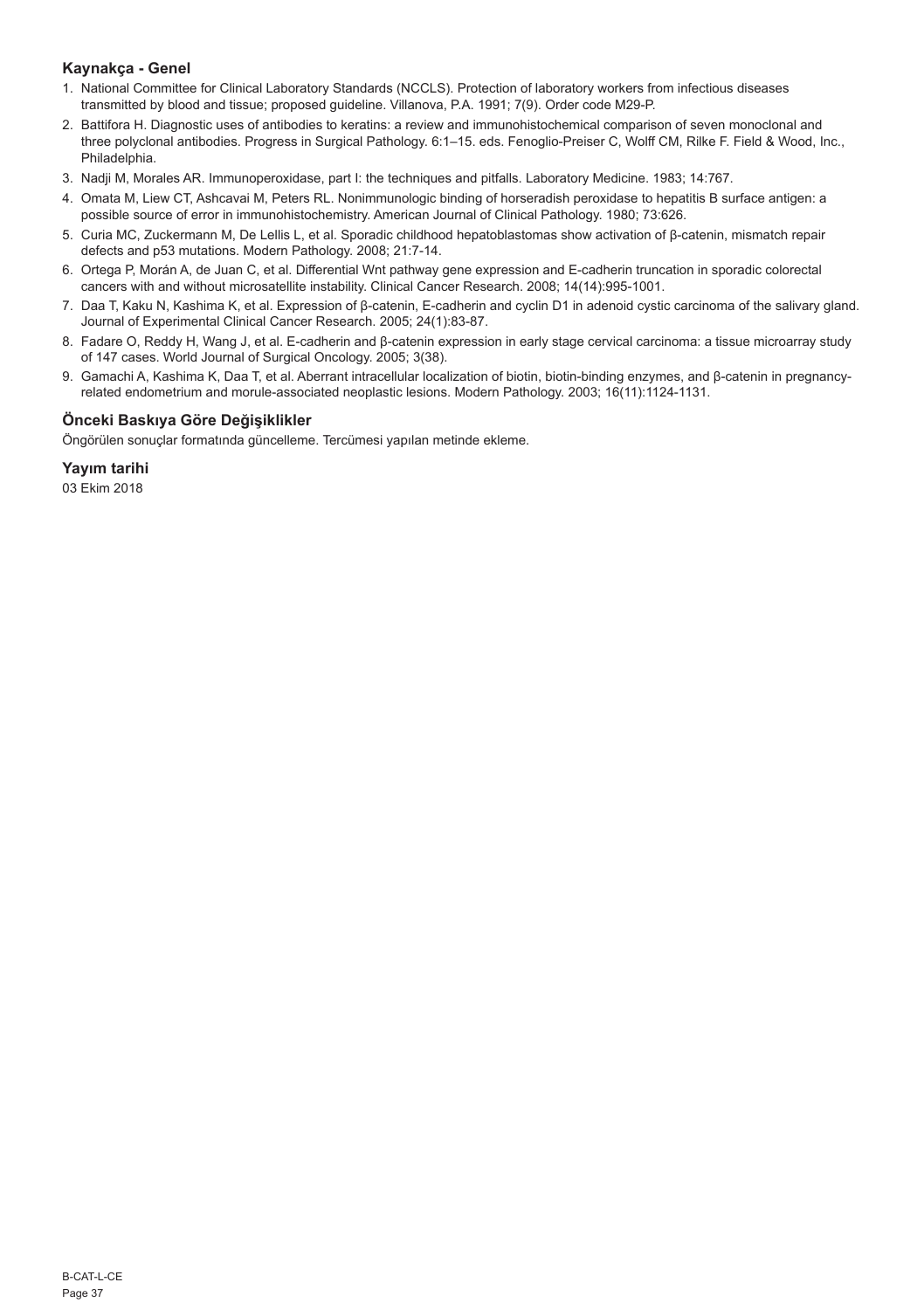# <span id="page-38-0"></span>**Течно мише моноклонално антитяло Novocastra™ Beta-Catenin**

# **Код на продукта: NCL-L-B-CAT**

# **Предназначение**

#### *За употреба при in vitro диагностика.*

Продуктът NCL-L-B-CAT е предназначен за качествено идентифициране посредством оптична микроскопия на човешки бета катенин в парафинови срези. Клиничната интерпретация на всяко оцветяване или неговата липса следва да бъде допълнена от морфологични проучвания с помощта на подходящи контроли и трябва да се оценява в контекста на клиничната история на пациента и други диагностични изследвания от квалифициран патолог.

# **Принцип на процедурата**

Техниките на имунохистохимично (IHC) оцветяване позволяват визуализация на антигени чрез последователно приложение на специфично антитяло на антигена (първично антитяло), вторично антитяло на първичното антитяло и ензимен комплекс с хромогенен субстрат, с междинни стъпки на промиване. Ензимното активиране на хромогена води до видим реакционен продукт на мястото на антигена. След това може да се направи контраоцветяване на спесимена и да се постави покривно стъкло. Резултатите се интерпретират с използване на оптичен микроскоп и са в помощ при диференциалната диагностика на патофизиологични процеси, които може да са или да не са свързани с определен антиген.

### **Клонинг**

17C2

# **Имуноген**

Прокариотен рекомбинантен протеин, съответстващ на 160 аминокиселинен регион в C-термина на молекулата бета-катенин.

# **Специфичност**

Човешки бета-катенин.

#### **Състав на реагента**

NCL-L-B-CAT е течен супернатант от тъканна култура, съдържащ натриев азид като консервант.

#### **Имуноглобулинов клас**

IgG2a

#### **Концентрация на общ протеин Total Protei**

Вижте етикета на флакона относно специфичната за партидата концентрация на общ протеин.

#### **Концентрация на антитела**

По-висока или равна на 51 mg/L, както е определено от ELISA. Вижте етикета на флакона за специфичната за партидата концентрация на имуноглобулин.

# **Препоръки за употреба**

Имунохистохимия върху парафинови срези.

**Термично индуцирано извличане на епитоп (Heat Induced Epitope Retrieval, HIER):** Моля, спазвайте инструкциите за употреба, включени в опаковката на Novocastra Epitope Retrieval Solution pH 9.

**Предложение за разреждане:** 1:150 за 30 минути при 25°C. Това е дадено като указание, като потребителите трябва сами да определят техни собствени оптимални работни разреждания.

**Визуализация:** Спазвайте инструкциите за употреба, приложени към Novolink™ Polymer Detection Systems. За допълнителна информация за продукта или помощ се свържете с вашия местен дистрибутор или с регионалния офис на Leica Biosystems, а също така може да посетите уебсайта на Leica Biosystems www.LeicaBiosystems.com

Действието на това антитяло трябва да бъде валидирано при употреба с други мануални системи за оцветяване или автоматизирани платформи.

#### **Съхранение и стабилност**

Да се съхранява при температура 2 – 8°C. Да не се замразява. Да се върне на температура 2 – 8°C веднага след употреба. Да не се използва след срока на годност, отбелязан върху етикета на флакона. Други условия на съхранение, освен посочените по-горе, трябва да бъдат проверени от потребителя.

# **Подготовка на спесимени**

Препоръчителният фиксиращ разтвор е неутрален буфериран формалин 10% за тъканни срези, вградени в парафин.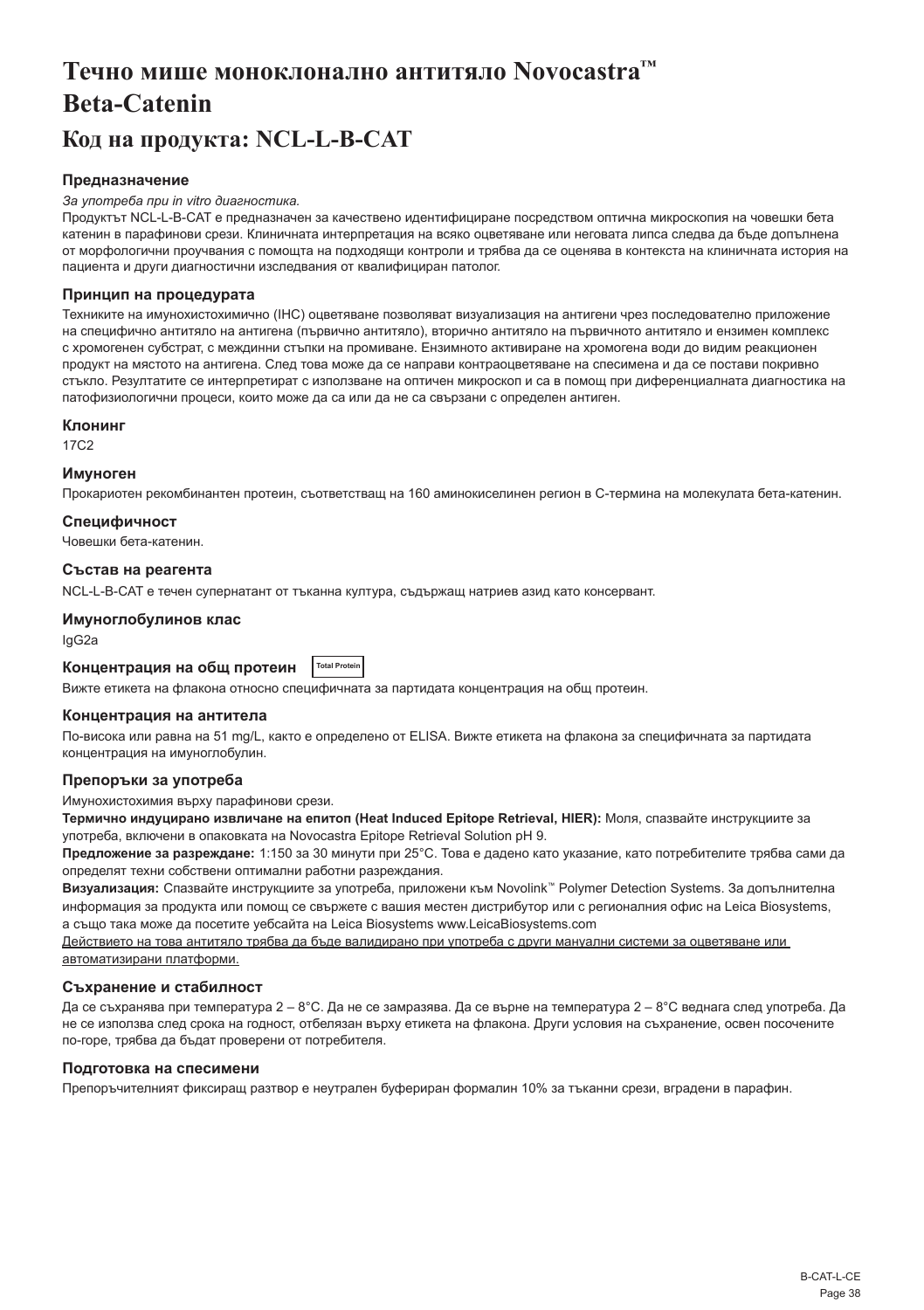#### **Предупреждения и предпазни мерки**

Този реагент е приготвен от супернатант от клетъчна култура. Тъй като е биологичен продукт, необходимо е повишено внимание при работа с него.

Този реагент съдържа натриев азид. Информационният лист за безопасност на материалите е наличен при запитване или от www.LeicaBiosystems.com.

Консултирайте се с федералните, държавните или местните регламенти относно изхвърлянето на потенциално токсични компоненти.

Всички спесимени преди и след фиксация, както и всички материали, изложени на тях, трябва да се третират като възможни преносители на инфекция и да се изхвърлят, като се вземат правилни предпазни мерки.<sup>1</sup> Никога не пипетирайте реагенти с уста и избягвайте контакт на кожата и лигавиците с реагенти и спесимени. При контакт на реагенти или спесимени с чувствителни зони измийте зоните с обилно количество вода. Потърсете медицинска помощ.

Свеждайте до минимум микробната контаминация на реагентите, в противен случай може да се появи увеличаване на неспецифичното оцветяване.

Инкубационни времена или температури, различни от посочените, могат да доведат до грешни резултати. Всички подобни промени трябва да бъдат валидирани от потребителя.

### **Качествен контрол**

Различията в обработката на тъканите и техническите процедури в лабораторията на потребителя могат да доведат до значително вариране на резултатите, налагащо редовно извършване на вътрешен контрол в допълнение към следните процедури.

Контролите трябва да са свежи спесимени, взети по време на аутопсия/биопсия/операция, фиксирани във формалин, обработени и вградени в парафинов восък, възможно най-бързо, по същия начин като проба(та) на пациента(ите).

### **Позитивна тъканна контрола**

Използва се, за да се покажат правилно приготвени тъкани и правилни техники на оцветяване.

Една позитивна тъканна контрола трябва да бъде включена за всеки сет с тестови условия при всяка серия проби за оцветяване.

Тъкан със слабо позитивно оцветяване е по-подходяща от тъкан със силно позитивно оцветяване за оптимален качествен контрол и за откриване на по-малки нива на деградация на реагента.<sup>2</sup>

Препоръчителната тъкан за позитивна контрола е сливица (лигавица).

Ако позитивната тъканна контрола не показва позитивно оцветяване, резултатите от спесимените, включени в теста, трябва да се считат за невалидни.

### **Негативна тъканна контрола**

Трябва да се изследва след позитивната тъканна контрола, за да се провери специфичността на белязването на таргетния антиген от първичното антитяло.

Препоръчителната тъкан за негативна контрола е малкият мозък.

Алтернативно, разнообразието от различни видове клетки, присъстващи в повечето тъканни срези, често предлага места за негативна контрола, но това трябва да се провери от потребителя.

Неспецифичното оцветяване, ако присъства, обикновено е дифузно на вид. Спорадично оцветяване на съединителна тъкан може да се наблюдава и в части от прекомерно фиксирани във формалин тъкани. Използвайте интактни клетки за интерпретация на резултатите от оцветяването. Некротичните или дегенериралите клетки често се оцветяват неспецифично.<sup>3</sup> Може да се видят неверни позитивни резултати поради неимунологично свързване на протеини или реакционни продукти на субстрата. Те може да са причинени и от ендогенни ензими, като например псевдопероксидаза (еритроцити), ендогенна пероксидаза (цитохром C) или ендогенен биотин (напр. черен дроб, гърда, мозък, бъбрек) в зависимост от типа на използваното имунно оцветяване. За диференциране на ендогенна ензимна активност или неспецифично ензимно свързване от специфична имунна реактивност ексклузивно може да се оцветят допълнителни тъкани от пациента, съответно със субстрат-хромоген или с ензимни комплекси (авидин-биотин, стрептавидин, маркиран полимер) и субстрат-хромоген. Ако се появи специфично оцветяване в негативната тъканна контрола, резултатите от спесимените на пациентите трябва да се считат за невалидни.

#### **Негативна контрола на реагента**

Използвайте неспецифична негативна контрола на реагента, вместо първичното антитяло, със срез от всеки спесимен на пациента, за да се направи оценка на неспецифичното оцветяване и да се даде по-добра интерпретация на специфичното оцветяване на мястото на антигена.

# **Тъкан от пациента**

Спесимените на пациенти, оцветени с NCL-L-B-CAT, трябва да се изследват последни. Наситеността на позитивното оцветяване трябва да бъде оценена в контекста на всяко неспецифично фоново оцветяване на негативната контрола на реагента. Както при всеки имунохистохимичен тест, един отрицателен резултат означава, че антигенът не е открит, а не че антигенът отсъства в анализираните клетки/тъкан. Ако се налага, използвайте панел от антитела за идентифициране на фалшиво отрицателни реакции.

#### **Очаквани резултати**

#### Нормални тъкани

Клонинг 17C2 открива протеина бета кетанин в мембраната на епителните клетки на стомаха, илеума, цекума, ободното черво, правото черво, кожата, тестиса, цервикса, езика, ендометриума, сливицата, уретера, фалопиевите тръби, каналите на гърдата и паротидната жлеза, трофобластите на плацентата, бъбречните тубули, хепатоцитите в черния дроб и клетките в надбъбречната жлеза. Оцветяване на цитоплазмата се наблюдава в клетките на сърцето. (Общ брой на оценените нормални случаи = 44).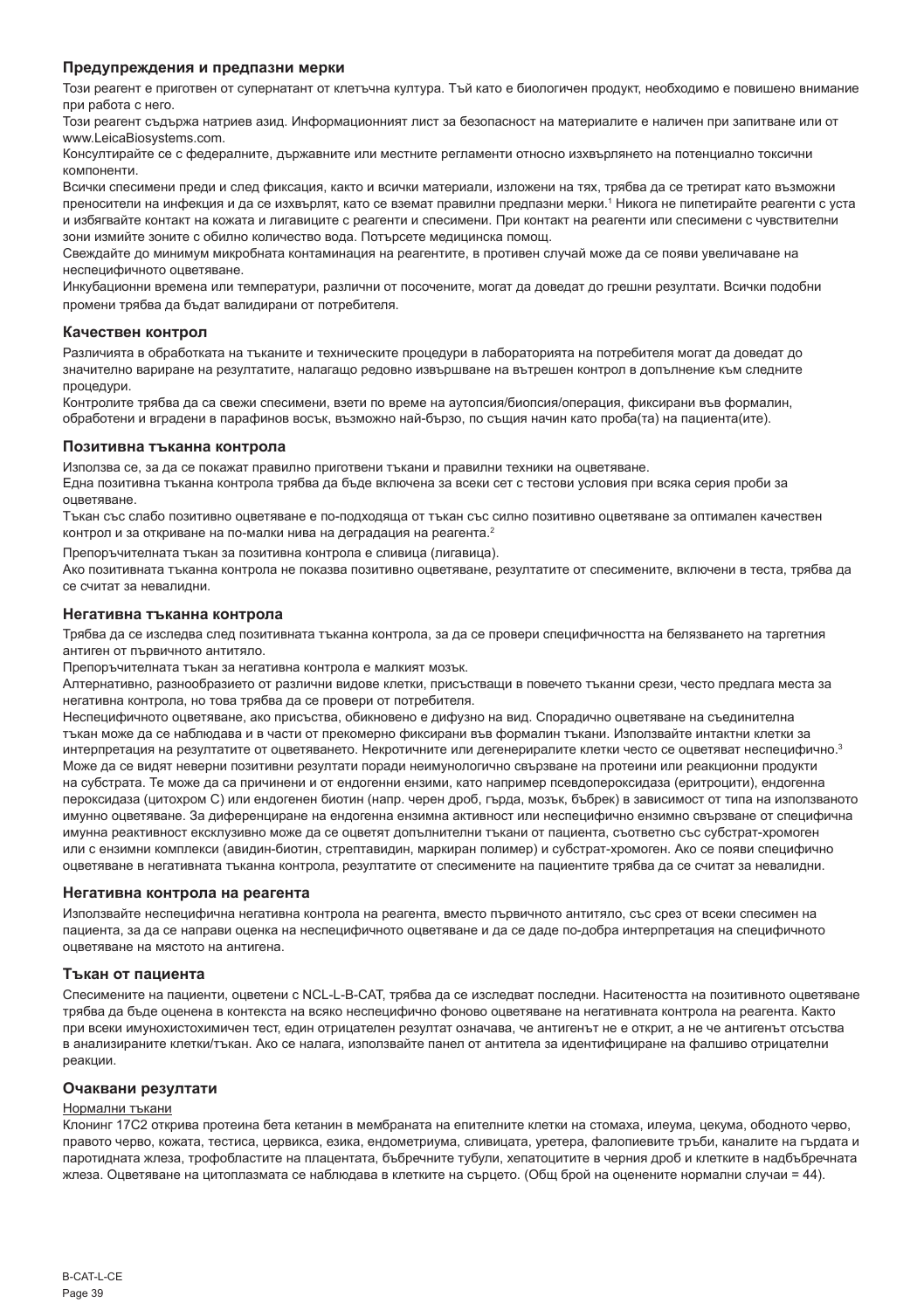#### Абнормни тъкани

Клонинг 17C2 оцветява 4/4 белодробни тумори (включително 1/1 недребноклетъчен карцином, 1/1 аденокарцином, 1/1 плоскоклетъчен карцином и 1/1 едроклетъчен карцином), 4/4 чернодробни тумори (включително 2/2 чернодробни хепатоклетъчни карциноми, 1/1 холангиокарцином и 1/1 метастатичен карцином), 3/3 тумори на яйчниците (включително 1/1 злокачествен тумор на зародишните клетки, 1/1 серозен цистаденокарцином и 1/1 светлоклетъчен карцином), 3/3 инфилтриращи дуктални карцинома на гърдата, 3/3 папиларни карцинома на щитовидната жлеза, 3/3 аденокарцинома на ободното черво, 2/2 мозъчни тумора (включително 1/1 анапластичен астроцитом и 1/1 папилом на хороидния плексус), 2/2 тумора на цервикса (включително 1/1 плоскоклетъчен карцином и 1/1 инвазивен плоскоклетъчен карцином), 2/2 аденокарцинома на правото черво, 2/2 плоскоклетъчни карцинома на хранопровода, 2/2 метастатични тумора от неизвестен произход, 2/2 аденокарцинома на стомаха, 1/2 тумора на меките тъкани, 1/2 плоскоклетъчни карцинома на езика, 1/2 бъбречноклетъчни карцинома, 1/2 семинома, 1/2 плоскоклетъчни карцинома на кожата, 1/1 плоскоклетъчни карцинома на ларинкса и 1/1 атипичен карциноид на тимуса. (Общ брой на оценените случай на тумор = 44).

#### **Продуктът NCL-L-B-CAT се препоръчва за откриване на протеин бета канетин в нормални и неопластични тъкани като допълнение към конвенционалната хистопатология с използване на неимунологични хистохимични оцветявания**.

#### **Общи ограничения**

Имунохистохимията е многостъпков диагностичен процес, който се състои от специализирано обучение за избор на подходящи реагенти, избор на тъкани, фиксация и обработка, подготовка на IHC предметно стъкло и интерпретация на резултатите от оцветяването.

Тъканното оцветяване зависи от боравенето с тъканта и нейната обработка преди оцветяването. Неправилната фиксация, замразяване, размразяване, промиване, изсушаване, затопляне, срязване или контаминацията с други тъкани или течности може да причини поява на артефакти, блокиране на антителата или фалшиво отрицателни резултати. Несъответстващите резултати може да се дължат на вариации в методите на фиксация и вграждане или на присъща нерегулярност в тъканта.<sup>4</sup> Прекомерното или непълно контраоцветяване може да попречи на правилната интерпретация на резултатите.

Клиничната интерпретация на всяко оцветяване или неговата липса следва да бъде допълнена от морфологични проучвания с помощта на подходящи контроли и трябва да се оценява в контекста на клиничната история на пациента и други диагностични изследвания от квалифициран патолог.

Антителата от Leica Biosystems Newcastle Ltd са предназначени за употреба, както е указано, върху замразени или вградени в парафин срези със специфични изисквания за фиксация. Възможно е да настъпи неочаквана антигенна експресия, особено при неоплазми. Клиничната интерпретация на всеки оцветен тъканен срез трябва да включва морфологичен анализ и оценката на подходящи контроли.

### **Библиография – основна**

- 1. National Committee for Clinical Laboratory Standards (NCCLS). Protection of laboratory workers from infectious diseases transmitted by blood and tissue; proposed guideline. Villanova, P.A. 1991; 7(9). Order code M29-P.
- 2. Battifora H. Diagnostic uses of antibodies to keratins: a review and immunohistochemical comparison of seven monoclonal and three polyclonal antibodies. Progress in Surgical Pathology. 6:1–15. eds. Fenoglio-Preiser C, Wolff CM, Rilke F. Field & Wood, Inc., Philadelphia.
- 3. Nadji M, Morales AR. Immunoperoxidase, part I: the techniques and pitfalls. Laboratory Medicine. 1983; 14:767.
- 4. Omata M, Liew CT, Ashcavai M, Peters RL. Nonimmunologic binding of horseradish peroxidase to hepatitis B surface antigen: a possible source of error in immunohistochemistry. American Journal of Clinical Pathology. 1980; 73:626.
- 5. Curia MC, Zuckermann M, De Lellis L, et al. Sporadic childhood hepatoblastomas show activation of β-catenin, mismatch repair defects and p53 mutations. Modern Pathology. 2008; 21:7-14.
- 6. Ortega P, Morán A, de Juan C, et al. Differential Wnt pathway gene expression and E-cadherin truncation in sporadic colorectal cancers with and without microsatellite instability. Clinical Cancer Research. 2008; 14(14):995-1001.
- 7. Daa T, Kaku N, Kashima K, et al. Expression of β-catenin, E-cadherin and cyclin D1 in adenoid cystic carcinoma of the salivary gland. Journal of Experimental Clinical Cancer Research. 2005; 24(1):83-87.
- 8. Fadare O, Reddy H, Wang J, et al. E-cadherin and β-catenin expression in early stage cervical carcinoma: a tissue microarray study of 147 cases. World Journal of Surgical Oncology. 2005; 3(38).
- 9. Gamachi A, Kashima K, Daa T, et al. Aberrant intracellular localization of biotin, biotin-binding enzymes, and β-catenin in pregnancyrelated endometrium and morule-associated neoplastic lesions. Modern Pathology. 2003; 16(11):1124-1131.

#### **Изменения на предишно издание**

Актуализирайте до формата на очакваните резултати. Добавка на преведен текст.

# **Дата на издаване**

03 Октомври 2018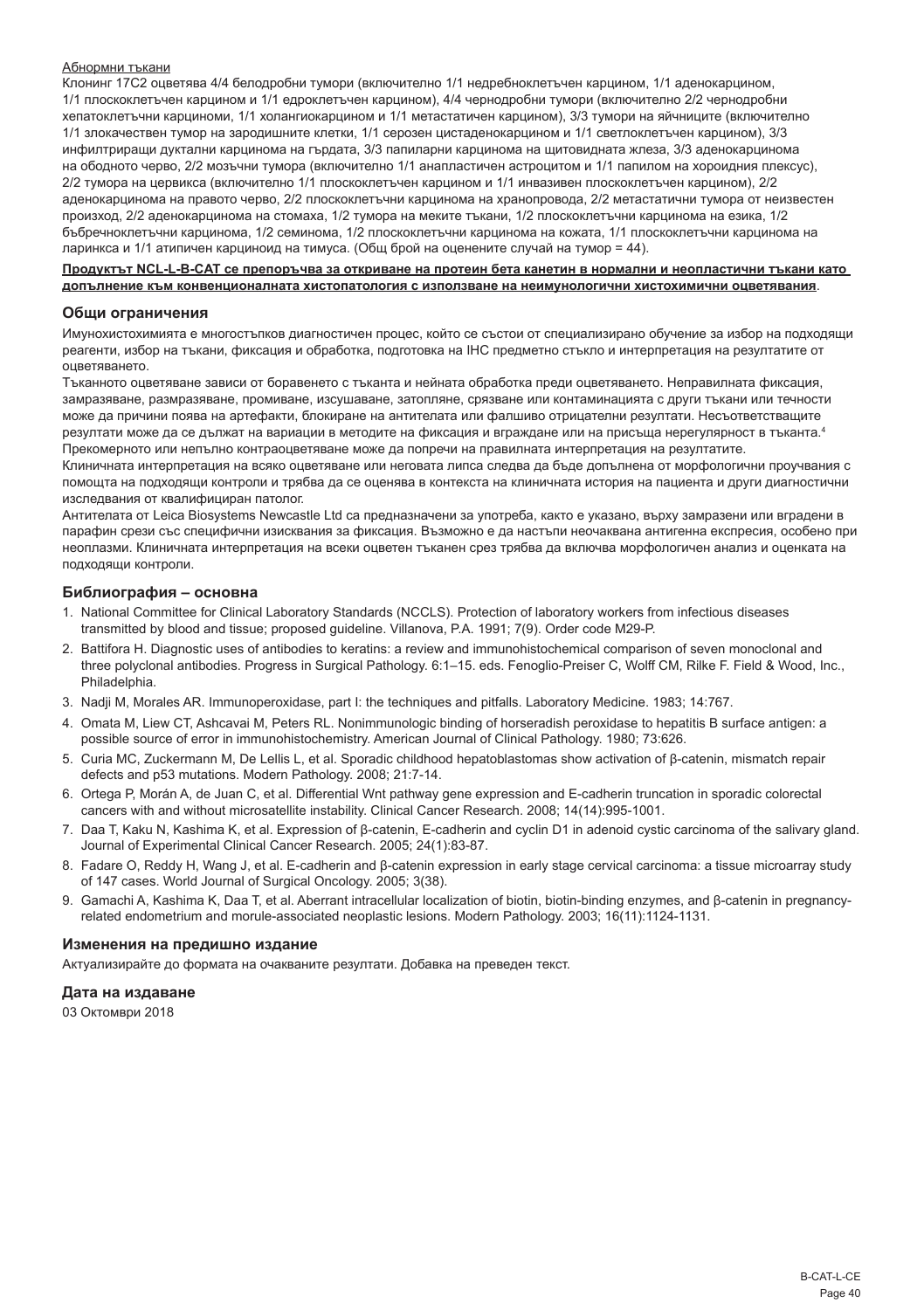# <span id="page-41-0"></span>**Novocastra™ folyékony egér monoklonális antitest Beta-Catenin Termékkód: NCL-L-B-CAT**

# **Alkalmazási terület**

#### *In vitro diagnosztikai használatra.*

Az NCL-L-B-CAT a humán béta-katenin fénymikroszkóppal végzett kvalitatív azonosítására szolgál paraffinos metszetekben. Minden festődés meglétének vagy hiányának klinikai értelmezését morfológiai vizsgálatokkal és megfelelő kontrollokkal kell kiegészíteni, valamint az értékelést a beteg klinikai kórtörténete és egyéb diagnosztikai vizsgálatok figyelembevételével, képzett patológusnak kell elvégeznie.

# **Az eljárás elve**

Az immunhisztokémiai (immunohistochemical, IHC) megfestési technikák az antigén elleni specifikus antitest (elsődleges antitest), az elsődleges antitest elleni másodlagos antitest és egy enzim kromogén szubsztráttal alkotott komplexének egymás után következő alkalmazásán keresztül, közbeiktatott mosási lépések mellett lehetővé teszik az antigének megjelenítését. A kromogén enzimaktiválása látható reakcióterméket eredményez az antigén helyén. Ezután a minta kontrasztfesthető és lefedhető. Az eredmények fénymikroszkóp használatával értelmezhetők, majd segítségül használhatók a patofiziológiás folyamatok differenciáldiagnózisa során, amely folyamatok az esetek egy részében konkrét antigénhez kapcsolódnak.

### **Klón**

17C2

# **Immunogén**

A béta-katenin molekula 160 aminosavas C-terminális régiójának megfelelő prokarióta rekombináns fehérje.

### **Specificitás**

Humán béta-katenin.

# **A reagens összetétele**

Az NCL-L-B-CAT egy tartósítószerként nátrium-azidot tartalmazó folyékony szövetkultúra felülúszó.

#### **Ig-osztály**

IgG2a

| Összfehérje-koncentráció  Total Protein |  |
|-----------------------------------------|--|
|                                         |  |

A sarzsspecifikus összfehérje-koncentrációt lásd az üveg címkéjén.

#### **Antitest-koncentráció**

Legalább 51 mg/l ELISA módszerrel meghatározva. A sarzsspecifikus Ig-koncentrációt lásd az üveg címkéjén.

#### **Felhasználási javaslatok**

Immunhisztokémia paraffinos metszeteken.

**Hőindukált epitópfeltárás (heat induced epitope retrieval, HIER):** Kövesse a Novocastra Epitope Retrieval Solution pH 9 termék használati útmutatóját.

**Javasolt hígítás:** 1:150, 30 percen át, 25 °C-on. Az adatok csak útmutatásul szolgálnak, a felhasználóknak kell meghatározniuk saját optimális munkaoldataikat.

**Megjelenítés:** Kövesse a Novolink™ Polymer Detection Systems rendszerek használati útmutatóját. Ha további termékinformációkra vagy támogatásra van szüksége, forduljon a Leica Biosystems helyi forgalmazójához vagy regionális irodájához, vagy keresse fel a Leica Biosystems weboldalát a www.LeicaBiosystems.com címen.

Más manuális festési rendszerekkel vagy automata platformokkal való használat esetén validálni kell az antitest teljesítményét.

# **Tárolás és stabilitás**

2–8 °C-on tárolandó. Tilos lefagyasztani. Felhasználás után azonnal tegye vissza 2–8 °C közötti hőmérsékletre. Ne használja az üveg címkéjén feltüntetett lejárati dátum után. A fentiekben előírtaktól eltérő tárolási feltételeket a felhasználónak ellenőriznie kell.

# **A minták előkészítése**

A javasolt fixálószer a paraffinba ágyazott szövetmetszeteknél 10%-os, semleges pufferolású formalin.

# **Figyelmeztetések és óvintézkedések**

Ez a reagens a sejtkultúra felülúszójából készült. Mivel biológiai termék, kezelésekor észszerű körültekintéssel kell eljárni. Ez a reagens nátrium-azidot tartalmaz. Az anyagbiztonsági adatlapot igény esetén rendelkezésre bocsátjuk, illetve elérhető a www.LeicaBiosystems.com weboldalon is.

Minden potenciálisan toxikus összetevő ártalmatlanításával kapcsolatban kövesse a szövetségi, állami és helyi előírásokat. A mintákat fixálás előtt és után, valamint a velük érintkező összes anyagot fertőzések terjesztésére képes anyagként kell kezelni, és megfelelő körültekintéssel kell ártalmatlanítani.1 Soha ne pipettázza szájjal a reagenseket, továbbá kerülje a bőr és a nyálkahártyák érintkezését a reagensekkel és a mintákkal. Ha a reagensek vagy minták érzékeny területtel érintkeznek, bő vízzel mossa le az érintett területet. Forduljon orvoshoz.

Minimálisra kell csökkenteni a reagensek mikrobiális szennyeződését, különben megnövekedhet a nem specifikus festődés.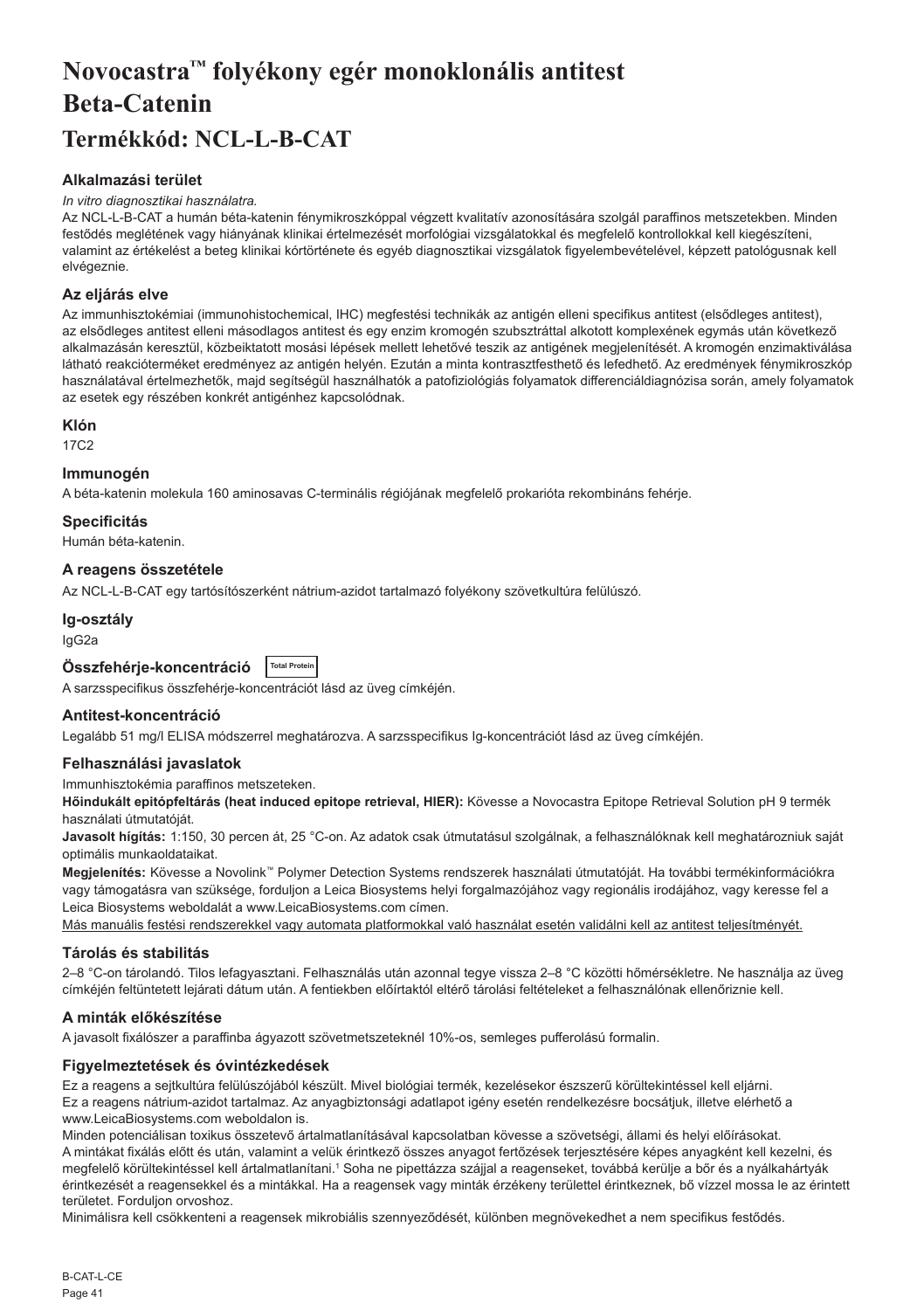A megadottaktól eltérő inkubációs idők és hőmérsékletek hibás eredményekhez vezethetnek. A felhasználónak minden ilyen jellegű változtatást validálnia kell.

# **Minőség-ellenőrzés**

A felhasználó laboratóriumában alkalmazott szövetfeldolgozási és technikai eljárások eltérései jelentős különbséget okozhatnak az eredményekben, ami az alábbi eljárásokon túl belső kontrollok rendszeres futtatását teszi szükségessé. Kontrollként friss boncolási/biopsziás/sebészeti mintákat kell használni, amelyeket a lehető leghamarabb a betegmintákkal megegyező módon kell formalinban fixálni, feldolgozni és paraffinviaszba ágyazni.

# **Pozitív szövetkontroll**

A megfelelő szövet-előkészítés és festési technikák ellenőrzésére használatos.

Minden tesztelési körülményegyüttes esetében és minden megfestési sorozatban kell alkalmazni egy pozitív szövetkontrollt. A gyengén pozitív festődésű szövet alkalmasabb az erősebben pozitív festődésű szövetnél az optimális minőség-ellenőrzéshez, valamint a kismértékű reagensbomlás észleléséhez.<sup>2</sup>

A javasolt pozitív kontrollszövet a tonsilla (nyálkahártya).

Ha a pozitív szövetkontroll nem mutat pozitív festődést, a vizsgált minták eredményeit érvénytelennek kell tekinteni.

# **Negatív szövetkontroll**

A pozitív szövetkontroll után azért kell megvizsgálni, hogy a vizsgált antigén elsődleges antitest segítségével történő jelölésének specificitását ellenőrizni lehessen.

A javasolt negatív kontrollszövet a kisagy.

Ezenkívül a legtöbb szövetmetszetben jelen lévő különböző sejttípusok gyakran használhatók negatív kontrollként, de ezeket a felhasználónak kell ellenőriznie.

Ha van nem specifikus festődés, az rendszerint diffúz megjelenésű. A formalinban túlfixált szövetekből származó metszeteknél a kötőszövet szórványos festődése is megfigyelhető. A festési eredmények értelmezésére ép sejteket használjon. A nekrotizált vagy degenerálódott sejtek gyakran nem specifikusan festődnek meg.<sup>3</sup> A fehérjék vagy a szubsztrát reakciótermékeinek nem immunológiai kötődése miatt álpozitív eredmények jelentkezhetnek. Okozhatják ezt olyan endogén enzimek is, mint a pszeudoperoxidáz (eritrociták), endogén peroxidáz (citokróm C), illetve endogén biotin (pl. máj, mell, agy, vese), az alkalmazott immunmegfestés típusától függően. Az endogén enzim aktivitásának vagy az enzimek nem specifikus kötődésének a specifikus immunreakciótól való megkülönböztetésére további betegszövetek festhetők kizárólag szubsztrát–kromogén oldattal vagy enzimkomplexekkel (avidin-biotin, sztreptavidin, jelölt polimer) és szubsztrát–kromogénnel. Ha a negatív szövetkontroll specifikus festődést mutat, a betegminták eredményeit érvénytelennek kell tekinteni.

# **Negatív reagenskontroll**

A nem specifikus festődés kiértékeléséhez és az antigén helyén létrejövő specifikus festődés jobb értelmezéséhez minden betegminta esetén egy metszeten alkalmazzon az elsődleges antitest helyett nem specifikus negatív reagenskontrollt.

# **Betegszövet**

Az NCL-L-B-CAT reagenssel festett betegmintákat vizsgálja meg utolsóként. A pozitív festődés intenzitását a negatív reagenskontroll esetleges nem specifikus háttérfestődésének viszonylatában értékelje. Mint minden immunhisztokémiai vizsgálatnál, a negatív eredmény azt jelenti, hogy az antigén nem volt kimutatható, nem pedig azt, hogy az antigén nem volt jelen a vizsgált sejtekben/ szövetben. Szükség esetén az álnegatív reakciók azonosítására használjon antitestpanelt.

# **Várható eredmények**

#### Normál szövetek

A 17C2 klón kimutatta a béta-katenin fehérjét a hámsejtek membránjában az alábbiakban: gyomor, ileum, caecum, vastagbél, végbél, bőr, here, méhnyak, nyelv, endometrium, tonsilla, méh, petevezeték, emlő- és fültőmirigy-vezetékek, trofoblasztok a placentában, vesetubulusok, hepatociták a májban és a mellékvesében. Citoplazmikus festődés volt megfigyelhető a szívsejtekben. (Vizsgált normál esetek összesített száma = 44).

#### Kóros szövetek

A 17C2 klón az alábbiakat festette meg: 4/4 tüdődaganat (részletezve: 1/1 nem kissejtes karcinóma, 1/1 adenokarcinóma,

1/1 laphámsejtes karcinóma és 1/1 nagysejtes karcinóma), 4/4 májdaganat (részletezve: 2/2 hepatocelluláris májkarcinóma, 1/1 kolangiokarcinóma és 1/1 áttétes karcinóma), 3/3 petefészek-daganat (részletezve: 1/1 malignus csírasejtes tumor, 1/1 szerózus cisztadenokarcinóma és 1/1 világossejtes karcinóma), 3/3 infiltráló duktális emlőkarcinóma, 3/3 papilláris pajzsmirigy-karcinóma, 3/3 vastagbél-adenokarcinóma, 2/2 agydaganat (részletezve: 1/1 anaplasztikus asztrocitóma és 1/1 plexus choroideus papillóma), 2/2 méhnyak-daganat (részletezve: 1/1 laphámsejtes karcinóma és 1/1 invazív laphámsejtes karcinóma), 2/2 végbél-adenokarcinóma, 2/2 laphámsejtes nyelőcső-karcinóma, 2/2 ismeretlen eredetű metasztatikus daganat, 2/2 gyomor-adenokarcinóma, 1/2 lágyszövetdaganat, 1/2 laphámsejtes nyelvkarcinóma, 1/2 vesesejtes karcinóma, 1/2 szeminóma, 1/2 laphámsejtes bőrkarcinóma, 1/1 laphámsejtes gégekarcinóma és 1/1 atípusos csecsemőmirigy-karcinoid. (Vizsgált tumoresetek összesített száma = 44.)

# **Az NCL-L-B-CAT a béta-katenin fehérje detektálására ajánlott normál és daganatos szövetekben, a nem immunológiai hisztokémiai festést használó hagyományos kórszövettani eljárások kiegészítéseként.**

# **Általános korlátozások**

Az immunhisztokémia több lépésből álló diagnosztikai folyamat, amely a következőket foglalja magában: speciális képzés alapján a megfelelő reagensek kiválasztása; a szövetek kiválasztása, fixálása és feldolgozása; az IHC tárgylemez előkészítése; és a festési eredmények értelmezése.

A szövet festődése függ a szövet festés előtti kezelésétől és feldolgozásától. A nem megfelelő fixálás, a fagyasztás, olvasztás, mosás, szárítás, melegítés, metszetkészítés, illetve a más szövetekkel vagy folyadékokkal történő szennyezés műtermékeket, az antitestek befogását, illetve álnegatív eredményeket okozhat. Ellentmondó eredményekhez vezethetnek a fixálási vagy beágyazási módszerek eltérései, illetve a szövet eredendő rendellenességei.<sup>4</sup>

A túlzott vagy hiányos kontrasztfestés ronthatja az eredmények megfelelő értelmezését.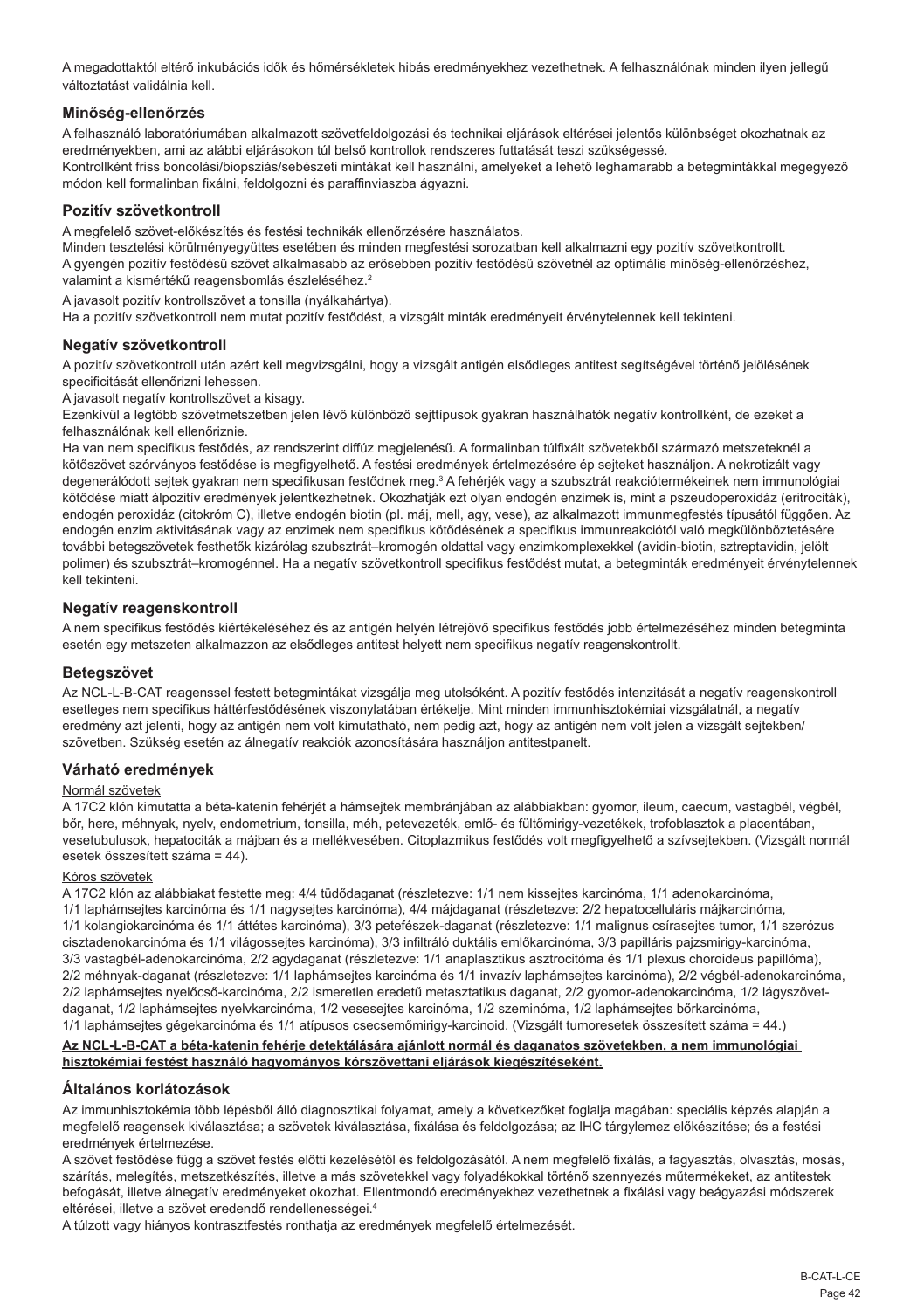Minden festődés meglétének vagy hiányának klinikai értelmezését morfológiai vizsgálatokkal és megfelelő kontrollokkal kell kiegészíteni, valamint az értékelést a beteg klinikai kórtörténete és egyéb diagnosztikai vizsgálatok figyelembevételével, képzett patológusnak kell elvégeznie.

A Leica Biosystems Newcastle Ltd által biztosított antitestek specifikus fixálási követelmények mellett, az utasításoknak megfelelően fagyasztott vagy paraffinba ágyazott metszeteken történő felhasználásra szolgálnak. Időnként váratlan antigén-expresszió fordulhat elő, különösen daganatok esetében. Bármely festett szövetmetszet klinikai értelmezéséhez morfológiai elemzést is kell végezni, és ki kell értékelni a megfelelő kontrollokat.

# **Bibliográfia – általános**

- 1. National Committee for Clinical Laboratory Standards (NCCLS). Protection of laboratory workers from infectious diseases transmitted by blood and tissue; proposed guideline. Villanova, P.A. 1991; 7(9). Order code M29-P.
- 2. Battifora H. Diagnostic uses of antibodies to keratins: a review and immunohistochemical comparison of seven monoclonal and three polyclonal antibodies. Progress in Surgical Pathology. 6:1–15. eds. Fenoglio-Preiser C, Wolff CM, Rilke F. Field & Wood, Inc., Philadelphia.
- 3. Nadji M, Morales AR. Immunoperoxidase, part I: the techniques and pitfalls. Laboratory Medicine. 1983; 14:767.
- 4. Omata M, Liew CT, Ashcavai M, Peters RL. Nonimmunologic binding of horseradish peroxidase to hepatitis B surface antigen: a possible source of error in immunohistochemistry. American Journal of Clinical Pathology. 1980; 73:626.
- 5. Curia MC, Zuckermann M, De Lellis L, et al. Sporadic childhood hepatoblastomas show activation of β-catenin, mismatch repair defects and p53 mutations. Modern Pathology. 2008; 21:7-14.
- 6. Ortega P, Morán A, de Juan C, et al. Differential Wnt pathway gene expression and E-cadherin truncation in sporadic colorectal cancers with and without microsatellite instability. Clinical Cancer Research. 2008; 14(14):995-1001.
- 7. Daa T, Kaku N, Kashima K, et al. Expression of β-catenin, E-cadherin and cyclin D1 in adenoid cystic carcinoma of the salivary gland. Journal of Experimental Clinical Cancer Research. 2005; 24(1):83-87.
- 8. Fadare O, Reddy H, Wang J, et al. E-cadherin and β-catenin expression in early stage cervical carcinoma: a tissue microarray study of 147 cases. World Journal of Surgical Oncology. 2005; 3(38).
- 9. Gamachi A, Kashima K, Daa T, et al. Aberrant intracellular localization of biotin, biotin-binding enzymes, and β-catenin in pregnancyrelated endometrium and morule-associated neoplastic lesions. Modern Pathology. 2003; 16(11):1124-1131.

# **Módosítások az előző változathoz képest**

A Várható eredmények című rész formátumának frissítése. Lefordított szöveg hozzáadása.

# **Kiadás dátuma**

03 október 2018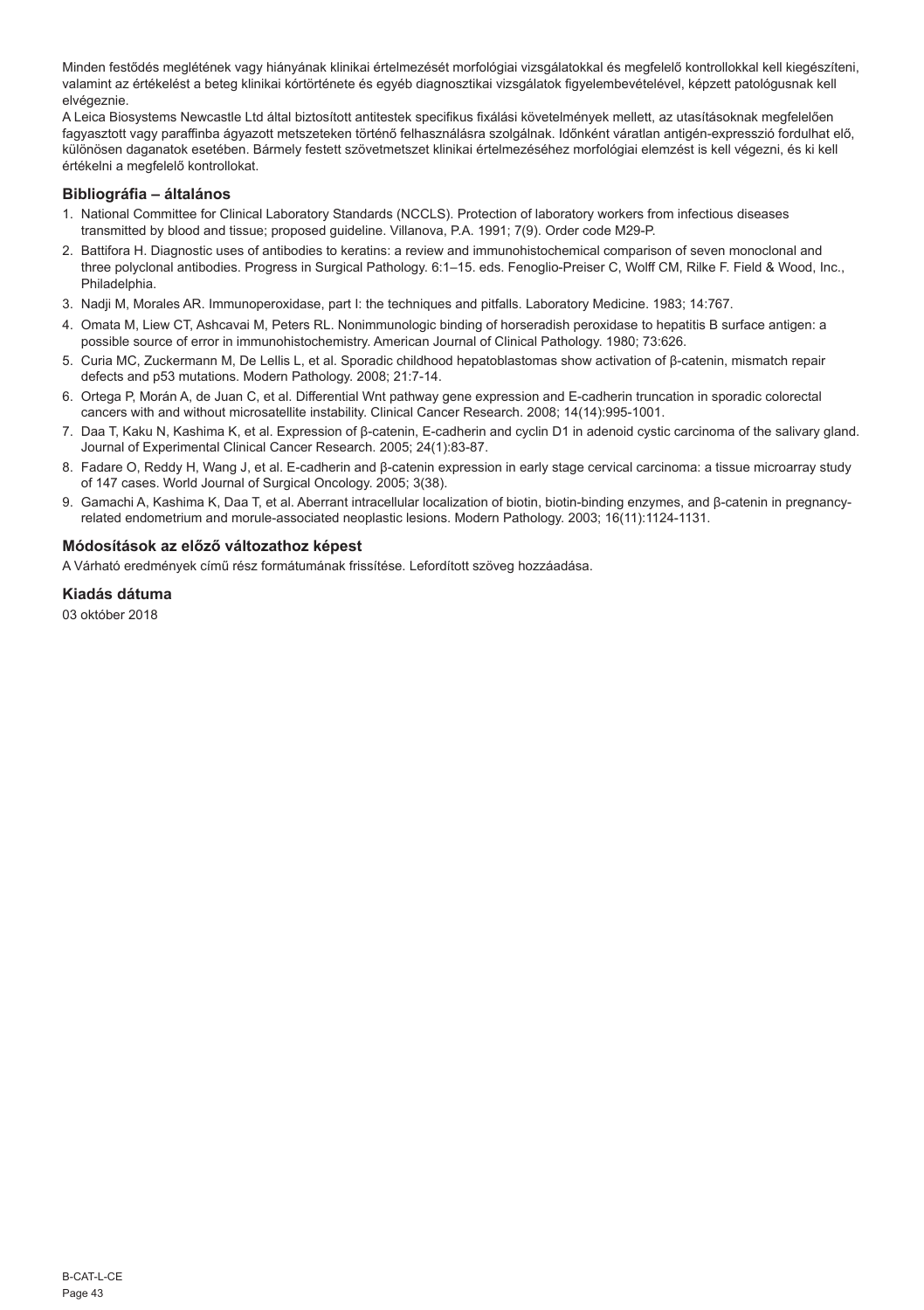# <span id="page-44-0"></span>**NovocastraTM Anticorp monoclonal lichid de șoarece Beta-Catenin Cod produs: NCL-L-B-CAT**

# **Utilizare prevăzută**

#### *Pentru diagnosticare in vitro.*

NCL-L-B-CAT este destinat identificării calitative, prin intermediul microscopiei optice, a beta-cateninei umane în secțiunile de parafină. Interpretarea clinică a oricărei colorări sau a absenței acesteia trebuie completată cu studii morfologice utilizând controale adecvate și trebuie evaluată în contextul antecedentelor clinice ale pacientului, precum și al altor teste de diagnosticare efectuate de către un patolog calificat.

# **Principiul de procedură**

Tehnicile de colorare imunohistochimică (IHC) permit vizualizarea antigenilor prin aplicarea secvențială a unui anumit anticorp pe antigen (anticorp primar), a unui anticorp secundar pe anticorpul primar și a unui complex enzimatic cu un substrat cromogen, cu etape de spălare intercalate. Activarea enzimatică a cromogenului duce la un produs de reacție vizibil la locul aplicării antigenului. Specimenul poate fi apoi contracolorat și acoperit cu lamelă. Rezultatele sunt interpretate folosind un microscop optic și ajută la diagnosticul diferențial al proceselor patofiziologice, care pot sau nu să fie asociate cu un anumit antigen.

# **Clonă**

17C2

### **Imunogen**

Proteină recombinantă procariotică, corespunzând unei regiuni cu 160 aminoacizi a terminalului C al moleculei de beta-catenină.

### **Specificitate**

Beta-catenină umană.

# **Compoziția reactivului**

NCL-L-B-CAT este un supernatant de cultură tisulară lichid care conține azidă de sodiu drept conservant.

# **Clasa Ig**

IgG2a

# **Concentrație proteină totală Total Protein**

Consultați eticheta flaconului pentru concentrația proteinelor totale specifică lotului.

#### **Concentrație anticorpi**

Mai mare sau egală cu 51 mg/L, asa cum este determinată prin ELISA. Consultati eticheta flaconului pentru concentratia Ig specifică lotului.

#### **Recomandări privind utilizarea**

#### Imunohistochimie pe secțiuni de parafină.

**Recuperarea indusă de căldură a epitopilor (HIER):** Urmați instrucțiunile de utilizare din Novocastra Epitope Retrieval Solution pH 9. **Diluție sugerată:** 1:150 timp de 30 de minute la 25 °C. Aceste informații sunt furnizate cu rol de îndrumare, iar utilizatorii trebuie să-și stabilească singuri propriile diluții de lucru optime.

**Vizualizare:** Respectați instrucțiunile de utilizare din Novolink™ Polymer Detection Systems. Pentru informații suplimentare despre produs sau asistență, luați legătura cu distribuitorul dvs. local sau cu biroul regional al Leica Biosystems sau, ca alternativă, vizitați siteul web al Leica Biosystems, www.LeicaBiosystems.com

Performanța acestui anticorp trebuie validată atunci când este utilizat cu alte sisteme de colorare manuală sau alte platforme automatizate.

# **Depozitare și stabilitate**

A se depozita la 2–8 °C. A nu se congela. A se returna la 2–8 °C imediat după utilizare. A nu se utiliza după data expirării indicată pe eticheta flaconului. Alte condiții de depozitare decât cele specificate mai sus trebuie verificate de către utilizator.

# **Pregătirea specimenului**

Mediul de fixare recomandat este formalină tamponată neutru 10% pentru secțiunile de țesut încorporate în parafină.

#### **Avertismente și precauții**

Acest reactiv a fost pregătit din supernatantul culturii celulare. Întrucât este un produs biologic, trebuie să se actioneze cu prudentă rezonabilă la manipularea sa.

Acest reactiv conține azidă de sodiu. O Fișă tehnică de securitate a materialului este disponibilă la cerere sau pe site-ul www. LeicaBiosystems.com

Consultați reglementările naționale sau locale pentru informații privind eliminarea tuturor componentelor potențial toxice.

Specimenele, înainte și după fixare, precum și toate materialele expuse la acestea, trebuie manevrate ca și când ar avea potențialul de a transmite infecții și trebuie eliminate luând măsurile de precauție adecvate.1 Nu pipetați niciodată reactivii pe gură și evitați contactul reactivilor și specimenelor cu pielea și mucoasele. Dacă reactivii sau probele vin în contact cu suprafețele sensibile, spălați cu apă din abundență. Solicitați asistență medicală.

Reduceți la minimum contaminarea microbiană a reactivilor, în caz contrar poate apărea o creștere a colorării nespecifice.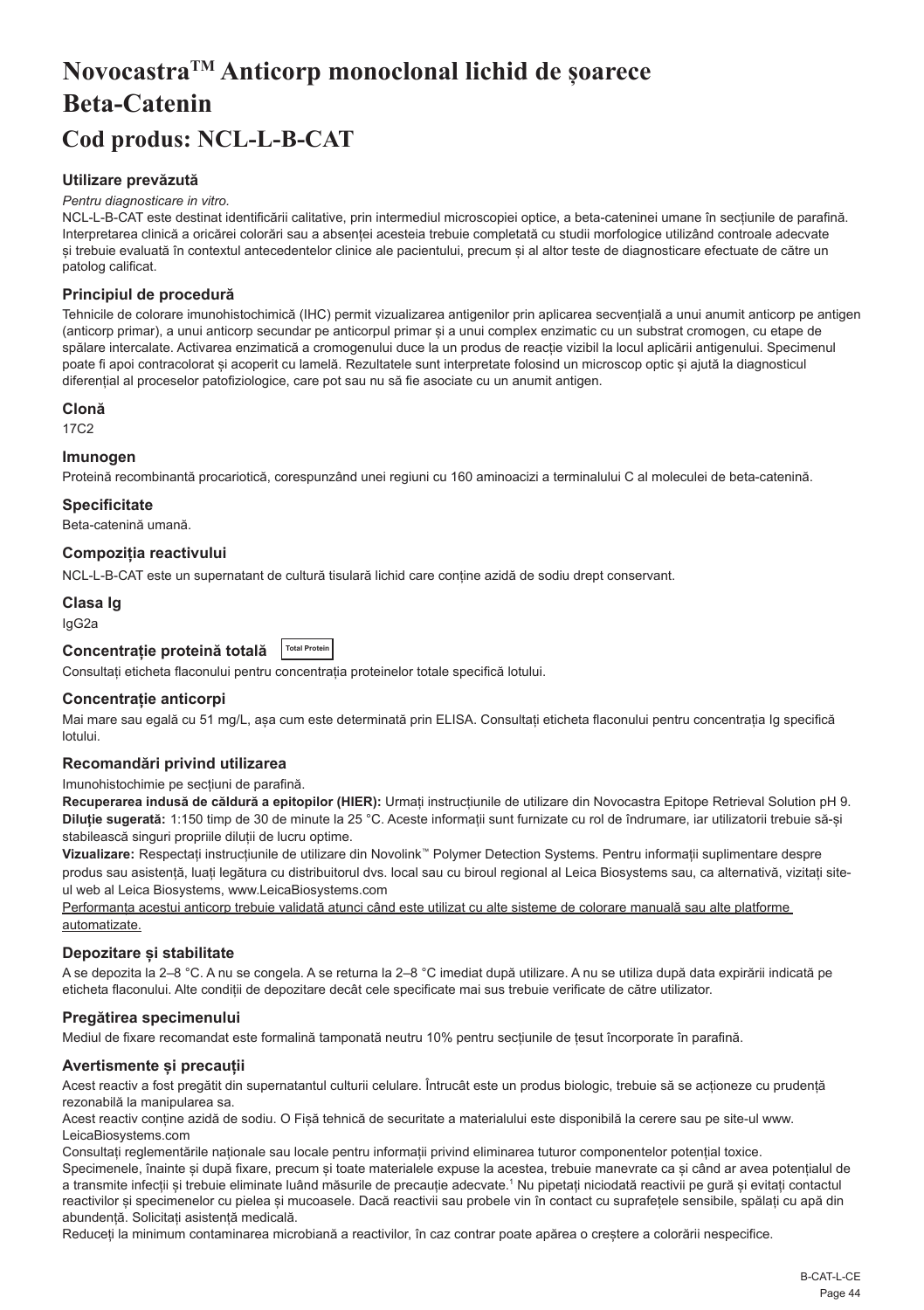Timpii sau temperaturile de incubație care diferă de valorile specificate pot genera rezultate eronate. Orice astfel de modificări trebuie validate de către utilizator.

# **Controlul calității**

Diferentele în ceea ce priveste procesarea tesutului și procedurile tehnice în laboratorul utilizatorului pot cauza o variabilitate semnificativă a rezultatelor, necesitând efectuarea cu regularitate de controale interne, în plus față de următoarele proceduri. Probele de control trebuie să fie probe proaspete de autopsie/biopsie/chirurgicale, fixate în formalină, procesate și încorporate în ceară de parafină cât mai curând posibil și în aceeași manieră ca și probele pacientului.

# **Țesutul de control pozitiv**

Folosit pentru a indica țesuturile pregătite corect și tehnicile de colorare adecvate.

O probă de țesut de control pozitiv trebuie să fie inclusă pentru fiecare set de condiții de testare în fiecare etapă de colorare. Un țesut cu colorare pozitivă slabă este mai adecvat decât un țesut cu colorare pozitivă puternică în vederea unui control optim al calității și pentru a detecta nivelurile minore de degradare a reactivului.<sup>2</sup>

Țesutul de control pozitiv recomandat este amigdala (mucoasă).

Dacă țesutul de control pozitiv nu demonstrează colorația pozitivă, rezultatele obținute cu acele probe de testare trebuie considerate nevalide.

# **Țesutul de control negativ**

Trebuie examinat după țesutul de control pozitiv pentru a verifica specificitatea informațiilor de etichetare ale antigenului țintă în funcție de anticorpul primar.

Țesutul de control negativ recomandat este cerebelul.

Ca alternativă, varietatea de tipuri diferite de celule prezente în majoritatea secțiunilor tisulare oferă frecvent locuri de control negativ, dar acest lucru trebuie verificat de către utilizator.

Colorația nespecifică, dacă este prezentă, are, de obicei, un aspect difuz. Colorația sporadică a țesutului conjunctiv poate fi observată, de asemenea, în secțiuni de țesuturi fixate în mod excesiv în formalină. Folosiți celule intacte pentru interpretarea rezultatelor de colorare. Celulele necrotice sau degenerate se colorează deseori într-un mod nespecific.3 Se pot observa rezultate fals pozitive ca urmare a legării non-imunologice a proteinelor sau produșilor de reacție ai substratului. Acestea pot fi cauzate, de asemenea, de enzimele endogene precum pseudoperoxidaza (eritrocite), peroxidaza endogenă (citocromul C) sau biotina endogenă (de exemplu, ficat, sân, creier, rinichi), în funcție de tipul de imunocolorație folosit. Pentru a diferenția activitatea enzimelor endogene sau legarea nespecifică a enzimelor de imunoreactivitatea specifică, pot fi colorate țesuturi suplimentare de la pacient numai cu substrat-cromogen sau, respectiv, complexe enzimatice (avidină-biotină, streptavidină, polimer etichetat) și substrat-cromogen. În cazul în care colorația specifică are loc în țesutul de control negativ, rezultatele obținute pe probele pacientului trebuie să fie considerate nevalide.

# **Reactivul de control negativ**

Folosiți un reactiv de control negativ non-specific în locul anticorpului primar cu o secțiune din fiecare specimen al pacientului pentru a evalua

colorația nespecifică și a permite o mai bună interpretare a colorării specifice la situl antigenului.

#### **Țesutul pacientului**

Examinați specimenele pacientului colorate cu NCL-L-B-CAT ultimele. Intensitatea colorației pozitive trebuie evaluată în contextul oricăre

colorații de fond nespecifice a reactivului de control negativ. La fel ca în cazul oricărui test imunohistochimic, un rezultat negativ înseamnă că antigenul nu a fost detectat, și nu că antigenul a fost absent în celulele/țesuturile analizate. Dacă este necesar, folosiți un panel pentru anticorpi pentru identificarea reacțiilor fals negative.

# **Rezultate așteptate**

#### Țesuturi normale

Clona 17C2 a detectat proteina de beta-catenină în membrana celulelor epiteliale ale stomacului, ileonului, cecului, colonului, rectului, pielii, testiculului, colului uterin, limbii, endometrului, amigdalei, ureterului, tubului falopian, canalelor din sân și glanda parotidă, trofoblastele din placentă, tubulele renale, hepatocitele din ficat și celulele din glanda suprarenală. S-a observat o colorație citoplasmatică în celulele cardiace. (Numărul total al cazurilor normale evaluate = 44).

### Țesuturi anormale

Clona 17C2 a colorat 4/4 tumori pulmonare (incluzând 1/1 carcinoame non-microcelulare, 1/1 adenocarcinom, 1/1 carcinom cu celule scuamoase și 1/1 carcinom cu celule mari), 4/4 tumori hepatice (incluzând 2/2 carcinoame hepatocelulare ale ficatului, 1/1 colangiocarcinom și 1/1 carcinom metastatic), 3/3 tumori ovariene (incluzând 1/1 tumoare malignă cu celule germinale, 1/1 cistadenocarcinom seros și 1/1 carcinom cu celule clare), 3/3 carcinoame ductale infiltrate de sân, 3/3 carcinoame papilare ale tiroidei, 3/3 adenocarcinoame ale colonului, 2/2 tumori cerebrale (incluzând 1/1 astrocitom anaplastic și 1/1 papilom al plexului coroid), 2/2 tumori ale colului uterin (incluzând 1/1 carcinom cu celule scuamoase și 1/1 carcinom invaziv cu celule scuamoase), 2/2 adenocarcinoame ale rectului, 2/2 carcinoame cu celule scuamoase ale esofagului, 2/2 tumori metastatice de origine necunoscută, 2/2 adenocarcinoame ale stomacului, 1/2 tumori ale țesuturilor moi, 1/2 carcinoame cu celule scuamoase ale limbii, 1/2 carcinoame cu celule renale, 1/2 seminoame, 1/2 carcinoame cu celule scuamoase ale pielii, 1/1 carcinom cu celule scuamoase al laringelui și 1/1 carcinoid atipic al timusului. (Numărul total al cazurilor tumorale evaluate = 44).

#### **NCL-L-B-CAT este recomandat pentru detectarea proteinei de beta-catenină în țesuturile normale și neoplazice, ca adjuvant al histopatologiei convenționale, utilizând coloranți histochimici non-imunologici.**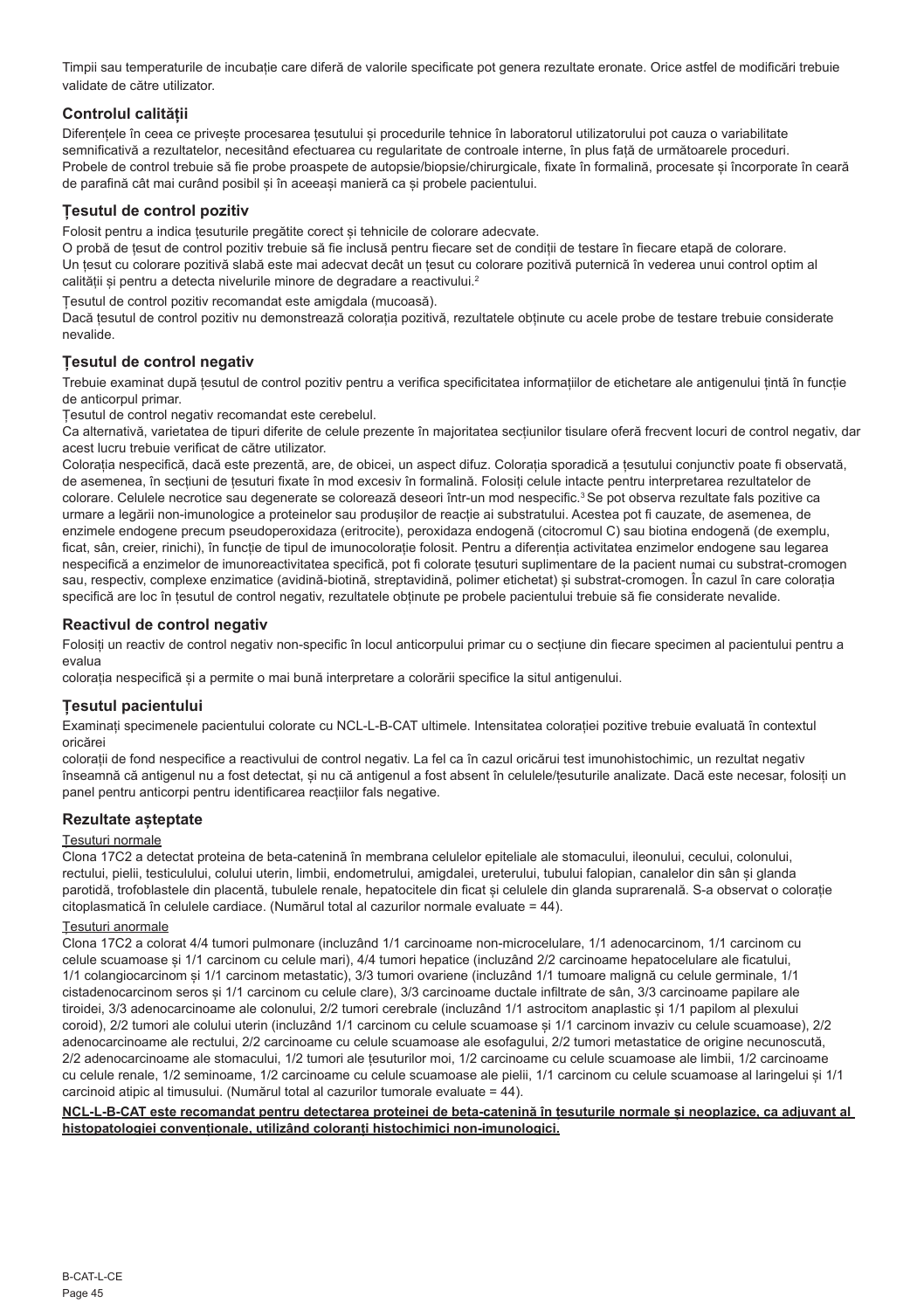# **Limitări generale**

Imunohistochimia este un proces de diagnostic cu mai multe etape, care constă din instruirea specializată în ceea ce privește alegerea reactivilor adecvați; alegerea, fixarea și procesarea tesutului; prepararea lamei IHC; și interpretarea rezultatelor de colorare. Colorarea tisulară depinde de manipularea și procesarea tesutului înainte de colorare. Fixarea, congelarea, dezghetarea, spălarea, uscarea, încălzirea, secționarea necorespunzătoare sau contaminarea cu alte țesuturi ori fluide pot cauza artefacte, captura anticorpilor sau rezultate fals negative. Rezultatele inconsecvente pot fi atribuite diferențelor în ceea ce privește metodele de fixare și încorporare. ori neregularităților inerente ale țesutului.<sup>4</sup>

Contracolorația excesivă sau incompletă poate compromite interpretarea adecvată a rezultatelor.

Interpretarea clinică a oricărei colorări sau a absenței acesteia trebuie completată cu studii morfologice utilizând controale adecvate și trebuie evaluată în contextul antecedentelor clinice ale pacientului, precum și al altor teste de diagnosticare efectuate de către un patolog calificat.

Anticorpii de la Leica Biosystems Newcastle Ltd sunt destinați utilizării, conform indicațiilor, fie pe secțiuni congelate, fie pe secțiuni încorporate în parafină cu cerințe de fixare specifice. Poate apărea exprimarea neașteptată a antigenului, în special în neoplasme. Interpretarea clinică a oricărei sectiuni tisulare colorate trebuie să includă analiza morfologică și evaluarea probelor de control adecvate.

# **Bibliografie - General**

- 1. National Committee for Clinical Laboratory Standards (NCCLS). Protection of laboratory workers from infectious diseases transmitted by blood and tissue; proposed guideline. Villanova, P.A. 1991; 7(9). Order code M29-P.
- 2. Battifora H. Diagnostic uses of antibodies to keratins: a review and immunohistochemical comparison of seven monoclonal and three polyclonal antibodies. Progress in Surgical Pathology. 6:1–15. eds. Fenoglio-Preiser C, Wolff CM, Rilke F. Field & Wood, Inc., Philadelphia.
- 3. Nadji M, Morales AR. Immunoperoxidase, part I: the techniques and pitfalls. Laboratory Medicine. 1983; 14:767.
- 4. Omata M, Liew CT, Ashcavai M, Peters RL. Nonimmunologic binding of horseradish peroxidase to hepatitis B surface antigen: a possible source of error in immunohistochemistry. American Journal of Clinical Pathology. 1980; 73:626.
- 5. Curia MC, Zuckermann M, De Lellis L, et al. Sporadic childhood hepatoblastomas show activation of β-catenin, mismatch repair defects and p53 mutations. Modern Pathology. 2008; 21:7-14.
- 6. Ortega P, Morán A, de Juan C, et al. Differential Wnt pathway gene expression and E-cadherin truncation in sporadic colorectal cancers with and without microsatellite instability. Clinical Cancer Research. 2008; 14(14):995-1001.
- 7. Daa T, Kaku N, Kashima K, et al. Expression of β-catenin, E-cadherin and cyclin D1 in adenoid cystic carcinoma of the salivary gland. Journal of Experimental Clinical Cancer Research. 2005; 24(1):83-87.
- 8. Fadare O, Reddy H, Wang J, et al. E-cadherin and β-catenin expression in early stage cervical carcinoma: a tissue microarray study of 147 cases. World Journal of Surgical Oncology. 2005; 3(38).
- 9. Gamachi A, Kashima K, Daa T, et al. Aberrant intracellular localization of biotin, biotin-binding enzymes, and β-catenin in pregnancyrelated endometrium and morule-associated neoplastic lesions. Modern Pathology. 2003; 16(11):1124-1131.

# **Amendamente la ediția anterioară**

Actualizare pentru formatarea rezultatelor așteptate. Adăugare de text tradus.

#### **Data publicării**

03 octombrie 2018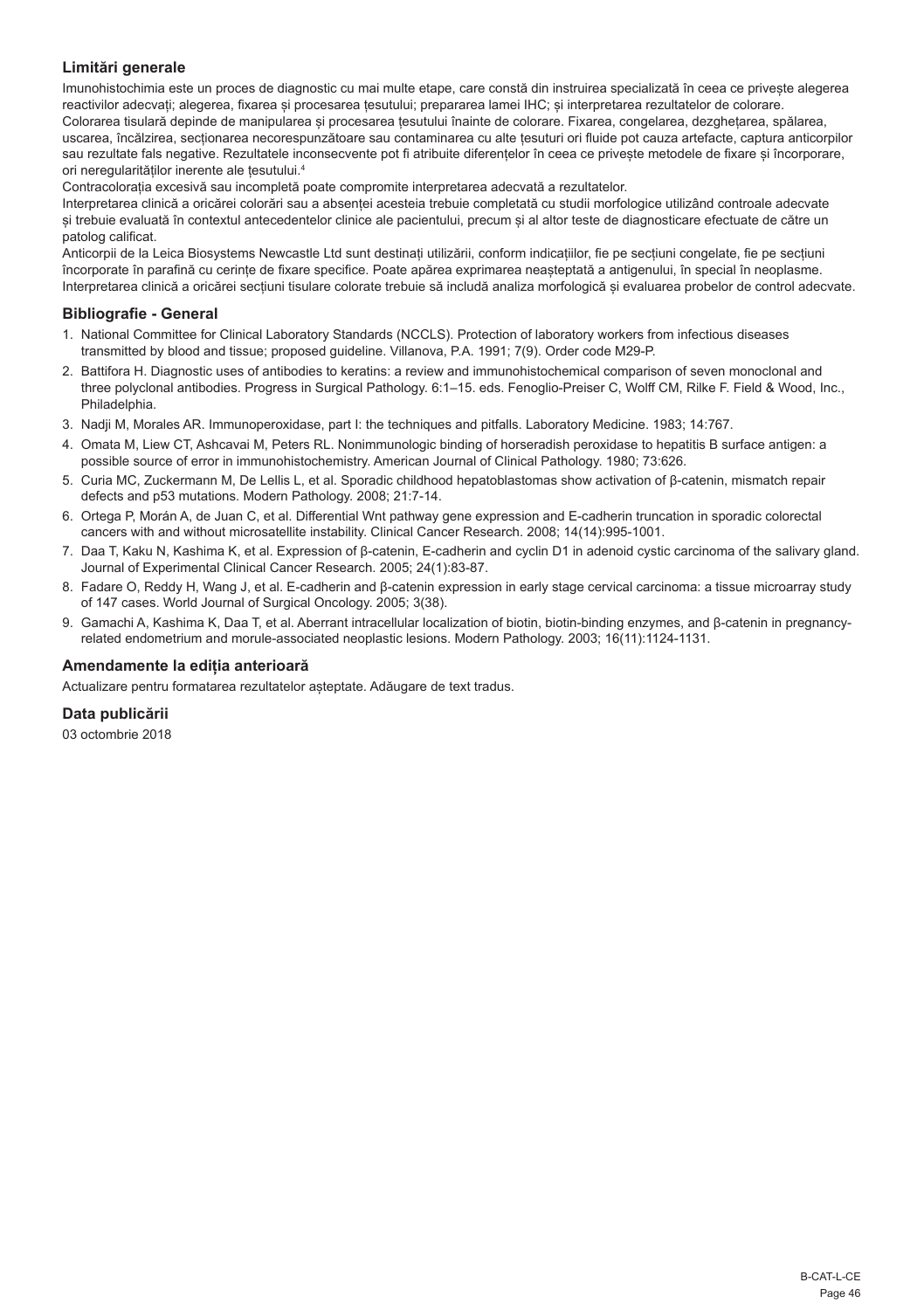# <span id="page-47-0"></span>**Жидкая форма моноклональных антител мыши Novocastra™ Beta-Catenin**

# **Код продукта: NCL-L-B-CAT**

# **Назначение**

#### *Для диагностики in vitro*

Препарат NCL-L-B-CAT предназначен для качественной идентификации бета-катенина человека в парафиновых срезах методом световой микроскопии. Клиническая интерпретация любого окрашивания или его отсутствия должна быть дополнена морфологическими исследованиями с надлежащими контролями и должна быть оценена квалифицированным патологом с учетом анамнеза пациента и других диагностических тестов.

### **Принцип метода**

Иммуногистохимические (ИГХ) методы окрашивания позволяют визуализировать антигены путем последовательного связывания специфического антитела с антигеном (первичное антитело), вторичного антитела с первичным антителом и ферментного комплекса с хромогенным субстратом. Между этими этапами выполняется промежуточная промывка. Ферментная активация хромогена приводит к образованию видимого продукта реакции в месте расположения антигена. После этого образцы можно подвергать контрастному окрашиванию и заключить под покровную пленку. Интерпретацию результатов выполняют под световым микроскопом и используют для дифференциальной диагностики патофизиологических процессов, которые могут быть связаны или не связаны с конкретным антигеном.

### **Клон**

17C2

#### **Иммуноген**

Рекомбинантный белок из прокариотических клеток, соответствующий региону 160 аминокислот С-концевого домена молекулы бета-катенина.

### **Специфичность**

Бета-катенин человека.

### **Состав реактива**

NCL-L-B-CAT является супернатантом жидкой культуры тканей, содержащим азид натрия в качестве консерванта.

# **Класс иммуноглобулинов**

IgG2a

# **Общая концентрация белка Total Protein**

Общая концентрация белка в каждой партии указана на этикетке флакона.

#### **Концентрация антитела**

Не менее 51 мг/л при измерении методом ИФА. Общая концентрация иммуноглобулина в каждой партии указана на этикетке флакона.

# **Рекомендации по применению**

Иммуногистохимическое окрашивание парафиновых срезов.

**Тепловая демаскировка эпитопа (Heat Induced Epitope Retrieval, HIER):** выполняйте инструкцию по применению, прилагаемую к препарату Novocastra Epitope Retrieval Solution pH 9.

**Рекомендуемое разведение:** 1:150 в течение 30 минут при температуре 25 °C. Данная информация носит рекомендательный характер, и пользователям следует самостоятельно определять оптимальные рабочие разведения.

**Визуализация:** Следуйте инструкциям по применению, которые прилагаются к системам визуализации Novolink™ Polymer Detection Systems. Для получения дополнительной информации о продукции и технической поддержки обратитесь к местному дистрибьютору или в региональный офис компании Leica Biosystems либо, в качестве альтернативы, посетите веб-сайт компании Leica Biosystems, www.LeicaBiosystems.com

**В случае применения этого антитела с другими ручными системами окрашивания или автоматизированными платформами следует выполнять валидацию его рабочих параметров.**

#### **Хранение и стабильность**

Хранить при температуре 2–8 °C. Не замораживать. После использования незамедлительно вернуть на хранение при температуре 2–8 °C. Не использовать после указанной на этикетке флакона даты истечения срока годности. Условия хранения, отличающиеся от указанных выше, должны быть проверены пользователем.

#### **Подготовка образцов**

Для приготовления залитых в парафин срезов тканей рекомендуется фиксация в 10 % нейтральном забуференном формалине.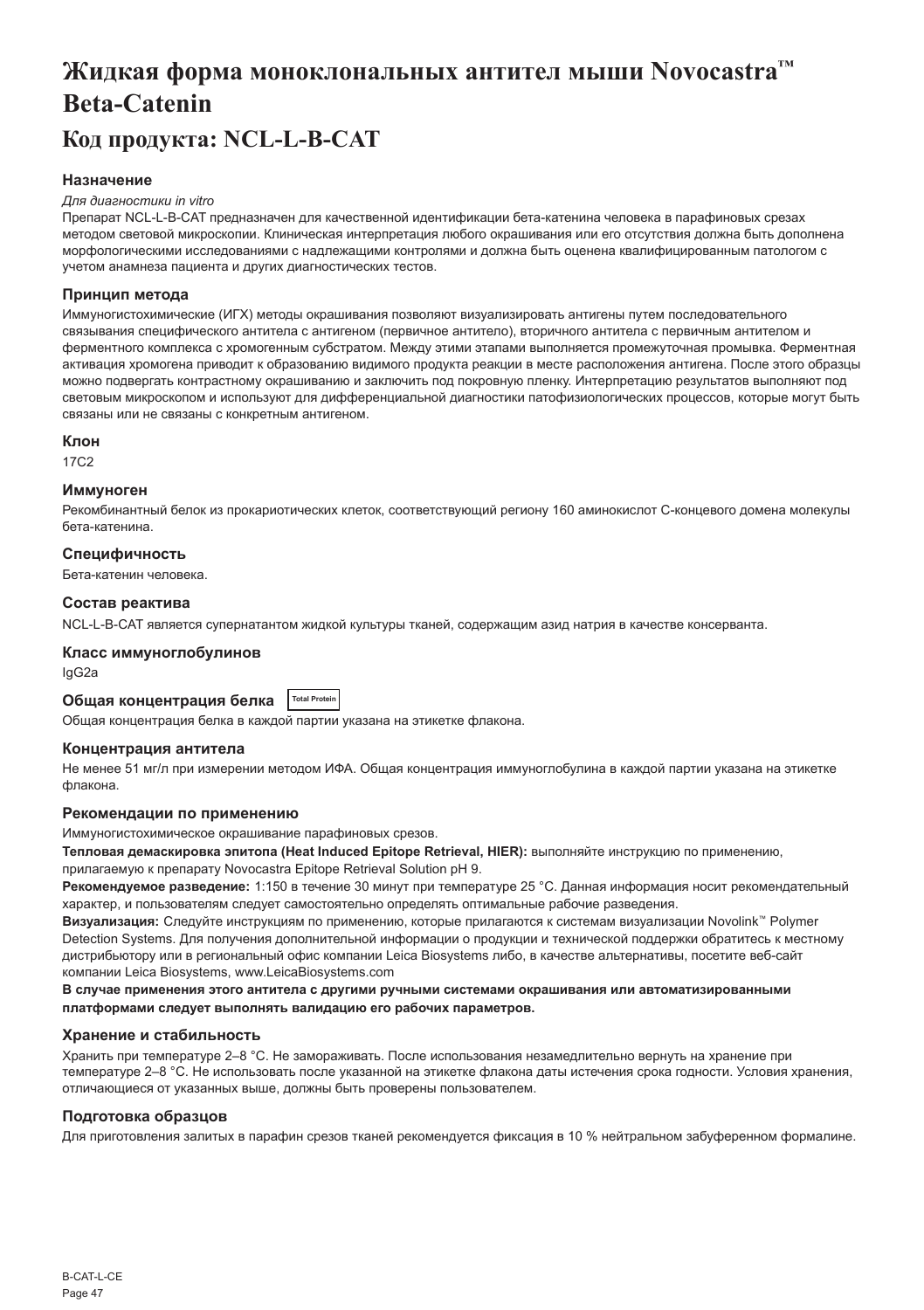#### **Предупреждения и меры предосторожности**

Этот реактив был изготовлен из супернатанта культуры клеток. При обращении с этим продуктом, как и с другими биологическими продуктами, следует соблюдать разумную осторожность.

Этот реактив содержит азид натрия. Паспорт безопасности химической продукции предоставляется по запросу или доступен на сайте www.LeicaBiosystems.com В отношении утилизации любых потенциально опасных компонентов следуйте требованиям федеральных, региональных и местных нормативных документов.

С образцами (до и после фиксации) и всеми материалами, которые находятся под их воздействием, следует обращаться как со способными к передаче инфекции и утилизировать, соблюдая соответствующие меры предосторожности.<sup>1</sup>Никогда не набирайте реактивы в пипетку ртом и не допускайте контакта реактивов и образцов с кожей и слизистыми оболочками. В случае контакта реактивов или образцов с чувствительными зонами промойте их большим количеством воды. Обратитесь за медицинской помощью.

Сводите к минимуму микробное загрязнение реактивов во избежание усиления неспецифического окрашивания. Инкубация при сроках и температурах, отличных от указанных в инструкции, может дать ошибочные результаты. Любые подобные изменения должны быть валидированы пользователем.

#### **Контроль качества**

Различия в методах обработки тканей и технических процедурах, выполняемых в лаборатории пользователя, могут привести к существенной вариабельности результатов, в связи с чем требуется регулярное выполнение внутрилабораторных контролей в дополнение к указанным ниже процедурам.

В качестве контролей следует использовать свежие образцы, полученные при аутопсии, биопсии или хирургических процедурах, фиксированные в формалине, обработанные и как можно скорее залитые в парафин так же, как были обработаны полученные у пациентов образцы.

#### **Положительный контроль ткани**

Применяется для проверки правильности подготовки тканей и методов окрашивания.

В каждый набор условий теста при каждом цикле окрашивания следует включать один срез ткани для положительного контроля. Для оптимального контроля качества и обнаружения незначительных уровней деградации реактива более подходит ткань со слабым положительным окрашиванием, чем ткань с сильным положительным окрашиванием.<sup>2</sup>

В качестве положительного контроля рекомендуется использовать ткань миндалин (слизистой).

При отсутствии положительного окрашивания ткани, использующейся в качестве положительного контроля, результаты, полученные с исследуемыми образцами, считаются недействительными.

#### **Отрицательный контроль ткани**

Этот тест необходимо выполнять после положительного контроля ткани для проверки специфичности мечения целевого антигена первичным антителом.

В качестве отрицательного контроля рекомендуется ткань мозжечка.

Кроме того, разнообразные типы клеток для отрицательного контроля можно часто найти в большинстве срезов тканей, однако такие препараты должны быть проверены пользователем.

Неспецифическое окрашивание, если оно присутствует, обычно выглядит диффузным. В срезах тканей, избыточно фиксированных формалином, можно также иногда увидеть окрашивание соединительной ткани. Для интерпретации результатов окрашивания используйте интактные клетки. Некротизированные или разрушенные клетки часто окрашиваются неспецифически.<sup>з</sup> Неиммунное связывание белков или продуктов реакции с субстратом может привести к ложноположительным результатам. Такие же результаты могут быть связаны с эндогенными ферментами, например псевдопероксидазой (в эритроцитах), эндогенной пероксидазой (цитохром C) или эндогенным биотином (например, в печени, молочной железе, головном мозге или почке) в зависимости от типа использованного иммунного окрашивания. Чтобы отличить активность эндогенных ферментов или неспецифическое связывание ферментов от специфической иммунореактивности, можно выполнить окрашивание дополнительных тканей пациента исключительно хромогенным субстратом или ферментными комплексами (авидин-биотин, стрептавидин, меченый полимер) и хромогенным субстратом соответственно. При наличии специфического окрашивания в отрицательном контроле ткани результаты исследования полученных у пациентов образцов считаются недействительными.

#### **Отрицательный контроль реактива**

Для оценки неспецифического окрашивания и лучшей интерпретации специфического окрашивания в области связывания антигена, исследуя срезы каждого образца, взятого у пациента, вместо первичных антител используйте реактив, служащий в качестве неспецифического отрицательного контроля.

#### **Ткань, полученная у пациента**

Исследуйте полученные у пациентов образцы, окрашенные NCL-L-B-CAT, в последнюю очередь. Интенсивность положительного окрашивания следует оценивать с учетом любого неспецифического фонового окрашивания отрицательного контроля реактива. Как и при любом иммуногистохимическом исследовании, отрицательный результат означает необнаружение антигена, но не его отсутствие в исследованных клетках или ткани. При необходимости следует использовать панель антител для выявления ложноотрицательных реакций.

#### **Ожидаемые результаты**

#### Нормальные ткани

Клон 17C2 обнаружил белок бета-катенина в мембранах эпителилальных клеток желудка, тонкой кишки, слепой кишки, толстого кишечника, прямой кишки, кожи, яичка, шейки матки, языка, эндометрия, миндалин, мочеточника, фаллопиевой трубы, протоков молочной и паращитовидной железы, трофобластов в плаценте, почечных канальцах, гепатоцитах печени и клетках надпочечника. Окрашивание цитоплазмы наблюдалось в клетках сердца. (Общее число исследованных нормальных тканей = 44).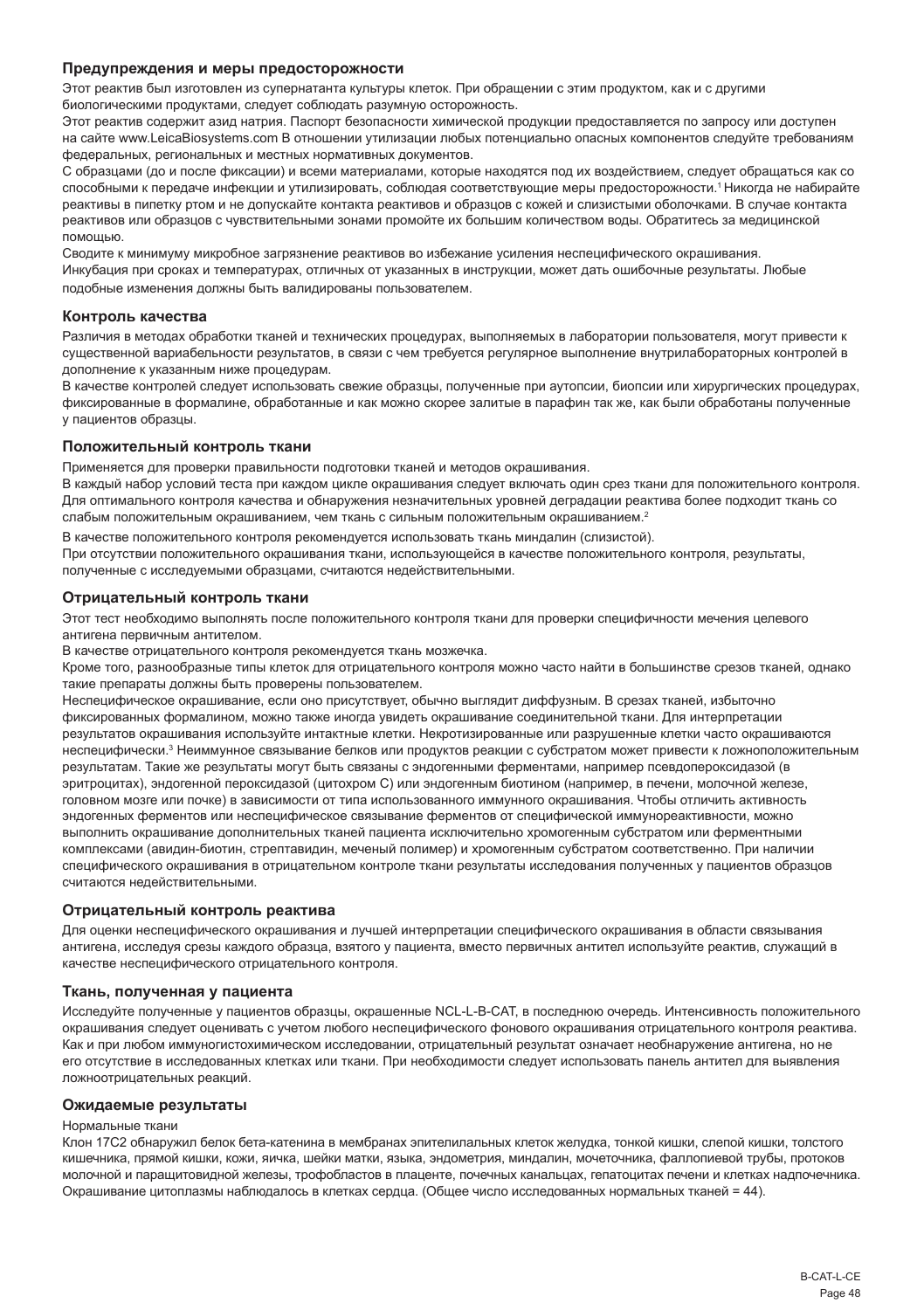#### Патологически измененные ткани

Клон 17C2 окрашивал в 4/4 случаев опухоли легких (включая 1/1 случая немелкоклеточной карциномы, 1/1 случая аденокарциномы, 1/1 случая плоскоклеточной карциномы и 1/1 случая крупноклеточной карциномы), 4/4 случаев опухоли печени (включая 2/2 случаев гепатоцеллюлярной карциномы печени, 1/1 случая холангиокарциномы и 1/1 случая метастатической карциномы), 3/3 случаев опухоли яичников (включая 1/1 случая злокачественной опухоли зародышевых клеток, 1/1 случая серозной цистоаденокарциномы и 1/1 случая светлоклеточной карциномы), 3/3 случаев инфильтрирующей карциномы протоков молочной железы, 3/3 случаев папиллярной карциномы щитовидной железы, 3/3 случаев аденокарциномы толстого кишечника, 2/2 случаев опухоли мозга (включая 1/1 случая анапластической астроцитомы и 1/1 случая папилломы сосудистого сплетения), 2/2 случаев опухоли шейки матки (включая 1/1 случая плоскоклеточной карциномы и 1/1 случая инвазимной плоскоклеточнаой карциномы), 2/2 случаев аденокарциномы прямой кишки, 2/2 случаев плоскоклеточной карциномы пищевода, 2/2 случаев метастатической опухоли неизвестного происхождения, 2/2 случаев аденокарциномы желудка, 1/2 случаев опухоли мягких тканей, 1/2 случаев плоскоклеточной карциномы языка, 1/2 случаев почечно-клеточной карциномы, 1/2 случаев семиномы, 1/2 случаев плоскоклеточной карциномы кожи, 1/1 случая плоскоклеточной карциномы гортани и 1/1 случая атипичной карциноидной опухоли вилочковой железы. (Общее число исследованных опухолей = 44).

**NCL-L-B-CAT) рекомендуется для обнаружения белка бета-катенина в нормальных и опухолевых тканях в качестве дополнения к обычным гистопатологическим исследованиям с неиммунным гистохимическим окрашиванием.**

#### **Общие ограничения**

Иммуногистохимическое исследование является многостадийным диагностическим процессом, требующим специальных навыков в выборе надлежащих реактивов; выборе, фиксации и обработке тканей; приготовлении среза с ИГХ препаратом; интерпретации результатов окрашивания.

Окрашивание тканей зависит от обращения с тканями и их обработкой перед окрашиванием. Неправильные процедуры фиксации, замораживания, оттаивания, промывки, сушки, нагрева, приготовления срезов, а также загрязнение другими тканями или жидкостями могут приводить к артефактам, захвату антител или ложноотрицательным результатам. Противоречивые результаты могут быть обусловлены различиями методов фиксации и заливки препарата или присущей тканям внутренней неравномерностью структуры.<sup>4</sup>

Чрезмерное или неполное контрастирование может негативно отразиться на точности интерпретации результатов. Клиническая интерпретация любого окрашивания или его отсутствия должна быть дополнена морфологическими исследованиями с надлежащими контролями и должна быть оценена квалифицированным патологом с учетом анамнеза пациента и других диагностических тестов.

Изготовленные компанией Leica Biosystems Newcastle Ltd антитела предназначены, как указано выше, для применения на замороженных или залитых в парафин срезах и требуют выполнения конкретных требований по фиксации. Возможна непредвиденная экспрессия антигена, особенно в опухолях. Клиническая интерпретация любого окрашенного среза ткани должна включать морфологический анализ и оценку соответствующих контролей.

#### **Литература — общая**

- 1. National Committee for Clinical Laboratory Standards (NCCLS). Protection of laboratory workers from infectious diseases transmitted by blood and tissue; proposed guideline. Villanova, P.A. 1991; 7(9). Order code M29-P.
- 2. Battifora H. Diagnostic uses of antibodies to keratins: a review and immunohistochemical comparison of seven monoclonal and three polyclonal antibodies. Progress in Surgical Pathology. 6:1–15. eds. Fenoglio-Preiser C, Wolff CM, Rilke F. Field & Wood, Inc., **Philadelphia**
- 3. Nadji M, Morales AR. Immunoperoxidase, part I: the techniques and pitfalls. Laboratory Medicine. 1983; 14:767.
- 4. Omata M, Liew CT, Ashcavai M, Peters RL. Nonimmunologic binding of horseradish peroxidase to hepatitis B surface antigen: a possible source of error in immunohistochemistry. American Journal of Clinical Pathology. 1980; 73:626.
- 5. Curia MC, Zuckermann M, De Lellis L, et al. Sporadic childhood hepatoblastomas show activation of β-catenin, mismatch repair defects and p53 mutations. Modern Pathology. 2008; 21:7-14.
- 6. Ortega P, Morán A, de Juan C, et al. Differential Wnt pathway gene expression and E-cadherin truncation in sporadic colorectal cancers with and without microsatellite instability. Clinical Cancer Research. 2008; 14(14):995-1001.
- 7. Daa T, Kaku N, Kashima K, et al. Expression of β-catenin, E-cadherin and cyclin D1 in adenoid cystic carcinoma of the salivary gland. Journal of Experimental Clinical Cancer Research. 2005; 24(1):83-87.
- 8. Fadare O, Reddy H, Wang J, et al. E-cadherin and β-catenin expression in early stage cervical carcinoma: a tissue microarray study of 147 cases. World Journal of Surgical Oncology. 2005; 3(38).
- 9. Gamachi A, Kashima K, Daa T, et al. Aberrant intracellular localization of biotin, biotin-binding enzymes, and β-catenin in pregnancyrelated endometrium and morule-associated neoplastic lesions. Modern Pathology. 2003; 16(11):1124-1131.

#### **Дополнения к предыдущему выпуску**

Обновление до формата ожидаемых результатов. Добавление переведенного текста.

#### **Дата выпуска**

03 Октябрь 2018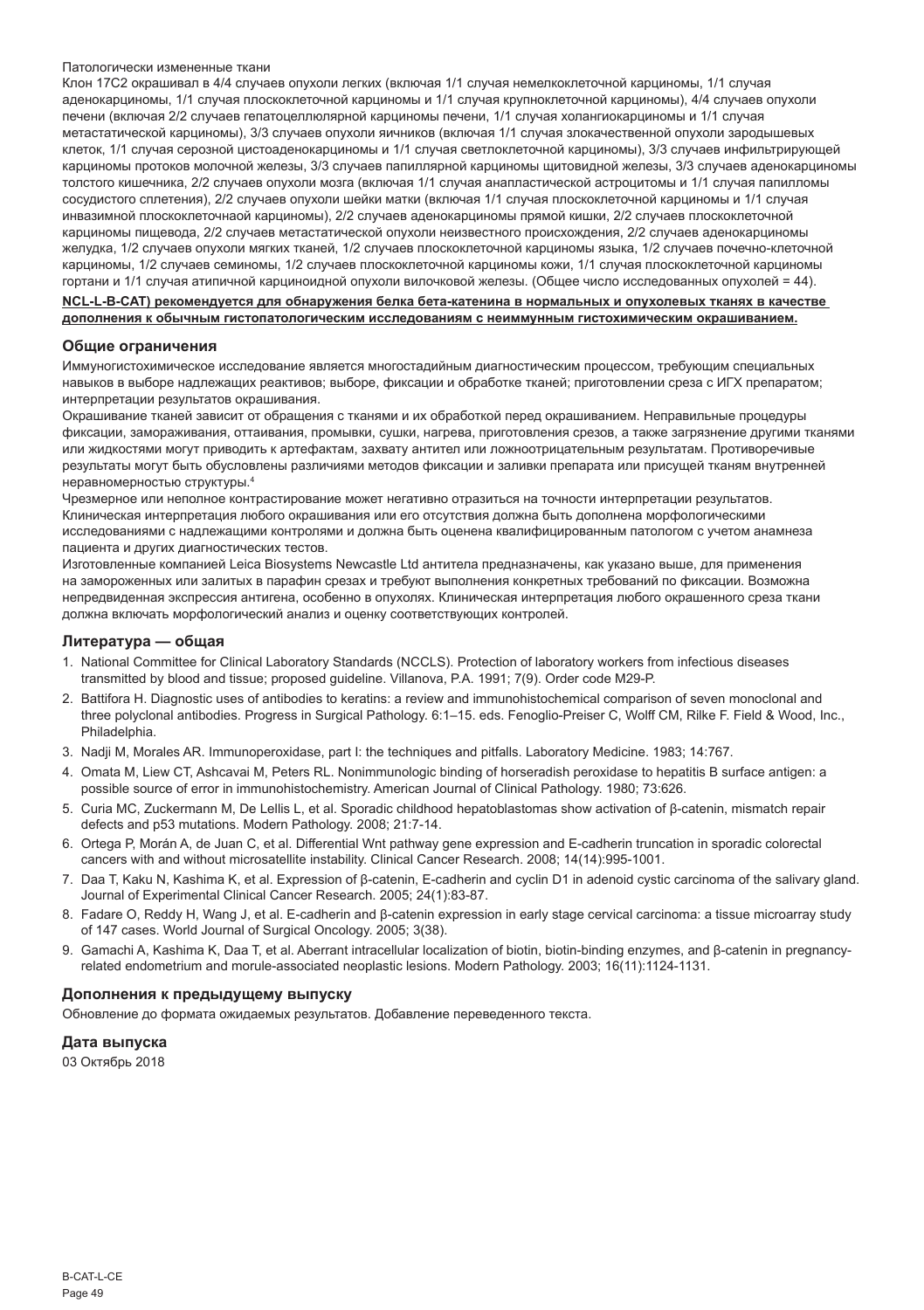# <span id="page-50-0"></span>**Płynne mysie przeciwciało monoklonalne Novocastra™ Beta-Catenin Kod produktu: NCL-L-B-CAT**

# **Przeznaczenie**

#### *Do diagnostyki in vitro.*

Produkt NCL-L-B-CAT jest przeznaczony do identyfikacji jakościowej z zastosowaniem mikroskopii świetlnej ludzkiej beta-kateniny w skrawkach parafinowych. Kliniczną interpretację barwienia lub jego braku należy uzupełnić badaniami morfologicznymi oraz odpowiednimi kontrolami. Ocenę powinien przeprowadzić wykwalifikowany patolog w kontekście historii choroby pacjenta oraz innych badań diagnostycznych.

# **Zasady postepowania**

Metody barwienia immunohistochemicznego (IHC) umożliwiają wizualizację antygenów dzięki zastosowaniu – po kolei – swoistego przeciwciała przeciwko antygenowi (przeciwciała pierwszorzędowego), przeciwciała drugorzędowego przeciwko przeciwciału pierwszorzędowemu i kompleksu enzymu z substratem chromogennym z etapami przemywania. Aktywacja enzymatyczna chromogenu prowadzi do wytworzenia widocznego produktu reakcji w miejscu antygenu. Następnie można wykonać barwienie kontrastowe próbki i zakryć ją szkiełkiem nakrywkowym. Wyniki są interpretowane przy użyciu mikroskopu świetlnego i pomagają w diagnostyce różnicowej procesów patofizjologicznych, które mogą mieć związek z określonym antygenem.

#### **Klon**

17C2

# **Immunogen**

Prokariotyczny antygen rekombinowany odpowiadający regionowi 160 aminokwasu C-końca cząsteczki beta-kateniny.

### **Swoistość**

Ludzka beta-katenina

# **Skład odczynnika**

NCL-L-B-CAT jest płynnym supernatantem hodowli tkankowej zakonserwowanym azydkiem sodu.

# **Klasa Ig**

IgG2a

| Całkowite stężenia białka |  | <b>Total Protein</b> |
|---------------------------|--|----------------------|
|                           |  |                      |

Całkowite stężenie białka w danej serii podano na etykiecie fiolki.

#### **Stężenie przeciwciał**

Większe lub równe 51 mg/L oznaczone za pomocą testu ELISA. Stężenie lg w danej serii podano na etykiecie fiolki.

#### **Zalecenia dotyczące stosowania**

Badanie immunohistochemiczne skrawków zatopionych w parafinie.

**Cieplne odmaskowywanie epitopu (HIER):** Należy postępować zgodnie z instrukcją stosowania załączoną do roztworu Novocastra Epitope Retrieval Solution pH 9.

**Sugerowane rozcieńczenie:** 1:150 przez 30 minut w temperaturze 25°C. Są to jedynie wskazówki i użytkownicy powinni sami określić swoje optymalne rozcieńczenie robocze.

**Wizualizacja:** Należy postępować zgodnie z instrukcją stosowania podaną w produktach Novolink™ Polymer Detection Systems. Aby uzyskać dalsze informacje o produkcie lub wsparcie, należy skontaktować się z lokalnym dystrybutorem lub regionalnym biurem Leica Biosystems, albo też odwiedzić stronę internetową Leica Biosystems, www.LeicaBiosystems.com

Jeżeli przeciwciało jest używane jednocześnie z innymi ręcznymi metodami barwienia lub platformami automatycznymi, należy zweryfikować jego działanie.

#### **Przechowywanie i trwałość**

Przechowywać w temperaturze 2-8 °C. Nie zamrażać. Niezwłocznie po użyciu ponownie umieścić w temperaturze 2–8 °C. Nie używać po upływie daty ważności podanej na etykiecie fiolki. Przechowywanie w warunkach innych od wskazanych powyżej wymaga weryfikacji użytkownika.

# **Przygotowanie próbek**

Zalecanym utrwalaczem jest 10-procentowa obojętna buforowana formalina do zatopionych w parafinie skrawków tkankowych.

# **Ostrzeżenia i środki ostrożności**

Odczynnik został przygotowany z supernatantu hodowli tkankowej. Ponieważ jest to produkt biologiczny, podczas jego używania należy zachować odpowiednie środki ostrożności.

Ten odczynnik zawiera azydek sodu. Karta charakterystyki jest dostępna na żądanie lub dostępna na stronie www.LeicaBiosystems.com Wszelkie potencjalnie toksyczne składniki należy utylizować zgodnie z krajowymi lub lokalnymi przepisami.

Próbki, przed i po utrwaleniu oraz wszystkie materiały mające z nimi kontakt należy traktować jako potencjalnie zakaźne i usuwać przy zachowaniu odpowiednich środków ostrożności.1 Nigdy nie zasysać odczynników ustami podczas pobierania pipetą oraz unikać kontaktu odczynników i próbek badanych ze skórą i błonami śluzowymi. W razie kontaktu odczynników lub próbek ze szczególnie narażonymi miejscami przemyć miejsce kontaktu dużą ilością wody. Należy zasięgnąć porady lekarza.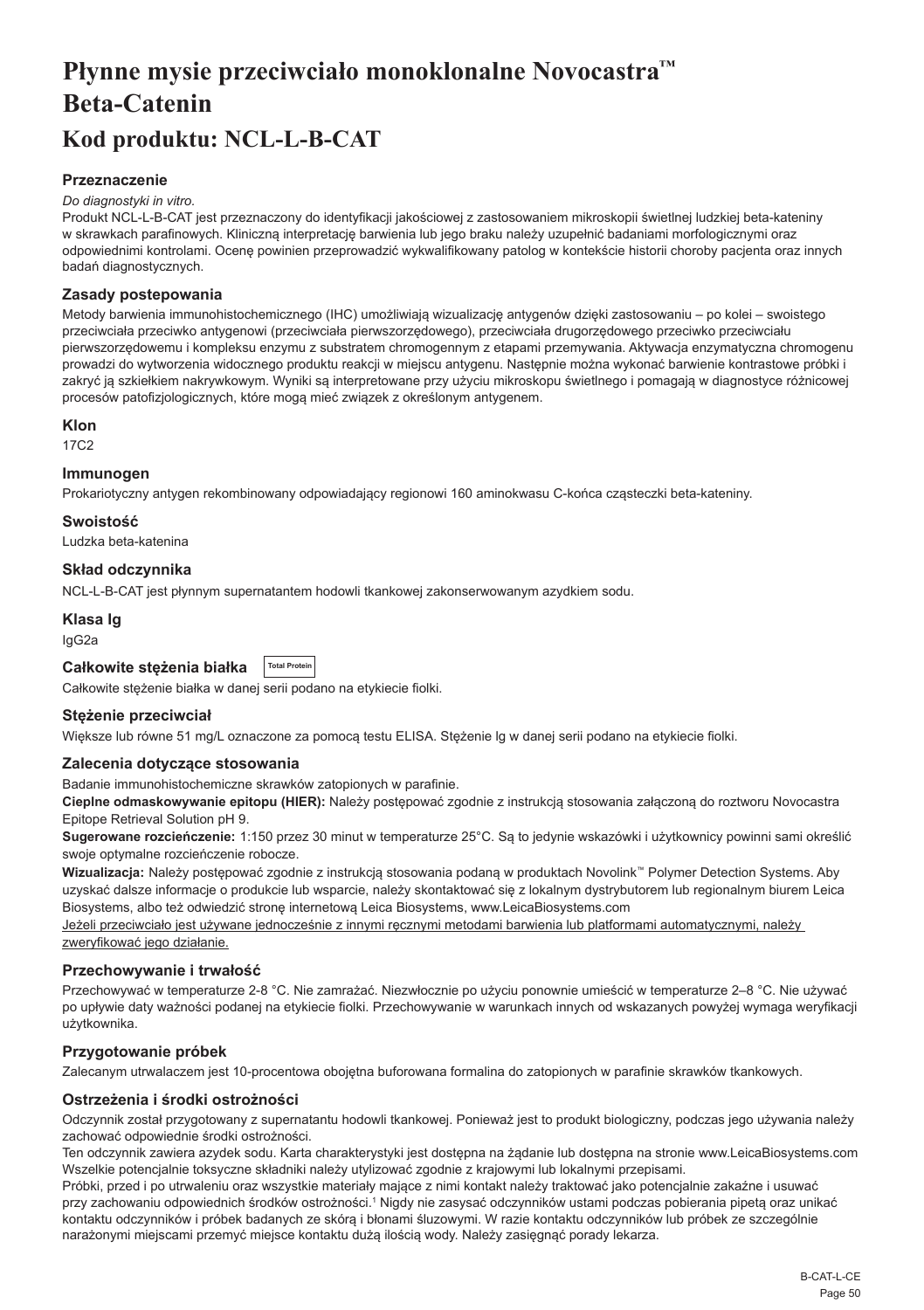Chronić odczynniki przed skażeniem drobnoustrojami, ponieważ może ono doprowadzić do zwiększonego barwienia niespecyficznego. Zastosowanie okresów inkubacji i temperatur innych niż podano w instrukcji może spowodować błędne wyniki. Wszelkie zmiany tego typu muszą zostać zweryfikowane przez użytkownika.

# **Kontrola jakości**

Różnice w przetwarzaniu tkanek i procedurach technicznych w laboratorium użytkownika mogą doprowadzić do znacznej zmienności wyników, co oznacza konieczność dodatkowego przeprowadzania regularnych kontroli wewnętrznych. Kontrole należy przeprowadzać jak najszybciej na świeżych próbkach z autopsji/biopsji/operacji chirurgicznej utrwalonych, przetworzonych i zatopionych w parafinie, taką samą metodą, jaką badane są pobrane tkanki.

# **Tkankowa kontrola pozytywna**

Stosowana w celu wskazania prawidłowo przygotowanych tkanek i prawidłowych technik barwienia.

W każdej serii barwienia każdy zestaw warunków testowych powinien uwzględniać jedną tkankową kontrolę pozytywną. Do optymalnej kontroli jakości i do wykrywania niewielkich poziomów degradacji odczynników bardziej nadaje się tkanka o słabym barwieniu pozytywnym niż tkanka o silnym barwieniu pozytywnym.<sup>2</sup>

Zalecaną kontrolą tkankową pozytywną jest migdałek (błona śluzowa).

Jeśli tkankowa kontrola pozytywna nie wykaże odpowiedniego barwienia pozytywnego, wyniki testu przeprowadzonego na próbkach pobranych od pacjenta należy uznać za nieważne.

# **Tkankowa kontrola negatywna**

Należy ją wykonać po tkankowej kontroli pozytywnej, aby sprawdzić swoistość znakowania docelowego antygenu przez przeciwciało pierwszorzędowe.

Tkankowa kontrola negatywna powinna obejmować móżdżek.

Ewentualnie tkankowa kontrola negatywna może obejmować różne typy komórek obecne w większości skrawków tkankowych, jednak powinno to zostać zweryfikowane przez użytkownika.

Barwienie niespecyficzne, jeżeli jest obecne, zwykle ma charakter rozproszony. Na skrawkach wykonanych z materiału tkankowego nadmiernie utrwalonego w formalinie można również zaobserwować sporadyczne barwienie tkanki łącznej. Do interpretacji wyników barwienia należy używać nieuszkodzonych komórek. Komórki martwicze lub zdegenerowane często powodują barwienie niespecyficzne.3 Wyniki fałszywie pozytywne mogą pojawić się w następstwie nieimmunologicznego wiązania białek lub występowania produktów reakcji substratów. Mogą być również spowodowane przez endogenne enzymy, takie jak pseudoperoksydaza (erytrocyty), endogenna peroksydaza (cytochrom C) lub endogenna biotyna (np. wątroba, piersi, mózg, nerki), w zależności od zastosowanego barwnika immunohistochemicznego. Aby odróżnić endogenną aktywność enzymatyczną lub niespecyficzne wiązanie enzymów od swoistej immunoreaktywności, dodatkowe tkanki pacjenta mogą być barwione wyłącznie substratem chromogenem lub kompleksem enzymatycznym (awidyna-biotyna, streptawidyna, znakowany polimer) i substratem-chromogenem. Jeśli w trakcie tkankowej kontroli negatywnej nastąpi barwienie specyficzne, wyniki testu przeprowadzonego na próbkach pobranych od pacjenta należy uznać za nieważne.

# **Negatywna kontrola odczynnika**

Aby przeprowadzić ocenę barwienia niespecyficznego oraz umożliwić lepszą interpretację barwienia specyficznego na każdym skrawku z próbki pobranej od pacjenta należy przeprowadzić niespecyficzną kontrolę negatywną odczynnika w miejscu wiązania przeciwciała pierwszorzędowego.

# **Tkanka pacjenta**

Próbki pacjenta wybarwione testem NCL-L-B-CAT należy badać jako ostatnie. Intensywność barwienia pozytywnego należy oceniać w kontekście ewentualnego niespecyficznego barwienia tła podczas negatywnej kontroli odczynnika.

 Tak jak we wszystkich innych badaniach immunohistochemicznych wynik ujemny oznacza, że antygen nie został wykryty, co jednak nie oznacza, że jest on nieobecny w badanych komórkach/tkankach. W razie konieczności do identyfikacji reakcji fałszywie negatywnych należy wykorzystać panel przeciwciał.

# **Oczekiwane wyniki**

#### Tkanki prawidłowe

Klon 17C2 wykrył białko beta-kateniny w błonie komórek nabłonkowych żołądka, jelita krętego, jelita ślepego, jelita grubego, odbytnicy, skóry, jąder, szyjki macicy, języka, endometrium, migdałka, moczowodów, jajowodów, kanalików mlekowych i ślinianek przyusznych, trofoblastach w łożysku, kanalikach nerkowych, hepatocytów w wątrobie i komórach w nadnerczu. Barwienie cytoplazmatyczne obserwowano w komórkach serca. (Łączna liczba ocenionych prawidłowych przypadków = 44).

#### Tkanki nieprawidłowe

Klon 17C2 wybarwił 4/4 guzy płuca (w tym 1/1 raja niedrobnokomórkowego, 1/1 gruczolakoraka, 1/1 raka płaskonabłonkowego i 1/1 raka wielkokomórkowego), 4/4 guzy wątroby (w tym 2/2 raki wątrobowokomórkowe wątroby, 1/1 raka przewodów żółciowych i 1/1 raka przerzutowego), 3/3 guzy jajnika (w tym 1/1 złośliwego guza zarodkowego, 1/1 torbielakogruczolakoraka surowiczego i 1/1 raka jasnokomórkowego), 3/3 naciekające raki przewodowe sutka, 3/3 raki brodawkowate tarczycy, 3/3 gruczolakoraki okrężnicy, 2/2 guzy mózgu (w tym 1/1 gwiaździaka anaplastycznego i 1/1 brodawczaka splotu naczyniówkowego), 2/2 nowotwory szyjki macicy (w tym 1/1 raka płaskonabłonkowego i 1/1 inwazyjnego raka płaskonabłonkowego), 2/2 gruczolakoraka odbytu, 2/2 raki płaskonabłonkowe przełyku, 2/2 guzy przerzutowe o nieznanym pochodzeniu, 2/2 gruczolakoraki żołądka, 1/2 guza tkanek miękkich, 1/2 raka płaskokomórkowego języka, 1/2 raka nerkowokomórkowego, 1/2 nasieniaka, 1/2 raka kolczystokomórkowego skóry, 1/1 raka płaskonabłonkowego krtani i 1/1 atypowego rakowiaka grasicy. (Łączna liczba ocenionych przypadków raków = 44).

**Zaleca się stosowanie NCL-L-B-CAT do wykrywania beta-kateniny w tkankach zdrowych i rakowych, jako uzupełnienie konwencjonalnego badania histopatologicznego opartego na nieimmunologicznym barwieniu histologicznym.**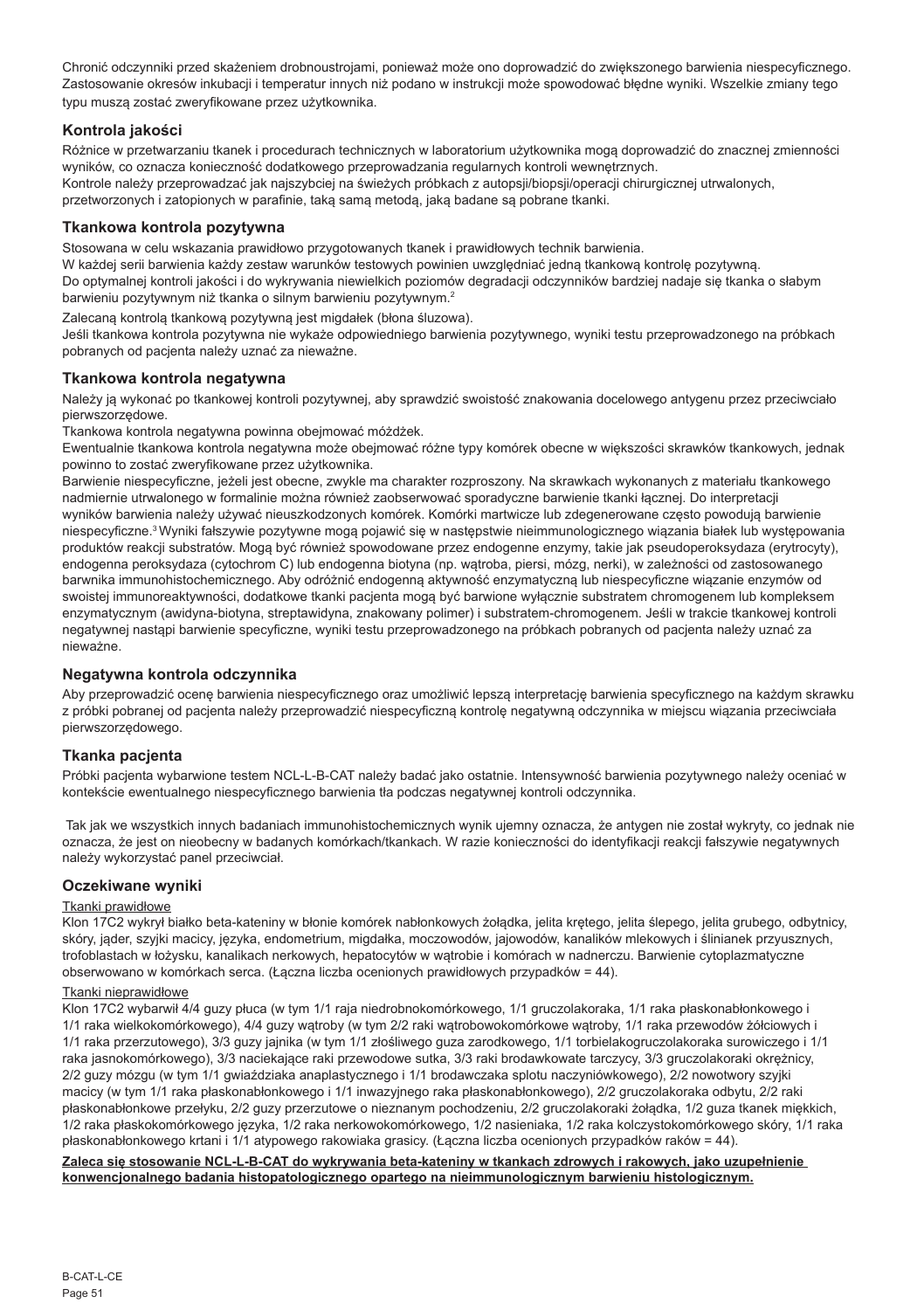# **Ograniczenia ogólne**

Badanie immunohistochemiczne to wieloetapowy proces diagnostyczny, który wymaga specjalistycznego szkolenia w zakresie doboru odpowiednich odczynników i tkanek, utrwalania i przetwarzania tkanek, przygotowywania preparatów immunohistochemicznych oraz interpretacji wyników barwienia.

Barwienie tkanek zależy od postępowania z tkanką i jej przetwarzania przed barwieniem. Nieprawidłowe utrwalanie, zamrażanie, rozmrażanie, przemywanie, suszenie, podgrzewanie, ścinanie skrawków lub skażenie innymi tkankami lub płynami może powodować artefakty, zatrzymywanie przeciwciał lub wyniki fałszywie negatywne. Niespójne wyniki mogą wynikać z różnic w metodach utrwalania i zatapiania lub nieprawidłowości związanej z tkanką.<sup>4</sup>

Nadmierne lub niepełne barwienie kontrastowe może negatywnie wpływać na właściwą interpretację wyników.

Kliniczną interpretację barwienia lub jego braku należy uzupełnić badaniami morfologicznymi oraz odpowiednimi kontrolami. Ocenę powinien przeprowadzić wykwalifikowany patolog w kontekście historii choroby pacjenta oraz innych badań diagnostycznych. Przeciwciała firmy Leica Biosystems Newcastle Ltd są przeznaczone do badania skrawków zamrożonych lub zatopionych w parafinie, które utrwalono zgodnie z określonymi wymogami. Może wystąpić nieoczekiwana ekspresja antygenu, szczególnie w przypadku nowotworów. Interpretacja kliniczna wybarwionych skrawków musi obejmować analizę morfologiczną oraz ocenę przeprowadzoną w ramach odpowiednich kontroli.

# **Piśmiennictwo - ogólne.**

- 1. National Committee for Clinical Laboratory Standards (NCCLS). Protection of laboratory workers from infectious diseases transmitted by blood and tissue; proposed guideline. Villanova, P.A. 1991; 7(9). Order code M29-P.
- 2. Battifora H. Diagnostic uses of antibodies to keratins: a review and immunohistochemical comparison of seven monoclonal and three polyclonal antibodies. Progress in Surgical Pathology. 6:1–15. eds. Fenoglio-Preiser C, Wolff CM, Rilke F. Field & Wood, Inc., Philadelphia.
- 3. Nadji M, Morales AR. Immunoperoxidase, part I: the techniques and pitfalls. Laboratory Medicine. 1983; 14:767.
- 4. Omata M, Liew CT, Ashcavai M, Peters RL. Nonimmunologic binding of horseradish peroxidase to hepatitis B surface antigen: a possible source of error in immunohistochemistry. American Journal of Clinical Pathology. 1980; 73:626.
- 5. Curia MC, Zuckermann M, De Lellis L, et al. Sporadic childhood hepatoblastomas show activation of β-catenin, mismatch repair defects and p53 mutations. Modern Pathology. 2008; 21:7-14.
- 6. Ortega P, Morán A, de Juan C, et al. Differential Wnt pathway gene expression and E-cadherin truncation in sporadic colorectal cancers with and without microsatellite instability. Clinical Cancer Research. 2008; 14(14):995-1001.
- 7. Daa T, Kaku N, Kashima K, et al. Expression of β-catenin, E-cadherin and cyclin D1 in adenoid cystic carcinoma of the salivary gland. Journal of Experimental Clinical Cancer Research. 2005; 24(1):83-87.
- 8. Fadare O, Reddy H, Wang J, et al. E-cadherin and β-catenin expression in early stage cervical carcinoma: a tissue microarray study of 147 cases. World Journal of Surgical Oncology. 2005; 3(38).
- 9. Gamachi A, Kashima K, Daa T, et al. Aberrant intracellular localization of biotin, biotin-binding enzymes, and β-catenin in pregnancyrelated endometrium and morule-associated neoplastic lesions. Modern Pathology. 2003; 16(11):1124-1131.

# **Zmiany wprowadzone do poprzedniego wydania**

Aktualizacja do formatu oczekiwanych wyników. Dodanie przetłumaczonego tekstu.

# **Data publikacji**

03 października 2018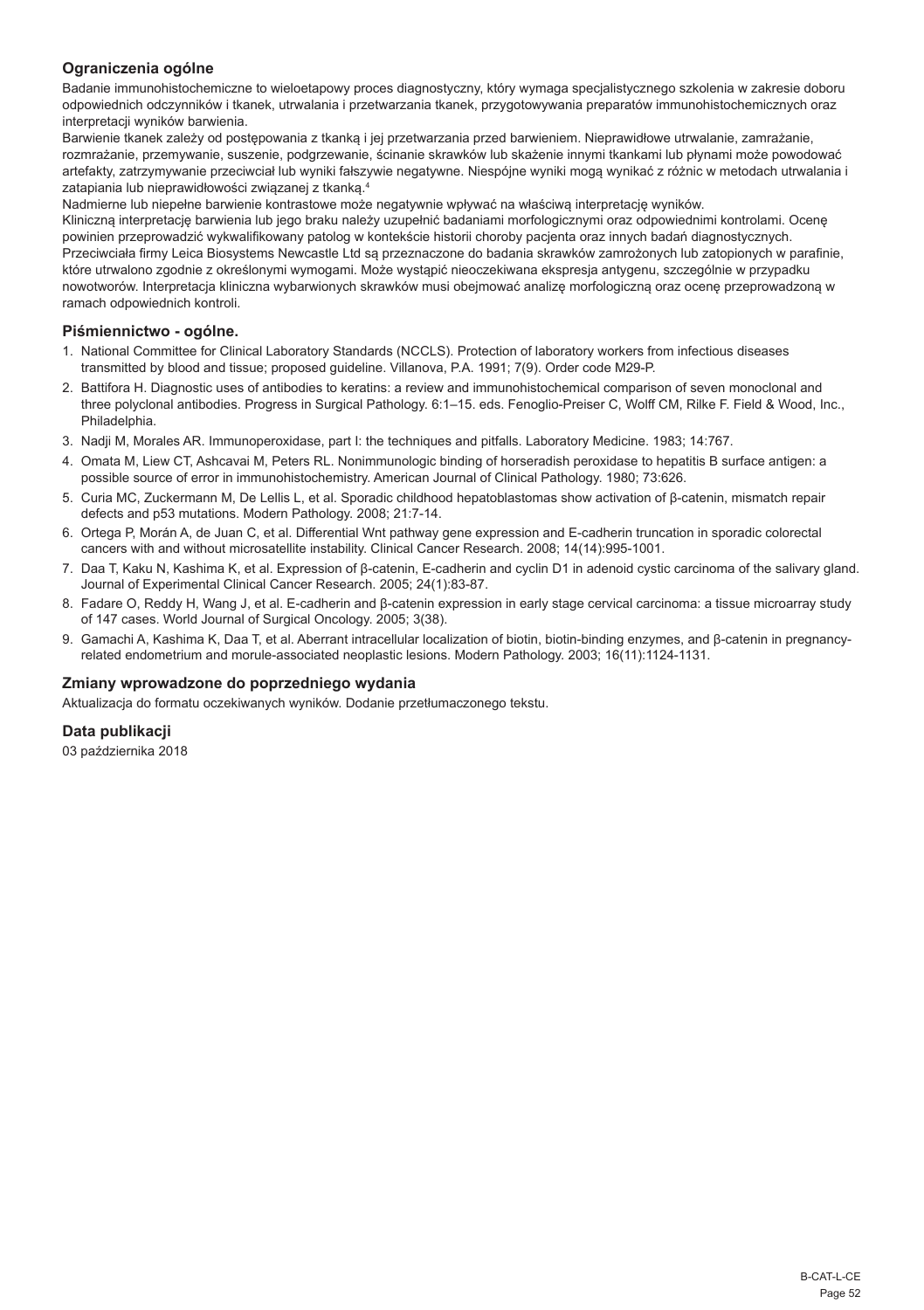# <span id="page-53-0"></span>**Tekočinsko monoklonsko protitelo Novocastra™ iz miši Beta-Catenin Koda izdelka: NCL-L-B-CAT**

# **Predvidena uporaba**

#### *Za diagnostično uporabo in vitro.*

Izdelek NCL-L-B-CAT je namenjen za kvalitativno identifikacijo humanega beta-katenina v parafinskih rezinah s pomočjo svetlobne mikroskopije. Klinično razlago obarvanja ali odsotnosti le-tega morajo dopolnjevati morfološke študije ustreznih kontrolnih vzorcev, ki jih v okviru klinične anamneze bolnika in drugih diagnostičnih testov oceni usposobljen patolog.

# **Načelo postopka**

Imunohistokemijske (IHC) tehnike barvanja omogočajo vizualizacijo antigenov z izvajanjem zaporednega nanosa - z vmesnimi koraki izpiranja - specifičnega protitelesa na antigen (primarno protitelo), sekundarnega protitelesa na primarno protitelo in encimskega kompleksa s kromogenim substratom. Encimska aktivacija kromogena povzroči vidno reakcijo izdelka na mestu antigena. Tak vzorec lahko nato nasprotno barvamo in pokrijemo s krovnim stekelcem. Rezultate nato obdelamo s pomočjo svetlobnega mikroskopa in jih uporabimo pri diferencialni diagnozi patološko-fizioloških procesov, ki so morda povezani z določenim antigenom ali pa tudi ne.

#### **Klon**

17C2

# **Imunogen**

Prokariontski rekombinantni protein, ki ustreza območju aminokisline 160 na C-terminalnem delu molekule beta-katenina.

#### **Specifičnost**

Humani beta-catenin

# **Sestava reagenta**

NCL-L-B-CAT je tekočinski supernatant kulture tkiva in vsebuje natrijev azid kot konzervans.

### **Razred Ig**

IgG2a

#### **Skupna koncentracija beljakovin Total Protein**

Skupna koncentracija beljakovin v določeni seriji je navedena na oznaki na viali.

# **Koncentracija protiteles**

Višja ali enaka 51 mg/l, določena s testom ELISA. Glejte oznako na viali za koncentracijo Ig določene serije.

#### **Priporočila za uporabo**

Imunohistokemija parafinskih rezin.

**Toplotno pridobivanje epitopa (HIER):** Upoštevajte navodila za uporabo raztopine za pridobivanje epitopov Novocastra Epitope Retrieval Solution pH 9.

**Predlagano redčenje:** 1:150 za 30 minut pri 25 °C. To je samo vodilo; uporabniki naj poiščejo svoje lastne najbolj učinkovite delovne razredčine.

**Vizualizacija:** Sledite navodilom za uporabo sistemov za zaznavanje polimerov Novolink™ Polymer Detection Systems. Za več podatkov o izdelku ali podporo se obrnite na svojega lokalnega distributerja ali regionalno pisarno podjetja Leica Biosystems, lahko pa tudi obiščete spletno mesto podjetja Leica Biosystems na www.LeicaBiosystems.com.

Učinkovitost tega protitelesa je treba validirati, kadar ga uporabljate z drugimi sistemi za ročno barvanje ali avtomatiziranimi okolji.

#### **Shranjevanje in stabilnost**

Hraniti pri temperaturi 2–8 °C. Ne zamrzujte. Takoj po uporabi ohladite na temperaturo 2–8 °C. Ne uporabljajte po datumu izteka roka uporabnosti, ki je naveden na oznaki na viali. Uporabnik naj preveri pogoje shranjevanja, ki se razlikujejo od zgoraj navedenih.

#### **Priprava vzorcev**

Priporočeni fiksativ je 10-% formalin v nevtralnem pufru za tkivne rezine, vstavljene v parafin.

#### **Opozorila in previdnostni ukrepi**

Vir priprave tega reagenta je supernatant celične kulture. Ker je to biološki izdelek, je treba z njim ravnati z ustrezno skrbnostjo. Ta reagent vsebuje natrijev azid. Varnostni list je na voljo na zahtevo ali na naslovu www.LeicaBiosystems.com. Upoštevajte zvezne, državne ali lokalne predpise za odstranjevanje morebitnih strupenih sestavin.

Z vzorci, pred fiksiranjem in po njem, in vsemi materiali, s katerimi so prišli v stik, morate rokovati, kot da bi lahko prenašali okužbe, in pri njihovem odstranjevanju slediti ustreznim previdnostnim ukrepom.<sup>1</sup> Nikoli ne pipetirajte reagentov skozi usta; pazite, da reagenti in vzorci ne pridejo v stik s kožo in sluznicami. Če reagenti ali vzorci pridejo v stik z občutljivimi deli, jih izperite z obilo vode. Poiščite zdravniško pomoč.

Pazite, da ne pride do mikrobne okužbe reagentov, saj lahko povzroči nespecifično barvanje.

Če uporabite čas ali temperature inkubacije, ki se razlikujejo od navedenih, lahko pridobite napačne rezultate. Uporabnik mora validirati morebitne spremembe.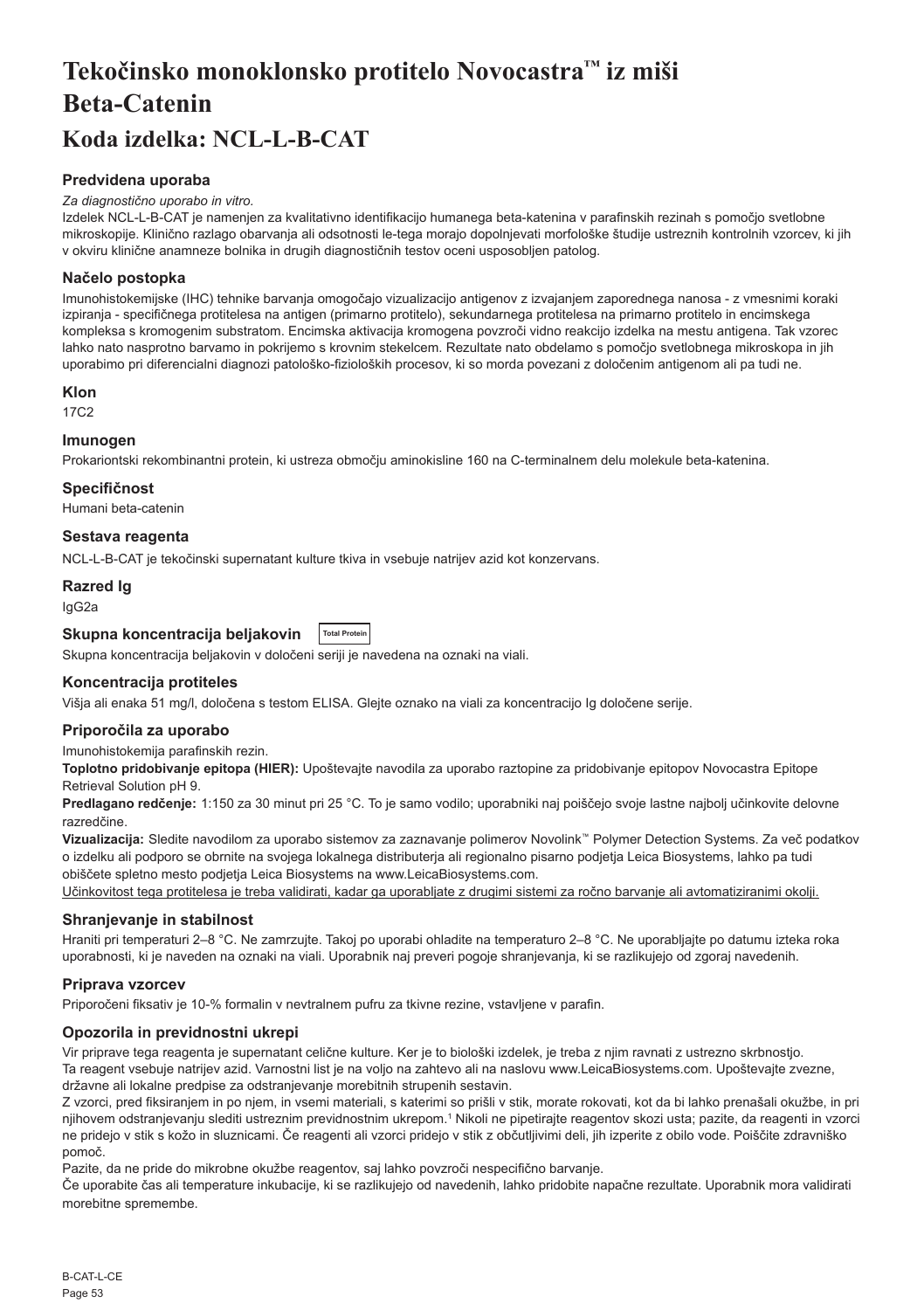# **Kontrola kakovosti**

Razlike pri obdelavi tkiva in tehničnih postopkih v laboratoriju uporabnika lahko vodijo do precejšnje variabilnosti rezultatov, kar zahteva redne interne kontrole učinkovitosti poleg spodaj navedenih postopkov.

Kontrolni vzorci morajo biti sveži vzorci, pridobljeni z obdukcijo/biopsijo/kirurškim posegom, fiksirani s formalinom, obdelani in shranjeni v parafinskem vosku kakor hitro je mogoče ter na isti način, kot vzorci bolnikov.

# **Pozitivni kontrolni vzorci tkiva**

Uporabite jih za opredelitev pravilno pripravljenih tkiv in ustreznih tehnik barvanja.

Pri vsakem postopku barvanja morate vsakemu sklopu preizkusnih pogojev dodati en pozitiven kontrolni vzorec tkiva.

Za kar najboljšo kontrolo kakovosti in boljše zaznavanje manjših stopenj razkroja reagenta je bolj primerno uporabiti tkivo s šibkim pozitivnim obarvanjem kot tkivo z močnim pozitivnim obarvanjem.<sup>2</sup>

Za pozitivni kontrolni vzorec tkiva priporočamo tkivo tonzil (sluznico).

Če pozitivni kontrolni vzorci tkiva ne pokažejo pozitivnega obarvanja, morate rezultate preizkusnih vzorcev zavreči kot neveljavne.

### **Negativni kontrolni vzorci tkiva**

Pregledati jih morate po pregledu pozitivnih kontrolnih vzorcev tkiva, da preverite specifičnost oznake ciljnega antigena glede na primarno protitelo.

Za negativni kontrolni vzorec tkiva priporočamo tkivo malih možganov.

Drugače pa se kot negativni kontrolni vzorci pogosto uporablja vrsta različnih celic, ki so prisotne v večini rezin tkiv, vendar pa mora tako uporabo preveriti uporabnik.

Nespecifično barvanje, če je prisotno, je običajno razpršeno. Opazite lahko tudi posamično obarvanje vezivnega tkiva v rezinah tkiv, kot posledica premočnega fiksiranja s formalinom. Za razlago rezultatov obarvanja uporabite nespremenjene celice. Obarvanje nekrotičnih ali degeneriranih celic je pogosto nespecifično.<sup>3</sup> Lažno pozitivni rezultati se lahko pojavijo zaradi ne-imunološke vezave proteinov ali produktov reakcije substrata. Povzročijo jih lahko tudi endogeni encimi, kot so psevdoperoksidaza (eritrociti), endogena peroksidaza (citokromni C) ali endogeni biotin (npr. jetra, dojke, možgani, ledvice), odvisno od vrste uporabljenega imunskega barvila. Za razlikovanje med endogensko aktivnostjo encimov ali nespecifično vezavo encimov zaradi specifične imunske reaktivnosti, lahko barvate dodatna tkiva bolnika izključno ali s kromogenskim substratom ali encimskimi kompleksi (avidin-biotin, streptavidin, označeni polimer) in kromogenskim substratom. Če pride do specifičnega obarvanja negativnih kontrolnih vzorcev tkiva, morate rezultate vzorcev bolnika zavreči kot neveljavne.

# **Negativni kontrolni reagent**

Za oceno nespecifičnega barvanja in boljšo razlago specifičnega obarvanja na antigenskem mestu uporabite nespecifični negativni kontrolni reagent namesto primarnega protitelesa z eno rezino vsakega vzorca bolnika.

### **Bolnikovo tkivo**

Nazadnje preglejte bolnikove vzorce, obarvane z izdelkom NCL-L-B-CAT. Intenzivnost pozitivnega obarvanja ocenite v okviru morebitnega nespecifičnega obarvanja ozadja z negativnim kontrolnim reagentom. Tako kot pri vseh imunohistokemijskih preizkusih negativen rezultat pomeni, da antigen ni bil zaznan, ne pa odsotnosti antigena v testiranih celicah/tkivih. Po potrebi uporabite nabor protiteles za opredelitev napačnih negativnih reakcij.

#### **Pričakovani rezultati**

#### Normalna tkiva

Klon 17C2 je zaznal protein beta-katenin v membrani epitelijskih celic želodca, ileuma, cekuma, kolona, rektuma, kože, testisov, materničnega vratu, jezika, endometrija, tonzil, uretre, jajcevoda, kanalov v dojkah in parotidne žleze, trofoblastov placente, tubolov ledvic, hepatocitov v jetrih in celic nadledvične žleze. Obarvanje citoplazme so opazili v srčnih celicah. (Skupno število ocenjenih normalnih primerov = 44).

# Nenormalna tkiva

Klon 17C2 je obarval 4/4 pljučnih tumorjev (vključno z 1/1 nedrobnoceličnega karcinoma, 1/1 adenokarcinoma, 1/1 ploščatoceličnega karcinoma in 1/1 velikoceličnega karcinoma), 4/4 jetrnih tumorjev (vključno z 2/2 hepatocelularnih karcinomov jeter, 1/1 holangiokarcinoma in 1/1 metastatskega karcinoma), 3/3 tumorjev jajčnikov (vključno z 1/1 malignega tumorja germinalnih celic, 1/1 seroznega cistadenokarcinomoma in 1/1 jasnoceličnega karcinoma), 3/3 infiltrirajočih karcinomov kanalov dojke, 3/3 papilarnih karcinomov ščitnice, 3/3 adenokarcinomov kolona, 2/2 možganskih tumorjev (vključno z 1/1 anaplastičnega astrocitoma in 1/1 papiloma horoidnega pleksusa), 2/2 tumorjev materničnega vratu (vključno z 1/1 ploščatoceličnega karcinoma in 1/1 invazivnega ploščatoceličnega karcinoma), 2/2 adenokarcinomov rektuma, 2/2 ploščatoceličnih karcinomov požiralnika, 2/2 metastatskih tumorjev neznanega izvora, 2/2 adenokarcinomov želodca, 1/2 tumorjev mehkih tkiv, 1/2 ploščatoceličnih karcinomov jezika, 1/2 karcinomov ledvičnih celic, 1/2 seminomov, 1/2 ploščatoceličnih kožnih karcinomov, 1/1 ploščatoceličnega karcinoma grla in 1/1 atipičnega karcinoida priželjca. (Skupno število ocenjenih primerov s tumorji = 44).

#### **Izdelek NCL-L-B-CAT se priporoča za zaznavanje proteina beta-katenin v normalnih in neoplastičnih tkivih kot dodatna analiza konvencionalni histopatologiji z uporabo neimunoloških histokemičnih barvil.**

#### **Splošne omejitve**

Imunohistokemija je diagnostični postopek z več koraki, ki zahteva specializirano usposabljanje za izbiro ustreznih reagentov, izbiro, fiksiranje in obdelavo tkiv, pripravo IHC preparata in razlago rezultatov obarvanja.

Obarvanje tkiva je odvisno od rokovanja s tkivom in njegovo obdelavo pred barvanjem. Nepravilno fiksiranje, zamrzovanje, odtajanje, izpiranje, sušenje, segrevanje, rezanje ali okužba z drugimi tkivi ali tekočinami lahko povzroči nastanek artefaktov, lovljenje protitelesa ali lažne negativne rezultate. Nedosledni rezultati so lahko posledica razlik pri metodah fiksiranja in priprave ali pa so del nepravilnosti tkiva samega.<sup>4</sup> Prekomerno ali nepopolno nasprotno barvanje lahko neugodno vpliva na pravilno tolmačenje rezultatov.

Klinično razlago obarvanja ali odsotnosti le-tega morajo dopolnjevati morfološke študije ustreznih kontrolnih vzorcev, ki jih v okviru klinične anamneze bolnika in drugih diagnostičnih testov oceni usposobljen patolog.

Protitelesa družbe Leica Biosystems Newcastle Ltd so namenjena uporabi, kot je navedeno, na zamrznjenih ali v parafin vstavljenih rezinah z določenimi zahtevami za fiksiranje. Lahko pride do nepričakovanega izražanja antigena, zlasti pri neoplazmah. Pri klinični razlagi obarvane rezine tkiva morate upoštevati morfološko analizo in oceno ustreznih kontrol.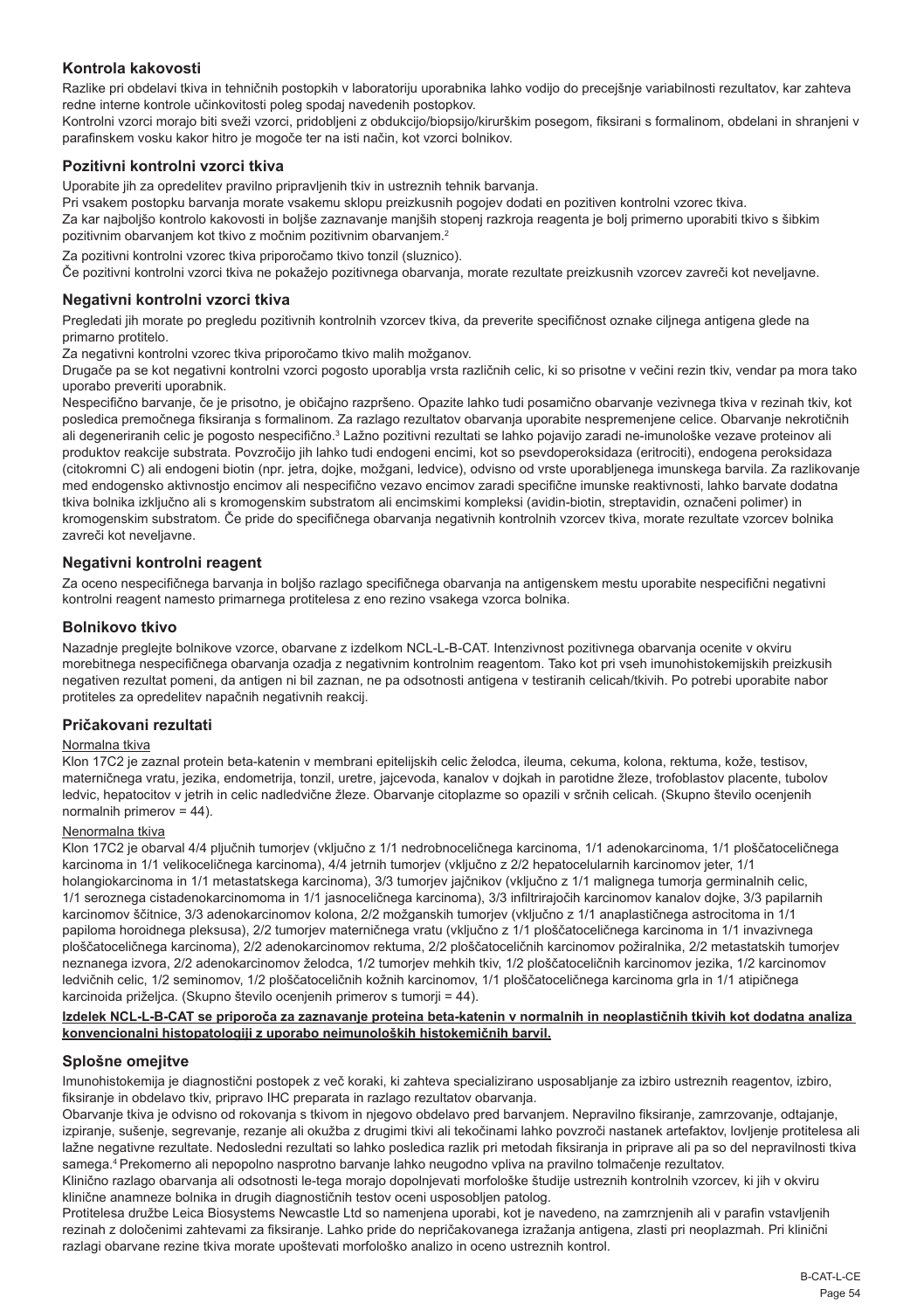# **Splošna literatura**

- 1. National Committee for Clinical Laboratory Standards (NCCLS). Protection of laboratory workers from infectious diseases transmitted by blood and tissue; proposed guideline. Villanova, P.A. 1991; 7(9). Order code M29-P.
- 2. Battifora H. Diagnostic uses of antibodies to keratins: a review and immunohistochemical comparison of seven monoclonal and three polyclonal antibodies. Progress in Surgical Pathology. 6:1–15. eds. Fenoglio-Preiser C, Wolff CM, Rilke F. Field & Wood, Inc., Philadelphia.
- 3. Nadji M, Morales AR. Immunoperoxidase, part I: the techniques and pitfalls. Laboratory Medicine. 1983; 14:767.
- 4. Omata M, Liew CT, Ashcavai M, Peters RL. Nonimmunologic binding of horseradish peroxidase to hepatitis B surface antigen: a possible source of error in immunohistochemistry. American Journal of Clinical Pathology. 1980; 73:626.
- 5. Curia MC, Zuckermann M, De Lellis L, et al. Sporadic childhood hepatoblastomas show activation of β-catenin, mismatch repair defects and p53 mutations. Modern Pathology. 2008; 21:7-14.
- 6. Ortega P, Morán A, de Juan C, et al. Differential Wnt pathway gene expression and E-cadherin truncation in sporadic colorectal cancers with and without microsatellite instability. Clinical Cancer Research. 2008; 14(14):995-1001.
- 7. Daa T, Kaku N, Kashima K, et al. Expression of β-catenin, E-cadherin and cyclin D1 in adenoid cystic carcinoma of the salivary gland. Journal of Experimental Clinical Cancer Research. 2005; 24(1):83-87.
- 8. Fadare O, Reddy H, Wang J, et al. E-cadherin and β-catenin expression in early stage cervical carcinoma: a tissue microarray study of 147 cases. World Journal of Surgical Oncology. 2005; 3(38).
- 9. Gamachi A, Kashima K, Daa T, et al. Aberrant intracellular localization of biotin, biotin-binding enzymes, and β-catenin in pregnancyrelated endometrium and morule-associated neoplastic lesions. Modern Pathology. 2003; 16(11):1124-1131.

# **Dodatki in spremembe k prejšnji izdaji**

Posodobitev na obliko pričakovanih rezultatov. Dodatek v obliki prevedenega besedila.

# **Datum izdaje**

03 oktober 2018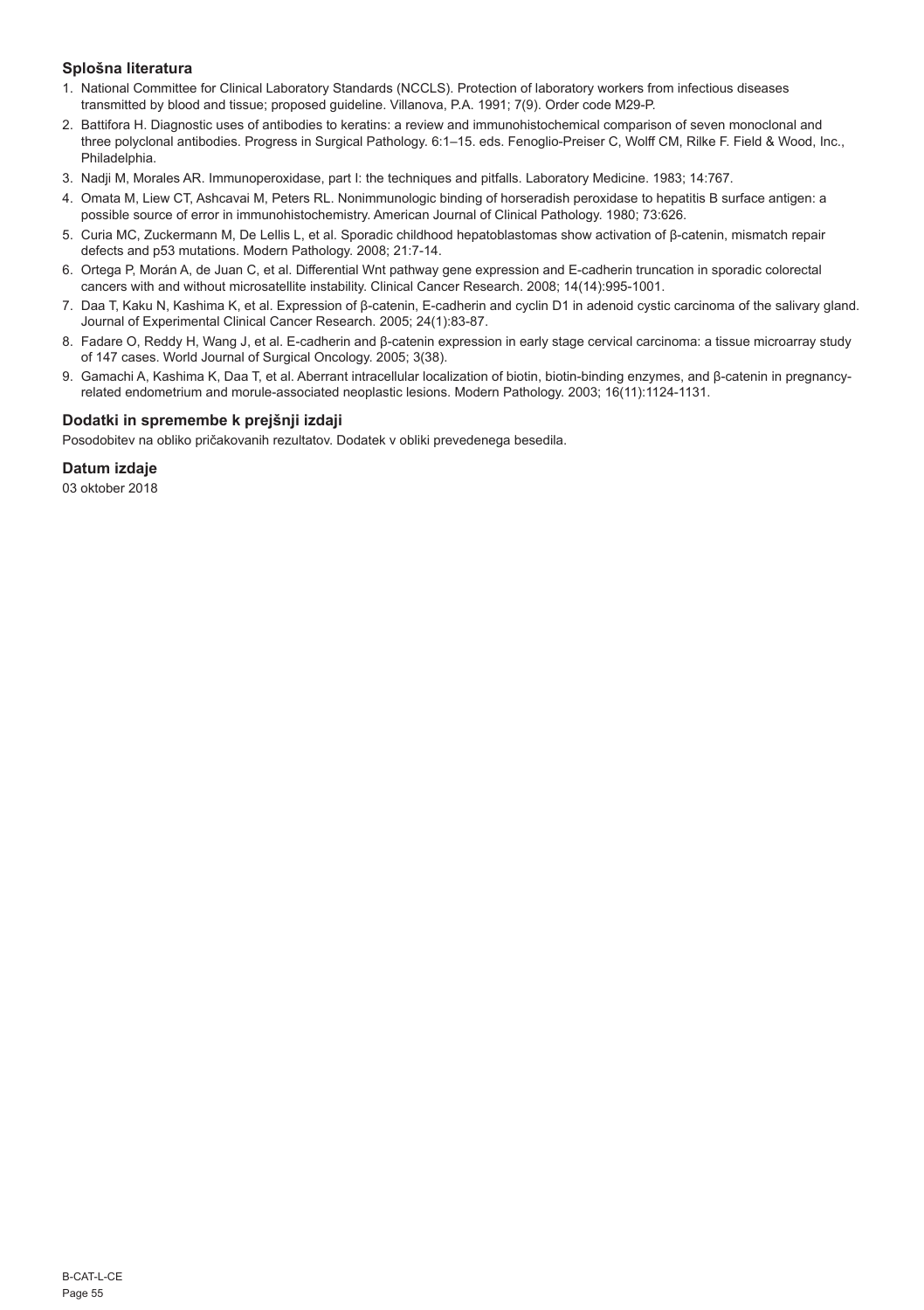# <span id="page-56-0"></span>**Novocastra™ Tekutá myší monoklonální protilátka Beta-Catenin Kód výrobku: NCL-L-B-CAT**

# **Zamýšlené použití**

#### *Pro diagnostické použití in vitro.*

NCL-L-B-CAT je určen ke kvalitativnímu stanovení lidského beta-kateninu světelnou mikroskopií na parafínových řezech. Klinickou interpretaci jakéhokoliv barvení nebo jeho nepřítomnosti je nutné doplnit morfologickým vyšetřením s použitím správných kontrol a zhodnotit je musí kvalifikovaný patolog v kontextu s klinickou anamnézou pacienta a jinými diagnostickými testy.

# **Princip metody**

Imunohistochemické (IHC) barvicí techniky umožňují vizualizaci antigenů pomocí sekvenční aplikace specifické protilátky proti antigenu (primární protilátka), sekundární protilátky proti primární protilátce a enzymového komplexu s chromogenním substrátem s interponovanými omývacími kroky. Enzymatická aktivace chromogenu má za následek viditelnou reakci produktu v místě antigenu. Vzorek pak může být kontrastně nabarven a překryt krycím sklíčkem. Výsledky se interpretují ve světelném mikroskopu; jsou pomůckou v diferenciální diagnostice patofyziologických procesů, které mohou, ale nemusí, souviset s příslušným antigenem.

### **Klon**

17C2

# **Imunogen**

Prokaryotický rekombinantní protein odpovídající oblasti s 160 aminokyselinami v blízkosti C-konce molekuly beta-kateninu.

### **Specificita**

Lidský beta-katenin.

# **Složení reagencie**

NCL-L-B-CAT je tekutý supernatant z tkáňové kultury obsahující jako konzervační prostředek azid sodný.

# **Třída Ig**

IgG2a

# **Koncentrace celkového proteinu Total Protein**

Koncentrace celkového proteinu specifická pro šarži je uvedena na štítku na lahvičce.

# **Koncentrace protilátek**

51 mg/l nebo vyšší, stanovená metodou ELISA. Koncentrace imunoglobulinu (Ig) specifická pro šarži je uvedena na štítku na lahvičce.

#### **Doporučení k použití**

Imunohistochemické vyšetření na parafínových řezech.

**Teplem indukované odmaskování epitopu (Heat Induced Epitope Retrieval, HIER):** Postupujte podle pokynů k použití k roztoku Novocastra Epitope Retrieval Solution pH 9.

**Doporučené ředění:** 1:150 po dobu 30 minut při 25 °C. Toto doporučení je uvedeno jako vodítko; uživatelé musí stanovit vlastní optimální pracovní ředění.

**Vizualizace:** Postupujte podle návodu k použití k systémům pro detekci polymerů Novolink™ Polymer Detection Systems. Další informace o produktu nebo podporu si vyžádejte od místního distributora nebo regionální kanceláře společnosti Leica Biosystems, nebo alternativně navštivte web Leica Biosystems, www.LeicaBiosystems.com.

Výkon této protilátky je třeba validovat, pokud se používá s jinými systémy pro ruční barvení nebo na automatických platformách

# **Skladování a stabilita**

Skladujte při teplotě 2–8 °C. Nezmrazujte. Okamžitě po použití vraťte do teploty 2–8 °C. Nepoužívejte po uplynutí data exspirace uvedeného na štítku na lahvičce. Podmínky skladování jiné než výše uvedené musí uživatel validovat.

# **Příprava vzorku**

Fixační roztok doporučený pro řezy tkáně zalité v parafinu je 10% formalín pufrovaný na neutrální pH.

#### **Varování a bezpečnostní opatření**

Tato reagencie byla připravena ze supernatantu z buněčné kultury. Protože jde o biologický produkt, je nutno manipulaci s ní věnovat náležitou pozornost.

Tato reagencie obsahuje azid sodný. Bezpečnostní list materiálu je k dispozici na požádání nebo je dostupný na webu www.LeicaBiosystems.com

Údaje o likvidaci jakýchkoli potenciálně toxických komponent prostudujte ve federálních, státních nebo místních nařízeních. Se vzorky před fixací i po fixaci a se všemi materiály jim vystavenými je nutno zacházet, jako by mohly způsobit přenos infekce,

a likvidovat je s náležitými bezpečnostními opatřeními.<sup>1</sup> Reagencie nikdy nepipetujte ústy a zabraňte styku reagencií a vzorků s kůží a sliznicemi. Pokud se reagencie nebo vzorky dostanou do kontaktu s citlivými oblastmi, omyjte je velkým množstvím vody. Vyhledejte lékařskou pomoc.

Minimalizujte mikrobiální kontaminaci reagencií, mohlo by dojít ke zvýšení výskytu nespecifického barvení.

Inkubační doby nebo teploty jiné než předepsané mohou vést k chybným výsledkům. Všechny takové změny musí být uživatelem validovány.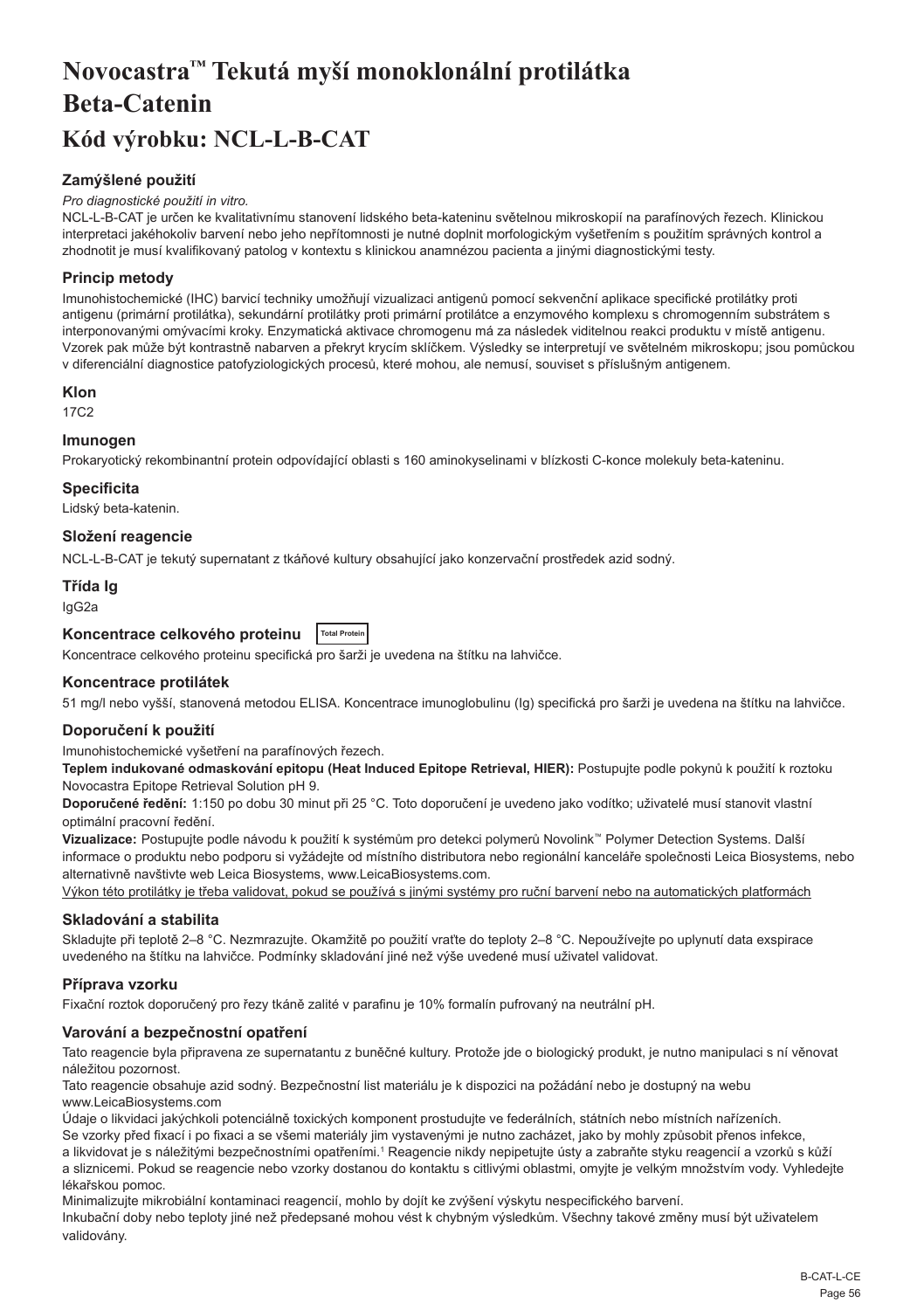# **Kontrola jakosti**

Rozdíly ve zpracování tkání a v technických postupech v laboratoři uživatele mohou způsobit významnou variabilitu výsledků, což vyžaduje kromě níže uvedených postupů i pravidelné provádění kontrol v laboratoři.

Kontroly musí být čerstvé pitevní/bioptické/operační vzorky co nejdříve fixované formalínem, zpracované a zalité do parafínového vosku, stejným způsobem jako vzorek/vzorky pacienta.

# **Pozitivní tkáňová kontrola**

Používá se k průkazu správně připravených tkání a správných barvicích technik.

V každém barvicím cyklu musí být použita jedna pozitivní tkáňová kontrola pro každý soubor testovacích podmínek. Pro optimální kontrolu jakosti a k detekci menšího stupně degradace reagencie je vhodnější tkáň se slabým pozitivním barvením než

tkáň se silným pozitivním barvením.<sup>2</sup>

Doporučená pozitivní tkáňová kontrola je tonzila (sliznice).

Pokud pozitivní tkáňová kontrola nevykazuje pozitivní barvení, musí být výsledky testovaných vzorků považovány za neplatné.

# **Negativní tkáňová kontrola**

Musí být vyšetřena po pozitivní tkáňové kontrole k ověření specificity označení cílového antigenu primární protilátkou. Doporučená negativní tkáňová kontrola je mozeček.

Alternativně často představuje místa negativní kontroly řada různých typů buněk přítomných ve většině tkáňových řezů, to ale musí uživatel validovat.

Nespecifické barvení, je-li přítomno, má obvykle difúzní vzhled. V řezech ze tkání nadměrně fixovaných formalínem může být také zjištěno sporadické barvení pojivové tkáně. K interpretaci výsledků barvení použijte neporušené buňky. Nekrotické nebo degenerované buňky se často barví nespecificky.3 Falešně pozitivní výsledky mohou být důsledkem neimunologické vazby proteinů nebo produktů reakčního substrátu. Mohou být také způsobeny endogenními enzymy, jako je např. pseudoperoxidáza (erytrocyty), endogenní peroxidáza (cytochrom C) nebo endogenní biotin (např. játra, prs, mozek, ledviny), podle typu použitého imunobarviva. K odlišení aktivity endogenních enzymů či nespecifické vazby enzymů od specifické imunoreaktivity mohou být barveny další tkáně pacienta výlučně chromogenním substrátem, případně enzymovými komplexy (avidin-biotin, streptavidin, značený polymer) a chromogenním substrátem. Pokud dojde v negativní tkáňové kontrole ke specifickému barvení, musí být výsledky vzorků pacienta považovány za neplatné.

# **Negativní reagenční kontrola**

K vyhodnocení nespecifického barvení a umožnění lepší interpretace specifického barvení v místě antigenu použijte na řezu z každého vzorku pacienta nespecifickou negativní reagenční kontrolu místo primární protilátky.

# **Tkáň pacienta**

Nakonec vyšetřete vzorky pacienta barvené pomocí NCL-L-B-CAT. Intenzita pozitivního barvení musí být zhodnocena v kontextu se vším nespecifickým barvením pozadí u negativní reagenční kontroly. Jako u každého imunohistochemického vyšetření, negativní výsledek znamená, že antigen nebyl zjištěn, nikoli, že antigen není ve vyšetřovaných buňkách/tkáních přítomen. V případě potřeby použijte k identifikaci falešně negativních reakcí panel protilátek.

# **Očekávané výsledky**

# Normální tkáně

Klon 17C2 detekoval protein beta-katenin v membráně epiteliálních buněk žaludku, ilea, céka, tlustého střeva, rekta, kůže, varlat, čípku, jazyku, endometria, tonsil, močovodu, vejcovodu, kanálků v prsu a parotidě, trofoblastů placenty, renálních tubulů, hepatocytů v játrech a buněk nadledviny. Bylo pozorováno cytoplazmatické barvení srdečních buněk. (Celkový počet normálních vyšetřovaných tkání = 44).

# Abnormální buňky

Klon 17C2 vedl k barvení 4/4 tumorů plic (vč. 1/1 nemalobuněčného karcinomu, 1/1 adenokarcinomu, 1/1 spinocelulárního karcinomu a 1/1 velkobuněčného karcinomu), 4/4 tumorů jater (včetně 2/2 jaterních hepatocelulárních karcinomů, 1/1 cholangiokarcinomu a 1/1 metastatického karcinomu), 3/3 ovariálních tumorů (včetně 1/1 maligního nádoru ze zárodečních buněk, 1/1 serózního cystadenokarcinomu a 1/1 karcinomu ze světlých buněk), 3/3 infiltrujících duktálních karcinomů prsu, 3/3 papilárních karcinomů štítné žlázy, 3/3 adenokarcinomů střeva, 2/2 nádorů mozku (včetně 1/1 anaplastických astrocytomů a 1/1 papilomu choroidálního plexu), 2/2 tumorů čípku (vč. 1/1 spinocelulárního karcinomu a 1/1 invazivního spinocelulárního karcinomu), 2/2 adenokarcinomů rekta, 2/2 spinocelulárních karcinomů jícnu, 2/2 metastatických nádorů neznámého původu, 2/2 adenokarcinomů žaludku, 1/2 měkkotkáňových tumorů, 1/2 spinocelulárních karcinomů jazyku, 1/2 karcinomů renálních buněk, 1/2 seminomů, 1/2 spinocelulárních karcinomů kůže, 1/1 spinocelulárního karcinomu laryngu a 1/1 atypického karcinoidu thymu. (Celkový počet vyšetřovaných nádorů = 44).

## **NCL-L-B-CAT se doporučuje k detekci proteinu beta-kateninu v normálních a neoplastických tkáních jako doplněk ke konvenční histopatologii s použitím neimunologických histochemických nátěrů.**

# **Obecná omezení**

Imunohistochemické vyšetření je vícekrokový diagnostický proces, který spočívá ve specializovaném školení ve výběru vhodných reagencií; výběru, fixaci a zpracování tkání; přípravě imunohistochemickího sklíčka; a v interpretaci výsledků barvení. Barvení tkáně závisí na manipulaci s tkání a jejím zpracování před barvením. Nesprávným postupem při fixaci, zmrazení, rozmrazení, omývání, sušení, zahřívání, krájení řezů nebo kontaminací jinými tkáněmi či tekutinami mohou vzniknout artefakty, může dojít k vychytávání protilátek nebo k falešně negativním výsledkům. Nekonzistentní výsledky mohou být důsledkem odchylek ve fixačních metodách a metodách zalití v konzervačním médiu nebo přirozených odchylek ve tkáni.<sup>4</sup>

Nadměrné nebo nedostatečné kontrastní barvení může narušit správnou interpretaci výsledků.

Klinickou interpretaci jakéhokoliv barvení nebo jeho nepřítomnosti je nutné doplnit morfologickým vyšetřením s použitím správných kontrol a zhodnotit je musí kvalifikovaný patolog v kontextu s klinickou anamnézou pacienta a jinými diagnostickými testy. Protilátky společnosti Leica Biosystems Newcastle Ltd se používají, jak bylo uvedeno, u zmrazených nebo u parafínových řezů se specifickými požadavky na fixaci. Může dojít k expresi neočekávaných antigenů, zejména u nádorů. Klinická interpretace jakéhokoli barveného tkáňového řezu musí zahrnovat morfologickou analýzu a zhodnocení příslušných kontrol.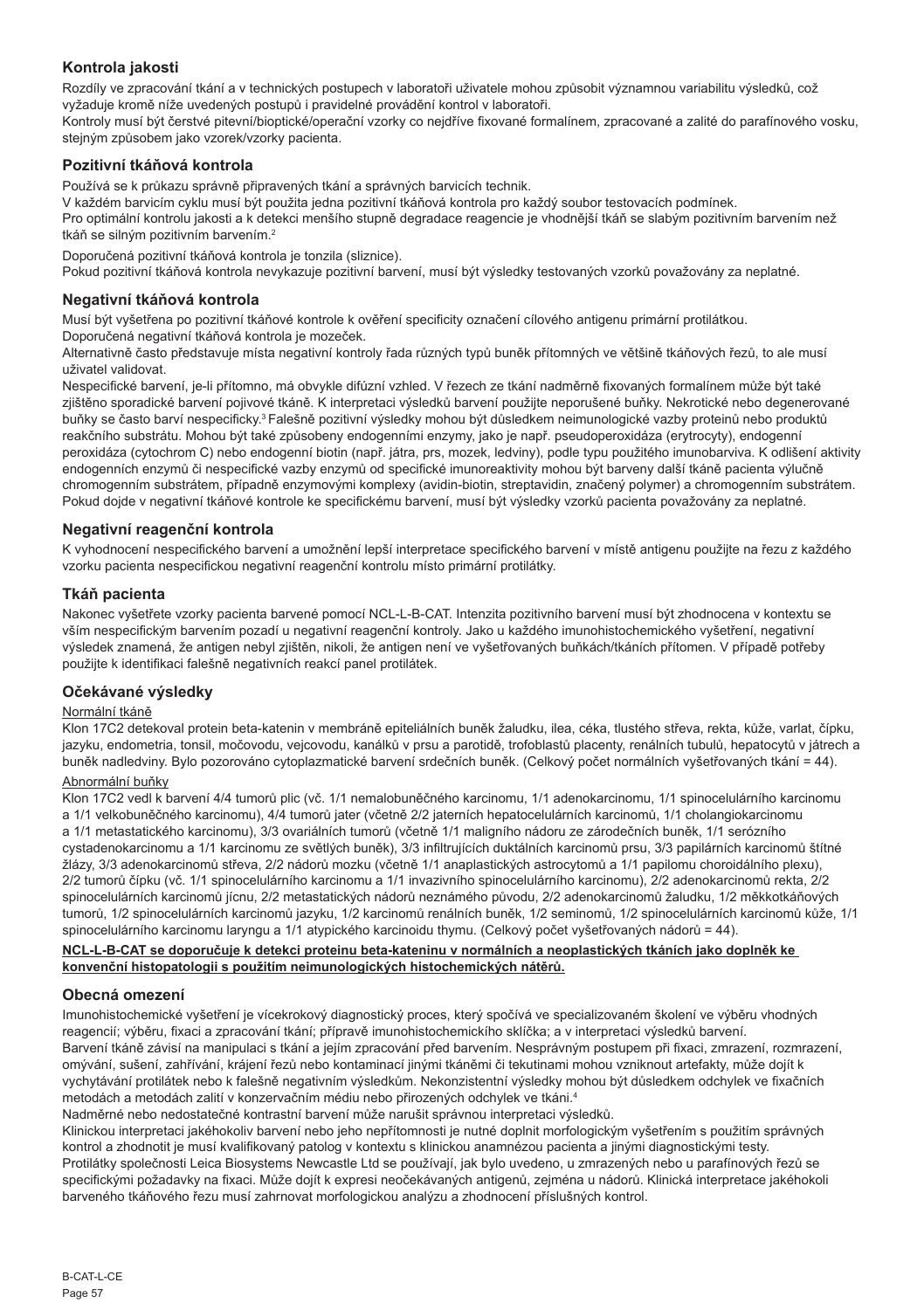# **Literatura - všeobecná**

- 1. National Committee for Clinical Laboratory Standards (NCCLS). Protection of laboratory workers from infectious diseases transmitted by blood and tissue; proposed guideline. Villanova, P.A. 1991; 7(9). Order code M29-P.
- 2. Battifora H. Diagnostic uses of antibodies to keratins: a review and immunohistochemical comparison of seven monoclonal and three polyclonal antibodies. Progress in Surgical Pathology. 6:1–15. eds. Fenoglio-Preiser C, Wolff CM, Rilke F. Field & Wood, Inc., Philadelphia.
- 3. Nadji M, Morales AR. Immunoperoxidase, part I: the techniques and pitfalls. Laboratory Medicine. 1983; 14:767.
- 4. Omata M, Liew CT, Ashcavai M, Peters RL. Nonimmunologic binding of horseradish peroxidase to hepatitis B surface antigen: a possible source of error in immunohistochemistry. American Journal of Clinical Pathology. 1980; 73:626.
- 5. Curia MC, Zuckermann M, De Lellis L, et al. Sporadic childhood hepatoblastomas show activation of β-catenin, mismatch repair defects and p53 mutations. Modern Pathology. 2008; 21:7-14.
- 6. Ortega P, Morán A, de Juan C, et al. Differential Wnt pathway gene expression and E-cadherin truncation in sporadic colorectal cancers with and without microsatellite instability. Clinical Cancer Research. 2008; 14(14):995-1001.
- 7. Daa T, Kaku N, Kashima K, et al. Expression of β-catenin, E-cadherin and cyclin D1 in adenoid cystic carcinoma of the salivary gland. Journal of Experimental Clinical Cancer Research. 2005; 24(1):83-87.
- 8. Fadare O, Reddy H, Wang J, et al. E-cadherin and β-catenin expression in early stage cervical carcinoma: a tissue microarray study of 147 cases. World Journal of Surgical Oncology. 2005; 3(38).
- 9. Gamachi A, Kashima K, Daa T, et al. Aberrant intracellular localization of biotin, biotin-binding enzymes, and β-catenin in pregnancyrelated endometrium and morule-associated neoplastic lesions. Modern Pathology. 2003; 16(11):1124-1131.

# **Opravy předchozího vydání**

Očekávaná aktualizace formátu výsledků. Doplnění přeloženého textu.

# **Datum vydání**

03 říjen 2018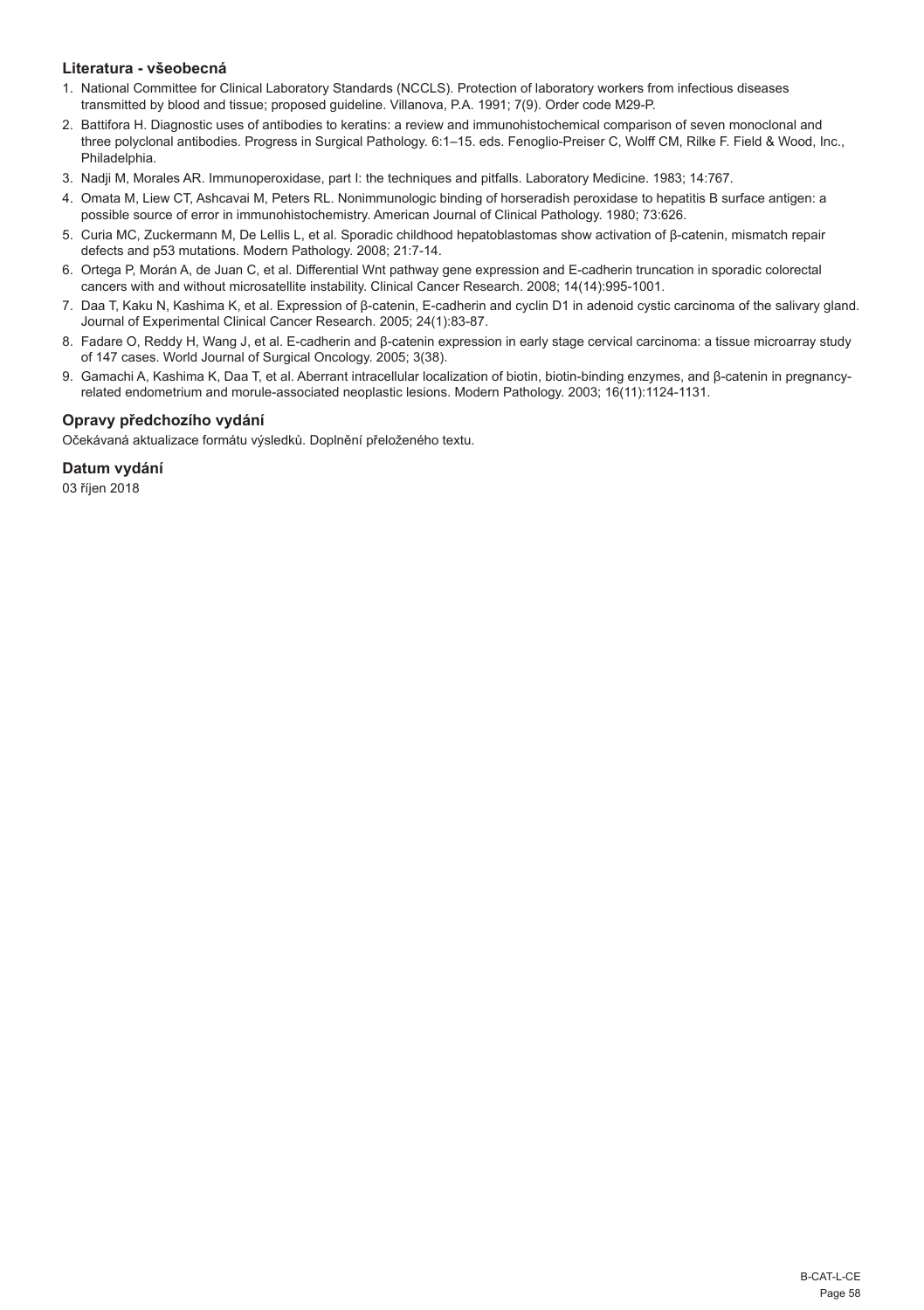# <span id="page-59-0"></span>**Tekutá myšia monoklonálna protilátka Novocastra™ Beta-Catenin Kód produktu: NCL-L-B-CAT**

# **Zamýšľané použitie**

#### *Na diagnostické použitie in vitro.*

NCL-L-B-CAT slúži na kvalitatívnu identifikáciu ľudského beta-katenínu v parafínových rezoch pomocou svetelnej mikroskopie. Klinická interpretácia akéhokoľvek farbenia alebo jeho absencie musí byť kombinovaná s morfologickými vyšetreniami za použitia zodpovedajúcich kontrol. Výsledky je nutné vyhodnotiť v kontexte klinickej anamnézy pacienta a iných diagnostických testov vedených kvalifikovaným patológom.

# **Princíp postupu**

Techniky imunohistochemického (IHC) zafarbenia umožňujú vizualizáciu antigénov sekvenčnou aplikáciou špecifickej protilátky proti antigénu (primárna protilátka), sekundárnej protilátky proti primárnej protilátke a enzymatického komplexu s chromogénnym substrátom. Medzi jednotlivými krokmi prebieha premývanie. Enzymatická aktivácia chromogénu vytvára v mieste antigénu viditeľné produkty reakcie. Môžete doplniť kontrastné zafarbenie vzorky a zakryť ju krycím sklíčkom. Výsledky sa interpretujú pomocou svetelného mikroskopu a napomáhajú pri diferenciálnej diagnostike patofyziologických procesov, ktoré môžu, ale nemusia byť spojené s určitým antigénom.

# **Klon**

17C2

# **Imunogén**

Prokaryotický rekombinantný proteín zodpovedajúci oblasti so 160 aminokyselinami C-koncovky molekuly betakatenínu.

# **Špecificita**

Ľudský betakatenín.

# **Zloženie činidla**

NCL-L-B-CAT je tekutý supernatant na tkanivovú kultiváciu obsahujúci azid sodný ako konzervačnú látku.

### **Trieda Ig**

IgG2a

#### **Celková koncentrácia proteínov Total Protei**

Celkovú koncentráciu proteínov špecifickú pre šaržu nájdete na štítku fľaštičky.

# **Koncentrácia protilátok**

Vyššia alebo rovná 51 mg/l podľa ELISA. Koncentráciu Ig špecifickú pre šaržu nájdete na štítku fľaštičky.

#### **Odporúčania na použitie**

Imunohistochémia parafínových rezov.

**Záchyt epitopov s tepelnou indukciou (HIER):** Postupujte podľa návodu na použitie systému Novocastra Epitope Retrieval Solution pH 9.

**Odporúčané riedenie:** 1 : 150 po dobu 30 minút pri teplote 25 °C. Táto hodnota je orientačná, používatelia si musia stanoviť svoje vlastné optimálne pracovné riedenia.

**Vizualizácia:** Postupujte podľa návodu na použitie systémov Novolink™ Polymer Detection Systems. Ďalšie informácie o produkte alebo podporu vám poskytne váš miestny distribútor alebo lokálne zastúpenie spoločnosti Leica Biosystems. Takisto môžete navštíviť internetové stránky spoločnosti Leica Biosystems: www.LeicaBiosystems.com

Funkčnosť tejto protilátky je nutné validovať pri použití s inými manuálnymi systémami farbenia alebo automatizovanými platformami.

# **Uskladnenie a stabilita**

Skladujte pri teplote 2 – 8 °C. Nezmrazujte. Okamžite po použití vráťte do teploty 2 – 8 °C. Nepoužívajte po uplynutí dátumu exspirácie uvedeného na štítku fľaštičky. Iné než vyššie uvedené podmienky skladovania si vyžadujú validáciu používateľom.

# **Príprava vzorky**

Odporúčaný fixačný prípravok je 10 % neutrálny pufrovaný formalín pre bločky tkaniva zaliate do parafínu.

# **Varovania a bezpečnostné opatrenia**

Toto činidlo bolo pripravené zo supernatantu bunkovej kultúry. Keďže ide o biologický produkt, pri manipulácii je nutné vynaložiť zodpovedajúcu starostlivosť.

Toto činidlo obsahuje azid sodný. Materiálový bezpečnostný list je k dispozícii na požiadanie alebo na stránkach www.LeicaBiosystems.com.

Likvidáciu prípadných potenciálne toxických súčastí definujú federálne, štátne alebo miestne predpisy.

So vzorkami pred fixáciou a po nej a všetkými materiálmi, ktoré s nimi prišli do kontaktu, je nutné manipulovať ako s potenciálne infekčnými a zlikvidovať ich pri dodržaní zodpovedajúcich bezpečnostných opatrní.<sup>1</sup> Činidlá nikdy nepipetujte ústami a zabráňte kontaktu činidiel a vzoriek s kožou a sliznicami. Ak sa činidlá alebo vzorky dostanú do kontaktu s citlivými oblasťami, umyte ich veľkým množstvom vody. Vyhľadajte lekársku pomoc.

Minimalizujte mikrobiálnu kontamináciu činidiel. V opačnom prípade môže dôjsť k zvýšeniu nešpecifického zafarbenia.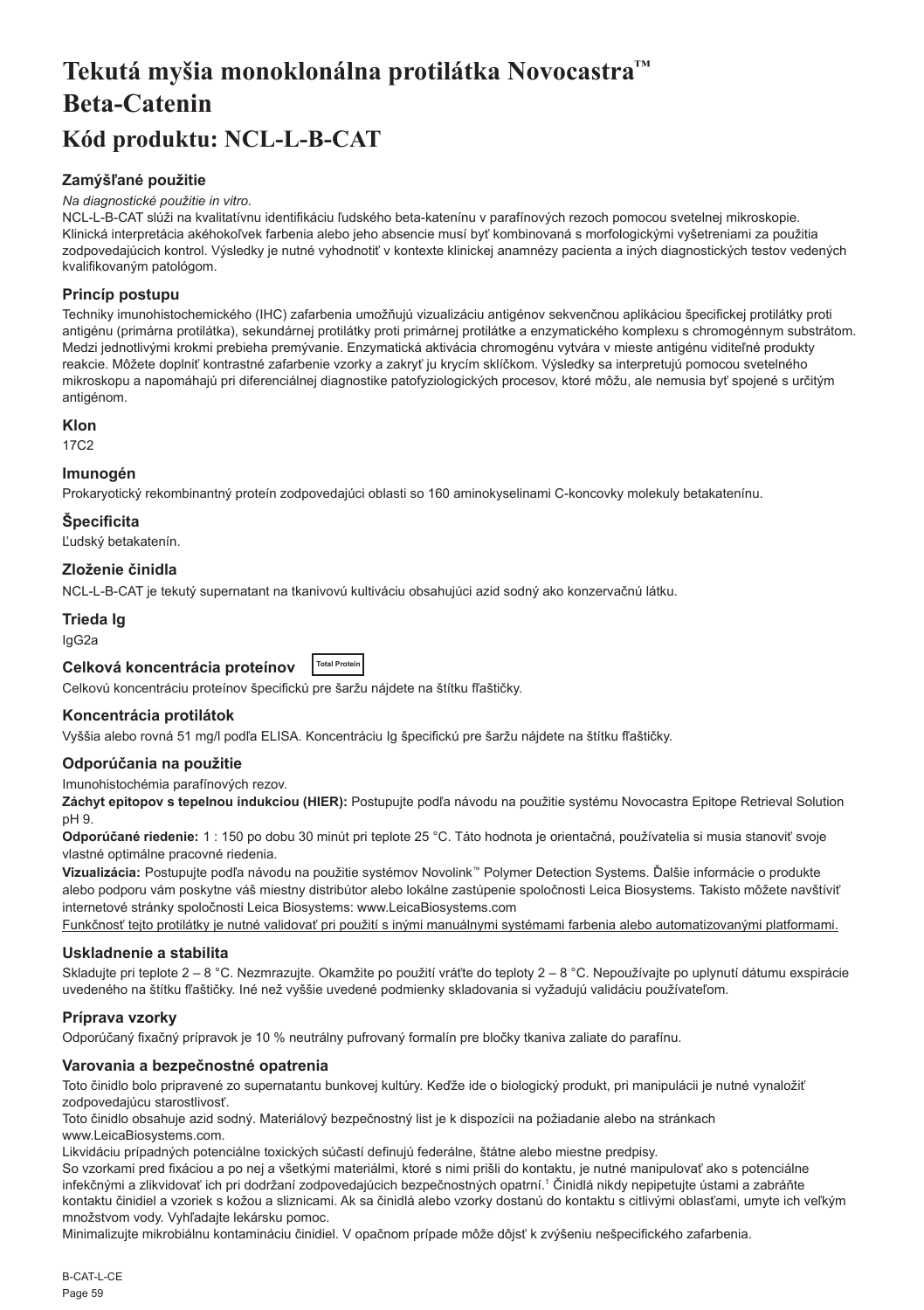Nedodržanie predpísaných inkubačných dôb alebo teplôt môže viesť k nesprávnym výsledkom. Všetky takéto zmeny si vyžadujú validáciu používateľom.

# **Kontrola kvality**

Rozdiely v spracovaní tkaniva a technických postupoch v laboratóriu používateľa môžu viesť k významnému kolísaniu výsledkov, čo si vyžaduje, okrem nasledujúcich postupov, aj pravidelné interné kontroly.

Kontroly by mali byť čerstvé pitevné/bioptické/chirurgické vzorky fixované čo najskôr formalínom a spracované zaliatím do parafínu rovnakým spôsobom ako vzorky pacienta.

# **Pozitívna kontrola tkanivom**

Identifikuje správne pripravené tkanivá a správne techniky zafarbenia.

Každá súprava testových podmienok v každom cykle zafarbenia musí obsahovať jednu pozitívnu kontrolu tkanivom.

Tkanivo so slabým pozitívnym farbením je pre optimálnu kontrolu kvality a na detekciu slabšej degradácie činidla vhodnejšie než tkanivo so silným pozitívnym farbením.<sup>2</sup>

Odporúčané tkanivo na pozitívnu kontrolu je tonzila (sliznica).

Ak pozitívna kontrola tkanivom nebude vykazovať pozitívne zafarbenie, výsledky testovaných vzoriek je nutné považovať za neplatné.

# **Negatívna kontrola tkanivom**

Nutné vyšetriť po pozitívnej kontrole tkanivom s cieľom overiť špecificitu značenia cieľového antigénu primárnou protilátkou. Odporúčané tkanivo na negatívnu kontrolu je mozoček.

Ako negatívnu kontrolu je možné použiť aj rôzne typy buniek prítomné vo väčšine tkanivových rezov, takýto postup si však vyžaduje validáciu používateľom.

Prípadné nešpecifické farbenie má obvykle difúzny vzhľad. V rezoch tkanív silne fixovaných formalínom môže byť pozorované sporadické farbenie spojiva. Na interpretáciu výsledkov farbenia používajte intaktné bunky. Nekrotické alebo degenerované bunky sa často farbia nešpecificky.<sup>3</sup> Falošne pozitívne výsledky môžu byť pozorované v dôsledku neimunologickej väzby proteínov alebo produktov reakcie substrátu. Môžu byť spôsobené aj endogénnymi enzýmami, ako napr. pseudoperoxidázou (erytrocyty), endogénnou peroxidázou (cytochróm C) alebo endogénnym biotínom (napr. pečeň, prsník, mozog, oblička) v závislosti od typu imunologického farbenia. S cieľom diferencovať endogénnu enzymatickú aktivitu alebo nešpecifickú väzbu enzýmov od špecifickej imunoreaktivity môžete nafarbiť ďalšie vzorky tkanív pacienta výhradne substrátovým chromogénom alebo enzymatickými komplexmi (avidín-biotín, streptavidín, značený polymér), resp. substrátovým chromogénom. V prípade špecifického farbenia v negatívnej kontrole tkanivom je nutné výsledky vzoriek pacienta považovať za neplatné.

### **Negatívna kontrola činidlom**

Na vyhodnotenie nešpecifického zafarbenia použite nešpecifickú negatívnu kontrolu činidlom miesto primárnej protilátky s rezom jednotlivých vzoriek pacienta, čo umožní lepšiu interpretáciu špecifického farbenia na mieste antigénu.

#### **Tkanivo pacienta**

Pacientske vzorky zafarbené prípravkom NCL-L-B-CAT preskúmajte ako posledné. Intenzitu pozitívneho farbenia je nutné vyhodnotiť v kontexte prípadného

nešpecifického zafarbenia negatívnej kontroly činidlom na pozadí. Podobne ako pri všetkých imunohistochemických testov znamená negatívny výsledok, že antigén nebol detegovaný. Nepotvrdzuje jeho absenciu v testovaných bunkách/tkanivách. V prípade potreby identifikujte falošne negatívne reakcie pomocou panelu protilátok.

# **Očakávané výsledky**

#### Normálne tkanivá

Klon 17C2 detegoval proteín beta-katenín v membráne epitelových buniek žalúdka, ilea, slepého čreva, hrubého čreva, konečníka, kože, semenníkov, krčka maternice, jazyka, endometria, tonzíl, močovodu, vajíčkovodu, kanálikov v prsníku a príušnej žľaze, trofoblastov v placente, obličkových kanálikov, hepatocytov v pečeni a buniek v nadobličke. Cytoplazmatické zafarbenie bolo pozorované v prípade srdcových buniek. (Celkový počet normálnych vyšetrených prípadov = 44).

#### Abnormálne tkanivá

Klon 17C2 zafarbil 4/4 nádorov pľúc (vrátane 1/1 nemalobunkového karcinómu, 1/1 adenokarcinómu, 1/1 skvamocelulárneho karcinómu a 1/1 veľkobunkového karcinómu), 4/4 nádorov pečene (vrátane 2/2 hepatocelulárnych karcinómov pečene, 1/1 cholangiokarcinómu a 1/1 metastatického karcinómu), 3/3 nádorov vaječníkov (vrátane 1/1 malígneho nádoru zárodočných buniek, 1/1 serózneho cystadenokarcinómu a 1/1 karcinómu zo svetlých buniek), 3/3 infiltrujúcich duktálnych karcinómov prsníka, 3/3 papilárnych karcinómov štítnej žľazy, 3/3 adenokarcinómov hrubého čreva, 2/2 nádorov mozgu (vrátane 1/1 anaplastického astrocytómu a 1/1 papilómu plexus choroideus), 2/2 nádorov krčka maternice (vrátane 1/1 skvamocelulárneho karcinómu a 1/1 invazívneho skvamocelulárneho karcinómu), 2/2 adenokarcinómov konečníka, 2/2 skvamocelulárnych karcinómov pažeráka, 2/2 metastatických nádorov neznámeho pôvodu, 2/2 adenokarcinómov žalúdka, 1/2 nádorov mäkkých tkanív, 1/2 skvamocelulárnych karcinómov jazyka, 1/2 karcinómov renálnych buniek, 1/2 seminómov, 1/2 skvamocelulárnych karcinómov kože, 1/1 skvamocelulárneho karcinómu hrtana a 1/1 atypického karcinoidu týmusu. (Celkový počet vyšetrených nádorov = 44).

#### **NCL-L-B-CAT sa odporúča na detekciu proteínu beta-katenín v normálnych a neoplastických tkanivách ako doplnok konvenčnej histopatológie za použitia neimunologických histochemických farbení.**

#### **Všeobecné limitácie**

Imunohistochémia je diagnostický postup pozostávajúci z viacerých krokov, ktorý si vyžaduje špecializované zaškolenie vo výbere zodpovedajúcich činidiel, výbere tkanív, fixácie a spracovania, príprave IHC sklíčka a interpretácii výsledkov farbenia. Farbenie tkaniva závisí od manipulácie s tkanivom a od jeho spracovania pred farbením. Nesprávna fixácia,

zmrazovanie, rozmrazovanie, premývanie, sušenie, ohrievanie, rezanie alebo kontaminácia inými tkanivami či tekutinami môžu viesť k vzniku artefaktov, záchytu protilátok alebo falošne negatívnym výsledkom. Inkonzistentné výsledky môžu byť spôsobené zmenami metód fixácie a montáže preparátov alebo inherentnými nepravidelnosťami v tkanive.<sup>4</sup>

Nadmerné alebo neúplné kontrastné farbenie môže narušiť správnosť interpretácie výsledkov.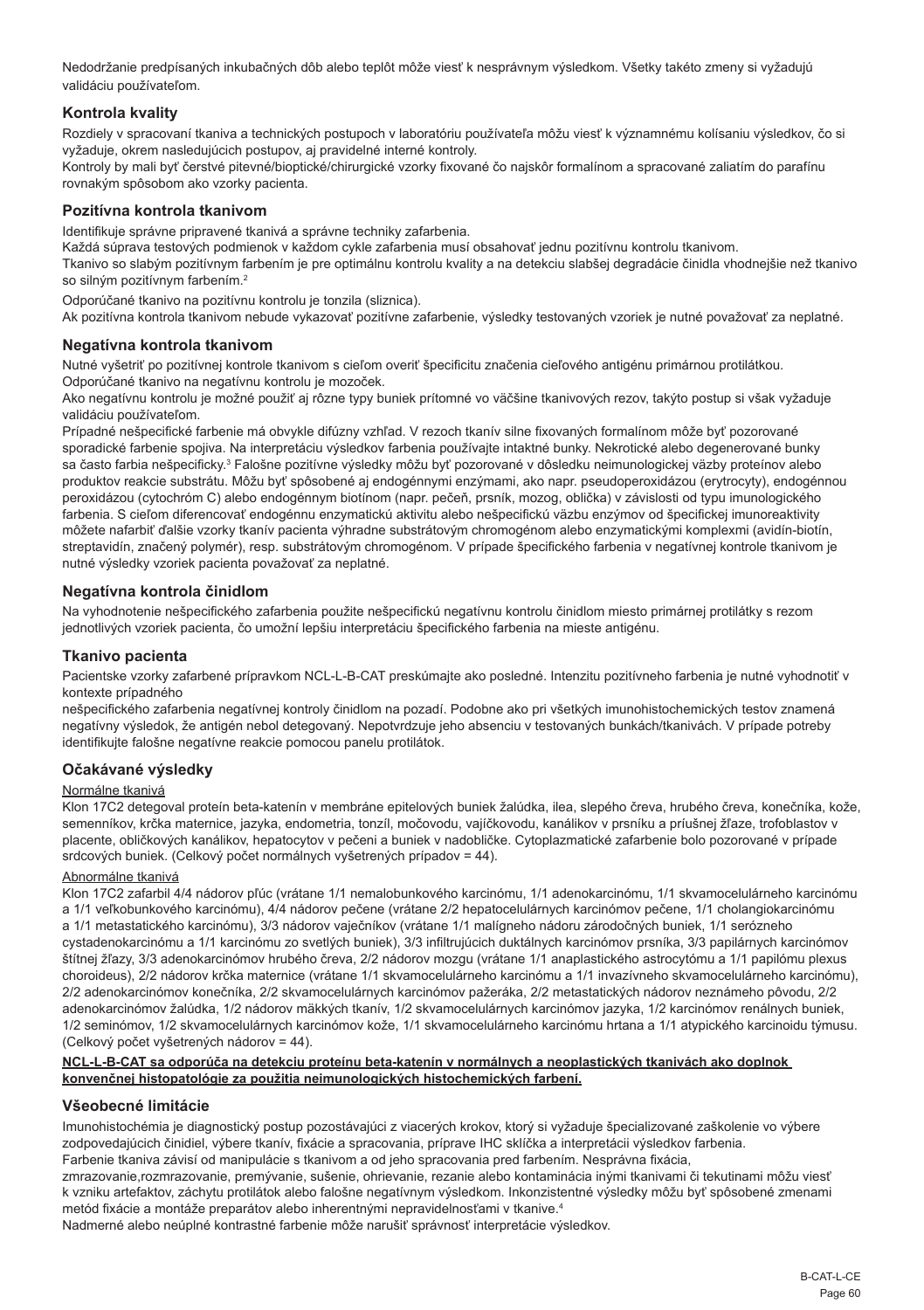Klinická interpretácia akéhokoľvek farbenia alebo jeho absencie musí byť kombinovaná s morfologickými vyšetreniami za použitia zodpovedajúcich kontrol. Výsledky je nutné vyhodnotiť v kontexte klinickej anamnézy pacienta a iných diagnostických testov vedených kvalifikovaným patológom.

Protilátky spoločnosti Leica Biosystems Newcastle Ltd sú určené na použitie na zmrazených rezoch alebo rezoch zaliatych parafínom so špecifickými požiadavkami na fixáciu, ako uvádza tento dokument. Najmä pri neopláziách môže dôjsť k nečakanej expresii antigénov. Klinická interpretácia akýchkoľvek farbených tkanivových rezov musí zahŕňať morfologickú analýzu a vyhodnotenie zodpovedajúcich kontrol.

# **Bibliografia – všeobecne**

- 1. National Committee for Clinical Laboratory Standards (NCCLS). Protection of laboratory workers from infectious diseases transmitted by blood and tissue; proposed guideline. Villanova, P.A. 1991; 7(9). Order code M29-P.
- 2. Battifora H. Diagnostic uses of antibodies to keratins: a review and immunohistochemical comparison of seven monoclonal and three polyclonal antibodies. Progress in Surgical Pathology. 6:1–15. eds. Fenoglio-Preiser C, Wolff CM, Rilke F. Field & Wood, Inc., **Philadelphia**
- 3. Nadji M, Morales AR. Immunoperoxidase, part I: the techniques and pitfalls. Laboratory Medicine. 1983; 14:767.
- 4. Omata M, Liew CT, Ashcavai M, Peters RL. Nonimmunologic binding of horseradish peroxidase to hepatitis B surface antigen: a possible source of error in immunohistochemistry. American Journal of Clinical Pathology. 1980; 73:626.
- 5. Curia MC, Zuckermann M, De Lellis L, et al. Sporadic childhood hepatoblastomas show activation of β-catenin, mismatch repair defects and p53 mutations. Modern Pathology. 2008; 21:7-14.
- 6. Ortega P, Morán A, de Juan C, et al. Differential Wnt pathway gene expression and E-cadherin truncation in sporadic colorectal cancers with and without microsatellite instability. Clinical Cancer Research. 2008; 14(14):995-1001.
- 7. Daa T, Kaku N, Kashima K, et al. Expression of β-catenin, E-cadherin and cyclin D1 in adenoid cystic carcinoma of the salivary gland. Journal of Experimental Clinical Cancer Research. 2005; 24(1):83-87.
- 8. Fadare O, Reddy H, Wang J, et al. E-cadherin and β-catenin expression in early stage cervical carcinoma: a tissue microarray study of 147 cases. World Journal of Surgical Oncology. 2005; 3(38).
- 9. Gamachi A, Kashima K, Daa T, et al. Aberrant intracellular localization of biotin, biotin-binding enzymes, and β-catenin in pregnancyrelated endometrium and morule-associated neoplastic lesions. Modern Pathology. 2003; 16(11):1124-1131.

# **Úpravy predchádzajúceho vydania**

Aktualizácia formátu očakávaných výsledkov. Doplnenie preloženého textu.

# **Dátum vydania**

03 október 2018